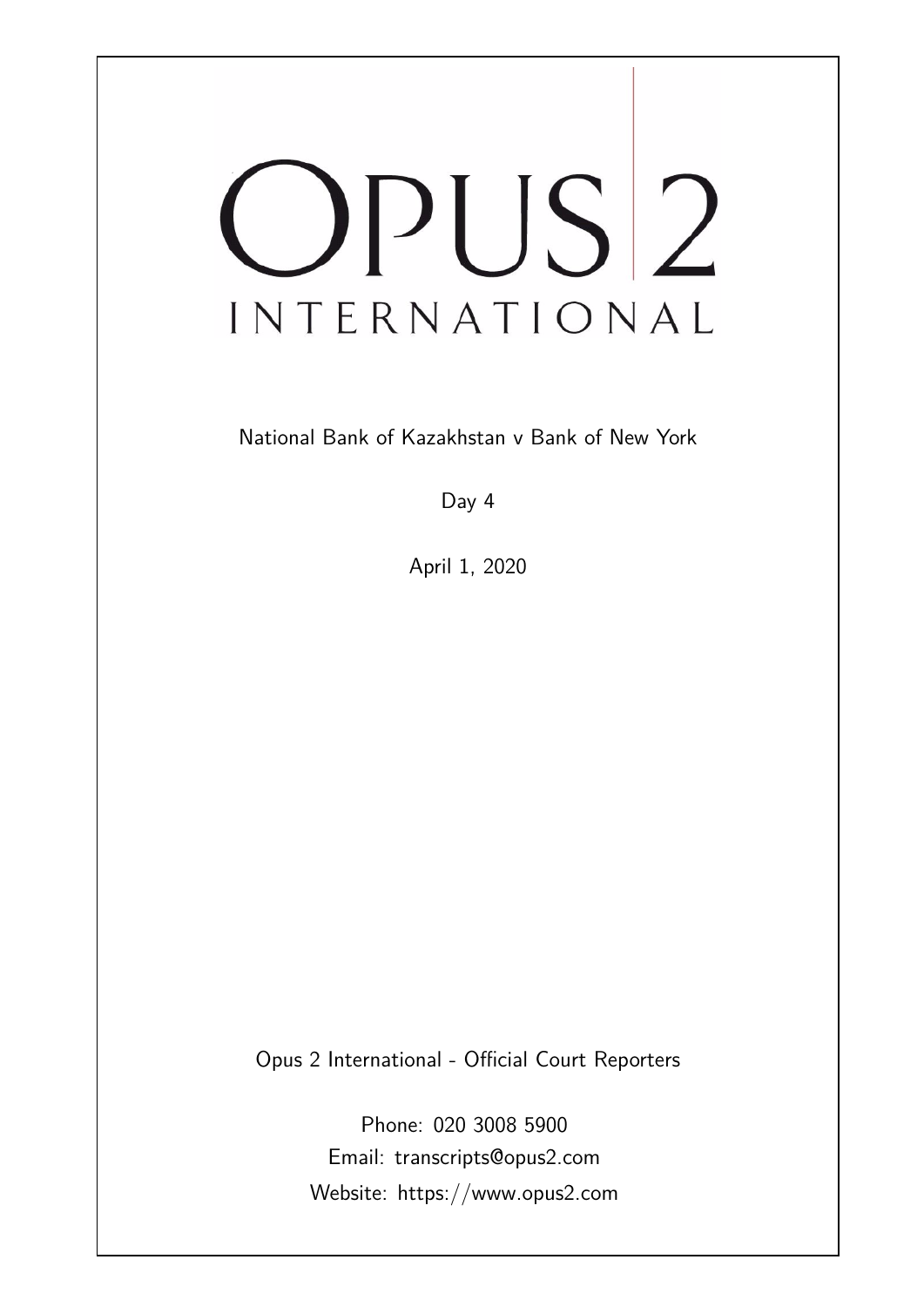| $\mathbf{1}$      | Wednesday, 1 April 2020                                     |
|-------------------|-------------------------------------------------------------|
| $\overline{2}$    | $(10.30 \text{ am})$                                        |
| 3                 | MR JUSTICE TEARE: Right, good morning everybody.            |
| 4                 | Presumably there is agreement as to how to divide up        |
| 5                 | the day.                                                    |
| 6                 | MR MALEK: I don't think we've had any discussions, but      |
| 7                 | MR JUSTICE TEARE: Presumably two hours for each of you.     |
| 8                 | MR MALEK: Yes, that's fine.                                 |
| 9                 | MR JUSTICE TEARE: Then time for a reply at the end.         |
| 10                | MR MALEK: That's correct.                                   |
| 11                | MR JUSTICE TEARE: Right, okay.                              |
| $12 \overline{ }$ | MR HANDYSIDE: My Lord, I will also want about 15 minutes or |
| 13                | SO <sub>2</sub>                                             |
| 14                | MR JUSTICE TEARE: Right. If we keep strictly to two hours   |
| 15                | for the other two that should be possible.                  |
| 16                | MR HANDYSIDE: Yes. Thank you.                               |
| 17                | MR SPRANGE: I'm assuming that Mr Handyside will go after    |
| 18                | Mr Malek but before me.                                     |
| 19                | MR JUSTICE TEARE: That seems sensible.                      |
| 20                | Yes. Mr Malek.                                              |
| 21                | Closing submissions by MR MALEK                             |
| 22                | MR MALEK: My Lord, the court should have our written        |
| 23                | closing.                                                    |
| 24                | MR JUSTICE TEARE: Yes.                                      |
|                   |                                                             |

MR MALEK: Which should be read alongside our opening

| 1  | submissions. So far as the structure of the argument     |
|----|----------------------------------------------------------|
| 2  | this morning, what I would like to do is to identify     |
| 3  | what the court should decide, and then what I would like |
| 4  | to do is to follow the order of the questions which      |
| 5  | your Lordship will find at paragraph 54 of our opening   |
| 6  | which are the five questions.                            |
| 7  | What I am proposing to do is I will cover the first      |
| 8  | of those three questions and then Mr Quest will deal     |
| 9  | with question 4 and question 5. Then I will come back    |
| 10 | to the question of relief and remedies, which is         |
| 11 | concerned with declarations and debt.                    |
| 12 | Let's start off by looking at the issue.<br>The          |
| 13 | fundamental issue, we say, is a simple one. We are       |
| 14 | concerned with a third party garnishment under           |
| 15 | Article 1445 of the Belgian Judicial Code. There is      |
| 16 | only subject matter as a claim by RoK against BNYM.      |
| 17 | It is -- and if there is no subject matter, there is no  |
| 18 | basis for BNYM refusing to pay NBK the cash owing under  |
| 19 | the GCA.                                                 |
| 20 | We contend that the debt due from BNYM to NBK            |
| 21 | doesn't fall within the subject matter of the Belgian    |
| 22 | garnishment order, which relates only to obligations due |
| 23 | from BNYM to Kazakhstan, and there are no such           |
| 24 | obligations. That was a matter referred to this court    |
| 25 | by the Belgian court, and we say the English court       |
|    |                                                          |

 should decide this issue and the court should apply 2 whatever law is in play, whether it is English, Belgian or Kazakh law.

 Now, the Statis ' position is consistent ; they don't want the English court to decide anything other than narrow contractual issues under English law.

 We say that that is wrong. It is wrong because it is inconsistent with the 25 May decision; there is nothing to suggest that some issues are being decided in London and some in Belgium. The Belgian court made it clear in paragraph 3.3 that the subject matter of the garnishment is for the English court .

 Their approach is also inconsistent with your Lordship's decision on jurisdiction . We refer in particular to paragraph 36 of that judgment, where you accepted our submission that the issue that had been determined was not limited to any liability of BNYM to RoK in contract; it includes any liability to RoK relating to the assets .

 It is also inconsistent with the way that the parties prepared for trial . The list of issues is very broad, the rejoinder pleaded out the Stati case on 23 a number of the doctrines that are in play, and similarly the expert evidence has been very broad. So we contend that issues such as piercing , sham and abuse

 should be decided. It is only by deciding those matters that the debt claim can be determined, and that is because BNYM's only defence to the debt claim is that it is excused from repayment of the cash deposits because under 16(i) of the GCA its failure to pay as a result of the garnishment. That depends on whether the cash deposits are the subject of the garnishment. If they are not, then the garnishment has no relative causative effect .

 It is worth stressing that BNYM in their note of yesterday take exactly the same position as we do, which is in essence that the Statis are required to come forward with all their arguments and that there is going to be nothing left over for argument in Belgium.

 In our respectful submission, therefore , we say that it is absolutely critical that the court deals with all the issues that are in play and, in our submission, there is no basis for seeking to limit the case in the way that my learned friends are seeking to do in the course of their arguments.

21 But it is also, we submit, one other point that 22 I perhaps should mention, which is -- does your Lordship 23 have an insert at bundle I, tab 2, page 797?

MR JUSTICE TEARE: I have a bundle of trial updates.

MR MALEK: Yes, it should be there .

 $\overline{A}$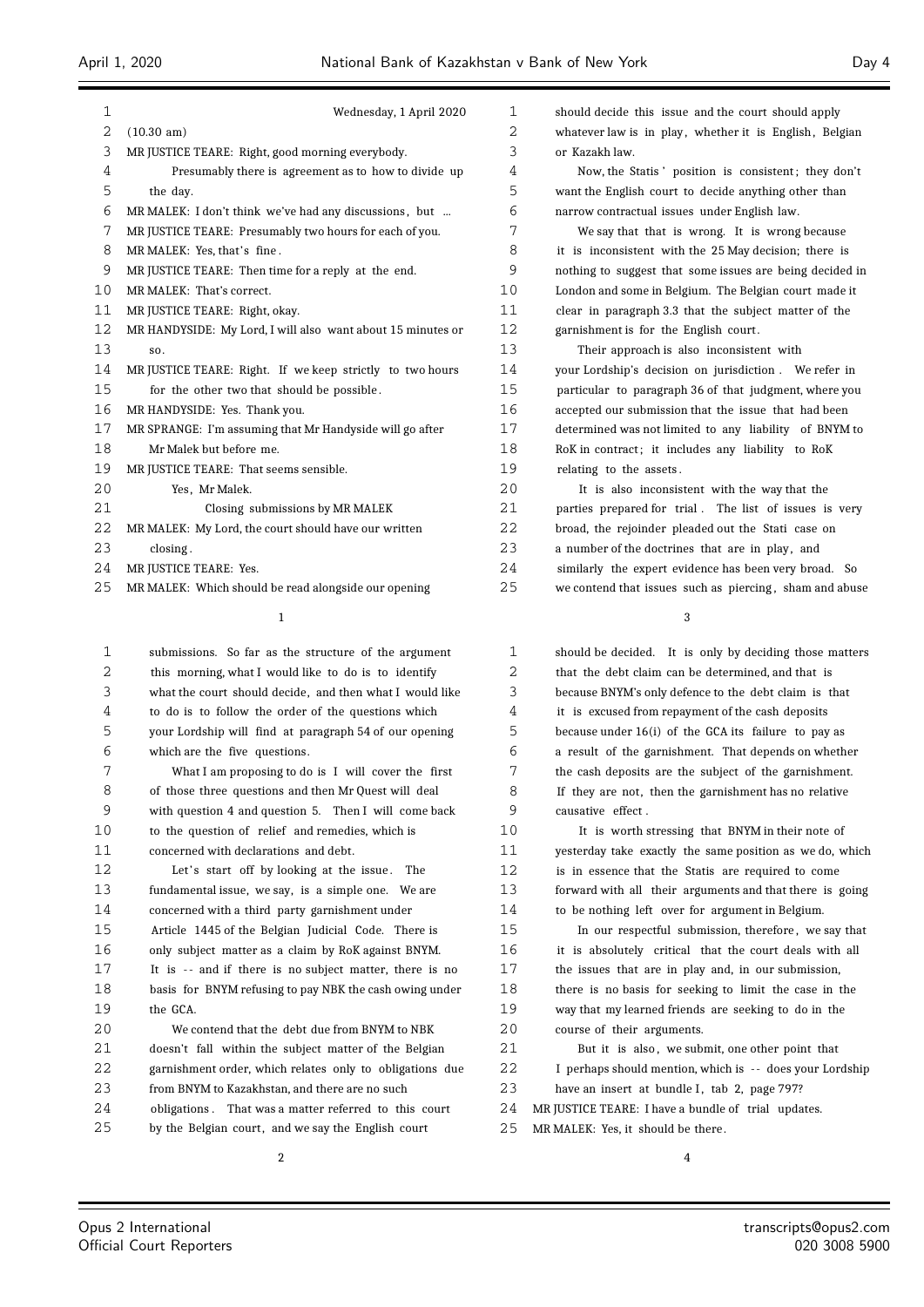| 1  | MR JUSTICE TEARE: What is its reference again?           |
|----|----------------------------------------------------------|
| 2  | MR MALEK: It is I.2, tab 8, at 797.                      |
| 3  | MR JUSTICE TEARE: Yes. I have it.                        |
| 4  | MR MALEK: That is an order in the Belgian garnishment    |
| 5  | proceedings. If you can see from the second page,        |
| 6  | page 798, the Statis were the applicants. Then if you    |
| 7  | can see from the bundle at 799, this was the Statis'     |
| 8  | application to fix a procedural calendar in the          |
| 9  | executory garnishment proceedings. Then at page 800 you  |
| 10 | will see this:                                           |
| 11 | "Kazakhstan, NBK and BNYM also argue that there is       |
| 12 | still currently uncertainty regarding the existence or   |
| 13 | not of a subject matter of the garnishment carried out   |
| 14 | by the Statis on 13 October."                            |
| 15 | And they refer to our judgment. Your Lordship can        |
| 16 | see what is written there.                               |
| 17 | Then it says this:                                       |
| 18 | "It is not disputed by the parties that this             |
| 19 | uncertainty is currently the subject of the proceedings  |
| 20 | pending before the English courts. It is also clear      |
| 21 | from our judgment of 28 June that challenges to the      |
| 22 | garnishee declaration by BNYM raised by Kazakhstan falls |
| 23 | within the jurisdiction of the trial judge, namely the   |
| 24 | English courts."                                         |
| 25 | Then:                                                    |
|    | 5                                                        |
|    |                                                          |
| 1  | "It also appears from the submissions of Kazakhstan,     |
| 2  | NBK and BNYM that the hearing is scheduled               |
| 3  | for March 2020."                                         |
| 4  | In other words, there is no dispute before the           |

 Belgian court in the executory garnishment proceedings that the subject matter was before this court . Then the Belgian court said later at page 800: "In these circumstances, this court considers that the procedural timetable for the exchange of written submissions must take into account the application to set aside brought by Kazakhstan against the exequatur order for which three additional hearings have been scheduled, on 13, 14 and 15 November, and also the proceedings pending before the English High Court of Justice . This is not, however, the case with the timetable proposed by counsel for the Statis . The court therefore considers it appropriate to postpone the time limits for the filings of final submissions and also for the scheduling of the hearings of the current proceedings until after the handing down of the judgment 21 of the English High Court." So what this shows is that the Belgian court postponed its own schedule to wait for this court first to rule on subject matter. So what has happened, the Belgian court has made

 a reference to this court on the subject matter issue; the Belgian court has delayed its own procedures to allow this court first to decide that issue; and we would say that it would be extraordinary, and wholly inconsistent with comity, for this court then not to rule on the central issues as the Statis ' invite . And 7 as I have said, we have prepared on the basis that all the issues are going to be determined.

 If I can just remind your Lordship, and for this purpose I'm going to bundle G, just to see what the list of issues is in this case. It is at G, tab 4, page 151. This is the list of issues which was approved by this court on 2 March. If we look at the issues at 161 and then over the page at 162, you can see what all the issues are in this case.

 So in our submission there is actually no basis to adopt the narrow approach that the Statis are seeking to do before you. We can speculate why they want to do 19 that, but in our submission this court should go ahead, 20 determine all the issues that arise, and if the Statis. for strategic or tactical reasons, decide not to run arguments, that shouldn't stop you from going ahead and 23 giving the ruling, and giving us the relief that we seek by way of the debt claim.

Now, just one point I wanted to deal with is the

| $\mathbf 1$ | question of the award and fraud. At various points       |
|-------------|----------------------------------------------------------|
| 2           | during the trial the court has heard that the Statis say |
| 3           | something about the award, for example                   |
| 4           | Professor Suleimenov was asked a series of questions     |
| 5           | about arbitral procedure, which he was not called to     |
| 6           | address and which do not go to any live issues, and the  |
| 7           | purpose in making them in this form is not clear. It is  |
| 8           | not to rely on them, but instead to be able to say,      |
| 9           | perhaps elsewhere, that they have made them, that this   |
| 10          | court did not disagree with them; and one can see that   |
| 11          | in the case of Professor Suleimenov they will trumpet,   |
| 12          | entirely divorced from its context, the points which     |
| 13          | were put to him for example on Day 3 at pages 14 to 15,  |
| 14          | where the question was:                                  |
| 15          | "Do you agree that for a party, in the face of the       |
| 16          | obligation in the ECT treaty and the applicable rule, to |
| 17          | not pay $a[n]$ award is acting in bad faith?"            |
| 18          | "Answer: By and large, yes.                              |
| 19          | "Question: I would like to take up, please, your         |
| 20          | first opinion."                                          |
| 21          | In our submission, the problem with that argument is     |
| 22          | that it is predicated on a valid award. But one needs    |
| 23          | to bear in mind that so far as this court is concerned,  |
| 24          | this award -- and this is the finding of                 |
| 25          | Mr Justice Robin Knowles -- this award, he found that    |
|             |                                                          |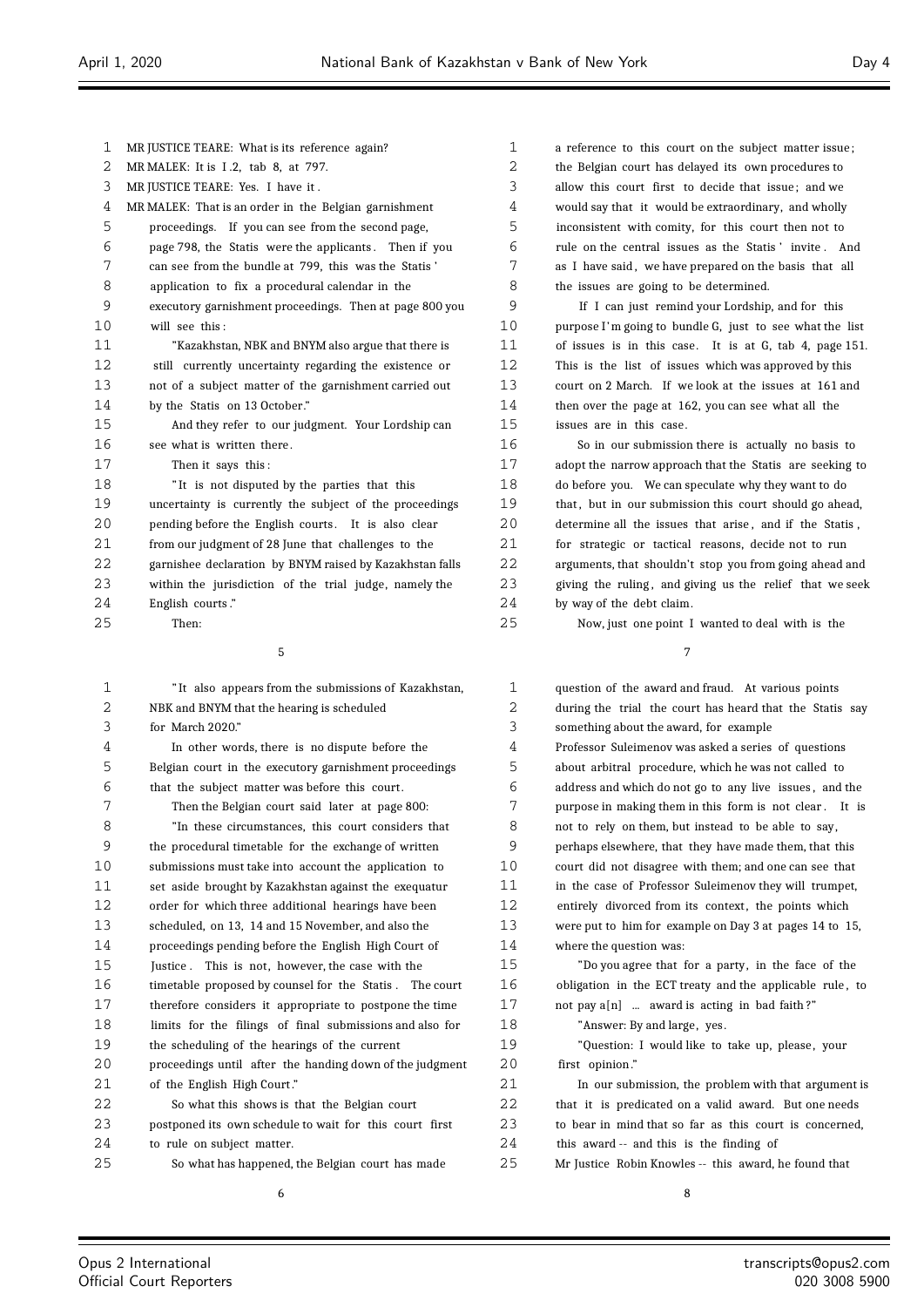require a trial of that issue . You will recall what happened. The Statis brought proceedings in London; they seek to enforce under the New York Convention; Mr Justice Robin Knowles finds that there is a prima facie case of fraud, directs the trial ; and then to avoid matter going to trial the Statis then discontinue, and they have given an undertaking that they will never seek to enforce the award in this 10 jurisdiction. So arguments about the award and its validity , as far as this court is concerned, go nowhere, because as far as this court is concerned, based on the finding of Mr Justice Robin Knowles, this award was obtained by fraud. The issue is not over in Belgium either . Further evidence of fraud on the part of the Statis resulted in KPMG, which had audited the accounts of the operating companies, which were essential to the Statis ' arbitral claim, invalidating all of its audits; and that evidence resulted in the Brussels Court of Appeal, on 3 December 2019, ordering the filing of further submissions on the basis that the new evidence relates to the quality of the title . In other words, it affects the validity of the award.  $\alpha$  And if there was no valid award, the Statis were never entitled to conservatory attachment because they will not have no sufficient title . Somewhat like the idea to get a freezing injunction you need a cause of 5 action. Just to remind your Lordship of that, the order is in bundle I .2 at tab 7 at page 793. If we can look briefly at it . 8 MR JUSTICE TEARE: Bundle I, tab 2, page ... MR MALEK: Page 793. It is at the back. 10 MR JUSTICE TEARE: So it is I.2, is it? MR MALEK: Yes, I .2. 12 MR JUSTICE TEARE: Yes. MR MALEK: This is the order. If we can look briefly at it . At 793 to 794 you can see the parties , and at the bottom of 794 you will see this : "The present case concerns a dispute arising from an order dated 11 October issued by the attachment judge, authorising a conservatory garnishment which was levied on 13 October. The conservatory garnishment can be levied in the case of urgency on the ground of a certain fixed due and payable debt. In the present case the documents that have been inserted to be new and relevant are exhibit 2 and exhibit 3 from which, according to that party, it must be inferred that the title on which the attachment is based was obtained by fraud. The

there was a sufficient prima facie case of fraud to

 Statis dispute this assertion . The court considers that 2 these exhibits are relevant as they affect the quality of the title . The court further considers that these exhibits are new documents, as they were issued after the last day of the period allowed for the applicant to file its written submissions. In these circumstances the request for ... is granted as follows ..." What the Court of Appeal did we can see further down at page 795, where it declares the application admissible and well-founded as follows and it authorises the parties :

 "... to file and communicate new consolidated submissions. Also submit, together with exhibits , including the case law and legal writings relied on, by the parties by at the latest 5.00."

 So the Belgian court has effectively reopened the fraud issue based on what the Court of Appeal called "new documents".

 Now, my Lord, you may say: what is the relevance of 20 all of this? In one sense it has no relevance at all 21 but it is important, we submit, that when statements are 22 being made about bad faith that they are put in context.

 As far as this court is concerned, namely the English court is concerned, when it comes to bad faith it is clear from Mr Justice Robin Knowles' decision that

 he found a prima facie case of fraud. And of course the fact that they abandoned the proceedings in London, in 3 our submission is relevant, because you can't proceed on the basis or accept an argument that this award has any status whatsoever.

 That is all I wanted to say by way of sort of introduction .

8 If I can then turn to what I might call the GCA, to go through the way that the case appears to be dealt with or the various way that the case is put.

 We submit that the GCA is clear on its face that the contracting parties are Bank of New York Mellon and NBK. There is absolutely no evidence at all that RoK is a party to this contract .

15 If you could pick up the core bundle, please, just so we can look at the GCA to see how it operates, we can begin by looking at it on its face . In relation to cash, you can see from recital C:

 "This agreement sets out the terms upon which Mellon and Boston Safe will hold certain securities of the National Fund and cash on behalf of the client as custodian and bank respectively ."

 Of course, the client is NBK. Then if we go to 2(b) you can see:

"The client [in other words NBK] hereby appoints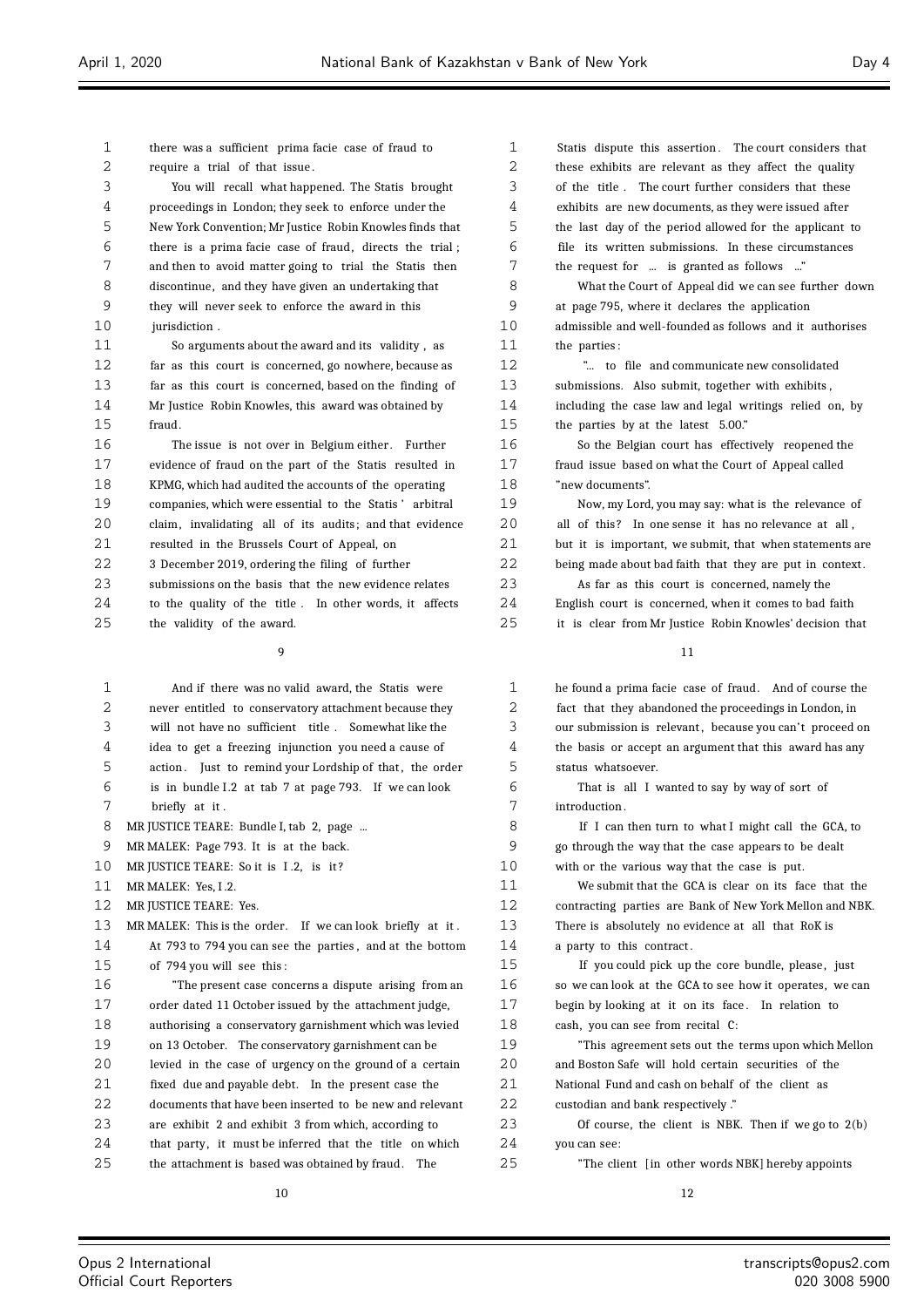| 1              | Mellon to act as banker to the client upon the terms and  | 1  |
|----------------|-----------------------------------------------------------|----|
| $\overline{2}$ | conditions of this agreement."                            | 2  |
| 3              | "Mellon hereby accepts such appointment."                 | 3  |
| 4              | Then if we go to $16(j)$ it says this:                    | 4  |
| 5              | "Notwithstanding that cash is reflected in the cash       | 5  |
| 6              | account as a debt owed by Mellon to the client, neither   | 6  |
| 7              | the Boston Safe nor Mellon shall be liable for the        | 7  |
| 8              | repayment of such cash."                                  | 8  |
| 9              | I don't need to go into the rest of that. But             | 9  |
| 10             | clearly the client is NBK and, as recorded here, it is    | 10 |
| 11             | a debt owed by Bank of New York Mellon to NBK. RoK has    | 11 |
| 12             | no rights whatsoever over it.                             | 12 |
| 13             | Then you have various other provision that you have       | 13 |
| 14             | seen already. You have got 18(a) about the combining of   | 14 |
| 15             | accounts. You have also got the description of the        | 15 |
| 16             | parties at the very beginning of the contract, as to who  | 16 |
| 17             | the parties are; it is a contract to which NBK but not    | 17 |
| 18             | RoK is a party. Look at the introductory text.            | 18 |
| 19             | "Agreement between NBK (the client) "                     | 19 |
| 20             | And the TMA is referred to but not in a way to            | 20 |
| 21             | suggest that RoK is a party. Look at recital A:           | 21 |
| 22             | "Client is carrying out certain trust management          | 22 |
| 23             | services in respect of certain securities of the          | 23 |
| 24             | Republic of Kazakhstan the National Fund in accordance    | 24 |
| 25             | with the TMA."                                            | 25 |
|                | 13                                                        |    |
|                |                                                           |    |
| 1              | And the detailed provisions for the giving of those       | 1  |
| 2              | instructions, and they all come from NBK; see clause 4.   | 2  |
| 3              | None of this makes any sense whatsoever if in fact        | 3  |
| 4              | RoK is the party to this contract.                        | 4  |
| 5              | Then you have got paragraph 5(b), and although that       | 5  |
| 6              | is dealing with securities, it's not directly relevant    | 6  |
| 7              | but it talks about belonging to the client; in other      | 7  |
| 8              | words, NBK.                                               | 8  |
| 9              | Then clause 11(e) contemplates of a debit balance on      | 9  |
| 10             | a cash account and provides -- this is, sorry, $11(e)$ -- | 10 |
| 11             | contemplates a debit balance on a cash account and        | 11 |
| 12             | provides that such a debit balance is a debt due from     | 12 |
| 13             | NBK. In other words, not RoK.                             | 13 |
| 14             | Clause 13 sets out various warranties.                    | 14 |
| 15             | MR JUSTICE TEARE: I am sorry, what does 11(e) say about   | 15 |
| 16             | a debt?                                                   | 16 |
| 17             | MR MALEK: 11(e) says:                                     | 17 |
| 18             | "If a debit balance in the client's account exists        | 18 |
| 19             | at any time through no fault of Boston Safe  such         | 19 |
| 20             | debit shall be deemed to be an advance to the client      | 20 |
| 21             | equal to the principal allowed."                          | 21 |
| 22             | MR JUSTICE TEARE: Yes, thank you.                         | 22 |
| 23             | MR MALEK: So again, there is repeated references to NBK.  | 23 |
| 24             | Then at 13 you see a whole series of warranties.          | 24 |
| 25             | I mean, none of this makes any sense if the Statis        | 25 |
|                |                                                           |    |

are right, namely that RoK are in fact the party to this 2 contract; you wouldn't need these warranties.

As far as termination is concerned, clauses 21 and 22, the assets are to be returned. This is  $22(a)$ , "to be returned to NBK", and not to RoK.

6 Now, those are sort of the main provisions in the contract. We say that everything on the face of this document indicates that this is a contract between the NBK, the Central Bank, and BNYM. There is nothing to

suggest that RoK has got any rights under this agreement; it all makes sense if NBK is the party to the contract.

13 Of course, the question that is raised is that if RoK was in fact always going to be the principal to this contract, why didn't the parties draft a contract along those lines, if that is really what their intention was?

The question arises: is there any evidence to indicate that anybody thought that RoK was a party to this contract?

The nearest one gets to that is in the pleadings. If you could please pick up the statements of case, please, bundle A.  $A/92$ . This is paragraph 17(f). where it states as a matter of fact, BNYM London has been directly instructed by the RoK in relation to the assets in question.

15

Now there is absolutely no evidence to support that. In fact, Ms Moldabekova is quite clear about this. If 3 we could pick up her statement, please , in bundle C at page 11, at 39, she says in the last sentence:

"I am not aware of the government ever giving any instructions that BNYM London were having any contact with it ."

That is her evidence. So in our respectful submission, when you look to see what evidence there is that the parties thought that RoK was a party to this contract, there is none.

12 Faced with this clear contractual framework, let me then turn to the question about how is it said that RoK has a claim attachable under Article 1445 of the BIC. There seem to be three arguments or three theories:

agency, trust and ownership. Let me deal first of all with agency.

There is no pleaded case that NBK entered into the GCA as the agent of RoK. The nearest one gets to it is, 20 if you can turn up the pleadings again at bundle 15B of the rejoinder at the back there, which is at  $A/90$ , where it says:

"The TMA is a contract between a State entity,

namely the Ministry of Finance of the

Republic of Kazakhstan on the one hand, and on the other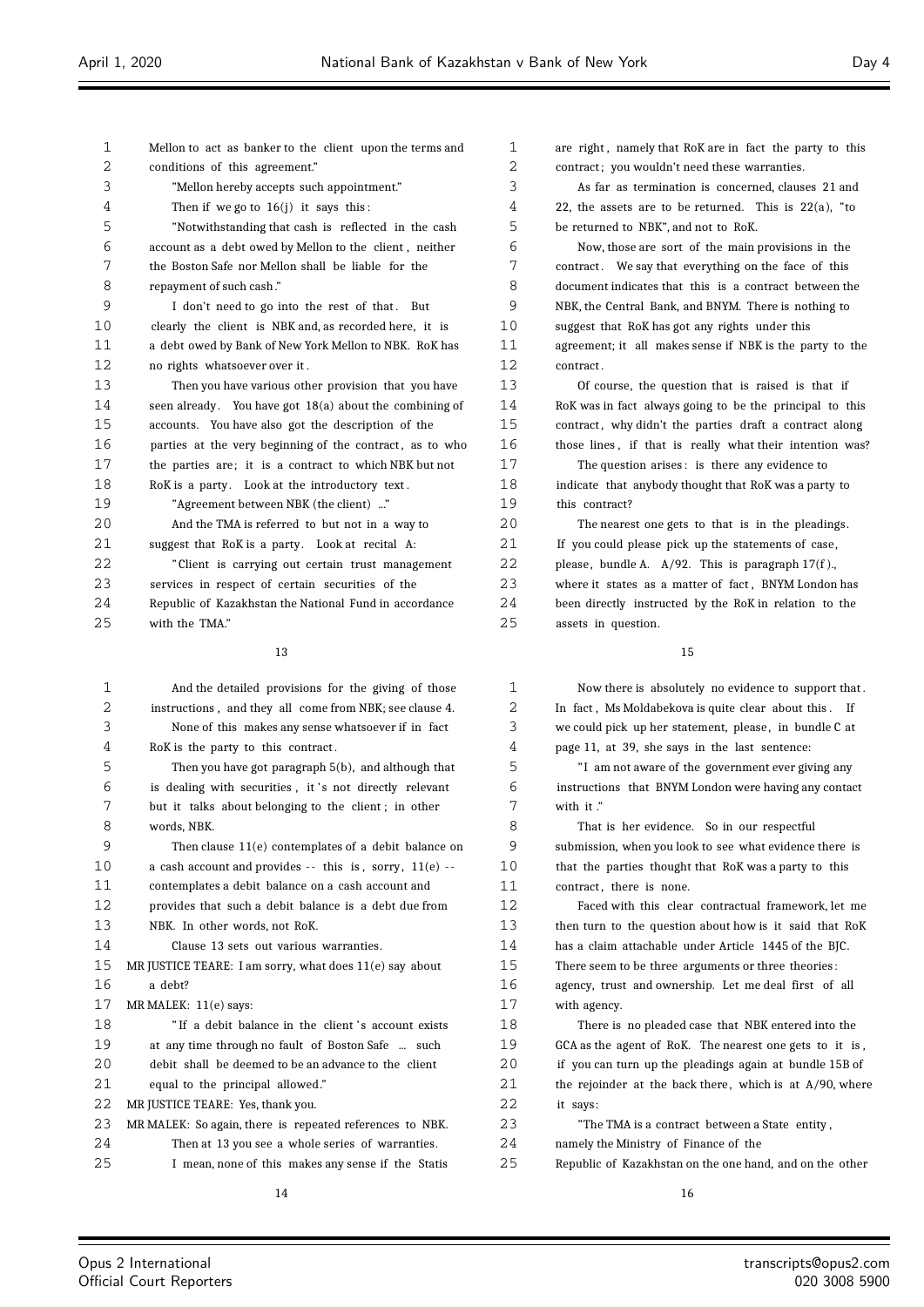| 1        | hand NBK as an agent, institution or organ of the                           |
|----------|-----------------------------------------------------------------------------|
| 2        | Government of Kazakhstan."                                                  |
| 3        | That's a different point. We are not taking any                             |
| 4        | pleading point. I am happy to deal with agency. But                         |
| 5        | it is important for the court to know that it's not                         |
| 6        | actually pleaded.                                                           |
| 7        | It is also worth noting that neither of the Kazakh                          |
| 8        | law experts specifically addresses whether NBK acted as                     |
| 9        | agent for RoK in entering into the GCA. Paragraph 83 of                     |
| 10       | their opening, and paragraphs, sorry, 28 to 54 of the                       |
| 11       | closing, contains very confusing analysis, mostly about                     |
| 12       | authority, but none of it explains why it is said that                      |
| 13       | NBK acted for and on behalf of RoK in entering into the                     |
| 14       | GCA.                                                                        |
| 15       | Now, the Statis' case is that RoK was a disclosed                           |
| 16       | principal of NBK. We submit that that is a hopeless                         |
| 17       | allegation. We have set out the law in paragraphs 20 to                     |
| 18       | 21 of our closing, which we have taken from the Filatona                    |
| 19       | case; that decision is in tab 8 of the claimants'                           |
| 20       | supplementary authorities bundle.                                           |
| 21       | MR JUSTICE TEARE: Just give me a moment.                                    |
| 22       | MR MALEK: Of course.                                                        |
| 23       | MR JUSTICE TEARE: Why do you say that the case put is one                   |
| 24       | of a disclosed principal as opposed to an undisclosed                       |
| 25       | principal?                                                                  |
|          |                                                                             |
|          | 17                                                                          |
|          |                                                                             |
|          |                                                                             |
| 1        | MR MALEK: Let me just --                                                    |
| 2        | MR JUSTICE TEARE: You have referred to paragraph 83 of the                  |
| 3        | fifth defendant's opening, and I am just looking quickly                    |
| 4        | at 83 to see whether it says that.                                          |
| 5        | MR MALEK: Let me just check that.                                           |
| 6        | MR JUSTICE TEARE: 83.3 refers to a disclosed principal,                     |
| 7        | referring to a proposition of law.                                          |
| 8        | I think in their closing they had said disclosed or                         |
| 9        | undisclosed.                                                                |
| 10       | MR MALEK: Okay. I don't think it affects the position.<br>If                |
| 11       | I misstated the case, I apologise for that.                                 |
| 12       | MR JUSTICE TEARE: If it were disclosed, I am not sure where                 |
| 13       | it was disclosed.                                                           |
| 14       | MR MALEK: I'm looking at 83. 83.3:                                          |
| 15       | "The issue of whether NBK is able to bind the RoK to                        |
| 16       | the terms is governed by English law. A disclosed                           |
| 17       | principal may sue on any contract "                                         |
| 18       | So that is reference to a disclosed principal.                              |
| 19       | MR JUSTICE TEARE: Right.                                                    |
| 20       | MR MALEK: That's how we have read it anyway. But as far as                  |
| 21       | the legal test is concerned, your Lordship should have                      |
| 22       | the Filatona case in tab 8 of the claimants'                                |
| 23       | supplemental authorities bundle.                                            |
| 24<br>25 | MR JUSTICE TEARE: Yes.<br>MR MALEK: It brings back fond memories, no doubt. |

 MR JUSTICE TEARE: It certainly does. MR MALEK: If we could look at in particular at paragraphs 63 and 64 which we have quoted, but it is probably worth looking at the authority itself for that passage, where your Lordship sets out the legal test . Although the Statis referred you to this decision in their oral opening, they did not take you to these 8 paragraphs and there are two key parts. The first is paragraph 63: "A person claiming to be a disclosed principal has the burden, legal if he is the claimant, evidential if he is the defendant, as in the present case, of showing that notwithstanding that he is not named as a party, he was in fact the principal of one of the named parties and that the other party knew that." So the Statis must satisfy two cumulative 17 conditions. First, that NBK was in fact and in law acting as agent of RoK when it entered into the GCA, and second, that Boston Safe and Mellon Bank, the original parties to the GCA, knew that NBK was acting in that 2.1 capacity Now if the Statis fail to satisfy either of those conditions that is an end of the disclosed principal argument. Then the second key part is paragraph 64, which is 1 that: " If a person establishes that he was the disclosed principal of a named party, and that the other party knew that he will nevertheless not be entitled to enforce a contract , if the contract expressly or impliedly confined the parties to the named parties." So if even if the Statis satisfied both of the first

 two conditions, the disclosed principal case fails if the GCA expressly or impliedly confined those who can sue on it to the named parties, and that is a further 11 condition.

 The understanding of the three conditions is crucial . The Statis only referred to paragraphs of the decision which deal with the third condition; they ignore the first and second conditions, and it is clear that the first and second conditions are prior points .

17 If I could just ask your Lordship to turn to 18 paragraph 156 of the Filatona decision, where your Lordship says halfway down:

 "Thus, the contractual documents consistently describe Mrs Danilina as a party and equally do not describe Mr Chernukhin as a party. There is therefore a heavy burden on Mr Chernukhin to establish that in fact , contrary to what the SHA stated, he was the beneficiary of Navigator and that Mrs Danilina only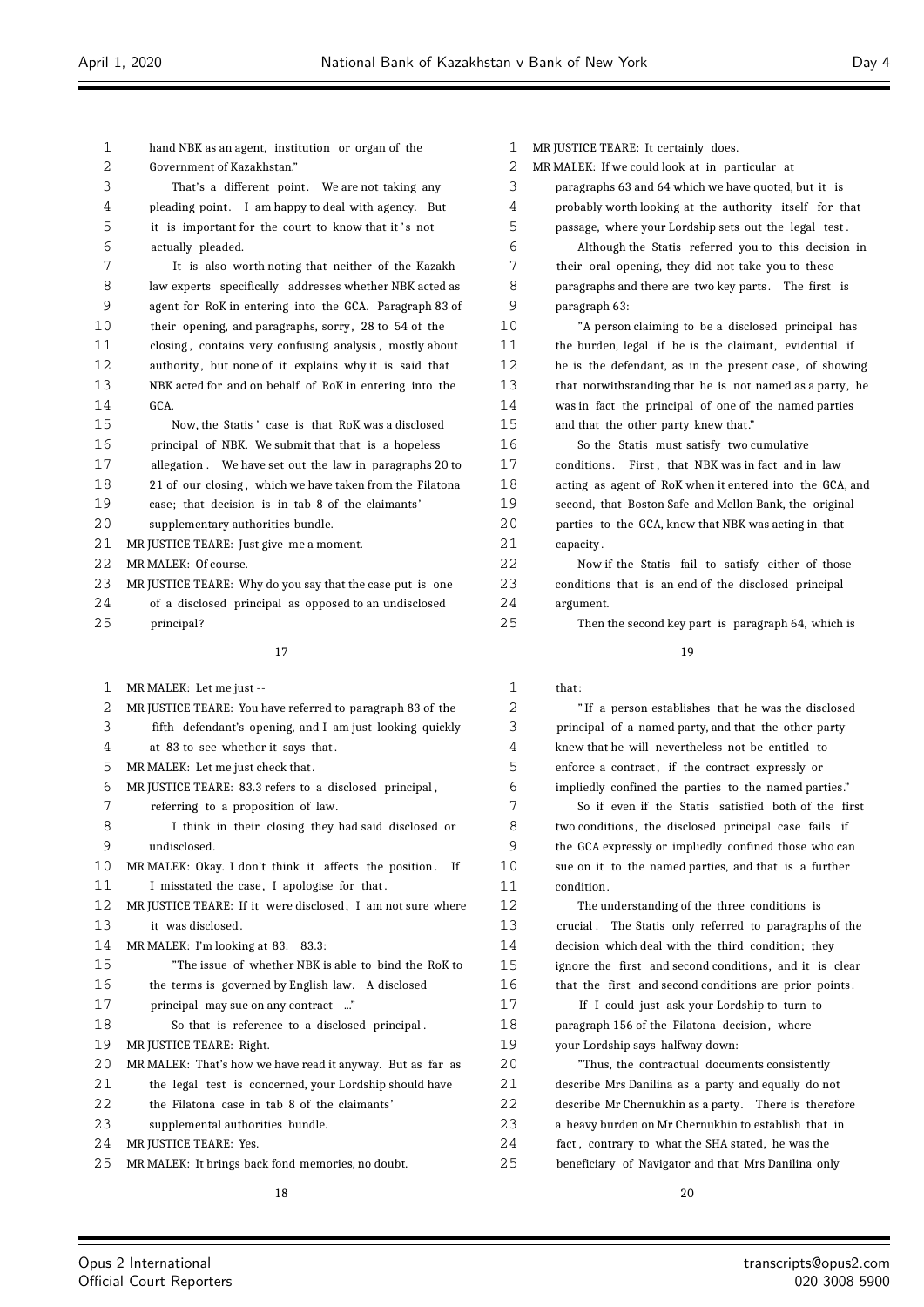Mr Deripaska knew that. He seeks to discharge that burden by adducing evidence leading up to the signing of the SHA in 2015, beginning with the events in 2001 when all that was agreed a deal was done for a joint investment in TGM." We say that none of these three conditions were satisfied . I will deal with only the headline points on each, since our position on these is set out in detail in section C1 of our written closing . 11 On the first condition, we have already looked at the GCA, and there is nothing in it that suggests that NBK was acting as the agent of RoK such that RoK is a party to the GCA. To the contrary, it is suggested that NBK contracted as principal . The Statis have not identified any factual matters indicating that NBK entered into the GCA as agent for RoK. That point was not put to Ms Moldabekova in cross-examination; she was not challenged on her evidence that NBK's day-to-day management of the National Fund assets does not involve any contact between the government and NBK or between the government and Bank of New York Mellon.

signed the SHA as his nominee or agent, and that

 On the second condition, there is no evidence whatsoever that Boston Safe and Mellon, the original contracting parties to the GCA, knew that NBK was

| 1  | entering into the GCA on behalf of RoK rather than on    |
|----|----------------------------------------------------------|
| -2 | its own behalf. That by itself is fatal to the           |
| 3  | disclosed principal case.                                |
|    | Even if the Statis satisfy you of the first and          |
| 5  | second conditions, the disclosed principal case fails on |
| 6  | the third condition because we say that the GCA is       |

 a carefully drafted agreement designed to regulate every aspect of the relationship . There is no hint in it that the contracting parties is other than NBK, or that RoK has any rights under it as against Bank of New York Mellon. It is implicit that no one other than NBK and BNYM would have any rights under it.

 Before leaving this issue , it is worth noting the 14 evidential position. This case is in stark contrast to Filatona . In Filatona there was a vast amount of extrinsic evidence which led to the conclusion that Mr Chernukhin was a disclosed principal , and that was dealt with in the judgment at paragraphs 154 to 177. That included, for example, contemporaneous notes of a meeting involving Mr Deripaska, Mr Chernukhin and Mrs Danilina, where Mr Chernukhin was referred to as the "partner" and Mrs Danilina was not; that is paragraph 149 and 175. There are contemporaneous notes of telephone calls between Mr Chernukhin and Mr Deripaska; that is at 162. The absence of any

| 1              | meetings between Mr Deripaska and Mrs Danilina until she |
|----------------|----------------------------------------------------------|
| $\overline{2}$ | had signed the relevant agreement; 162. Then false       |
| 3              | evidence given by Mr Deripaska in relation to            |
| 4              | Mrs Danilina's financial contributions, in respect of    |
| 5              | which the court concluded at paragraph 160 that:         |
| 6              | "The only realistic explanation for the giving of        |
| 7              | this false evidence is that they [that is Mr Deripaska   |
| 8              | and an associate] were both trying to hide               |
| 9              | Mr Chernukhin's role as the true joint venture partner." |
| 10             | The extrinsic evidence allowed the court to reach        |
| 11             | the clear conclusion at paragraph 283 that Mr Chernukhin |
| 12             | was a disclosed principal.                               |
| 13             | The short point is that there is nothing like that       |
| 14             | in our case. The Statis can't point to any extrinsic     |
| 15             | evidence to contradict the clear position under the GCA. |
| 16             | Therefore, the disclosed principal case must fail.       |
| 17             | MR JUSTICE TEARE: But what there is is Article 26 of the |
| 18             | law of the National Bank.                                |
| 19             | MR MALEK: Yes.                                           |
| 20             | MR JUSTICE TEARE: Paragraph 23.                          |
| 21             | MR MALEK: Yes.                                           |
| 22             | MR JUSTICE TEARE: What do you say about that?            |
| 23             | MR MALEK: It doesn't -- it deals with                    |
| 24             | That doesn't indicate that NBK is entering into          |

a contract , a banking contract , a banker/customer

#### 

| $\mathbf{1}$ | contract, that does not suggest that it is acting as an  |
|--------------|----------------------------------------------------------|
| 2            | agent for RoK in relation to the GCA.                    |
| 3            | The GCA is a contract which operates on its own          |
| 4            | terms. It gives rise to rights and obligations between   |
| 5            | the parties to the contract, but it doesn't give any     |
| 6            | suggestion that RoK is in fact a party but it also       |
| 7            | doesn't indicate that Bank of New York Mellon itself     |
| 8            | thought that RoK was a party to the contract.            |
| 9            | The contract is a very carefully drafted agreement       |
| 10           | dealing with -- well, dealing with assets going into     |
| 11           | billions, and the notion that RoK was a party to the     |
| 12           | contract, in our respectful submission it doesn't make   |
| 13           | any sense whatsoever. If RoK was the principal to this   |
| 14           | contract, then the contract would have been entered into |
| 15           | with RoK. But that would have been wholly inconsistent   |
| 16           | with the way that these parties operated, which is that  |
| 17           | NBK was the party with whom Bank of New York Mellon had  |
| 18           | its contract. All the provisions in the GCA are only     |
| 19           | consistent with the notion that NBK was the party to the |
| 20           | contract, and not RoK.                                   |
| 21           | So in our respectful submission, the fact of the         |
| 22           | provision that your Lordship just referred to doesn't    |
| 23           | make RoK a party to this contract.                       |
| 24           | Now, that is all I wanted to say about agency. Let       |

me then deal with the second way that the case is put,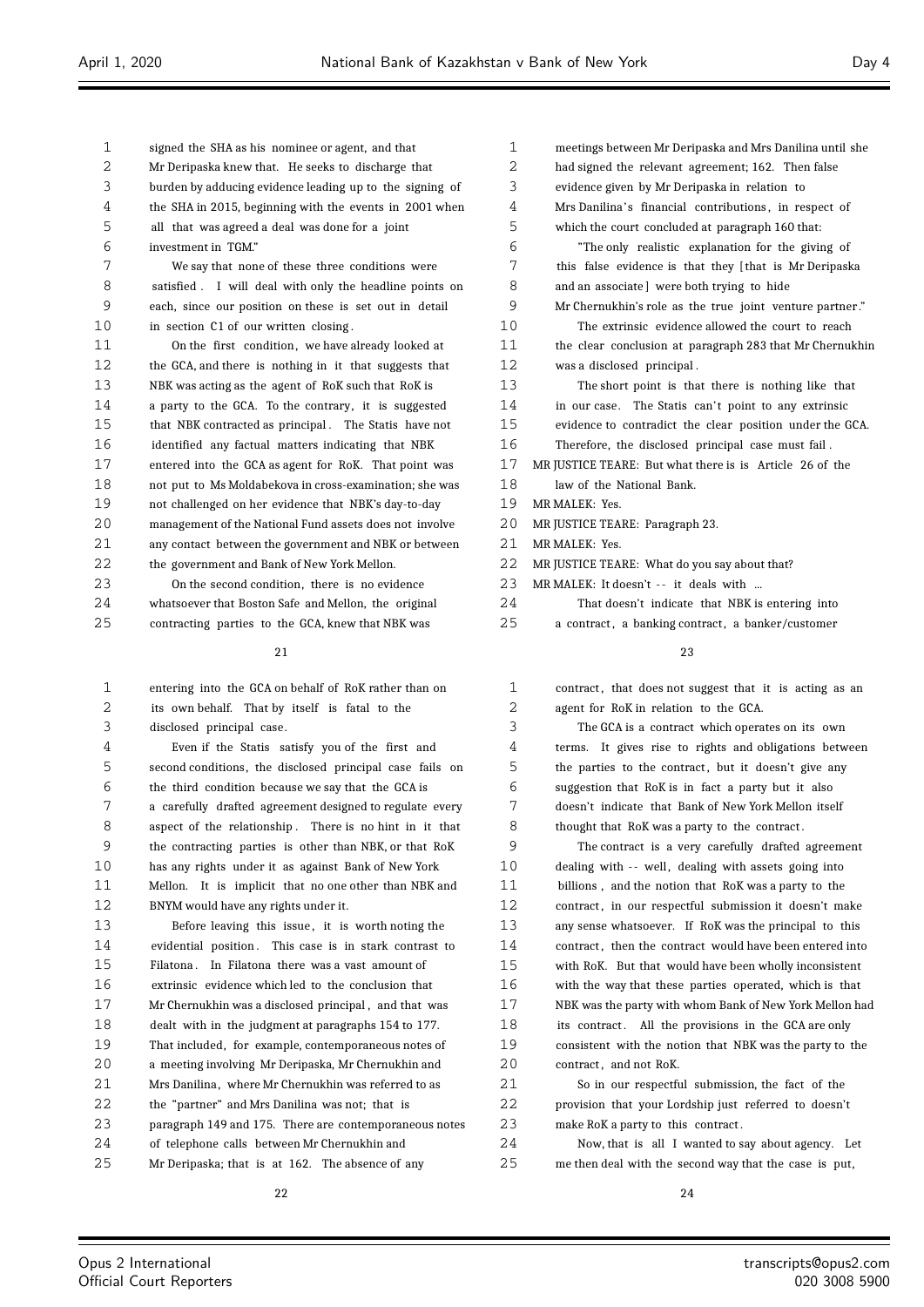| 1  | which is a trust argument, which is in the closing at    |
|----|----------------------------------------------------------|
| 2  | paragraphs 59 to 63, and to which we say that are three  |
| 3  | objections, each of which is fatal.                      |
| 4  | First, the entire argument is premised on the            |
| 5  | relationship between NBK and RoK, under the TMA, being   |
| 6  | treated as if it is, or is the equivalent to, an English |
| 7  | law trust, attracting the same rights and remedies.      |
| 8  | That premise is clearly wrong given that it is           |
| 9  | common ground that the trust management is               |
| 10 | a relationship particular to Kazakh law and is not the   |
| 11 | same as an English law trust.                            |
| 12 | There is no dispute between the experts on Kazakh        |
| 13 | law that trust management is an institution intended to  |
| 14 | be the analogue of a common law trust but on             |
| 15 | a contractual basis; see the explanation in              |
| 16 | section 3.2.2 of Professor Suleimenov's report, if I can |
| 17 | give you the reference there, it is at D1, tab 2,        |
| 18 | page 66, which Professor Maggs accepts is accurate in    |
| 19 | the joint memorandum, paragraph 6, and the reference is  |
| 20 | D1, tab 4 at 181.                                        |
| 21 | It is also common ground that the idea of a split        |
| 22 | between legal and beneficial interest forms no part of   |
| 23 | Kazakh law; Professor Suleimenov's first report,         |
| 24 | paragraphs 23 sub-paragraph 4 and 30, which is at        |

D1/tab 2, page 64 to page 65, the joint memorandum at

#### 

| 1   | paragraph 6.                                               |
|-----|------------------------------------------------------------|
| 2   | So all the convoluted arguments, procedures, which         |
| 3   | the Statis rely upon as part of the English law of         |
| 4   | trust, have no application at all to this case because     |
| 5   | we are concerned with Kazakh law, a Kazakh law             |
| 6   | contractual relationship created by the TMA. So that is    |
| 7   | the first objection to the trust argument, it just         |
| 8   | simply doesn't arise.                                      |
| 9   | The second point is that the Statis say that RoK           |
| 10  | could give instructions to NBK or terminate the TMA.       |
| 11  | Even if that is right, and we have looked at that issue,   |
| 12  | as things stand no such instructions have been given and   |
| 13  | the TMA remains on foot. That is crucial, because the      |
| 14  | predicate on which the steps the Statis suggest are open   |
| 15  | to RoK, whether the Vandepitte procedure or derivative     |
| 16  | action is entirely based on termination instruction        |
| 17  | following by a failure of NBK to act properly. In other    |
| 18  | words, this argument looks at what the position would be   |
| 19  | under English law if RoK terminated the TMA or gave        |
| 20  | instructions, and if NBK then wrongfully failed to         |
| 21  | demand payment by NBK. But neither of those things has     |
| 22  | happened, so therefore the point doesn't arise.            |
| 23  | MR JUSTICE TEARE: Why do you say that the argument is      |
| 2.4 | premised on the Republic terminating the TMA?              |
| 25  | MR MALEK: Because the argument is premised on -- it's said |

 to be based on what could happen if various steps had not taken place; and on our analysis none of those things have happened. In our respectful submission, therefore , to start bringing a legal theory based on what would happen if certain events took place , in our respectful submission simply does not arise on this case.

8 And it leads to the third point, and this is paragraph 37 of our closing , where we explain that neither the Vandepitte procedure nor a derivative action means that the beneficiary has a direct cause of action against a third party. In other words, even if this 13 argument is accepted as correct, which of course we 14 don't accept that it comes into play, it doesn't assist the Statis because it doesn't give rise to a direct claim by RoK against Bank of New York Mellon. The procedure does not give rise to a claim.

 Of course, what we are doing here is looking to see whether or not there is a direct claim, and we say that that is essentially a contractual issue under the GCA, and under the GCA there is no claim by RoK against Bank of New York Mellon.

 In the present case, the question who owes obligations and to whom they are owed and who may sue, they are all contractual issues , and the only party to

 sue Bank of New York Mellon is NBK. So in our respectful submission, and this is what we have said in paragraph 37(a) and 37(b) of our closing submissions, these procedural shortcuts to deal with the situation where a trustee acts wrongfully, in our respectful submission do not arise and give rise to a direct cause of action by RoK against Bank of New York Mellon.

 That is all I wanted to say on the trust argument. If I can then turn to what I call the second

 question. For that purpose could your Lordship please pick up our closing submissions. I am not sure whether any of this is really challenged by the Statis , but if 13 you turn, please, to 39, page 13:

 "Can an asset in the hands of BNYM be garnished in Belgian law if it is owned by RoK?"

 That is the section dealing with 1445, and we have set out our case over the page, at 41. In other words:

 "... 1445 means what it says: the cash deposits are only subject to the garnishment if they are owed to RoK."

| 21   | Then we have set out the key points at paragraph 42.    |
|------|---------------------------------------------------------|
| 2.2. | You can see at the bottom of the page                   |
| 23   | Professor Allemeersch's unchallenged evidence, and then |
| 24   | we have set out a number of propositions which we say   |

were unchallenged, in particular the proposition at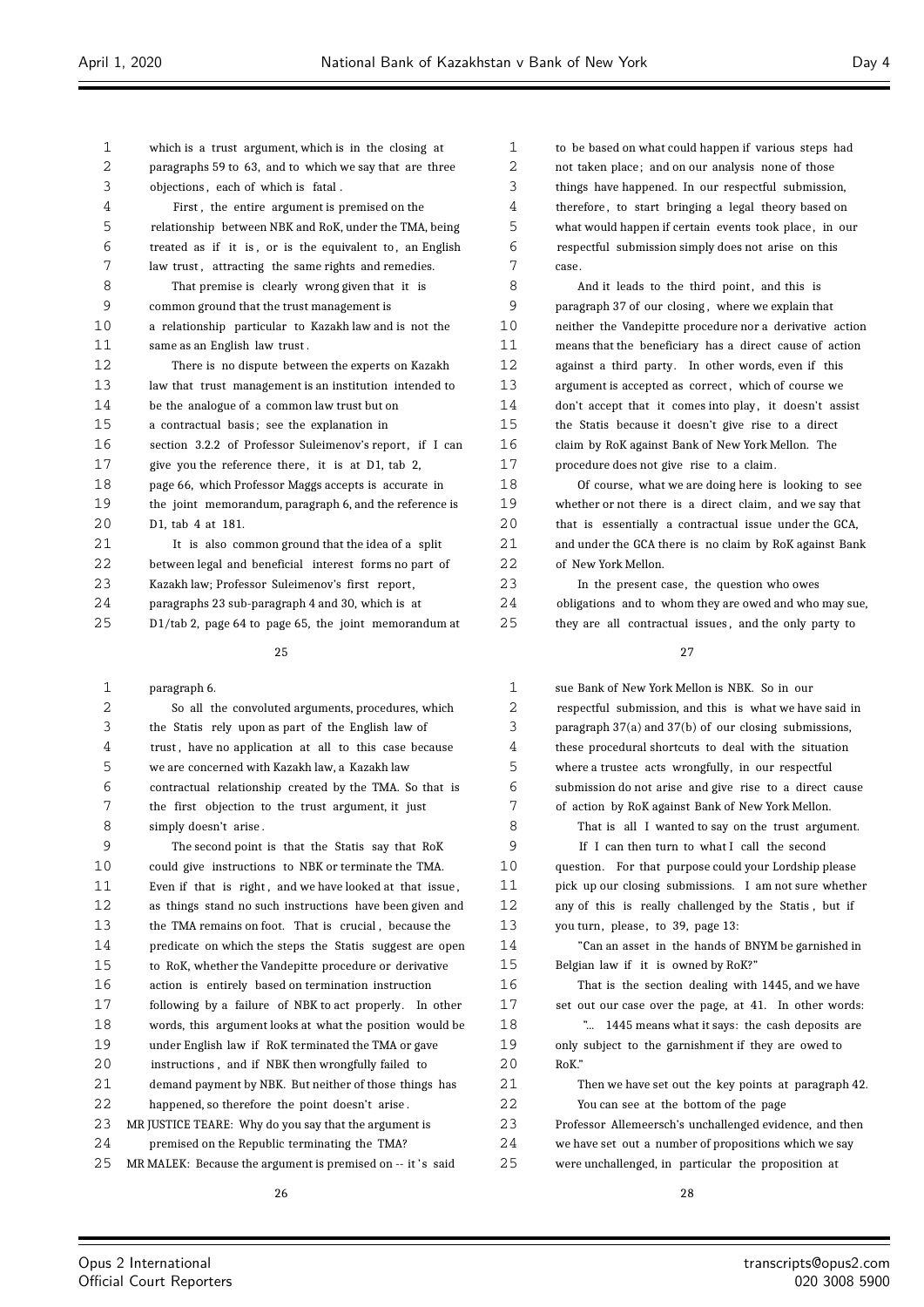$\equiv$ 

| 1  | $(iv)$ , at $42(d)(iv)$ over the page at page 15:                       | 1  | Republic's ownership of the cash deposits would in       |
|----|-------------------------------------------------------------------------|----|----------------------------------------------------------|
| 2  | "With respect to cash on a bank account, the concept                    | 2  | itself be sufficient to give the garnishment subject     |
| 3  | of ownership is irrelevant, as the banking relationship                 | 3  | matter, even if the RoK had no right of claim under the  |
| 4  | merely concerns a claim of the account holder against                   | 4  | GCA. So they say ownership is sufficient for             |
| 5  | the bank for the amount equal to the credit balance."                   | 5  | garnishment.                                             |
| 6  | And the right of recourse, which was relied upon by                     | 6  | The second reason they say it comes in, is because       |
| 7  | Professor Storme, Professor Allemeersch explains that                   | 7  | they say in their written closing that the alleged       |
| 8  | that is not a standalone legal ground, and that                         | 8  | ownership of the National Fund assets is one of the      |
| 9  | a creditor has got to choose a specific enforcement                     | 9  | grounds which they rely on as saying that the -- as      |
| 10 | mechanism as their means of recourse.                                   | 10 | showing that NBK must have entered into the GCA as agent |
| 11 | As I say, the evidence was not challenged and we                        | 11 | for the government.                                      |
| 12 | therefore invite the court to accept what                               | 12 | Now as Mr Malek has just explained --                    |
| 13 | Professor Allemeersch has stated, and why ownership is                  | 13 | MR JUSTICE TEARE: I think, Mr Quest, in opening I asked  |
| 14 | not the relevant question and the reasons given.                        | 14 | Mr Sprange what was the relevance of ownership, and his  |
| 15 | As I say, I am happy to go through the argument                         | 15 | answer at that time was that it was relevant to his      |
| 16 | again but, as I understand it, none of this has been                    | 16 | argument on trust, that it showed who was the beneficial |
| 17 | challenged and in those circumstances I think I can deal                | 17 | owner.                                                   |
| 18 | with it pretty shortly. It simply comes down to the                     | 18 | MR QUEST: Yes, well                                      |
| 19 | argument that Professor Storme's view, based on the                     | 19 | MR JUSTICE TEARE: That is what I have kept in mind.      |
| 20 | right of recourse, is that it can't override the wording                | 20 | MR QUEST: I'm afraid I had rather to try and extract the |
| 21 | of 1445 and therefore ownership is irrelevant.                          | 21 | point from the closings. Your Lordship may be right and  |
| 22 | That was all I was going to say: ownership is                           | 22 | maybe Mr Sprange will have to clarify that.              |
| 23 | irrelevant.                                                             | 23 | Certainly our primary position, as Mr Malek has          |
| 24 | So agency, trust, ownership, none of those arguments                    | 24 | explained, is that the question of ownership is not      |
| 25 | work. The GCA, on its face, indicates that the debt is                  | 25 | relevant to anything in this case, and that the only     |
|    |                                                                         |    |                                                          |
|    | 29                                                                      |    | 31                                                       |
| 1  | owed to NBK. Therefore there is no subject matter to                    | 1  | question that arises in considering the subject matter   |
| 2  | the garnishment, and therefore NBK is entitled to be                    | 2  | of the garnishment is whether an obligation is owed by   |
| 3  | paid.                                                                   | 3  | BNYM to the Republic of Kazakhstan under the GCA.        |
| 4  | The third question again doesn't appear to be                           | 4  | Just to be clear, I am addressing you on ownership       |
| 5  | challenged, which is at paragraphs 58 to 60.                            | 5  | in case your Lordship should not be with us on that      |
| 6  | Again, I don't think there is anything to be said in                    | 6  | point and should find that in some way or another the    |
| 7  | addition to what appears there.                                         | 7  | ownership of the assets is a relevant factor to          |
| 8  | My Lord, that is all I was proposing to say on the                      | 8  | ascertaining the subject matter.                         |
| 9  | first three issues, and I was going to hand over now to                 | 9  | On that basis, and looking at ownership on that          |
| 10 | Mr Quest to deal with questions 4 and 5.                                | 10 | basis, certainly in their submissions the Statis appear  |
| 11 | MR JUSTICE TEARE: Thank you.                                            | 11 | to assume that if the court has to decide the question   |
| 12 | $(11.31 \text{ am})$                                                    | 12 | of ownership of the cash deposits, that is a question of |
| 13 | Closing submissions by MR QUEST                                         | 13 | Kazakh law, and all of their evidence is directed to     |
| 14 | MR QUEST: My Lord, I was going to deal with the points in               | 14 | that.                                                    |
| 15 | section F and section G of our written submissions,                     | 15 | They have not actually explained why it is Kazakh        |
| 16 | beginning at page 20, starting with the question which                  | 16 | law that is relevant. Your Lordship will of course bear  |
| 17 | we have called the fourth question, which is whether the                | 17 | in mind that when we talk about the cash deposits we are |
| 18 | Republic of Kazakhstan owns the cash deposits with which                | 18 | talking about, and only talking about, a debt owed by    |
| 19 |                                                                         | 19 |                                                          |
| 20 | we are concerned.<br>We might first just ask ourselves why the question | 20 | BNYM under the GCA. That is a debt which is governed by  |
| 21 |                                                                         | 21 | English law and which is sited in England at BNYM's      |
| 22 | of ownership is relevant at all. As we understand the                   | 22 | London Branch. So from an English perspective, the       |
| 23 | Statis' position from their closing, ownership is said                  | 23 | legal owner of that debt is simply the person who has    |
| 24 | to be relevant for two reasons.                                         | 24 | the legal right to claim it, which takes us back to the  |
| 25 | First of all -- and this is paragraph 24.5 of the                       | 25 | obligation question.                                     |
|    | Statis' closing -- because it is said that the                          |    | So the second thing the Statis will have to do,          |
|    | 30                                                                      |    | 32                                                       |

Ξ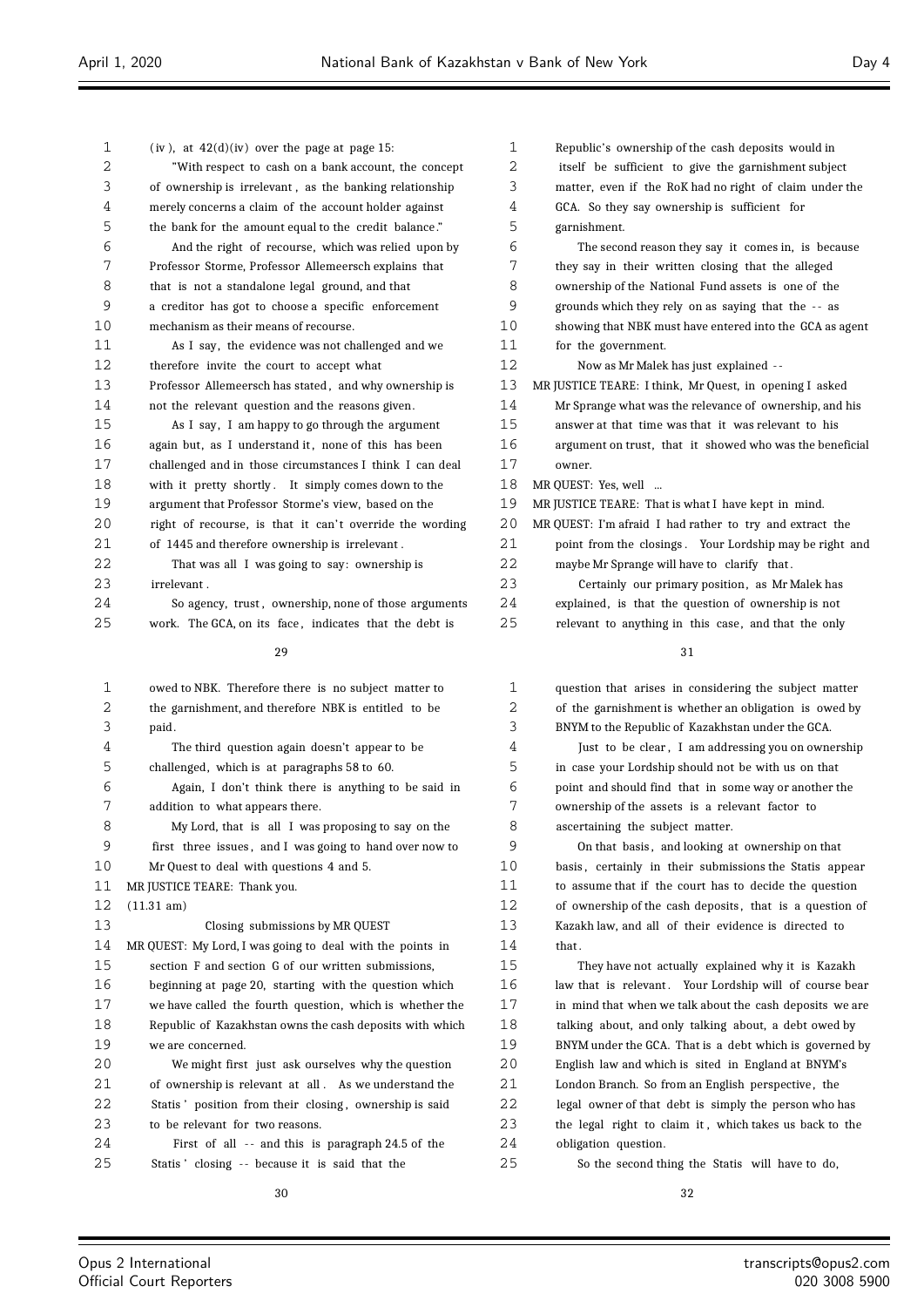after persuading your Lordship that ownership is 2 relevant at all, is to persuade you that in some way Kazakh law is the correct law for determining the question. If they get over those hurdles, then we look at what the ownership issue is under Kazakh law and what is really in dispute. What seems to be common ground under Kazakh law is that during the currency of the trust management agreement the NBK has the right to , and I quote, "possess, use and dispose of" the National Fund. Your Lordship will recall that that is expressly provided for in clause 2.1.1 of the TMA, which is in the core bundle. If your Lordship wants to turn that up, it is at first page of the core bundle. So what was agreed between the bank and the government in terms of the assets is that it was NBK that would have the right to possess, use and dispose of the National Fund, and that of course would include the cash deposits . Now, on that point the Statis have said in their written closing that there are important limits on that 23 right, which they say are to be found within the terms 24 of the TMA itself. Your Lordship may recall that I discussed with Professor Maggs in cross-examination whether in truth

 there were any relevant limits on the right of NBK to dispose of the assets under the TMA, and the only provision of the TMA that he was able to point to that , in his view, in any way restricted the bank's right to dispose of the assets was clause 2.2.5, which is the provision by which the government can instruct transfers out of the National Fund into the national budget. But you may also recall that Ms Moldabekova gave some evidence about that; she gives evidence in paragraph 14 of her statement and she was also cross-examined on the point. She explains that withdrawals from the National Fund by the government take effect by a money transfer in local Kazakh currency, in Kazakh tenge, and if necessary the National Bank will realise assets in order to make local currency available . She also makes the point in her statement that any withdrawal by the government into the budget requires parliamentary approval. So that is the extent of the rights that the government has during the currency of the agreement, and those are not rights in respect of the disposal of the

 underlying assets ; the underlying assets remain, during the agreement, exclusively at the disposal of the National Bank and not the government.

1 The Statis also make the point in this respect, they say that the President of Kazakhstan can terminate the TMA, they say, at will . They rely on clause 7.4 in that respect .

 Your Lordship will have seen our position in our written closing is that it is a misreading of clause 7.4 of the TMA. We say clause 7.4 doesn't mean that the president can terminate at any time; what it means is that if there is a termination under clause 7.3 at the end of the term, that termination must be supported by the decision of the president.

 That, in the end, is a question of interpretation for your Lordship to decide, but it is , in our submission, ultimately irrelevant anyway, because in fact the TMA has not been terminated and it remains in force , and for as long as it remains in force then the 17 rights of, use and disposal remain with the National Bank.

 Those rights of possession, use and disposal in 20 relation to the bank accounts that we are concerned with would include, and Professor Maggs agreed with this when I put it to him in cross-examination, the right to give payment instructions on bank accounts and the right to withdraw funds from bank accounts. So those are rights which are vested in the agreement with NBK.

 Moreover, and again I think this is common ground between Professor Maggs and Professor Suleimenov, the rights of possession, use and disposal that are vested in NBK by this agreement are vested in NBK to the exclusion of the government during the period of the TMA. So it is only for as long as the TMA continues the NBK has the right to dispose of these bank accounts, and the government does not have the right to dispose of them. Just for your Lordship's note, that was Professor Maggs at Day 3/98, line 15. Sorry, that is a wrong reference. The reference to Professor Suleimenov's evidence is paragraph 52, sub-1, of his first report , and that is responded to in the 15 joint statement. So there are exclusive rights of disposal during the TMA vested in NBK. What all that means is that whatever other conclusion one might reach about legal title in Kazakh law, what does not seem to be in dispute between the Kazakh law experts is during the life of the TMA the Republic of Kazakhstan does not have any right in Kazakh law against BNYM under the GCA. That is the point that Professor Maggs accepted at Day 3/98 line 15. From a Kazakh law perspective, the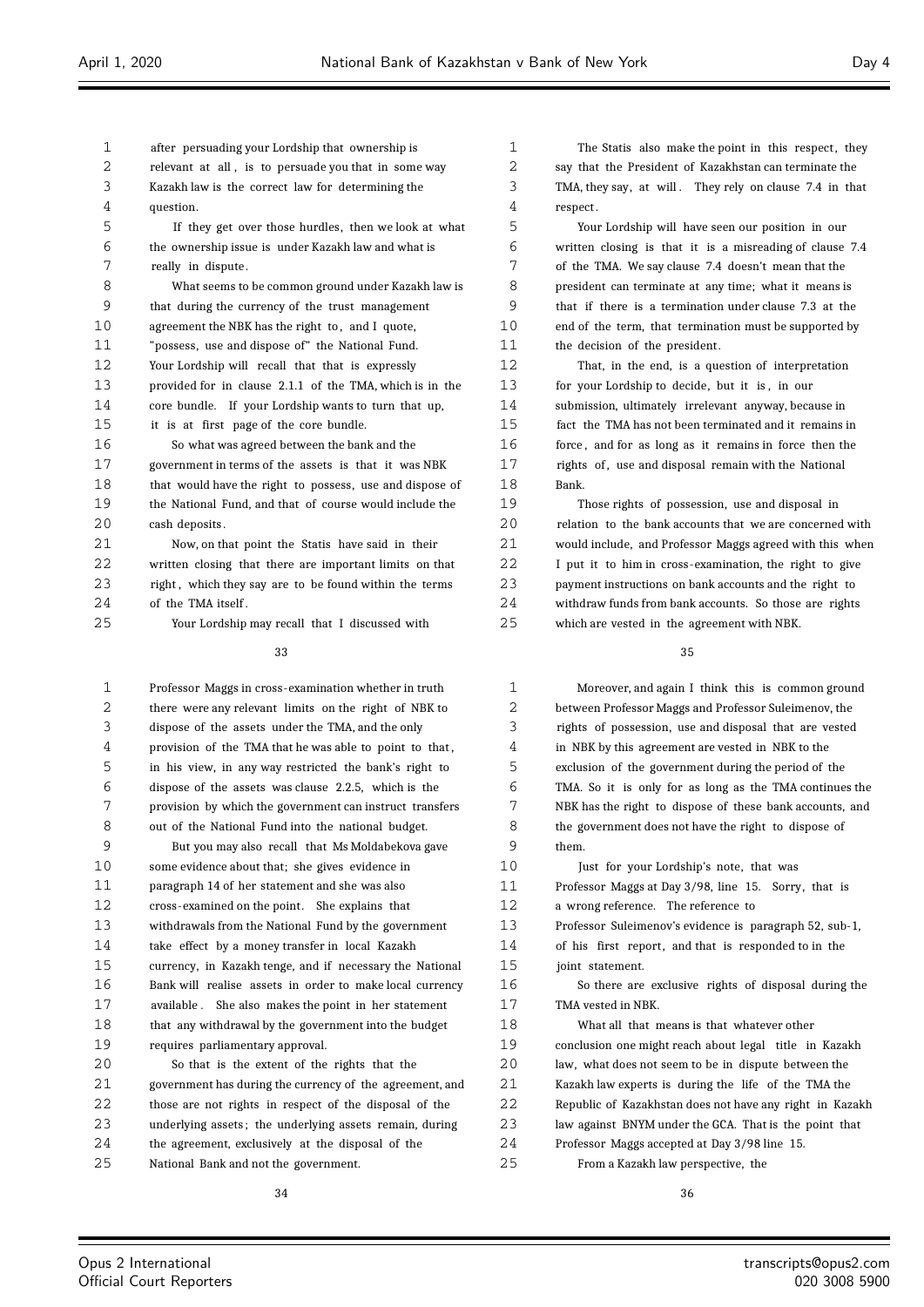- Republic of Kazakhstan's only rights in respect to these
- bank accounts, in respect of the National Fund
- generally , are rights against NBK under the terms of the TMA.
- If that proposition is accepted, then it makes the Statis ' case, in my submission, on ownership really very difficult to understand. I make two points.
- First of all , the Statis , as we know, rely on the Trust Management Agreement in support of an argument that the Republic of Kazakhstan is a disclosed principal of NBK for the purpose of suing on the GCA.
- But at the same time, the Kazakh law experts seem to agree that RoK doesn't have any right in Kazakh law to 14 possess, use or dispose of the cash deposits, and it doesn't have any rights in Kazakh law, for as long as the TMA continues, against BNYM. So it is very difficult to see in those circumstances how it could be said that RoK was understood, from a Kazakh law 19 perspective, to be treated as principal of a contract with BNYM when it has no rights against BNYM.
- The second point I make is that the Statis rely on the Republic's ownership, as they say it , of the cash deposit as a grounds for garnishing them, because they say it is sufficient for them to show that in Kazakh law these assets are owned by the Republic of Kazakhstan,

 that is sufficient to justify a garnishment. But again, that doesn't make any sense if in fact the position in Kazakh law is that the Republic of Kazakhstan doesn't have a claim in Kazakh law against Bank of New York Mellon. Because if it doesn't have a claim even in Kazakh law against Bank of New York Mellon, there isn ' t anything to be garnished. These difficulties , my Lord, in the Statis ' analysis , in my submission the Statis have not really made any attempt to address these or to analyse these in 11 their written closing. Their position is: well, the court simply shouldn't decide these issues , shouldn't decide the question of ownership and shouldn't decide the relevance of ownership to the claims that it is making, all the court should do is look at the contractual issues . But in my submission, and for the reasons that Mr Malek has given, that is not good enough. These are issues which the Statis have raised in order to justify their position that the cash deposits fall within the subject matter of the 21 garnishment, and if they have raised them then the court is going to have to rule upon them. I think your Lordship is muted. MR JUSTICE TEARE: The difficulty I have with the suggestion that the National Bank is the owner and the Republic is

- not, is that as I understand it your side accepts , see
- paragraph 16 of your opening, that there is no dispute
- that the National Fund assets beneficially belong to the
- Republic.
- MR QUEST: Yes.
- MR JUSTICE TEARE: The picture that I have in my mind is
- 7 that, yes, so long as the TMA is in existence the bank
- 8 is able to deal with the assets, but everybody knows
- that they remain in the ownership of the Republic.
- MR QUEST: My Lord, I think one needs to be -
- MR JUSTICE TEARE: And they belong beneficially to the Republic.
- MR QUEST: I think one needs to be a little careful here about what we mean by using the word "ownership".
- In the AIG case, for example, again it was common ground that the beneficial - - that the government was the ultimate beneficiary of these assets , in the sense that economically they are held for the benefit of the government, but in AIG the court declined to grant a third party debt order, because the question that arose in that respect was who had the legal claim to the cash under the GCA, which of course is a contractual 23 question.

 The question that arises , or the relevance of ownership in this case is , in my submission: to what

| 1  | extent does it give RoK, as opposed to NBK, a right of   |
|----|----------------------------------------------------------|
| 2  | claim against BNYM under the GCA that is capable of      |
| 3  | being garnished? To the extent that Kazakh law is        |
| 4  | relevant to that question -- we say it's not, we say it  |
| 5  | is an English law question -- but to the extent that     |
| 6  | Kazakh law is relevant to that question, during the      |
| 7  | currency of the TMA all of the rights associated with    |
| 8  | ownership, ie possession, use and disposal, are vested   |
| 9  | in NBK for that period.                                  |
| 10 | MR JUSTICE TEARE: I quite accept that the question of    |
| 11 | ownership or the question of beneficial ownership may be |
| 12 | irrelevant to the question of who is entitled to claim   |
| 13 | the debt owed by Bank of New York Mellon. As             |
| 14 | Mr Justice Aikens held in the AIG case, there was        |
| 15 | a beneficial interest but that didn't assist the         |
| 16 | claimants in that case. But if it is relevant, contrary  |
| 17 | to that, if it is relevant, as I say, the difficulty     |
| 18 | I have is that if it is accepted that the National Fund  |
| 19 | assets beneficially belong to the Republic, then that is |
| 20 | because surely everybody knows the Fund is owned by the  |
| 21 | Republic but pro tem the bank is managing the assets.    |
| 22 | MR QUEST: My Lord, that is not the way a Kazakh lawyer   |
| 23 | would see it. Of course, the case is not put in terms    |
| 24 | of how a Belgian garnishment would work, is that all you |
| 25 | need to do is to identify who the beneficiary of assets  |
|    |                                                          |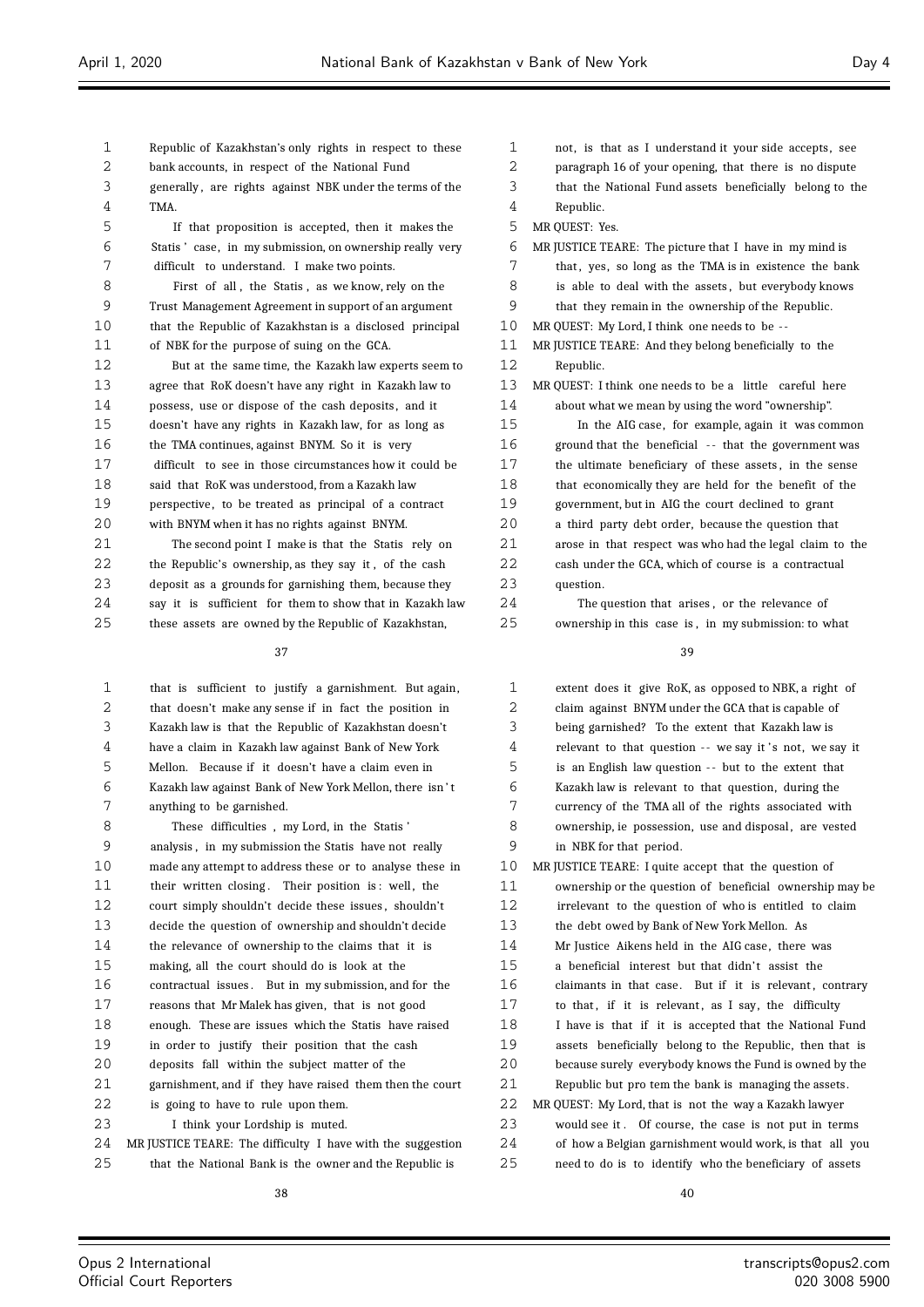are . Indeed, one of the problems of the Statis ' analysis is that although they say ownership is a relevant factor under Belgian law, and we obviously disagree with that , they haven't really explained and Professor Storme didn't really explain what they mean by "ownership" in that context . Do they mean beneficial ownership in the sense that an English trust lawyer would understand it? Do they mean -- of course, there is not in Kazakh law a division between legal and beneficial ownership, which makes the question even more difficult to answer.

12 If your Lordship is -- I really stress two points. One is that if one is asking the question, the only relevant question can really be: who has the right to dispose of these assets? Because that is what is being garnished. If one needs to go further and ask the kind of formal Kazakh law question: who, in a Kazakh court, will be treated as having legal title under Kazakh law to these assets? Then the question is not who has the ultimate benefit of them, but one gets into the rather technical debate between Professor Maggs and Professor Suleimenov about the distinction between rights of claim and other kinds of , other things in

Kazakh law.

My Lord, that is set out in the closing and it is

#### 

1 set out in Professor Suleimenov's report. Just to briefly summarise that dispute, professor Suleimenov's position is that in Kazakh law of property there is a rather fundamental distinction between things in rem, which are tangible objects , and rights of claim, which are rights in personam; and his view, and he deals with it in his first report at 27 to 33 and his second report at 35 to 54, is that from a Kazakh lawyer's perspective the whole concept of ownership and other proprietary 10 rights can only attach to tangible things, and intangible things like debts are rights of claim, they 12 can't be the subject of ownership in Kazakh law, and all one can therefore do is to identify the person that has the right of claim.

 He says in Kazakh law, as in English law, in this case where one is dealing with a cash deposit at a bank, the person who has the right of claim is the person who under the banking contract would be entitled to enforce it .

 I think if I may say, I understand the point 21 vour Lordship makes about who has the benefit of these assets , but there is a danger here in allowing the Statis to sort of skip over a lot of the garnishment 24 analysis to say: well, it is sufficient for them to say that these are assets of which the government is the

 ultimate beneficiary , and that in itself is a sufficient ground for garnishment.

 That is not the way the case is put, and if it is to be put like that they need to explain why simple benefit is sufficient under Belgian law or under English law to justify the garnishment.

 Just to summarise on the ownership point, in my submission the whole analysis of ownership in Kazakh law, and we say it is not relevant at all , even if it 10 turns out to be relevant, doesn't really take the case any further . Because on any view, as matters stand and for as long as the TMA is in force , the only party with the right to control or withdraw these cash deposits or dispose of them in any way, under Kazakh law or indeed any under any other law, is the National

 Bank of Kazakhstan. And while the TMA is in force , the Republic of Kazakhstan has no right to withdraw these funds, no right to dispose of these funds, no right to do anything with these funds, under Kazakh law or English law or any other law. That really is why I say 21 that ownership really doesn't take matters further.

 That is all I was going to say about question 4, my Lord, unless your Lordship has any other questions on that.

The fifth question is piercing , sham trust, abuse of

#### 

 law. This is section G of our closing . Again, I preface this question by asking: why is it relevant , 3 why are we looking at this? And again, it is relevant because the Statis have raised arguments, here and in Belgium, that even if the RoK has no claims against BNYM on the face of the GCA or on the face of the TMA, 7 nevertheless, they say, there might be a claim by the 8 application of some rule of either piercing, sham, abuse, or something similar under some principle of Belgian or Kazakh law. In other words, what the Statis say is rules on piercing , sham, abuse might give the garnishment subject matter when otherwise it would have none.

 That issue , and I will just give your Lordship the references and we needn't turn to them, that issue is 16 raised by the Statis for example in paragraph  $11(a)$ , paragraph 21 and paragraph 27 of their rejoinder , and it 18 appears as agreed issue  $5(g)$  in the list of issues.

 So these are all points that are raised in the pleadings by the Statis , and your Lordship may recall also in your own judgment, at paragraph 33 on the jurisdiction hearing, you made the point that it would be open to the Statis to make all those submissions about piercing and sham and so on at the trial as part of the subject matter issue .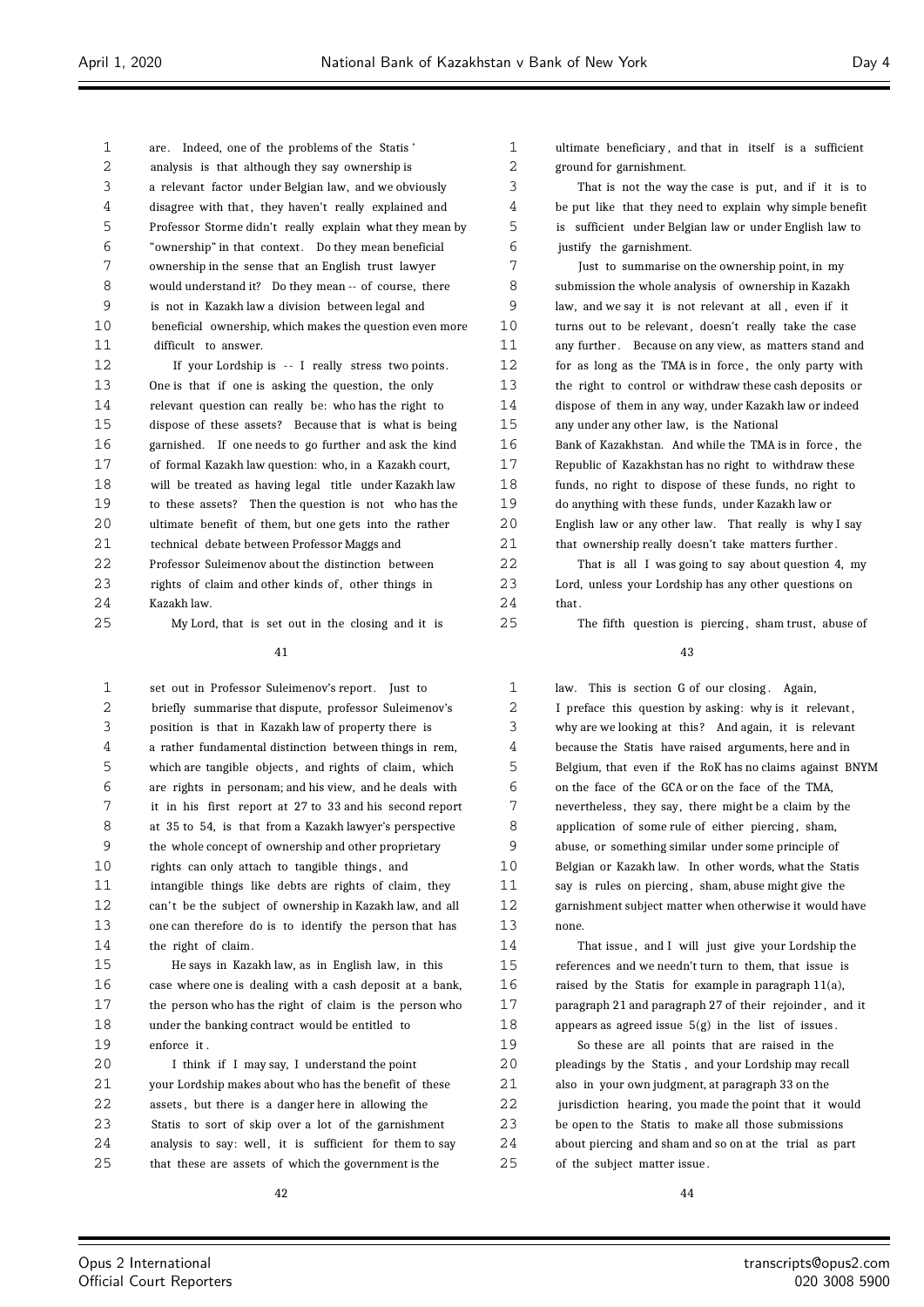- MR JUSTICE TEARE: So long as those concepts, if it was
- necessary to refer to foreign law, whether foreign law
- was the applicable law -
- MR QUEST: Yes.
- MR JUSTICE TEARE: -- as a result of the application of the English law of conflicts .
- MR QUEST: Yes. Yes, I mean the reason they come in is
- because this court has been referred the subject matter question, so this court is dealing with the question of whether the garnishment has subject matter, where there is a claim under the GCA which is capable of forming the subject matter of this garnishment. That is what this court is seized with.
- The reason that the Statis have put these points in play and the reason they have pleaded them is , as I say, that the Statis say in some way that these issues about piercing and abuse might give the garnishment subject matter in circumstances where it otherwise wouldn't,
- because it might give them a claim against BNYM in
- circumstances where they wouldn't otherwise have them. Now, in terms of what the arguments are on piercing and abuse, I think possibly because the Statis ' primary
- position is they don't want them to be decided, it is
- very difficult to see from the written closing precisely
- how these cases are put, but -

 MR JUSTICE TEARE: They don't seem to be put at all . 2 MR QUEST: That's right. I mean, there is a very brief reference , if your Lordship has their closing - - MR JUSTICE TEARE: Yes. MR QUEST: -- right at the end in 73.4. You see they say you shouldn't decide these points at all , but then at the end of 73.4 they say: " If to be determined, to conclude that RoK's failure to pay the award is an abuse of law, leaving the cash deposits with BNYM subject to garnishment." Then also - - MR JUSTICE TEARE: 73.4. MR QUEST: Of their closing . MR JUSTICE TEARE: "If to be determined ..." MR QUEST: Yes. That seems to be more or less everything 16 that is said about the point, except that there is also in paragraph 66 a reference to the court drawing factual conclusions as to the purpose and intent and the level 19 of control relevant to the Stati parties' arguments of abuse of rights or fraus omnia corrumpit in Belgium. MR JUSTICE TEARE: I haven't received any arguments from the Stati parties as to why these concepts are relevant having applied the English law of conflicts . MR QUEST: No. My Lord, no. But your Lordship will recall that Professor Maggs spent a great deal of time in his

- report dealing with questions of sham and abuse under Kazakh law and Professor Storme also, in his report , refers to questions of sham and simulation under Belgian law. MR JUSTICE TEARE: I agree they do, but I 'm still very puzzled as to why they're relevant . But anyway ... MR QUEST: My Lord, they are pleaded by the Statis ; they are pleaded as a reason why the court should not find subject matter, and they form part of the agreed list of issues . Obviously if the Statis don't wish to argue 11 them, then that's a matter for them. But it seemed only 12 right, since the points have been raised, my Lord, that the court should be clear what our position is . MR JUSTICE TEARE: Yes. MR QUEST: As I say, if they are going to suggest that sham, abuse and so on is a reason why the order has subject matter and the court should so find , they need to bring those arguments forward. MR JUSTICE TEARE: Yes. MR QUEST: Very briefly , the real problem with that part of the Statis ' case, and no doubt the reason why they are not pursuing this very hard, is that there is simply no factual or evidential basis for saying either that the TMA was a device for shielding State assets from
	- enforcement or from saying that the TMA is a sham, in

#### 

| $\mathbf{1}$ | the sense that in some way it does not represent the        |
|--------------|-------------------------------------------------------------|
| 2            | reality of the arrangement between NBK and RoK.             |
| 3            | If the Statis can't make good an allegation that            |
| 4            | there was some kind of impropriety in relation to the       |
| 5            | establishment or operation of the National Fund, then       |
| 6            | however these points are put, and under whatever system     |
| 7            | of law they are advanced, they must fail, because all of    |
| 8            | these points are based in one way or the other on there     |
| 9            | being some kind of abusive conduct.                         |
| 10           | Just on the evidential position, can I just remind          |
| 11           | your Lordship what Ms Moldabekova said specifically         |
| 12           | about the reasons for the formulation of the                |
| 13           | National Fund.                                              |
| 14           | MR JUSTICE TEARE: Yes.                                      |
| 15           | MR QUEST: That is in file C, page 4.                        |
| 16           | MR JUSTICE TEARE: Yes.                                      |
| 17           | MR QUEST: Paragraph 12.                                     |
| 18           | MR JUSTICE TEARE: Yes.                                      |
| 19           | MR QUEST: I won't read it all out, but she explains in some |
| 20           | detail that the reason the National Fund was established    |
| 21           | and the reason it was structured the way it was, was        |
| 22           | because on an existing sovereign wealth fund in Norway      |
| 23           | called the Oil Fund, and she explains there was a lot of    |
| 24           | work done with the Norwegians about it.                     |

MR JUSTICE TEARE: Yes.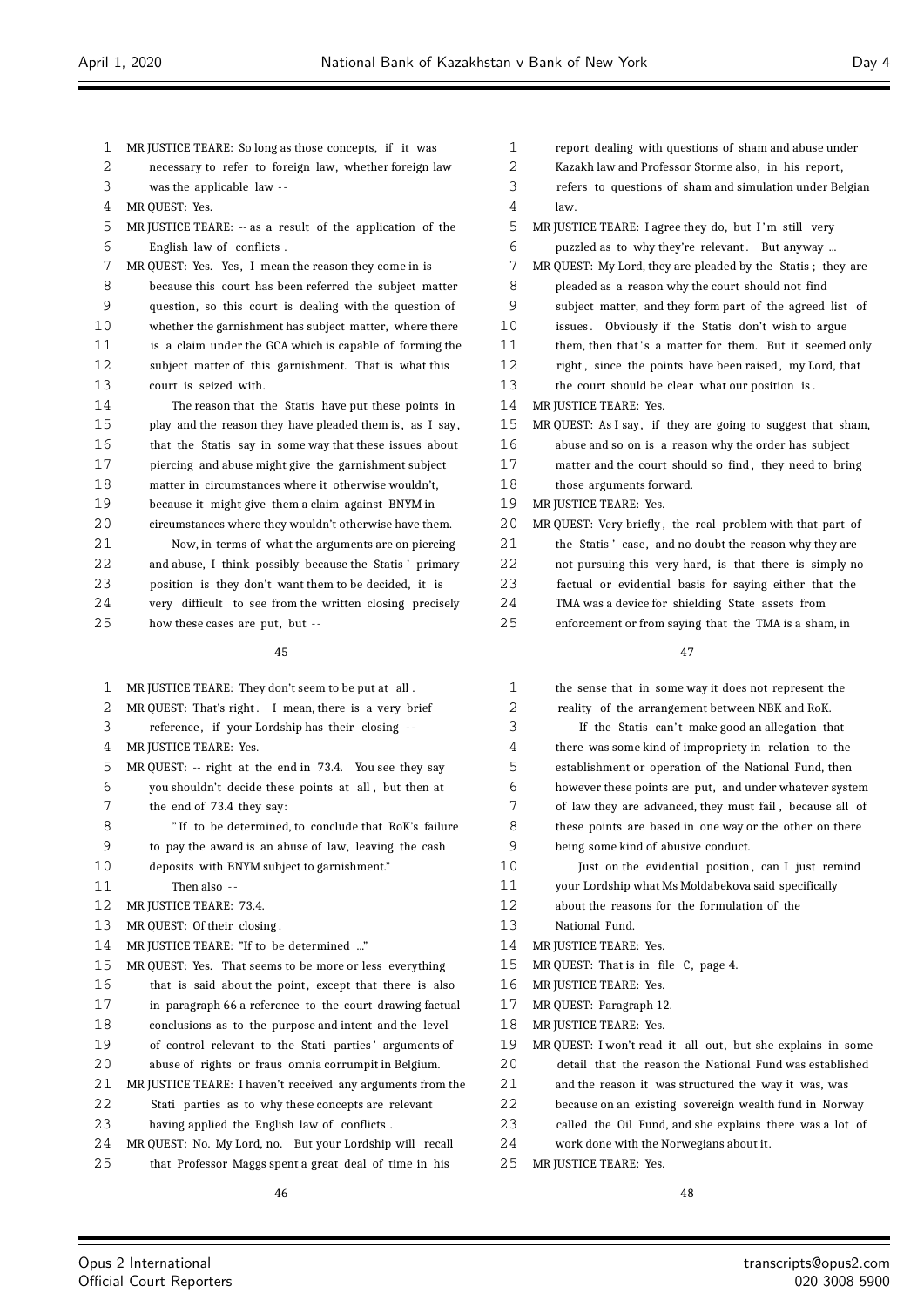| $\mathbf{1}$ | MR QUEST: Your Lordship will see in the final sentence she |
|--------------|------------------------------------------------------------|
| 2            | refers to the fact that, like the National Fund, the       |
| 3            | Norwegian National Fund is also managed by the Norwegian   |
| 4            | Central Bank. I think Ms Moldabekova also said in          |
| 5            | cross-examination that in fact in Kazakhstan it is only    |
| 6            | the National Bank that has really the expertise or the     |
| 7            | facilities to manage a portfolio of this kind.             |
| 8            | In relation to the allegation that it was to shield        |
| 9            | assets, again she deals with this expressly in             |
| 10           | paragraph 35 on page 10 in response to the pleaded         |
| 11           | allegation to this effect, and she says in the final       |
| 12           | sentence:                                                  |
| 13           | "So far as I am aware, it was no part of the purpose       |
| 14           | of the establishment of the National Fund to create        |
| 15           | a mechanism for shielding assets from creditors nor was    |
| 16           | the TMA being used for that purpose."                      |
| 17           | She wasn't challenged in cross-examination on either       |
| 18           | the points she made in 12 or in 35.                        |
| 19           | The only other factual point that I think was made         |
| 20           | by the Statis, and Mr Malek alluded to it, is that in      |
| 2.1          | paragraph 17(f) of their rejoinder they make               |
| 22           | a suggestion that in reality it is the government, not     |
| 23           | the National Bank, that manages the Fund; they said that   |
| 24           | in fact the government gives direct instructions to        |
| 25           | BNYM.                                                      |
|              |                                                            |

| 1  | Again, Ms Moldabekova deals expressly with this in       |
|----|----------------------------------------------------------|
| 2  | paragraph 39 of her witness statement on page 11. She    |
| 3  | says at the end of that, well she explains the           |
| 4  | government's role and she says that although NBK has     |
| 5  | a reporting relationship with the government, there is   |
| 6  | no direct contact with the government on a day-to-day    |
| 7  | basis and she is not aware of government ever giving any |
| 8  | instructions to BNYM London or having any contact with   |
| 9  | it. And again, that wasn't challenged.                   |
| 10 | I mean the point was made by Professor Maggs that        |
| 11 | the chairman of the National Bank serves at the pleasure |
| 12 | of the president, as it were, in the sense that he can   |
| 13 | be appointed and dismissed by the president. But he is   |
| 14 | not the only Central Bank governor who is in that        |
| 15 | position, and the court can't infer simply from that     |
| 16 | that the National Bank should be regarded as some kind   |
| 17 | of cipher of the government that is incapable of         |
| 18 | exercising independent control or independent judgment.  |
| 19 | And if the Statis wanted the court to make a finding     |
| 20 | about that, then they should have pleaded it and they    |
| 21 | should, at the very least, have put it to                |
| 22 | Ms Moldabekova.                                          |
| 23 | So really there is just no factual basis at all that     |
| 24 | the Statis have put forward for applying any rule or any |
| 25 | law based on piercing, sham and abuse.                   |

 For completeness, we have set out in paragraph 97 of our written closing what the Belgian position is as regards sham and abuse, and Professor Allemeersch's evidence, which was not challenged, was that there needs to be evidence of deliberate concealment or fraud.

 Your Lordship will recall from my cross-examination of Professor Maggs that it is a similar kind of position in Kazakhstan under Article 160 and under the abuse of rights provisions , that there needs to be some factual basis , there needs to be some evidence of interference by the government, there needs to be some evidence that the contract was not in fact operated in the way that it was said that it would be.

 In the case of abuse, Professor Maggs drew some analogies from some cases based on inheritances , but again both of those cases were situations where the court accepted that there was evidence that the relevant person was deliberately attempting to avoid paying his creditors in an improper way.

 Absent any evidence, and there is none in the case, 21 that the National Fund was established for the purpose of defrauding creditors , or that the relationship with the TMA as a contract between the government and the 24 bank was a sham, in the sense that it didn't really reflect the true arrangement, all of these arguments on

| 1              | sham, abuse and so on, simply fall away.                    |
|----------------|-------------------------------------------------------------|
| 2              | That is what I was going to say on those two issues,        |
| 3              | unless your Lordship had any question from me.              |
| 4              | MR JUSTICE TEARE: No, thank you very much.                  |
| 5              | Would it be sensible to have a break for the                |
| 6              | transcribers. Mr Malek?                                     |
| 7              | MR MALEK: Yes, that is fine. I was literally going to be    |
| 8              | two minutes.                                                |
| 9              | MR JUSTICE TEARE: If you are just going to be two minutes   |
| 1 <sub>0</sub> | let us have the break after that, then.                     |
| 11             | $(12.08 \text{ pm})$                                        |
| 12             | Further closing submissions by MR MALEK                     |
| 13             | MR MALEK: All I was going to say is that the position of    |
| 14             | declarations and relief is set out in our closing.          |
| 15             | The one point I wanted to make was to deal with             |
| 16             | Mr Handyside's suggestion that we shouldn't be allowed,     |
| 17             | at this stage anyway, to have our debt relief --            |
| 18             | MR JUSTICE TEARE: I'm afraid I don't have in mind what debt |
| 19             | relief you are seeking. I have had in mind the dispute      |
| 20             | between you and the Stati parties. I infer from what        |
| 21             | you say that there is a claim by the bank against           |
| 22             | New York Mellon for this debt and you are seeking           |
| 23             | a judgment to that effect; is that right?                   |
| 24             | MR MALEK: That is correct, yes.                             |
| 25             | MR JUSTICE TEARE: Right, okay.                              |
|                |                                                             |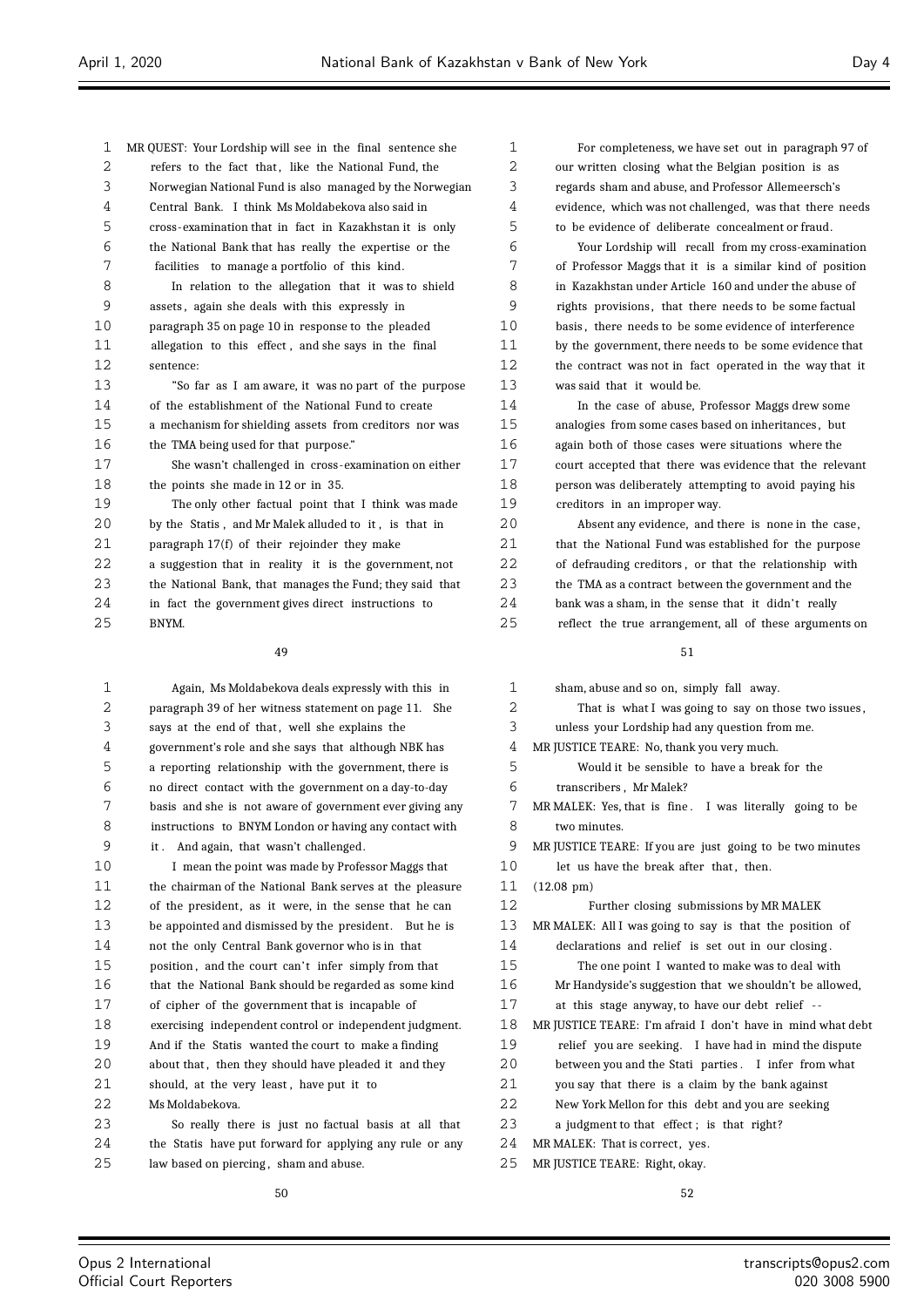| 1  | MR MALEK: And we say that if you are with us in terms of   |
|----|------------------------------------------------------------|
| 2  | the subject matter argument and there is no subject        |
| 3  | matter, then it follows that NBK is entitled to be paid    |
| 4  | the 530 million in terms of cash, and NBK therefore seek   |
| 5  | judgment in the amount outstanding in respect of the       |
| 6  | amount of the cash.                                        |
| 7  | MR JUSTICE TEARE: Surely this court can't give judgment on |
| 8  | that until the matter has gone back to Belgium for them    |
| 9  | to look at my judgment and say, "Well, it follows that     |
| 10 | the garnishee must be set aside" or, depending on          |
| 11 | whatever I say, "The debt must be paid to the Statis".     |
| 12 | MR MALEK: No.                                              |
| 13 | MR JUSTICE TEARE: If I were to give you judgment now,      |
| 14 | I would be usurping the role of the Belgian court,         |
| 15 | wouldn't I?                                                |
| 16 | MR MALEK: No, my Lord. It is common ground that certainly  |
| 17 | the Bank of New York Mellon accepts that your decision     |
| 18 | will be decisive and therefore that we can get paid.       |
| 19 | I don't know why Mr Sprange is on the TV.                  |
| 20 | MR SPRANGE: I was going to say, it is not common ground    |
| 21 | from our perspective.                                      |
| 22 | MR MALEK: What is common ground between us and Bank of     |
| 23 | New York Mellon is that if you decide there is no          |
| 24 | subject matter to this garnishment order that, in our      |
| 25 | submission, is the end of it, and it follows, therefore,   |
|    | 53                                                         |
|    |                                                            |
| 1  | that NBK is entitled to be paid the cash. That was the     |
| 2  | issue that was referred to this court, and if this court   |
| 3  | decides that there is no subject matter, that is the end   |
| 4  | of it.                                                     |
| 5  | So in our respectful submission -- and I think this        |
| 6  | is common ground with Bank of New York Mellon but          |
| 7  | Mr Handyside will confirm this -- your decision will be    |
| 8  | decisive. There is nothing more to be determined in        |
| 9  | Belgium, because you will have decided the question of     |
| 10 | subject matter as the competent court, and if there is     |

| O  | decisive. There is nothing more to be determined in      |
|----|----------------------------------------------------------|
| 9  | Belgium, because you will have decided the question of   |
| 10 | subject matter as the competent court, and if there is   |
| 11 | no subject matter there is no basis for freezing the     |
| 12 | cash in question. Therefore, in our respectful           |
| 13 | submission, NBK is entitled to judgment.                 |
| 14 | There is no stage where this goes back to somebody       |
| 15 | in Belgium and they consider what you have decided.      |
| 16 | It is game over. The story, it is game over. That's      |
| 17 | because there would have been no subject matter.         |
| 18 | So, my Lord, there is no question that your decision     |
| 19 | will be decisive, and if there is no subject matter      |
| 20 | there is no basis for freezing the monies.               |
| 21 | My Lord, on that basis we say that you should give       |
| 22 | the debt relief which we are seeking.                    |
| 23 | MR JUSTICE TEARE: Thank you.                             |
| 24 | MR MALEK: That is all I was going to say, so we can take |
| 25 | the break. Thank you.                                    |
|    |                                                          |

| 1            | MR JUSTICE TEARE: Thank you.                            |
|--------------|---------------------------------------------------------|
| 2            | Before Mr Handyside addresses me, we will just have     |
| 3            | a break for five minutes.                               |
| 4            | $(12.13 \text{ pm})$                                    |
| 5            | (Short break)                                           |
| 6            | $(12.18 \text{ pm})$                                    |
| 7            | MR JUSTICE TEARE: Are we all ready?                     |
| 8            | MR HANDYSIDE: I am, my Lord.                            |
| 9            | MR JUSTICE TEARE: Are Mr Malek and Mr Quest there?      |
| $10^{\circ}$ | MR QUEST: I am.                                         |
| 11           | MR JUSTICE TEARE: Yes, they are. Right.                 |
| 12           | Thank you very much, Mr Handyside.                      |
| 13           | Closing submissions by MR HANDYSIDE                     |
| 14           | MR HANDYSIDE: My Lord, there are three submissions that |
| 15           | I wish to make.                                         |
| 16           | The first is that it would be very helpful if           |
| 17           | your Lordship would record in your judgment the         |
| 18           | following facts.                                        |
| 19           | First, that the claimants have made plain that they     |
| 20           | make no criticism of BNYM, and that on the first day of |
| 21           | the trial they applied successfully to amend the        |
| 22           | declarations that they seek so as to put beyond any     |
| 23           | doubt that they are not making any criticism of BNYM.   |
| 24           | Secondly, that the claimants offered an undertaking,    |
| 25           | which was accepted by the court and embodied in the     |
|              |                                                         |

| $\mathbf{1}$ | court's order, to the effect that they will not make any   |
|--------------|------------------------------------------------------------|
| 2            | claim against BNYM in any proceedings in any               |
| 3            | jurisdiction arising out of BNYM's decision to freeze      |
| 4            | the asset under the GCA in response to the Belgian and     |
| 5            | Dutch garnishment orders.                                  |
| 6            | My second submission is that the court should decide       |
| 7            | whether the Republic, RoK, has any claim against BNYM      |
| 8            | under any applicable system of law.                        |
| 9            | The only potentially applicable systems of law             |
| 10           | identified by the parties are the laws of England,         |
| 11           | Belgium and Kazakhstan. Accordingly, those are the only    |
| 12           | systems of law that the court need decide.                 |
| 13           | MR JUSTICE TEARE: I will only be deciding it under English |
| 14           | law, subject to questions of foreign law which come in     |
| 15           | through conflicts of law rules, such as the relationship   |
| 16           | between the Republic and the bank.                         |
| 17           | MR HANDYSIDE: My Lord, we would urge slightly different,   |
| 18           | just to reorder the points, because that is all it         |
| 19           | ultimately comes to, and invite your Lordship first of     |
| 20           | all to decide whether the Statis have made out any claim   |
| 21           | under any system of law, and I have defined the only       |
| 22           | three in play, because if they haven't, that is the end    |
| 23           | of it, and the court need not decide which system of law   |
| 24           | is engaged under English conflicts of law principles.      |
| 25           | The reason I say this, my Lord, is because otherwise       |
|              |                                                            |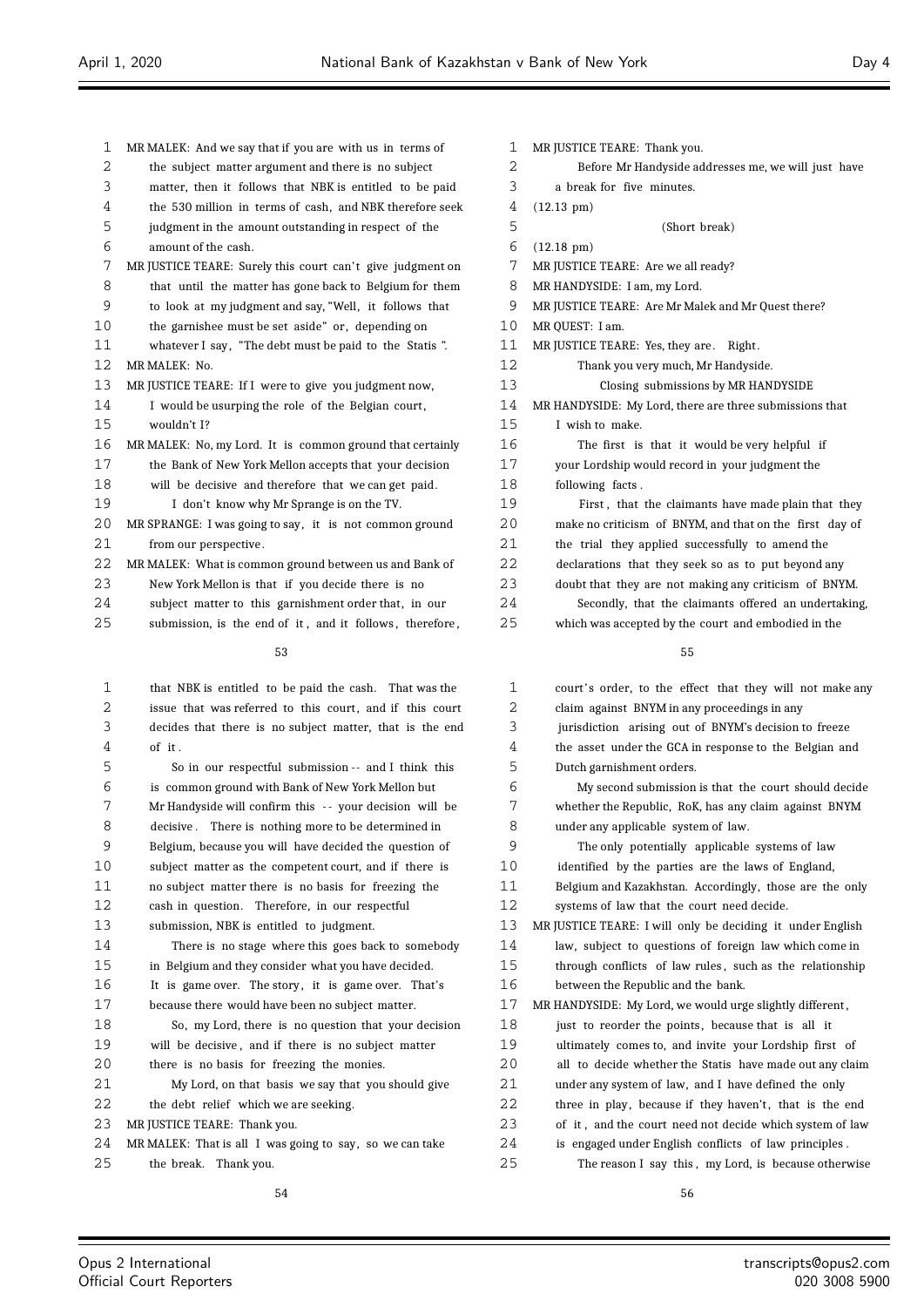| 1  | there is potentially a gap, because if your Lordship     | 1              |                |
|----|----------------------------------------------------------|----------------|----------------|
| 2  | simply says "I am going to apply English conflicts of    | $\overline{2}$ | gar            |
| 3  | law principles to identify which the applicable law is,  | 3              |                |
| 4  | and then only decide that question", there is            | 4              | saio           |
| 5  | potentially a gap if Belgian choice of law rules are     | 5              |                |
| 6  | said to be different.                                    | 6              | the            |
| 7  | As I will come on to explain in a moment and to          | 7              | gar            |
| 8  | remind your Lordship of the history, it is absolutely    | 8              |                |
| 9  | clear that it is incumbent upon the Stati parties in     | 9              | by             |
| 10 | these proceedings before you to put forward any claims   | 10             | quo            |
| 11 | which they say the Republic has under any relevant       | 11             |                |
| 12 | system of law. They have put forward such claims as      | 12             | Rep            |
| 13 | they have put forward, and your Lordship, in our         | 13             | or :           |
| 14 | respectful submission, must now decide whether any of    | 14             | Rep            |
| 15 | those claims are made out. If they are not, that will    | 15             | rel            |
| 16 | be an end to this dispute.                               | 16             | rel            |
| 17 | My Lord, the ultimate question which your Lordship       | 17             |                |
| 18 | is being asked to decide, and which your Lordship has    | 18             | po             |
| 19 | indicated the court will decide, a point to which I will | 19             | or :           |
| 20 | return in a moment, is the question whether the Belgian  | 20             |                |
| 21 | garnishment order has a subject matter. My Lord, I will  | 21             | dec            |
| 22 | come back to that in a moment, if I may.                 | 22             | par            |
| 23 | Much of their argument in closing, in their written      | 23             |                |
| 24 | closing, is devoted to seeking to persuade this court    | 24             | ass            |
| 25 | not to decide whether the Belgian garnishment order has  | 25             |                |
|    | 57                                                       |                |                |
|    |                                                          |                |                |
| 1  | subject matter. Their apparent aim is to preserve for    | 1              | foll           |
| 2  | themselves a yet further opportunity to advance          | 2              | ent            |
| 3  | arguments before the Belgian courts to the effect that   | 3              | gar            |
| 4  | they should be permitted to enforce their arbitral award | 4              | and            |
| 5  | against money that is presently frozen in the hands of   | 5              | pro            |
| 6  | BNYM.                                                    | 6              |                |
| 7  | We urge your Lordship to reject the Statis' plea to      | 7              | wh:            |
| 8  | this court to kick the can down the road.                | 8              | to             |
| 9  | It is common ground between all of the parties           | 9              | <b>BN</b>      |
| 10 | before you that the Belgian court decided that at least  | 10             | Rep            |
| 11 | some matters in dispute between the claimants and the    | 11             |                |
| 12 | Stati parties should be referred to this court.          | 12             | a n            |
| 13 | Can I please take your Lordship back briefly to the      | 13             | W <sub>0</sub> |
| 14 | Belgian court's judgment in the core volume at tab 5.    | 14             | aga            |
| 15 | I would invite you please to turn to page 14, 3.1.4 of   | 15             | gro            |
| 16 | the judgment. At the top of the page under numbered      | 16             | Lor            |
| 17 | paragraph 1, the judge recorded that:                    | 17             | Ε1,            |
| 18 | "Kazakhstan asserts that there exists no legal           | 18             |                |
| 19 | relationship between itself and the garnishee "          | 19             | the            |
| 20 | No legal relationship:                                   | 20             | my             |
| 21 | " and that the garnishee also does not have              | 21             | bur            |
| 22 | a restitution obligation towards it.                     | 22             |                |
| 23 | If we then skip the next three paragraphs and pick       | 23             | tab            |
| 24 | it up in the middle of the paragraph beginning "The      | 24             | One            |
| 25 | arguments", you will see the judge said:                 | 25             | ori            |
|    |                                                          |                |                |

"Kazakhstan's contention is actually that the nishment could not have any subject matter." Then below that the court, in the next paragraph, d that: "The absence of a debt from the garnishee towards seized debtor only leads to the conclusion that the mishment has no subject matter." The court then recites the declaration that was made BNYM. The key passages are four lines into the otation: "BNYM cannot fully exclude that the Republic of Kazakhstan has or will have claims on BNYM that BNYM holds assets of or for the oublic of Kazakhstan in view of its contractual ationship with NBK and the uncertainties of a legal ationship existing between NBK and the Republic." So one sees that the declaration raised the possibilities that RoK had or will have claims on BNYM, that BNYM held assets of or for RoK. Two paragraphs below that one sees that the BNYM claration made reference to Kazakh law, and the final ragraph on the quotation from the declaration said: "Given these uncertainties BNYM has frozen the ets ." The court, in the next paragraph immediately

| $\mathbf{1}$ | following on from the quotation, said that RoK is        |
|--------------|----------------------------------------------------------|
| 2            | entitled to challenge the declaration from the           |
| 3            | garnishee, but that that challenge relates to the debt   |
| 4            | and must be referred to the trial court in the           |
| 5            | proceedings on the merits, namely the English court.     |
| 6            | So, my Lord, it is clear, in our submission, from        |
| 7            | what I have just shown you that the Republic's challenge |
| 8            | to BNYM's declaration that (a) RoK might have claims on  |
| 9            | BNYM or (b) that BNYM might hold assets of or for the    |
| 10           | Republic, was referred to this court.                    |
| 11           | What I ask my Lord to bear in mind is that as            |
| 12           | a matter of Belgian law the Belgian garnishment order    |
| 13           | would have subject matter if the Republic has a claim    |
| 14           | against BNYM under any system of law. That is common     |
| 15           | ground between the Belgian law experts; for your         |
| 16           | Lordship's note it is in the joint memorandum, volume    |
| 17           | E1, tab 4, page 120.                                     |
| 18           | Shortly after the Belgian court made this decision       |
| 19           | the claimants commenced these proceedings. Can I,        |
| 20           | my Lord, just take you quickly to the pleadings in       |
| 21           | bundle A.                                                |
| 22           | If you turn, please, to the particulars of claim in      |
| 23           | tab 2 and go straight to the declarations on page 21.    |
| 24           | One sees there the five declarations that were           |
| 25           | originally sought when the proceedings were issued. The  |
|              |                                                          |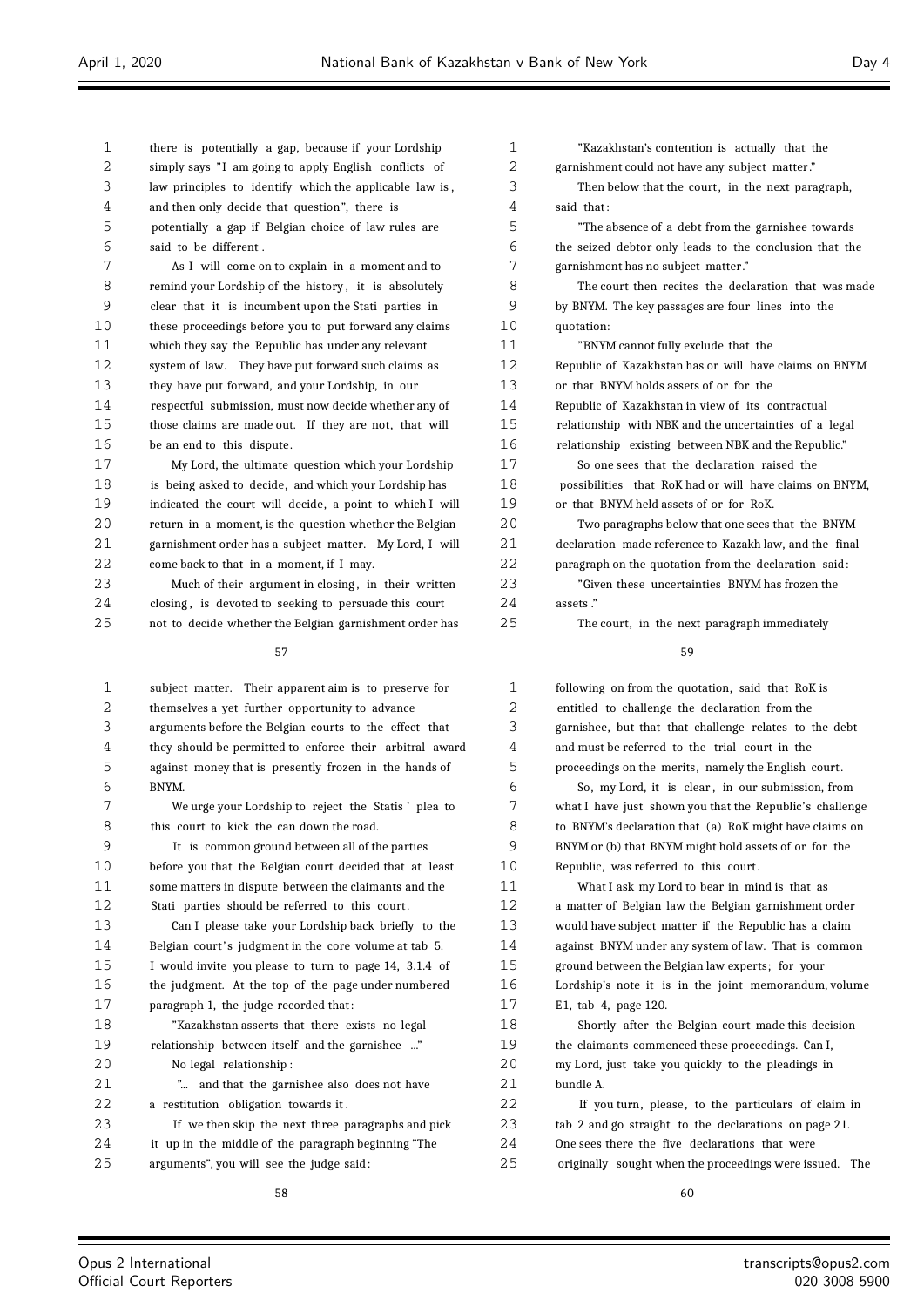first three of those declarations , A, B and C, appear to focus upon the GCA and the rights arising under it , and the same might also be said of the fourth declaration . It therefore seemed to BNYM at least that those four declarations , so putting the fifth one to one side for a moment, those four declarations might not go far enough in order fully to resolve the competing claims to the cash. If your Lordship goes to BNYM's defence in the next 10 tab, tab 3, can I invite my Lord, when looking at the 11 defence at this stage, just to look at the original text ; ignore any amendments because I want to show you what the parties originally said . If we start at paragraph 6.1, BNYM pleaded its understanding that as a matter of Belgian law the garnishment order applied to any present claim of the Republic of Kazakhstan against BNYM in relation to the assets held pursuant to the GCA, arising under any 19 system of law including, for the avoidance of doubt Kazakh law, whether actual or contingent, immediately payable or not, and disputed or not. Then at paragraph 11 we went on to plead: "In the light of the matter set out in paragraph 6.1 above, the declaration sought by the claimants in paragraphs 1(a) to 1(d) of the prayer would not necessarily fully resolve the dispute between the

 claimants and the Stati parties or the competing claims of NBK and the Stati parties to the cash held by BNYM pursuant to the GCA. For this purpose it would also be necessary for it to be determined whether the Republic has any claims against BNYM which fall within the scope of the garnishment order as a matter of Belgian law, if such claims are asserted by the Stati parties to exist ." Pausing there , my Lord, I will come back to the other texts in a while. Finally in the defence, if we go to paragraph 35, where we pleaded that: "The Belgian court deferred to the English court to resolve the question of whether the Republic had any claim against BNYM falling within the state of the Belgium garnishment order." Then we said in 35.2: "However, the dispute between NBK and the Stati parties will not necessarily be fully resolved by determination of the question of whether any debt or obligation was owed by BNYM to the public pursuant to the GCA and/or as a matter of English law ." So, my Lord, it was clear , in our submission, and it has always been clear in our submission, that what the Belgian court referred or deferred to this court to

 resolve was the question of whether the Republic has any claim against BNYM falling within the scope of the garnishment order. It is common ground between the 4 experts, as I have said, that such a claim could arise under any system of law. And it was our position originally that the dispute would not necessarily be fully resolved by a determination of whether the Republic has a claim against BNYM under the GCA as a matter of English law, because the potentially relevant claims go beyond that. Now, my Lord, BNYM's defence was served before, and 12 without having had sight of, the Statis' defence. The service of the Statis ' defence was delayed by the fact that they brought a jurisdiction challenge . My Lord, BNYM didn't appear on that challenge but we do of course have your Lordship's judgment, and could I please take you back to that briefly , in bundle B, tab 5. The passage in your Lordship's judgment is paragraphs 26 through to 33. It may be that your Lordship is already familiar with this passage but 22 if not I would invite my Lord just to take a few moments 23 now to look at that.

24 MR JUSTICE TEARE: 26 to 33.

MR HANDYSIDE: 26 to 33, please. (Pause)

| $\mathbf{1}$ | MR JUSTICE TEARE: I have the conclusion in 33 well in mind. |  |  |  |
|--------------|-------------------------------------------------------------|--|--|--|
| 2            | MR HANDYSIDE: Yes. I won't take you through it paragraph    |  |  |  |
| 3            | by paragraph, but there was obviously a vigorous debate     |  |  |  |
| 4            | before the court on that occasion as to the scope of the    |  |  |  |
| 5            | issues in dispute and the scope of the referral by the      |  |  |  |
| 6            | Belgian court.                                              |  |  |  |
| 7            | It is clear from these paragraphs that what the             |  |  |  |
| 8            | Statis sought to argue before your Lordship was that the    |  |  |  |
| 9            | Belgian court had only referred a narrow contractual        |  |  |  |
| 10           | point under English law, and that the particulars of        |  |  |  |
| 11           | claim, they said, did not raise any broader question as     |  |  |  |
| 12           | to whether a debt was owed to the Republic by BNYM on       |  |  |  |
| 13           | any legal basis outside of the GCA. I am picking up         |  |  |  |
| 14           | those words from paragraph 32.                              |  |  |  |
| 15           | But those arguments were rejected by the court.             |  |  |  |
| 16           | Paragraph 33, your Lordship accepted Mr Malek's             |  |  |  |
| 17           | submission that the declarations sought by the              |  |  |  |
| 18           | claimants, which of course included declaration (e) as      |  |  |  |
| 19           | then formulated, were not limited to any liability in       |  |  |  |
| 20           | contract, but included any liability to the Republic        |  |  |  |
| 21           | relating to the assets. The last line on the page going     |  |  |  |
| 22           | over to page 82 of the bundle, one sees that.               |  |  |  |
| 23           | Could I invite you, my Lord, also just to remind            |  |  |  |
| 24           | yourself of paragraphs 36 and 60.                           |  |  |  |
| 25           | MR JUSTICE TEARE: That was Mr Malek's submission, but my    |  |  |  |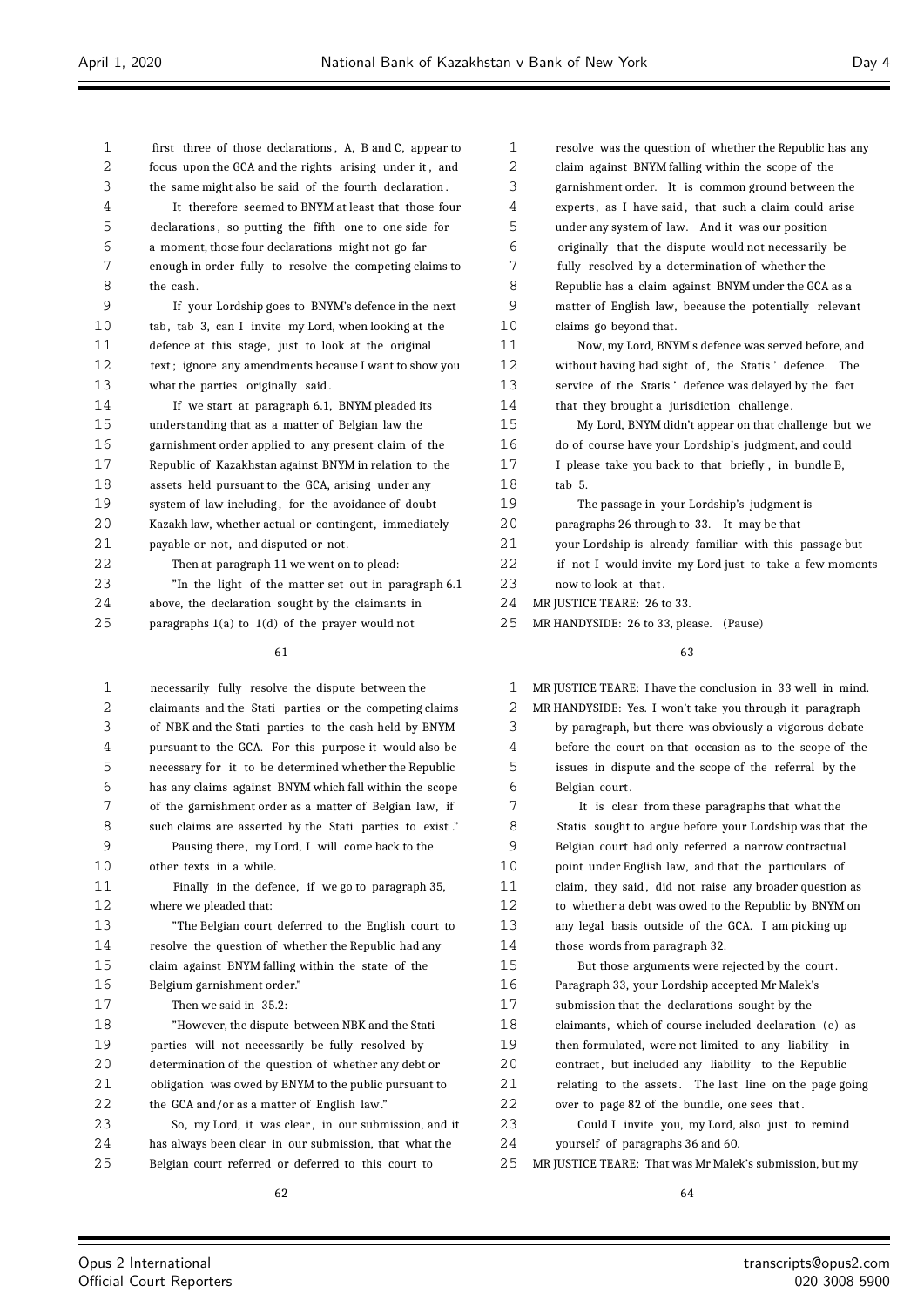| $\mathbf{1}$ | conclusion was immediately before that. Those are all    | 1  |
|--------------|----------------------------------------------------------|----|
| 2            | matters that can be determined by this court applying    |    |
| 3            | what it determines to be the applicable law.             |    |
| 4            | I have to say the idea that I, an English judge,         |    |
| 5            | should be determining hypothetical questions as to       |    |
| 6            | whether there is a claim in Kazakh law or a claim in     |    |
| 7            | Belgian law is, frankly, ridiculous. But of course if,   |    |
| 8            | as a matter of English law, the suggested claim can only |    |
| 9            | be resolved by applying Belgian law or Kazakh law        | 9  |
| 10           | pursuant to the English law conflicts, then of course    | 10 |
| 11           | the court will do it.                                    | 11 |
| 12           | MR HANDYSIDE: My Lord, in my respectful submission the   | 12 |
| 13           | starting point is: what has the Belgian court referred   | 13 |
| 14           | to this court to decide?                                 |    |
| 15           | MR JUSTICE TEARE: I can't believe the Belgian court has  | 15 |
| 16           | referred to this court matters of Kazakhlaw. It chose    | 16 |
| 17           | this court because English law is the governing law of   | 17 |
| 18           | the contract.                                            | 18 |
| 19           | MR HANDYSIDE: Indeed. I accept that, my Lord. But the    | 19 |
| 20           | issue that has been referred is whether the Belgian      | 20 |
| 21           | garnishment order has subject matter.                    | 21 |
| 22           | Now the difference, with respect, between the            | 22 |
| 23           | position which your Lordship has just put to me and what | 23 |
| 24           | I am putting to your Lordship is not a big difference in | 24 |
| 25           | practice. The Statis have put forward claims or          | 25 |
|              | 65                                                       |    |
|              |                                                          |    |
|              |                                                          |    |

| $\mathbf 1$ | arguments relying on questions of Kazakh law, or         |
|-------------|----------------------------------------------------------|
| 2           | principles of Kazakh law, and such points of Belgian     |
| 3           | law as they put to the claimant's expert, in support     |
| 4           | of a case that the Republic has claims on Bank of        |
| 5           | New York Mellon.                                         |
| 6           | Your Lordship will either find those claims are made     |
| 7           | out or they are not.                                     |
| 8           | If your Lordship finds that they are not, then that      |
| 9           | is the end of the dispute because it will follow from    |
| 10          | that that the Belgian garnishment order has no subject   |
| 11          | matter.                                                  |
| 12          | Nobody has advanced an argument before your Lordship     |
| 13          | that you should ignore any of the claims that have been  |
| 14          | sought to be put forward on the basis that under English |
| 15          | conflict of laws rules those claims under those systems  |
| 16          | of law are irrelevant. That is not an argument anybody   |
| 17          | has made. So I am not asking your Lordship --            |
| 18          | MR JUSTICE TEARE: I have been waiting to hear from       |
| 19          | Mr Sprange, but I know I'm not going to, that there are  |
| 20          | various foreign laws which are relevant under English    |
| 21          | conflicts of law rules, apart, of course, from the       |
| 22          | question of the relationship between the RoK and the     |
| 23          | bank, which is a matter of Kazakh law. But he hasn't     |
| 24          | advanced them and I am not, therefore, going to consider |
| 25          | them.                                                    |
|             |                                                          |

| 1              | Now, whether he can raise them in another court on        |  |  |  |
|----------------|-----------------------------------------------------------|--|--|--|
| 2              | another day will be a matter for that court. No doubt     |  |  |  |
| 3              | if he does, you and Mr Malek will say: this is quite      |  |  |  |
| 4              | wrong, he had every opportunity to raise these claims     |  |  |  |
| 5              | and chose not to do so.                                   |  |  |  |
| 6              | MR HANDYSIDE: Well, my Lord, it goes beyond that. Because |  |  |  |
| 7              | it is clear from the time that you handed down the        |  |  |  |
| 8              | jurisdiction judgment that the question whether the       |  |  |  |
| 9              | Belgian garnishment order has subject matter arises from  |  |  |  |
| 1 <sub>0</sub> | the decision in these proceedings and was going to be     |  |  |  |
| 11             | decided in these proceedings.                             |  |  |  |
| 12             | Your Lordship said to me a moment ago in relation to      |  |  |  |
| 13             | paragraph 33 that it was just Mr Malek's submission at    |  |  |  |
| 14             | the end of 33; it was Mr Malek's submission, but it was   |  |  |  |
| 15             | a submission that your Lordship accepted.                 |  |  |  |
| 16             | MR JUSTICE TEARE: Yes, I agree. But I just took exception |  |  |  |
| 17             | to the fact that you ignored the most important part of   |  |  |  |
| 18             | my decision.                                              |  |  |  |
| 19             | MR HANDYSIDE: I'm sorry, my Lord, that wasn't             |  |  |  |
| 20             | a deliberate --                                           |  |  |  |
| 21             | MR JUSTICE TEARE: No, I'm sure it wasn't deliberate.      |  |  |  |
| 22             | MR HANDYSIDE: No. The point is that since your Lordship's |  |  |  |
| 23             | judgment in the jurisdiction challenge it has been        |  |  |  |
| 24             | incumbent upon the Statis to plead and prove any claims   |  |  |  |

or rights which they assert the Republic either has or

 will have that gives subject matter to the Belgian garnishment order. They have served expert evidence of Belgian law and Kazakh law and have had an opportunity to cross-examine the claimants' experts in those disciplines .

 It is now, in our submission, for your Lordship to decide, in the light of the evidence that you have heard, whether the Belgian garnishment order has subject matter.

 If your Lordship, having heard the submission that have been made on Kazakh law and Belgian law, cannot identify or is not satisfied that there is any claim that the Republic has against BNYM, then your Lordship should decide that and say so. And if your Lordship decides that and says so, you will be doing everybody an enormous service, because it will then become clear that the Belgian garnishment order did not have any subject matter and the monies will be capable of being released and this dispute will be concluded.

20 My Lord, that is, with respect, the course that we urge upon you. I fully understand your Lordship's puzzlement as to the conflicts of law analysis . Any of the other aspects of the Statis ' position that may be puzzling is a matter for your Lordship. But at the end of the day, the claims should have been put forward,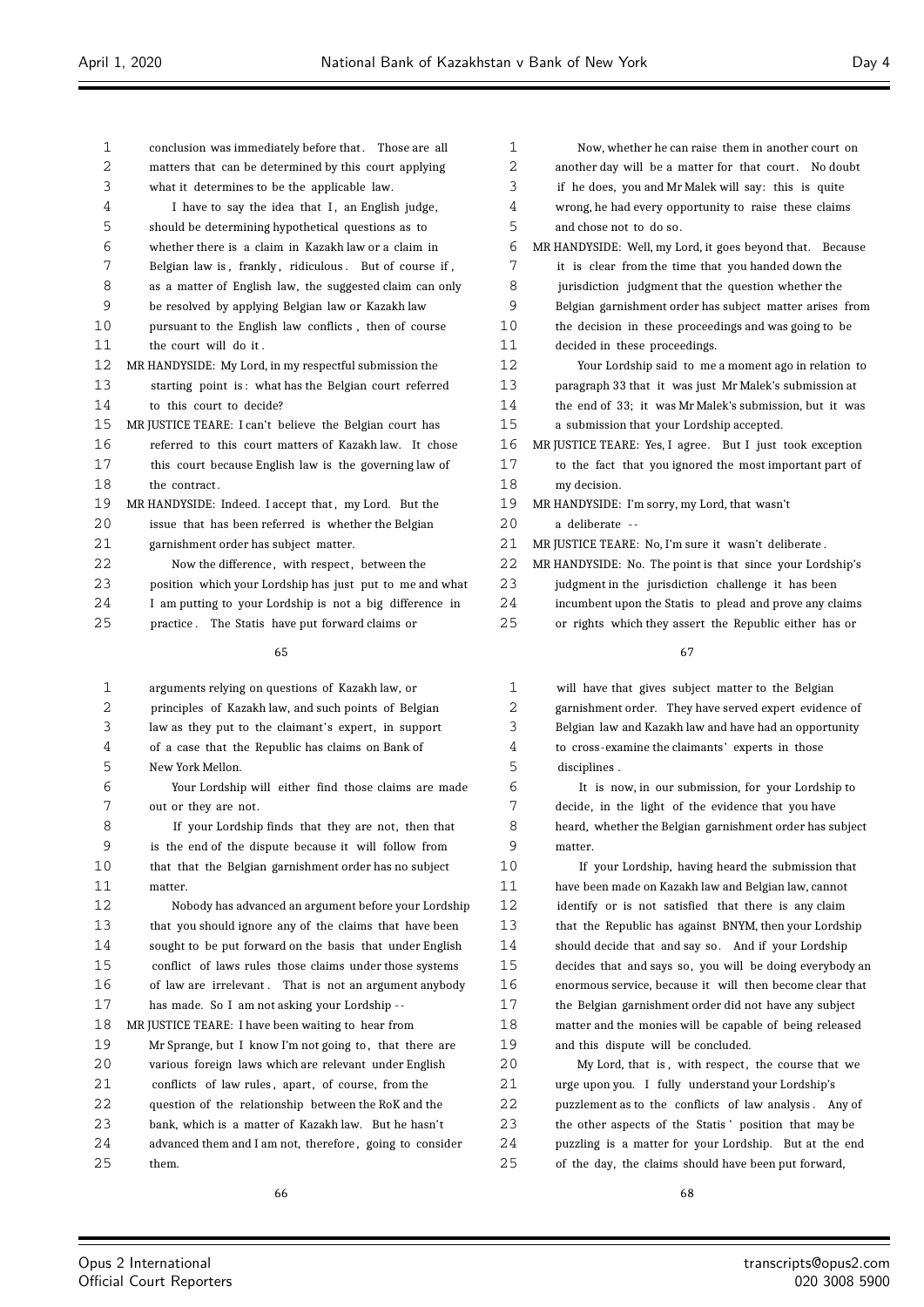| 1  | they have been put forward to the extent the Statis have  |
|----|-----------------------------------------------------------|
| 2  | been advised to do so and have chosen to do so.<br>Ιf     |
| 3  | those claims fail, then all we are respectfully asking    |
| 4  | your Lordship to do is to say that they have failed to    |
| 5  | make claims under any of those systems of law. And as     |
| 6  | I say, if your Lordship is willing to take that step,     |
| 7  | that ought to be an end to this whole matter.             |
| 8  | My Lord, there are two related points that I want to      |
| 9  | make.                                                     |
| 10 | The first is just for you to note that in                 |
| 11 | paragraph 18 of their written closing the Stati parties   |
| 12 | refer to BNYM's pleaded position. That description        |
| 13 | $of -$                                                    |
| 14 | MR JUSTICE TEARE: Paragraph what of what?                 |
| 15 | MR HANDYSIDE: It is the Statis' written closing at        |
| 16 | paragraph 18.                                             |
| 17 | MR JUSTICE TEARE: Yes.                                    |
| 18 | MR HANDYSIDE: They quote from our pleadings, but you need |
| 19 | to approach paragraph 18 with very considerable care      |
| 20 | because if you go back, sorry, for the last time to the   |
| 21 | pleadings bundle, our defence                             |
| 22 | MR JUSTICE TEARE: Yes.                                    |
| 23 | MR HANDYSIDE: Go back to paragraph 11, please. This time  |
| 24 | read the whole paragraph together with the amended text   |
| 25 | that was added in following the jurisdiction judgment.    |
|    | 69                                                        |

| (Pause) |  |  |
|---------|--|--|
|         |  |  |

- 2 MR JUSTICE TEARE: Yes.
- MR HANDYSIDE: You will see that it absolutely is our
- pleaded position that this court is in a position to and
- should decide the ultimate question as to whether the
- garnishment order has subject matter, whether there are any claims .
- I just wanted to point that out because if you simply read paragraph 18 of the Statis ' closing you will think our position is rather different .
- The second point, my Lord, is simply this , that it
- follows from what I have said that the court should not
- entertain making the declarations in the amended form
- set out at the end of the Statis ' closing in
- paragraph 76. If your Lordship wants to take the Statis ' closing , you will remember that they say at 76 ...
- MR JUSTICE TEARE: I don't think actually I got as far as
- paragraph 76.
- MR HANDYSIDE: It did arrive rather later than we were all hoping, my Lord.
- MR JUSTICE TEARE: 76, yes.
- MR HANDYSIDE: What they say there is that if the court is
- against them on the merits, then the court should only
- grant the declarations in the amended form set out in

| $\mathbf 1$ | 76; in other words, simply restricted to English law.     |  |  |  |
|-------------|-----------------------------------------------------------|--|--|--|
| 2           | We respectfully say that you shouldn't do that, and       |  |  |  |
| 3           | the court should make declaration $1(e)$ either in the    |  |  |  |
| 4           | form that the claimants invite you to make it in or with  |  |  |  |
| 5           | the adjustments that we have suggested in paragraph 5 of  |  |  |  |
| 6           | our note, where we have put forward some minor tweaks.    |  |  |  |
| 7           | Subject to that, we say your Lordship should grant        |  |  |  |
| 8           | the declarations in the form that the claimants seek, if  |  |  |  |
| 9           | you are with the claimants on the merits.                 |  |  |  |
| 10          | My Lord, I hope I have explained why, although            |  |  |  |
| 11          | I understand your Lordship's concern about being asked    |  |  |  |
| 12          | to make findings under these various foreign laws,        |  |  |  |
| 13          | I hope I have explained why it is important for           |  |  |  |
| 14          | your Lordship to do so, and why it ought not to be as     |  |  |  |
| 15          | bad a task or as big a task as it might at first sight    |  |  |  |
| 16          | appear.                                                   |  |  |  |
| 17          | MR JUSTICE TEARE: I don't mind it being bad or big.       |  |  |  |
| 18          | MR HANDYSIDE: No, my Lord --                              |  |  |  |
| 19          | MR JUSTICE TEARE: It's just odd.                          |  |  |  |
| 20          | MR HANDYSIDE: It is of course unusual for a foreign       |  |  |  |
| 21          | attachment court to refer an issue to this court.         |  |  |  |
| 22          | MR JUSTICE TEARE: It's unprecedented, isn't it?           |  |  |  |
| 23          | MR HANDYSIDE: In my experience it is, and by the sound of |  |  |  |
| 24          | your Lordship's it is as well, but there we are, that is  |  |  |  |
| 25          | the hand that has been dealt, as it were, and I hope      |  |  |  |
|             | 71                                                        |  |  |  |
|             |                                                           |  |  |  |

| 1  | I have explained why it is important that your Lordship  |  |  |  |
|----|----------------------------------------------------------|--|--|--|
| 2  | takes the approach that I'm urging upon you.             |  |  |  |
| 3  | MR JUSTICE TEARE: Thank you very much, Mr Handyside.     |  |  |  |
| 4  | MR HANDYSIDE: There is one final submission, which is on |  |  |  |
| 5  | a different topic, which relates to the debt claim.      |  |  |  |
| 6  | You will have seen at the end of our note that we        |  |  |  |
| 7  | have urged the court not to enter judgment against Bank  |  |  |  |
| 8  | of New York Mellon --                                    |  |  |  |
| 9  | MR JUSTICE TEARE: Yes.                                   |  |  |  |
| 10 | MR HANDYSIDE: -- should you otherwise be with the        |  |  |  |
| 11 | claimants. Essentially, the point is that it's not       |  |  |  |
| 12 | appropriate, in our submission, for this court to enter  |  |  |  |
| 13 | a judgment for half a billion dollars or more against    |  |  |  |
| 14 | a reputable financial institution whose only role in all |  |  |  |
| 15 | of this has only ever been to try to do the right thing, |  |  |  |
| 16 | an institution which has never suggested that it won't   |  |  |  |
| 17 | pay the money to the person entitled to it, once that    |  |  |  |
| 18 | person has been identified for it by the court.          |  |  |  |
| 19 | We therefore submit that the appropriate course          |  |  |  |
| 20 | would be, if your Lordship is otherwise with the         |  |  |  |
| 21 | claimants, to grant the declarations but not to award    |  |  |  |
| 22 | a judgment in debt, but rather to stand over that claim  |  |  |  |
| 23 | for relief for a period of time to allow my clients to   |  |  |  |
| 24 | make payment voluntarily, on the basis that if they      |  |  |  |
| 25 | don't then it is open for the claimants to come back to  |  |  |  |
|    |                                                          |  |  |  |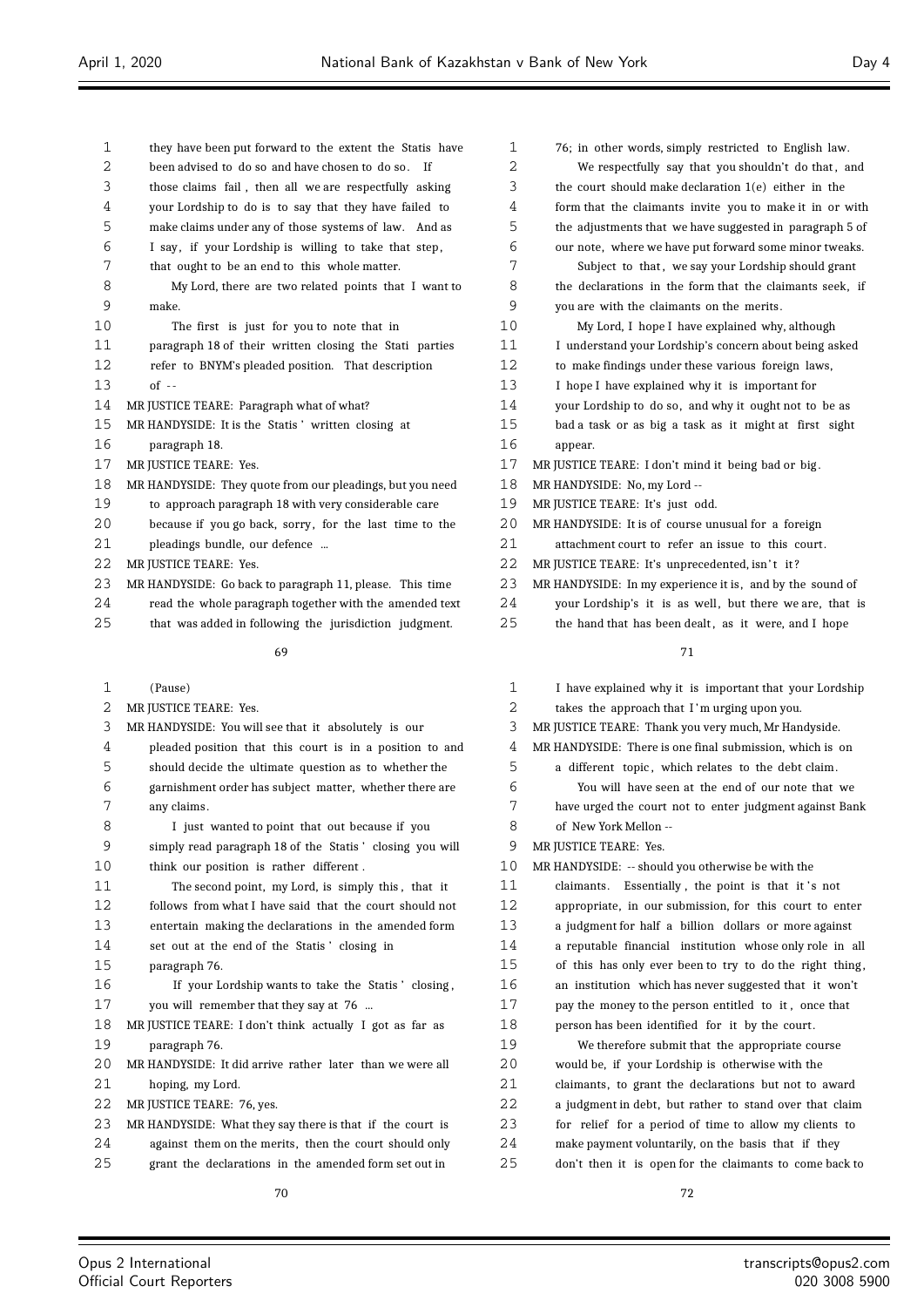| $\mathbf{1}$ | the court and apply, possibly on paper, but if not at     |
|--------------|-----------------------------------------------------------|
| 2            | a very short hearing.                                     |
| 3            | MR JUSTICE TEARE: How long?                               |
| 4            | MR HANDYSIDE: In our note we say 28 days, in paragraph 9. |
| 5            | I would like to amend that to 35 days, please, because    |
| 6            | I have had a quick look at the rules this morning and     |
| 7            | reminded myself that we may not actually find out         |
| 8            | whether the Statis are seeking to appeal in a judgment    |
| 9            | against then until day 28. So if we could extend that     |
| 10           | to 35, that would work.                                   |
| 11           | My very final point on this is simply this, my Lord,      |
| 12           | that Mr Malek didn't address you on any of this in the    |
| 13           | last two minutes of his submissions. He hasn't            |
| 14           | suggested that this course would cause his clients any    |
| 15           | prejudice or wouldn't properly protect their position     |
| 16           | and so that is the position that I would invite           |
| 17           | your Lordship to adopt.                                   |
| 18           | MR JUSTICE TEARE: Thank you.                              |
| 19           | Mr Sprange.                                               |
| 20           | MR SPRANGE: I am in your hands, my Lord. I can make       |
| 21           | a start now or we can come back a little earlier than     |
| 22           | usual.                                                    |
| 23           | MR JUSTICE TEARE: Why don't you make a start now.         |
| 24           | $(12.52 \text{ pm})$                                      |
| 25           |                                                           |

# Closing submissions by MR SPRANGE MR SPRANGE: Thank you, my Lord. What I am going to start with is I hoped the "F" word wouldn't have been raised in these proceedings because in our view it is utterly irrelevant , but Mr Malek couldn't resist but raise the fraud point and 7 I want to put that straight, my Lord. He made the statement at page 9, line 13 of the transcript , to you that based on the findings of Robin Knowles J the award was obtained by fraud. That is a thoroughly misleading statement that should not have been made, my Lord. And don't take it from me, my Lord. 13 If I could ask you, please, in the joint authorities bundle to go to the decision of - - MR JUSTICE TEARE: What statement should not have been made? MR SPRANGE: The statement that based on the findings of Mr Justice Robin Knowles the award was obtained by fraud. 19 MR JUSTICE TEARE: I agree that he didn't hold that; he merely held that there was an arguable case. MR SPRANGE: Right. So there are no findings of fraud by 22 this court with respect to the award. My Lord, if I could just ask you to take up, it is in the authorities bundle, it is the joint authorities bundle, tab 56. My apologies, 55. Sorry, my Lord,

| $\mathbf 1$  | it is now saying it should be 57, but it should be in       |
|--------------|-------------------------------------------------------------|
| 2            | the same bundle.                                            |
| 3            | MR JUSTICE TEARE: 57 is the judgment of Mr Justice Baker.   |
| 4            | MR SPRANGE: Yes. My Lord, if I could ask you to turn to     |
| 5            | page 17 of that. That was a decision he made with           |
| 6            | respect to the cost of the discontinued enforcement         |
| 7            | proceedings.                                                |
| 8            | MR JUSTICE TEARE: Yes.                                      |
| 9            | MR SPRANGE: There he summarised the arguments that Mr Malek |
| 10           | made as to why indemnity costs ought to be made, and the    |
| 11           | expansion of those in paragraph 18.                         |
| 12           | MR JUSTICE TEARE: Yes.                                      |
| 13           | MR SPRANGE: If I could just ask you to read paragraph 19    |
| 14           | and paragraph 21. (Pause)                                   |
| 15           | MR JUSTICE TEARE: Yes. Sorry, your microphone is off.       |
| 16           | MR SPRANGE: We say that is as far as it goes, my Lord, in   |
| 17           | terms of this court. But this court, with respect to        |
| 18           | this court, is not the relevant enquiry. The relevant       |
| 19           | enquiry for your Lordship in terms of any arguments         |
| 20           | about abuse and so on is the Belgian court.                 |
| 21           | Your Lordship may recall that in paragraph 6 of your        |
| 22           | judgment on jurisdiction you observe the fact that the      |
| 23           | supervisory court, that is the courts in Stockholm, had     |
| 24           | at first instance and on appeal to the Supreme Court        |
| 25           | rejected all of Kazakhstan's challenges. So as far as       |
|              | 75                                                          |
| $\mathbf{1}$ | this award goes it is final, conclusive and cannot be       |
| 2            | challenged again.                                           |
| 3            | What Mr Malek then said to you is the issue, the            |
|              |                                                             |

- fraud issue , still arises in Belgium, and took you to
- tab 7, my Lord, of the I bundle, volume 1.
- Now, that my Lord was a decision -
- MR JUSTICE TEARE: Sorry, the I bundle?
- MR SPRANGE: Yes, I. Capital I bundle. It is the Belgium proceedings bundle.
- MR JUSTICE TEARE: Is it point 1 or point 2.

- well because I need to compare the two of them.
- MR JUSTICE TEARE: Right.

| 14   | MR SPRANGE: At I1 you will see at tab 5, my Lord,        |  |  |  |
|------|----------------------------------------------------------|--|--|--|
| 15   | a decision of 20 December 2019 from the French-speaking  |  |  |  |
| 16   | court of the first instance in Brussels. This, my Lord,  |  |  |  |
| 17   | is a judgment upholding the enforcement of the arbitral  |  |  |  |
| 18   | award. What it does, my Lord, is rejects all of          |  |  |  |
| 19   | Kazakhstan's arguments on fraud. During the course of    |  |  |  |
| 20   | your deliberations, my Lord, you may want to consider it |  |  |  |
| 21   | in detail, but the short answer is every allegation of   |  |  |  |
| 2.2. | fraud made by Kazakhstan was rejected in this decision,  |  |  |  |
| 23   | which then led to the enforcement of the award in        |  |  |  |
| 24   | Belgium.                                                 |  |  |  |
| 25   | That was on 20 December 2019. Of course, my Lord,        |  |  |  |

MR SPRANGE: Point 1. Could you also get I .2 available as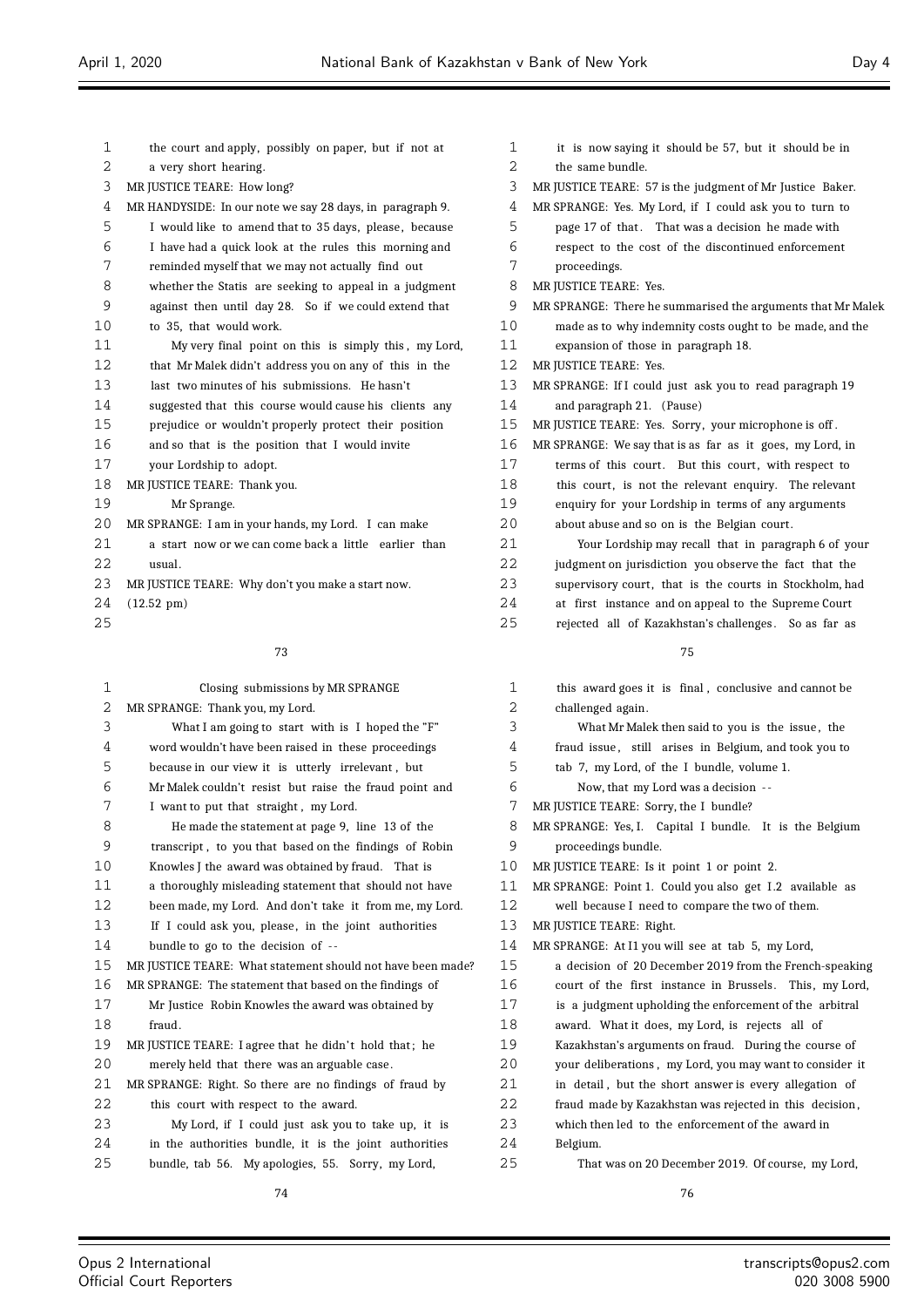| $\mathbf{1}$ | that is the court in Brussels that has the proper           | $\mathbf{1}$ | was about.    |
|--------------|-------------------------------------------------------------|--------------|---------------|
| $\mathbf{2}$ | jurisdiction to consider the enforcement recognition and    | 2            | MR JUSTICE TE |
| 3            | then enforcement of the award. It is a substantive          | 3            | three para    |
| 4            | merits court. It is not the conservatory garnishee          | 4            | submissior    |
| 5            | court which considers obviously questions of garnishee.     | 5            | or fact, a    |
| 6            | What Mr Malek showed you in tab 7 of I.2 --                 | 6            | submissior    |
| 7            | MR JUSTICE TEARE: Yes.                                      | 7            | To wh:        |
| 8            | MR SPRANGE: -- is a decision of the Court of Appeal with    | 8            | appeal or     |
| 9            | respect to the conservatory garnishee order. So this        | 9            | MR SPRANGE:   |
| 10           | court has no jurisdiction to make decisions about           | 10           | go to whe     |
| 11           | whether the award should be recognised in Belgium or        | 11           | not be a g    |
| 12           | not. It was made on --                                      | 12           | MR JUSTICE TE |
| 13           | MR JUSTICE TEARE: The first judgment you showed me, this is | 13           | to which y    |
| 14           | the Belgian court, but it is the Belgian enforcement        | 14           | MR SPRANGE:   |
| 15           | court, did you say?                                         | 15           | but our sh    |
| 16           | MR SPRANGE: I would call it recognition and enforcement     | 16           | being reco    |
| 17           | court. So it is the court seized of jurisdiction to         | 17           | Convention    |
| 18           | decide issues relating to the award and whether it          | 18           | were dispo    |
| 19           | should be recognised in Belgium pursuant to the New York    | 19           | have a rec    |
| 20           | Convention provisions.                                      | 20           | the answe     |
| 21           | MR JUSTICE TEARE: Right.                                    | 21           | wants to r    |
| 22           | MR SPRANGE: Whereas the decision he showed you was simply   | 22           | nowhere.      |
| 23           | a decision of 3 December, so several weeks before the       | 23           | MR JUSTICE TE |
| 24           | decision I just showed you, relating to procedural          | 24           | referred,     |
|              |                                                             |              |               |

issues on the conservatory garnishee proceedings and the

## 

| appeal in particular.                                      |
|------------------------------------------------------------|
| So it is simply, I say, wrong to make reference to         |
| that to try and persuade you that questions of fraud       |
| remain an issue in Belgium on the enforcement of the       |
| award, because they don't.                                 |
| MR JUSTICE TEARE: They obviously remain in issue so far as |
| some Belgian court is concerned.                           |
| MR SPRANGE: Yes in the sense that we have a final decision |
| at first instance on the award. Kazakhstan can appeal      |
| that. They have not yet, so far as I am aware. So          |
| it is possible that they can. But right now is it fair     |
| to say, as Professor Suleimenov conceded, that it is       |
| abusive and in bad faith not to pay an award that has      |
| been upheld at the seat.                                   |
| MR JUSTICE TEARE: In the judgment to which Mr Malek        |
| referred me, what point is being made in that?             |
| MR SPRANGE: It essentially is procedural, how things were  |
| to be addressed in these proceedings going forward.        |
| MR JUSTICE TEARE: The reason I asked the question is       |
| looking at it I can't see what the application was, and    |
| I wondered whether you could refer me to it.               |
| MR SPRANGE: I do plan to do that. What I do plan to do     |
| after the break is to give you a very short overview of    |
| the status of all of the proceedings in Belgium and the    |
| timetables, and that will show you what that application   |
|                                                            |

| 1  | was about.                                                  |
|----|-------------------------------------------------------------|
| 2  | MR JUSTICE TEARE: I see that at the bottom of page 794,     |
| 3  | three paragraphs up, it was an application to submit new    |
| 4  | submissions on the ground of a new and relevant document    |
| 5  | or fact, and the judge gives permission for those new       |
| 6  | submissions.                                                |
| 7  | To what would those new submissions relate: an              |
| 8  | appeal or what?                                             |
| 9  | MR SPRANGE: To garnishee issues and whether those documents |
| 10 | go to whether the fact -- whether there should or should    |
| 11 | not be a garnishee order.                                   |
| 12 | MR JUSTICE TEARE: Is that order overtaken by the judgment   |
| 13 | to which you have referred?                                 |
| 14 | MR SPRANGE: I will not trespass on questions of Belgian law |
| 15 | but our short position is yes, because the award is         |
| 16 | being recognised in Belgium pursuant to the New York        |
| 17 | Convention provisions, and all of the fraud arguments       |
| 18 | were disposed of, and all that matters is do the Statis     |
| 19 | have a recognised and enforceable award in Belgium, and     |
| 20 | the answer to that is yes. So anything that Kazakhstan      |
| 21 | wants to raise about KPMG and attacking the award goes      |
| 22 | nowhere.                                                    |
| 23 | MR JUSTICE TEARE: In the later judgment to which you        |
| 24 | referred, do you know were the facts referred to?           |
| 25 | MR SPRANGE: That I will need to check, my Lord. I put it    |

#### 

| $\mathbf{1}$ | this way, having read that fairly recently, all of the   |
|--------------|----------------------------------------------------------|
| 2            | headline fraud allegations were addressed. I can't say   |
| 3            | that the particular documents in question were but       |
| 4            | I will check that over the break.                        |
| 5            | My Lord, before you go what I just want to leave you     |
| 6            | with so it is clear over the lunch break: what am        |
| 7            | I asking you to decide and what are we not asking you to |
| 8            | decide. In very simple terms we have accepted your       |
| 9            | jurisdiction decision; we have abided by it. We want     |
| 10           | you to decide all of the questions referred under        |
| 11           | English law as per the referral. Where in considering    |
| 12           | questions of English law you need to look at another law |
| 13           | we agree and indeed we have made submissions on that.    |
| 14           | We say there are a host of issues that are either        |
| 15           | pure Belgian law or pure Kazakh law that don't arise for |
| 16           | you to determine and that in Belgium, as I am going to   |
| 17           | show you, there is going to be at least two more         |
| 18           | hearings and a series of pleadings that will take        |
| 19           | your Lordship's judgment and treat it appropriately      |
| 20           | according to Belgian law based on the findings that you  |
| 21           | make and the declarations you do or don't make.          |
| 22           | So the notion that I am trying to gain the system        |
| 23           | and asking you not to decide things that have been       |

 and asking you not to decide things that have been referred to you is wrong and is unfair . I am going to show you the detail of that in 55 minutes, unless you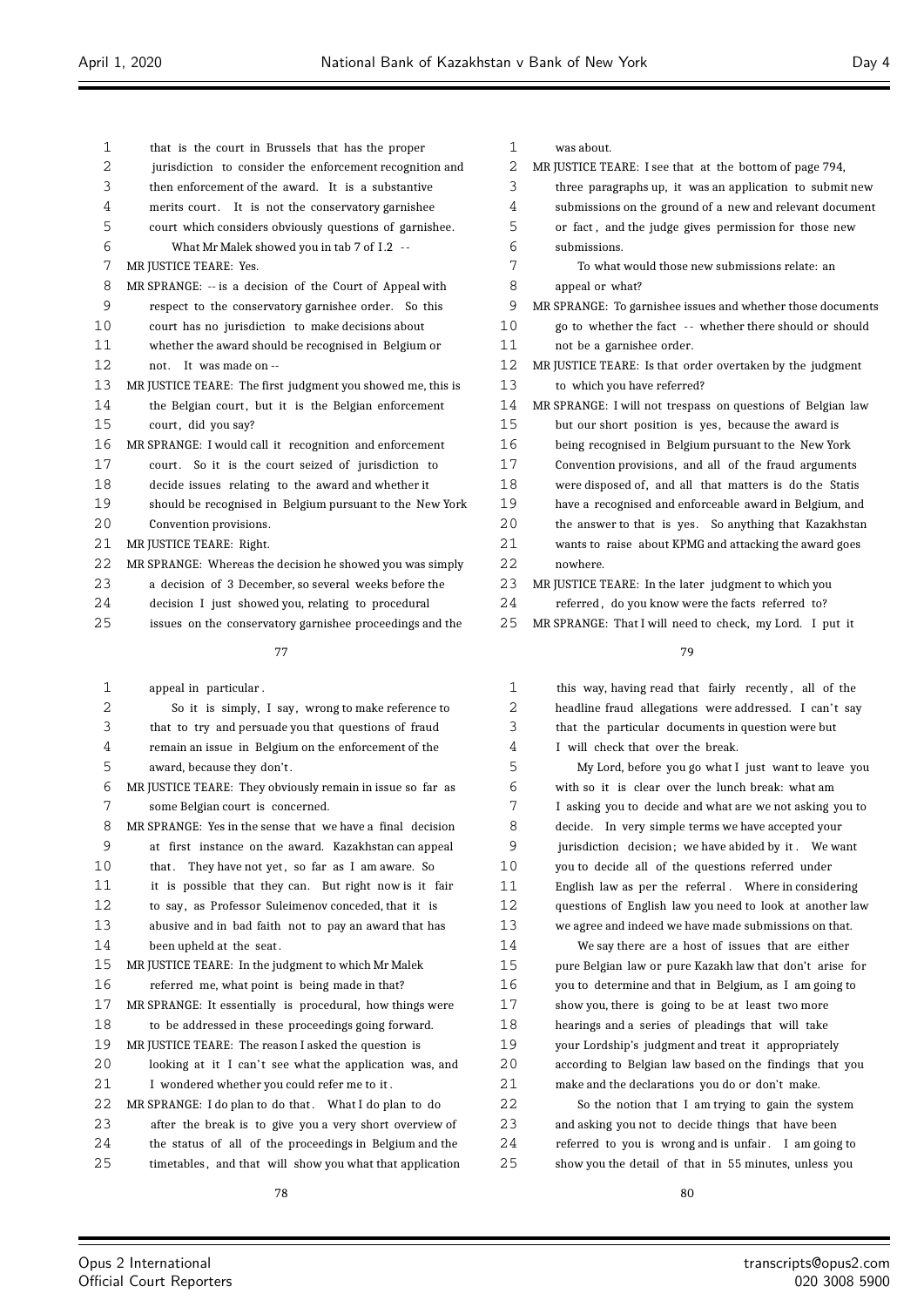| 1       | would like us to come back a little earlier?                                                                      | 1              |
|---------|-------------------------------------------------------------------------------------------------------------------|----------------|
| 2       | MR JUSTICE TEARE: Might we need a little more time?                                                               | $\mathbf{2}$   |
| 3       | MR SPRANGE: When it comes to lawyers and time estimates                                                           | 3              |
| 4       | I always think it is better to err on the side of                                                                 | $\overline{4}$ |
| 5       | So I think it would make sense to come back<br>caution.                                                           | 5              |
| 6       | a little earlier.                                                                                                 | 6              |
| 7       | MR JUSTICE TEARE: Would anybody object to starting at 10 to                                                       | 7              |
| 8       | 2? I don't hear any objection, so let us say 10 to 2.                                                             | 8              |
| 9       | MR SPRANGE: Thank you, my Lord.                                                                                   | 9              |
| 10      | $(1.06 \text{ pm})^{\wedge \wedge \wedge}$ spelled to here                                                        | 10             |
| 11      | (The short adjournment)                                                                                           | 11             |
| 12      | $(1.50 \text{ pm})$                                                                                               | 12             |
| 13      | MR JUSTICE TEARE: I think it is 10 to 2 so, Mr Sprange, you                                                       | 13             |
| 14      | can continue.                                                                                                     | 14             |
| 15      | MR SPRANGE: Thank you, my Lord.                                                                                   | 15             |
| 16      | I would like to go back to where we all started,                                                                  | 16             |
| 17      | which is the 28 May decision, which we find in the core                                                           | 17             |
| 18      | bundle. I know this is a well traversed document, my                                                              | 18             |
| 19      | Lord but it important in current context to remind                                                                | 19             |
| 20      | ourselves of two passages.                                                                                        | 20             |
| 21      | My Lord, the first is on page 8. You may recall                                                                   | 21             |
| 22      | that one of the questions or issues that was raised by                                                            | 22             |
| 23      | the Republic on this application was because of an                                                                | 23             |
| 24      | English law conflict, and we see that on page 7 where it                                                          | 24             |
| 25      | starts:                                                                                                           | 25             |
|         |                                                                                                                   |                |
|         | 81                                                                                                                |                |
|         |                                                                                                                   |                |
| 1       |                                                                                                                   | 1              |
| 2       | "Subsequently, Kazakhstan put forward that  the                                                                   |                |
| 3       | Belgian attachment judge could not authorise the                                                                  | 2              |
| 4       | requested attachment by reason of its conflict with                                                               | 3<br>4         |
|         | English law."                                                                                                     |                |
| 5<br>6  | On page 8, my Lord, if I could just ask you to                                                                    | 5<br>6         |
| 7       | kindly read the last three paragraphs in the top half of                                                          |                |
| 8       | the page, above the heading "Non-fulfilment". (Pause)                                                             | 7<br>8         |
|         | MR JUSTICE TEARE: Yes.                                                                                            | 9              |
| 9<br>10 | MR SPRANGE: My Lord, in that context the judge then made<br>the referral which we see on pages 14 and 15, and the | 10             |
| 11      |                                                                                                                   | 11             |
| 12      | passage that I am particularly interested in drawing<br>your Lordship's attention to is on page 15, starting      | 12             |
| 13      | after the quote of the Bank of New York declaration,                                                              | 13             |
| 14      | "The seized debtor "                                                                                              | 14             |
| 15      | MR JUSTICE TEARE: Yes, I am very familiar with this.                                                              | 15             |
| 16      |                                                                                                                   | 16             |
| 17      | MR SPRANGE: Yes, and the bit that is most important is the                                                        | 17             |
| 18      | competent judge on the merits is you, my Lord, who must<br>supply its own national substantive law.               | 18             |
| 19      | So if you take in literal terms what has been                                                                     | 19             |
| 20      | suggested by Mr Malek and Mr Handyside earlier today,                                                             | 20             |
| 21      | they effectively are saying to you that the Belgian                                                               | 21             |
| 22      | court has subcontracted all of its garnishee duties to                                                            | 22             |
| 23      | the English court and has asked the English court to                                                              | 23             |
| 24      | give it an all-encompassing answer under all laws,                                                                | 24             |

| 1  | should remain in place or not.                           |
|----|----------------------------------------------------------|
| 2  | I say that is absurd. It just has to be said to be       |
| 3  | absurd. But if you want the technical reason why it is   |
| 4  | absurd, it is very clear that on a very important issue, |
| 5  | that's the GCA interpretation, and the status of a debt  |
| 6  | claim or not under that GCA, that question has been sent |
| 7  | to you; but all other questions of Belgian attachment    |
| 8  | law will be applied by Belgian judges in due course.     |
| 9  | My Lord, on that, if I could please take you back to     |
| 10 | the I bundle, and it is I bundle 1, and it is tab 2.     |
| 11 | MR JUSTICE TEARE: Yes.                                   |
| 12 | MR SPRANGE: Tab 2 is a filing made by NBK in the appeal. |
| 13 | It is the most helpful document that you have with       |
| 14 | respect to what is going on in Belgium. If I could ask   |
| 15 | you to take up I/49.                                     |
| 16 | Just to set the scene, here they have pleaded out        |
| 17 | your jurisdiction decision in paragraphs 89 and 90, and  |
| 18 | they are now addressing proceedings before other Belgian |
| 19 | judges. They start in paragraph 95 with respect to the   |
| 20 | conservatory garnishee proceedings in which the          |
| 21 | reference was made to you, and they note in              |
| 22 | paragraph 96, as you will see, my Lord, that that        |
| 23 | decision of the 28 May has been appealed, and            |
| 24 | effectively by everybody. Kazakhstan says it shouldn't   |
| 25 | have reached the conclusions it reached, and we say the  |
|    | 83                                                       |

| $\mathbf{1}$ | referral should not have been made.                        |
|--------------|------------------------------------------------------------|
| 2            | My Lord, if you then go to page 51 and you will see        |
| 3            | there the status, about halfway down above the heading     |
| 4            | "The executory garnishment", and there in the appeal of    |
| 5            | the 28 May decision there was going to be three hearings   |
| 6            | in September and October.                                  |
| 7            | MR JUSTICE TEARE: Sorry, which paragraph are you referring |
| 8            | to?                                                        |
| 9            | MR SPRANGE: It is paragraph 97, but you don't see the      |
| 10           | number "97" on 50 or 51. If you look at the heading        |
| 11           | halfway down page 51, just above it you will see the       |
| 12           | last paragraph.                                            |
| 13           | MR JUSTICE TEARE: Oh yes. Thank you. Yes.                  |
| 14           | MR SPRANGE: What is clear, my Lord, when I show you some   |
| 15           | other passages, is that at those hearings your judgment    |
| 16           | will obviously loom large and be important, but there      |
| 17           | will also be a range of other issues, including the        |
| 18           | debate that the Belgian law experts have had in these      |
| 19           | proceedings about things like rights of recourse and       |
| 20           | whether ownership is sufficient, and they will do that     |
| 21           | under pure Belgian law principles.                         |
| 22           | So, my Lord, the next set of proceedings that they         |
| 23           | refer to is the executory garnishment proceedings, and     |
| 24           | there the chronology is --                                 |
| 25           | MR JUSTICE TEARE: You tell me that they would consider     |

 $\equiv$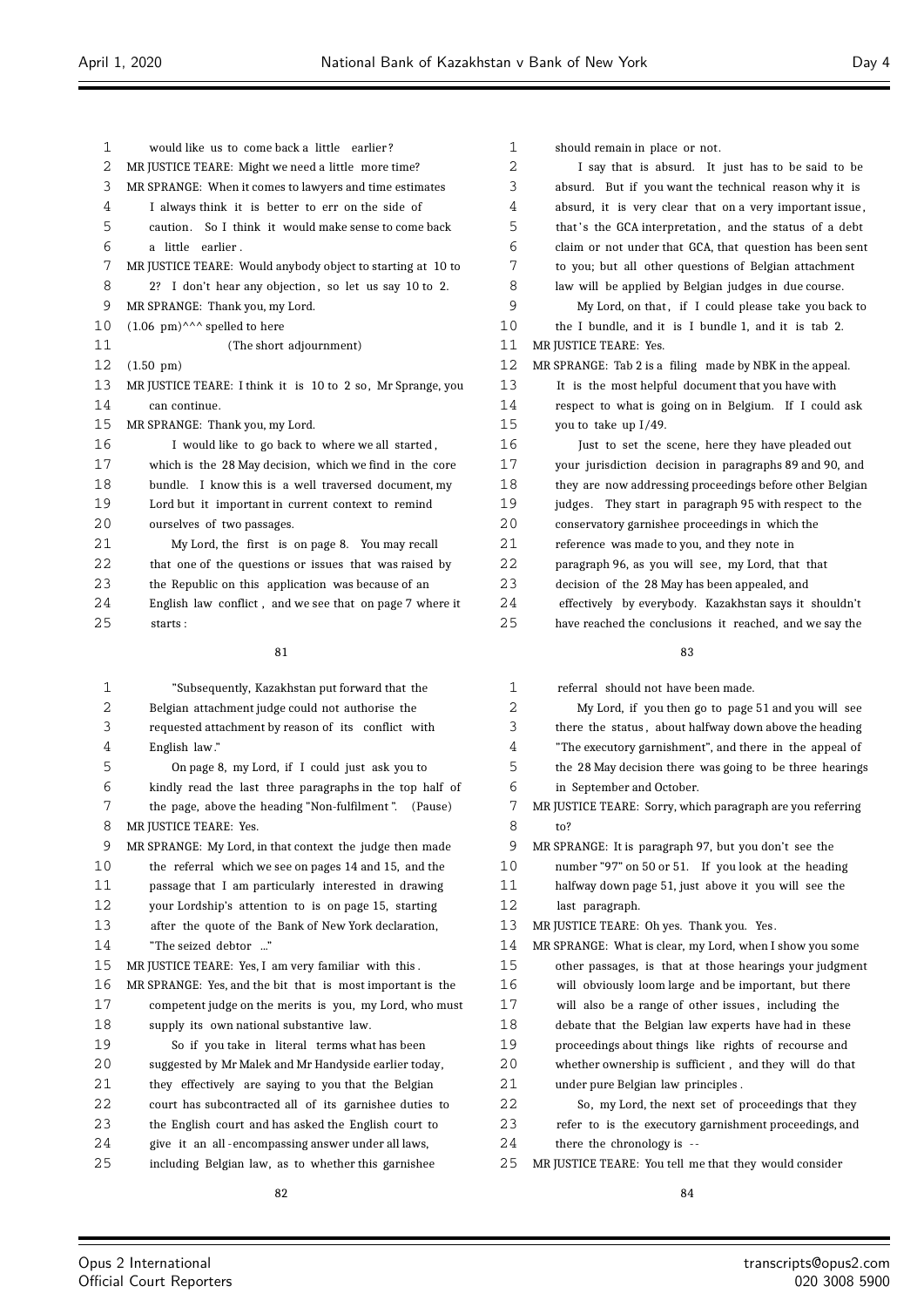| 1  | whether ownership is sufficient. Does this document         | 1  | MR JUSTICE TEARE: They might be addressed, but they will be |
|----|-------------------------------------------------------------|----|-------------------------------------------------------------|
| 2  | tell me that they will consider whether ownership is        | 2  | addressed in the light of my judgment, presumably.          |
| 3  | sufficient?                                                 | 3  | MR SPRANGE: Absolutely. Absolutely, my Lord.                |
| 4  | MR SPRANGE: I am going to take you to the Stati parties'    | 4  | You will see if you look at obligations under the           |
| 5  | submission in these proceedings, my Lord.                   | 5  | GCA, that are addressed from paragraph 56, we absolutely    |
| 6  | MR JUSTICE TEARE: Okay, right.                              | 6  | accept that your judgment will be likely dispositive of     |
| 7  | MR SPRANGE: If we then go, my Lord, to look at these        | 7  | that. The conclusions you reach about how the GCA           |
| 8  | executory garnishment proceedings, page 52, you will see    | 8  | should be interpreted under English law, the agency         |
| 9  | there there was a debate about whether cash had been        | 9  | argument and the trust argument, is likely to give the      |
| 10 | moved to Belgium, and one of the reasons that it            | 10 | Belgian judge very little work to do. But that doesn't      |
| 11 | wasn't -- and this is the second last bullet -- is that     | 11 | mean your decision will be exhaustive of everything that    |
| 12 | the Bank of New York assured not to release the frozen      | 12 | will happen in Belgium.                                     |
| 13 | assets.                                                     | 13 | If I could then ask you to take up, my Lord, tab 3.         |
| 14 | So in my submission, my Lord, these assets in               | 14 | It's the Statis' submissions. If you could please look      |
| 15 | question won't go anywhere until these proceedings that     | 15 | at page 208.                                                |
| 16 | are described here have been resolved, because the bank     | 16 | MR JUSTICE TEARE: Yes.                                      |
| 17 | has assured the court that they won't release them.         | 17 | MR SPRANGE: You will see there that it is submitted on      |
| 18 | MR JUSTICE TEARE: Right.                                    | 18 | behalf of the Stati parties that the attachment judge       |
| 19 | MR SPRANGE: Then you will see, my Lord, in paragraph 102,   | 19 | has exclusive material jurisdiction to rule on the          |
| 20 | the timetable has been set out for these proceedings and    | 20 | rights of the creditors when this issue is extrinsically    |
| 21 | you will see there is an extensive exchange of              | 21 | linked to the enforcement, et cetera.                       |
| 22 | submissions and then a hearing set for December this        | 22 | What I say there, my Lord, is that for the Stati            |
| 23 | year. You will see that all parties, NBK, the Bank of       | 23 | parties in these proceedings, in addition to your           |
| 24 | New York and the Stati parties, will be filing              | 24 | determinations on the GCA, it will also raise arguments     |
| 25 | submissions from late August all the way up                 | 25 | under Belgian attachment law that will bring into play      |
|    |                                                             |    |                                                             |
|    | 85                                                          |    | 87                                                          |
|    |                                                             |    |                                                             |
| 1  | until October, which suggests that any decision of this     | 1  | Kazakh law.                                                 |
| 2  | court will be briefed and addressed.                        | 2  | They won't need to bother with English law, because         |
| 3  | Now, my Lord, you asked the question about property         | 3  | you will have decided those.                                |
| 4  | issues and so on. If you go back to page 23 you will        | 4  | My Lord, just on page 211, paragraph 122.                   |
| 5  | see the index.                                              | 5  | MR JUSTICE TEARE: Sorry, 122?                               |
| 6  | MR JUSTICE TEARE: Yes.                                      | 6  | MR SPRANGE: That is the paragraph, and the page number is   |
| 7  | MR SPRANGE: If you look at, say, section (vi) on page 23 -- | 7  | I/211. It is page 211 of the bundle, and on that page       |
| 8  | MR JUSTICE TEARE: Yes.                                      | 8  | you should find paragraph 122.                              |
| 9  | MR SPRANGE: -- about halfway down the page, as to the law   | 9  | MR JUSTICE TEARE: Right.                                    |
| 10 | on the merits of the appeal --                              | 10 | MR SPRANGE: You will see there, my Lord, that is one of the |
| 11 | MR JUSTICE TEARE: Yes.                                      | 11 | debates that the Belgian judge will need to resolve as      |
| 12 | MR SPRANGE: -- you will see there there are a number of     | 12 | to whether those particular arguments should be             |
| 13 | issues raised. For example, if you look at 2.2.7:           | 13 | determined by Belgian law or English law.                   |
| 14 | "The allegations of the Stati regarding simulation,         | 14 | I say, my Lord, this is where things have got               |
| 15 | piercing legal personality, abuse of law and fictitious     | 15 | a little -- reality is kind of being turned on its head.    |
| 16 | transactions are without merits."                           | 16 | It has been said several times this morning it is           |
| 17 | So certainly from a pleadings point of view the             | 17 | incumbent upon the Stati parties to run veil piercing       |
| 18 | claimants are pleading to those issues and saying they      | 18 | arguments and sham arguments here. We say what is           |
| 19 | are without merit. Now, of course the Stati parties say     | 19 | incumbent upon us is to defend the claims for               |
| 20 | the opposite.                                               | 20 | declarations being pursued.                                 |
| 21 | So in this appeal on the question of whether the            | 21 | MR JUSTICE TEARE: Why did you plead matters of sham trust,  |
| 22 | 28 May decision was correct or incorrect, those types of    | 22 | abuse of rights and so forth in your rejoinder --           |
| 23 | issues will be addressed. And you will see again,           | 23 | MR SPRANGE: My Lord, I am going to go to that, because you  |

MR JUSTICE TEARE: -- if this court wasn't going to consider

 $\equiv$ 

GCA. Obviously - -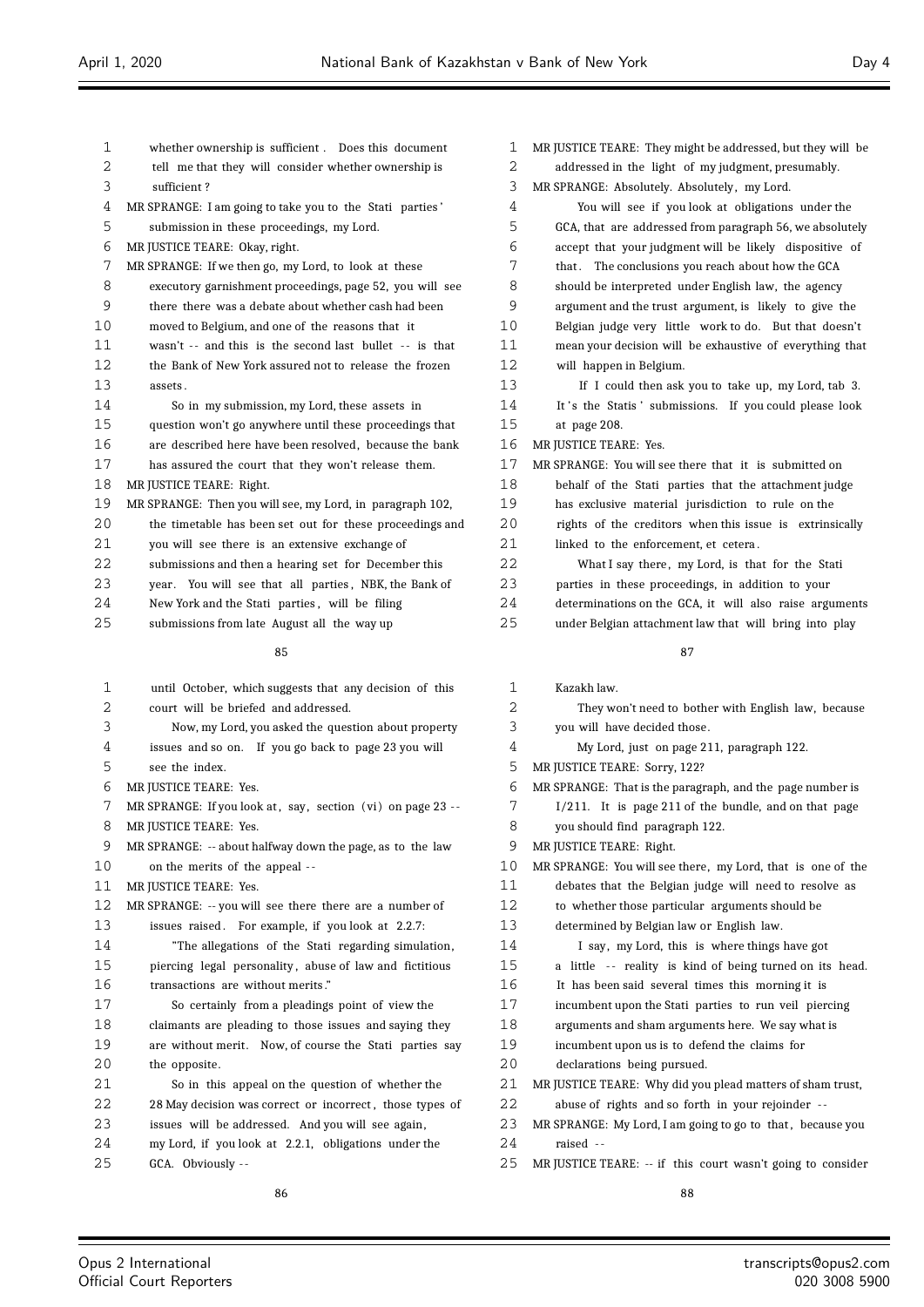| 1  | them?                                                       |
|----|-------------------------------------------------------------|
| 2  | MR SPRANGE: My Lord, you raise a good and a fair question,  |
| 3  | and I think it will become very apparent when I show you    |
| 4  | the rejoinder what is meant there. We certainly pleaded     |
| 5  | them, but it was by way of background as to the Belgian     |
| 6  | proceedings. It was certainly not pleading it in the        |
| 7  | sense that we said that under English conflicts of law      |
| 8  | you needed to --                                            |
| 9  | MR JUSTICE TEARE: Why, then, were they put in the list of   |
| 10 | issues?                                                     |
| 11 | MR SPRANGE: They were put in the list of issues because     |
| 12 | I think the list of issues was based very much on your      |
| 13 | jurisdictional judgment, my Lord.                           |
| 14 | MR JUSTICE TEARE: What you are telling me is they are       |
| 15 | a list of non-issues.                                       |
| 16 | MR SPRANGE: Yes, I agree. For us they are a list of         |
| 17 | non-issues.                                                 |
| 18 | MR JUSTICE TEARE: Why did you agree to them as a list of    |
| 19 | issues?                                                     |
| 20 | MR SPRANGE: Because when you are agreeing a list of issues, |
| 21 | my Lord, you can't say that something is not an issue,      |
| 22 | you can merely make submissions on whether it is a good     |
| 23 | issue or a bad issue. It is difficult to exclude from       |
| 24 | a list of issues a point that either party wants to         |
| 25 | raise.                                                      |
|    |                                                             |

| $\mathbf{1}$      | MR JUSTICE TEARE: You could have said to Mr Malek, "No,  |
|-------------------|----------------------------------------------------------|
| 2                 | Mr Malek, I am afraid you have misunderstood what we are |
| 3                 | doing. We are not seeking to get the English court to    |
| 4                 | make a finding of sham trust or abuse of rights, that's  |
| 5                 | all for Belgium, it has nothing to do with England."     |
| 6                 | You could have said that.                                |
| 7                 | MR SPRANGE: Yes, and I think we did, my Lord, in our     |
| 8                 | rejoinder. When I come to it I will show you.            |
| 9                 | MR JUSTICE TEARE: Okay.                                  |
| 10                | MR SPRANGE: I say this, my Lord, cautiously, because     |
| 11                | obviously, my Lord, you and I have crossed swords on the |
| $12 \overline{ }$ | scope of the reference, but what we were very clear      |
| 13                | about in the jurisdictional hearing was that obviously   |
| 14                | the GCA interpretation needed to be considered; we       |
| 15                | accepted your decision that that included                |
| 16                | a consideration of the nature of the relationship        |
| 17                | between NBK and Kazakhstan and the National Fund, but we |
| 18                | always said the Belgian court would need to deal         |
| 19                | a series of other issues.                                |
| 20                | Just while we are in that bundle, two other quick        |
| 21                | references I ought to show you. Could you please look    |
| 22                | at page 285 of the bundle.                               |
| 23                | MR JUSTICE TEARE: Yes.                                   |
| 24                | MR SPRANGE: My Lord, there in paragraph 258 is the       |
| 25                | introduction, and of course it doesn't do justice to the |
|                   | 90                                                       |

| $\mathbf{1}$ | many pages that follow, but that is the substance of        |
|--------------|-------------------------------------------------------------|
| 2            | what we say the Belgian court in these proceedings and      |
| 3            | indeed the executionary garnishment proceedings will        |
| 4            | address under Belgian law.                                  |
| 5            | MR JUSTICE TEARE: Yes.                                      |
| 6            | MR SPRANGE: My Lord, it is certainly the position that --   |
| 7            | perhaps if I could ask your Lordship to take up the         |
| 8            | pleading bundle, please. That is bundle A. The purpose      |
| 9            | to go through this is just to show you how these Belgian    |
| 10           | law issues came into existence in the pleadings.            |
| 11           | Now, you may recall that in our defence we had said         |
| 12           | that it was only a narrow issue that should come to         |
| 13           | England and everything also should go to Belgium. We        |
| 14           | obviously revised that position following your judgment.    |
| 15           | If you look at tab 6 you will see the reply to our          |
| 16           | defence.                                                    |
| 17           | MR JUSTICE TEARE: Where do you say that in your defence?    |
| 18           | MR SPRANGE: My Lord, if you could look at the defence,      |
| 19           | it is tab 4 and it is paragraph 20.                         |
| 20           | MR JUSTICE TEARE: Right.                                    |
| 21           | MR SPRANGE: Then if you see the reply, my Lord, which is at |
| 22           | $tab6 -$                                                    |
| 23           | MR JUSTICE TEARE: Yes.                                      |
| 24           | MR SPRANGE: -- paragraph 13 on page A/76.                   |

MR JUSTICE TEARE: Yes.

| 1  | MR SPRANGE: So the claimants introduced a notion of Belgian |
|----|-------------------------------------------------------------|
| 2  | law that a garnishment could only be levied in respect      |
| 3  | of a debt if the debt is owed towards the judgment          |
| 4  | debtor. They did this under the heading "English law",      |
| 5  | where they were pleading the points that really, we say,    |
| 6  | arise for you, which we see in paragraph 12,                |
| 7  | subparagraphs 1, 2, 3 and 4.                                |
| 8  | MR JUSTICE TEARE: Yes.                                      |
| 9  | MR SPRANGE: Then Kazakh law is addressed. Then if you go    |
| 10 | to paragraph 23, which is on page $A/80$ , this is still in |
| 11 | the section on Kazakh law, and you will see a reference     |
| 12 | in paragraph 23 to the Civil Code of Kazakhstan,            |
| 13 | Article 160.                                                |
| 14 | Then, my Lord, please take up $A/83$ , which is the         |
| 15 | last page of the defence.                                   |
| 16 | MR JUSTICE TEARE: Yes.                                      |
| 17 | MR SPRANGE: It's said that the defence contains no proper   |
| 18 | plea as to Belgian law and we are not entitled to make      |
| 19 | arguments about the scope of the garnishee order under      |
| 20 | Belgian law. Then they make their point again, that by      |
| 21 | Belgian law there must be an obligation owed to the         |
| 22 | judgment debtor.                                            |
| 23 | So it was in response to that that we filed our             |
| 24 | rejoinder. If you could please take up page $A/88$ , this   |
| 25 | is paragraph 11, we denied paragraph 13 and said it was     |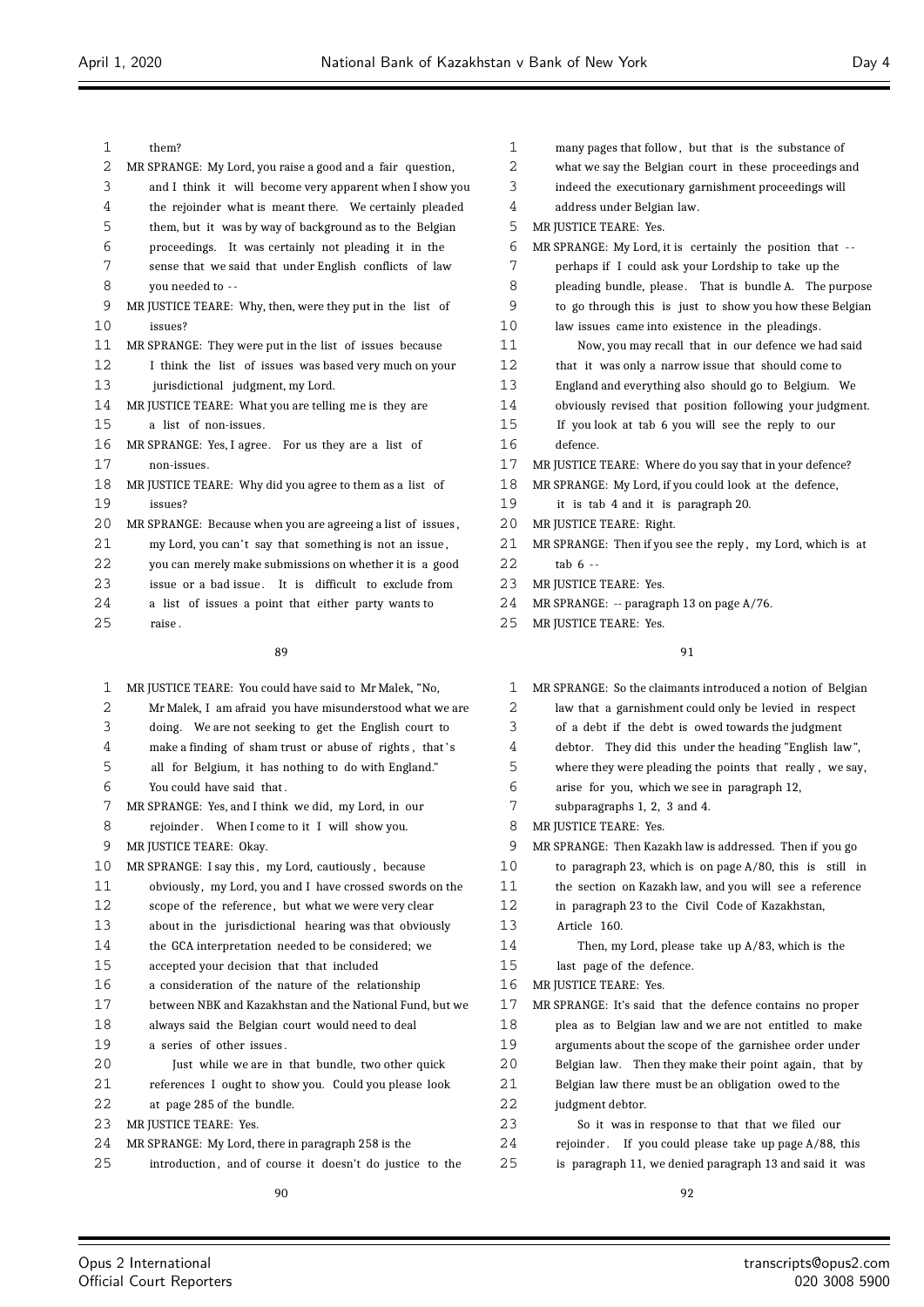| 1              | an incomplete statement.                                    |
|----------------|-------------------------------------------------------------|
| $\overline{2}$ | MR JUSTICE TEARE: Yes.                                      |
| 3              | MR SPRANGE: Then we said in subparagraph (a):               |
| 4              | "In cases of simulation or pretence a Belgian court         |
| 5              | would be entitled to look behind the simulation or          |
| 6              | pretence to examine the facts."                             |
| 7              | MR JUSTICE TEARE: Paragraph 8, did you say?                 |
| 8              | MR SPRANGE: Subparagraph (a). It is paragraph 11 still and  |
| 9              | it is paragraphs $(a)$ , $(b)$ and $(c)$ over the following |
| 10             | page.                                                       |
| 11             | MR JUSTICE TEARE: Right.                                    |
| 12             | MR SPRANGE: So we picked up what we say is an incomplete    |
| 13             | general statement of the meaning and effect of              |
| 14             | Article 1445. We have said what else a Belgian court        |
| 15             | will look at, but that is it. So it is by way of            |
| 16             | background, pleading to what we say is an inaccurate        |
| 17             | statement. We are not there pleading all of these           |
| 18             | issues under English law, whether directly or by            |
| 19             | a conflicts analysis, for you to decide.                    |
| 20             | My Lord, if you could then go, please -- we then            |
| 21             | respond to all of the Kazakh law points. If you have        |
| 22             | a look, my Lord, at page A/94, we plead to Kazakh law on    |
| 23             | abuse of rights and separate personality under Kazakh       |
| 24             | law.                                                        |
| 25             | MR JUSTICE TEARE: Which paragraph are you in now?           |
|                | 93                                                          |

| 1  | MR SPRANGE: The heading is at the top of page of $A/94$ , |  |
|----|-----------------------------------------------------------|--|
| 2  | "Abuse of rights under Kazakh law" and then "Separate     |  |
| 3  | personality and independence under Kazakh law". A/94.     |  |
| 4  | MR JUSTICE TEARE: Right.                                  |  |
| 5  | MR SPRANGE: Then finally page A/96, when we deal with     |  |
| 6  | alleged sham, again we plead to Kazakh law issues other   |  |
| 7  | than a reference:                                         |  |
| 8  | " and/or under Belgian law and/or alternatively           |  |
| 9  | under English law."                                       |  |
| 10 | This is in paragraph 27.                                  |  |
| 11 | MR JUSTICE TEARE: That does look to me as if you are      |  |
| 12 | intending to argue, under Kazakh or Belgian or English    |  |
| 13 | law, the TMA was a sham or mock agreement.                |  |
| 14 | MR SPRANGE: Yes. And that, my Lord, is the high point of  |  |
| 15 | any of our pleading on any relief that you should grant   |  |
| 16 | under Belgian law.                                        |  |
| 17 | Now, what we then go on to say in that context,           |  |
| 18 | however, you see at the conclusion of our defence. So     |  |
| 19 | on page $A/97$ -- and you will recall, my Lord, that      |  |
| 20 | paragraph 32 of their defence expressly pleaded that      |  |
| 21 | there was no proper plea as to Belgian law and we         |  |
| 22 | couldn't make arguments about it, and what we say here    |  |
| 23 | it's not admitted in particular:                          |  |
| 24 | "The ultimate question of whether the National Fund       |  |
| 25 | assets held under the GCA are caught by the Belgian       |  |
|    |                                                           |  |

| 1  | attachment on the basis they form the subject matter of    |
|----|------------------------------------------------------------|
| 2  | the attachment or the rights is to be finally determined   |
| 3  | by the Belgian courts."                                    |
| 4  | MR JUSTICE TEARE: Yes.                                     |
| 5  | MR SPRANGE: So from our perspective, and you will remember |
| 6  | the summary of issues at paragraph 54 of the claimants'    |
| 7  | opening, it is first of those, what is the position in     |
| 8  | terms of parties and obligations under the GCA under       |
| 9  | English law, that you must determine.                      |
| 10 | MR JUSTICE TEARE: Yes.                                     |
| 11 | MR SPRANGE: The question of whether rights of creditors,   |
| 12 | rights of recovery of creditors, simulation,               |
| 13 | whether pure ownership is enough under Belgian law, we     |
| 14 | have never said, and don't say, should be determined in    |
| 15 | this court.                                                |
| 16 | As for yeil piercing, sham and abuse, we say that if       |
| 17 | we wanted to persuade you on that first question of how    |
| 18 | you interpret the GCA by way of English law principles     |
| 19 | of sham transaction, veil piercing and so on, we would     |
| 20 | have to do that, and we plainly haven't and we have no     |
| 21 | case to that effect.                                       |
| 22 | So when you look at it all in the round, my Lord,          |
| 23 | it is simply not right for Mr Malek to say, as he did at   |
| 24 | [draft] page 54 of the transcript today, there is no       |
| 25 | stage where this goes back to a Belgian judge. Well, it    |

| $\mathbf{1}$ | plainly does. It will go back to at least two Belgian   |
|--------------|---------------------------------------------------------|
| 2            | judges, who will apply Belgian law and will determine   |
| 3            | all of those issues with your considerable help, which  |
| 4            | may resolve a number of the issues. But for Mr Malek to |
| 5            | be right, it is almost as though it is this             |
| 6            | Alice in Wonderland world where those proceedings in    |
| 7            | Belgium that I have just referred you to, with their    |
| 8            | timetables and which require the assets to remain where |
| 9            | they are, don't exist, when plainly they do.            |
| 10           | And you, as I interpret your comments earlier today,    |
| 11           | I think this is not a controversial point that I am     |
| 12           | going to make, but it beggars belief that you would     |
| 13           | issue a decision that says to a Belgian court, "I have  |
| 14           | decided the GCA debt issue. Here is what you as         |
| 15           | a Belgian court should define as the subject matter     |
| 16           | under Belgian attachment law, and here are my findings  |
| 17           | on abuse, sham and veil piercing under Belgian law, and |
| 18           | you can all pack up and go home now because I have      |
| 19           | decided things."                                        |
| 20           | That is the practical effect of what the claimants      |
| 21           | suggest to you, and indeed now the bank.                |
| 22           | My Lord, on that, and I will just leave you with        |
| 23           | some references, that is a position that is not         |
| 24           | consistent with what they have said, both of them, in   |
| 25           | the Belgian proceedings. The reference is, I will put   |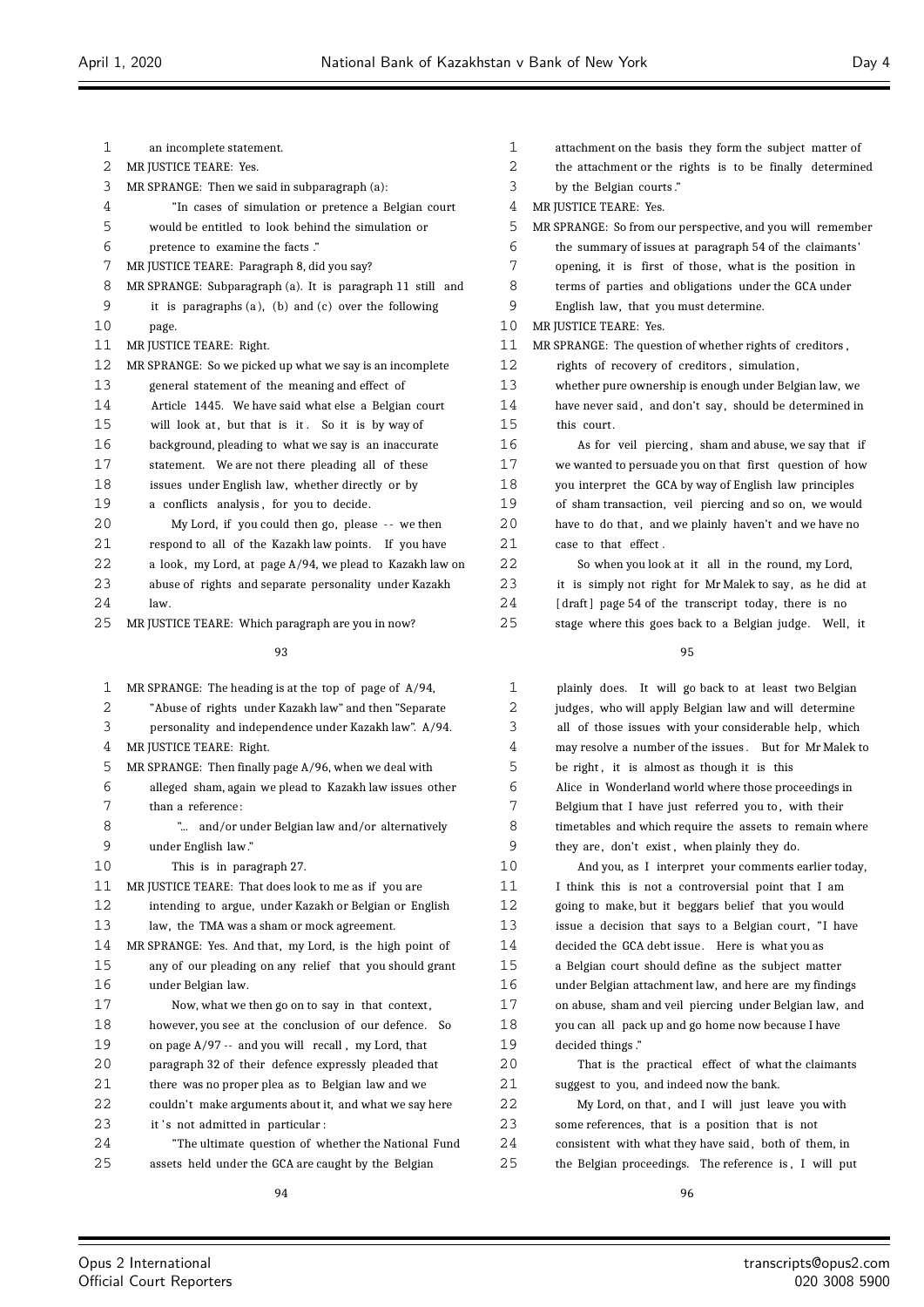| $\mathbf{1}$ | it on for the transcript, bundle I1, tab 4, page 452,    |
|--------------|----------------------------------------------------------|
| 2            | paragraph 106 and then paragraph 109 in the same         |
| 3            | document, and then bundle I2, tab 6, page 723.           |
| 4            | My Lord, I can now turn to what I say are the            |
| 5            | central issues that you do need to consider.             |
| 6            | My Lord, actually, sorry, before I do that, I do         |
| 7            | want to say a word about the amendments. For that,       |
| 8            | could I just ask you to take up the joint memorandum on  |
| 9            | Belgian law. That is in tab 4 of the E bundle. This,     |
| 10           | you will recall, is what Mr Malek relied upon to justify |
| 11           | his extraordinarily late amendment, and he said to you   |
| 12           | the reference to any other system of law was necessary   |
| 13           | and it was something the parties have addressed, and     |
| 14           | therefore shouldn't be a problem at all for us to        |
| 15           | address.                                                 |
| 16           | If you go to page $E/120$ , internal page 10, at the     |
| 17           | very top of the page is that question, and this is one   |
| 18           | of the questions that the Belgian law --                 |
| 19           | MR JUSTICE TEARE: Yes.                                   |
| 20           | MR SPRANGE: What it says there is:                       |
| 21           | "When responding to the Belgian garnishment order        |
| 22           | what is the relevance, if any, of any claims that        |
| 23           | Kazakhstan has against BNYM in relation to the cash or   |
| 24           | securities held pursuant to the GCA which arise under    |
| 25           | any foreign, ie not Belgian, system of law."             |

 Now, I said to you at the commencement of this trial that I couldn't meet a case that was "any system of law" 3 per se. And I still can't. Because if that question encompasses everything under Belgian law, rather than having the Belgian law experts deal with the five questions that they had, we would have effectively had a Belgian attachment law trial which would have been much more broad.

9 That is the first point. The second point is that's 10 not the question. Clearly, on a reference from a Belgian court to you, they are not referring Belgian law questions. Why would they? It is farcical to suggest that they would. So I say there that the only foreign law that is relevant is English law, other than where you need, under a conflicts analysis , to look at a foreign law, and then the only conceivable candidate is Kazakh law, which both parties have addressed.

18 That is why I say whatever declarations you grant, whether they are in favour of the Stati parties or the 20 claimants, it is an English law analysis. It's not Belgian law. And if it is any system of law, including 22 Belgian law, I can't meet that case, and that would be highly prejudicial for us to have to face that case given how late the amendment was.

25 Can I, my Lord, do this, could I turn to agency.

1 For that, to start with you if you could please take up our closing submissions at paragraph 16. My Lord, I should apologise for the fact that this 4 didn't get to you at the time when we had hoped. That, of course, is down to me, being a slow typer. MR JUSTICE TEARE: Thank you. MR SPRANGE: A couple of points, my Lord. Much reliance was placed on Ms Moldabekova's evidence with respect to agency. I say her evidence 10 can't really help you on this topic because, by her own fair concession, she wasn't involved directly in any of the setting up of the structures that govern the question of whether there is an agency or not. She can help you with what happened on a day-to-day basis, but that is not a relevant enquiry. Indeed, the fact that she was not aware of any communications directly between the government and Bank of New York Mellon is consistent with a principal agency arrangement. That is the whole reason principals engage agents, so that agents such as NBK can deal directly with the bank. The second point is this : it is not right for Mr Malek to say that there is no extrinsic evidence with respect to the agency relationship . You recall that he referred to terms of the GCA and said there is just

nothing here that indicates the government is a party,

| $\mathbf{1}$ | and you have no extrinsic evidence. I say there is       |
|--------------|----------------------------------------------------------|
| 2            | actually a huge amount, and there is more than you had   |
| 3            | in Filatona and the reason for that is this: you have    |
| 4            | the statutes, the National Bank statutes, you have the   |
| 5            | Civil Code, you have Presidential Decrees, you have NBK  |
| 6            | regulations, and then you have the TMA itself, and then  |
| 7            | you have some contemporaneous communications between the |
| 8            | parties, including the government, when the GCA was set  |
| 9            | up. And by way of reminder, you have recital A to the    |
| 10           | GCA, which is in the core bundle, my Lord, and couldn't  |
| 11           | be clearer as to what this arrangement was about. It     |
| 12           | says in terms:                                           |
| 13           | "Client [so in other words, National Bank] is            |
| 14           | carrying out certain trust management services with      |
| 15           | respect to certain securities of the                     |
| 16           | Republic of Kazakhstan (the National Fund) in accordance |
| 17           | with the Trust Management Agreement by and between the   |
| 18           | Government of the Republic of Kazakhstan and the         |
| 19           | National Bank, approved by resolution of the             |
| 20           | government."                                             |
| 21           | There are more, but let's start with that. So it is      |
| 22           | very, very clear from the outset that there was another  |
| 23           | agreement, that what was being done was a trust          |
| 24           | management service by NBK on behalf of the government in |
| 25           | respect of the National Fund. And I ask this, my Lord,   |
|              |                                                          |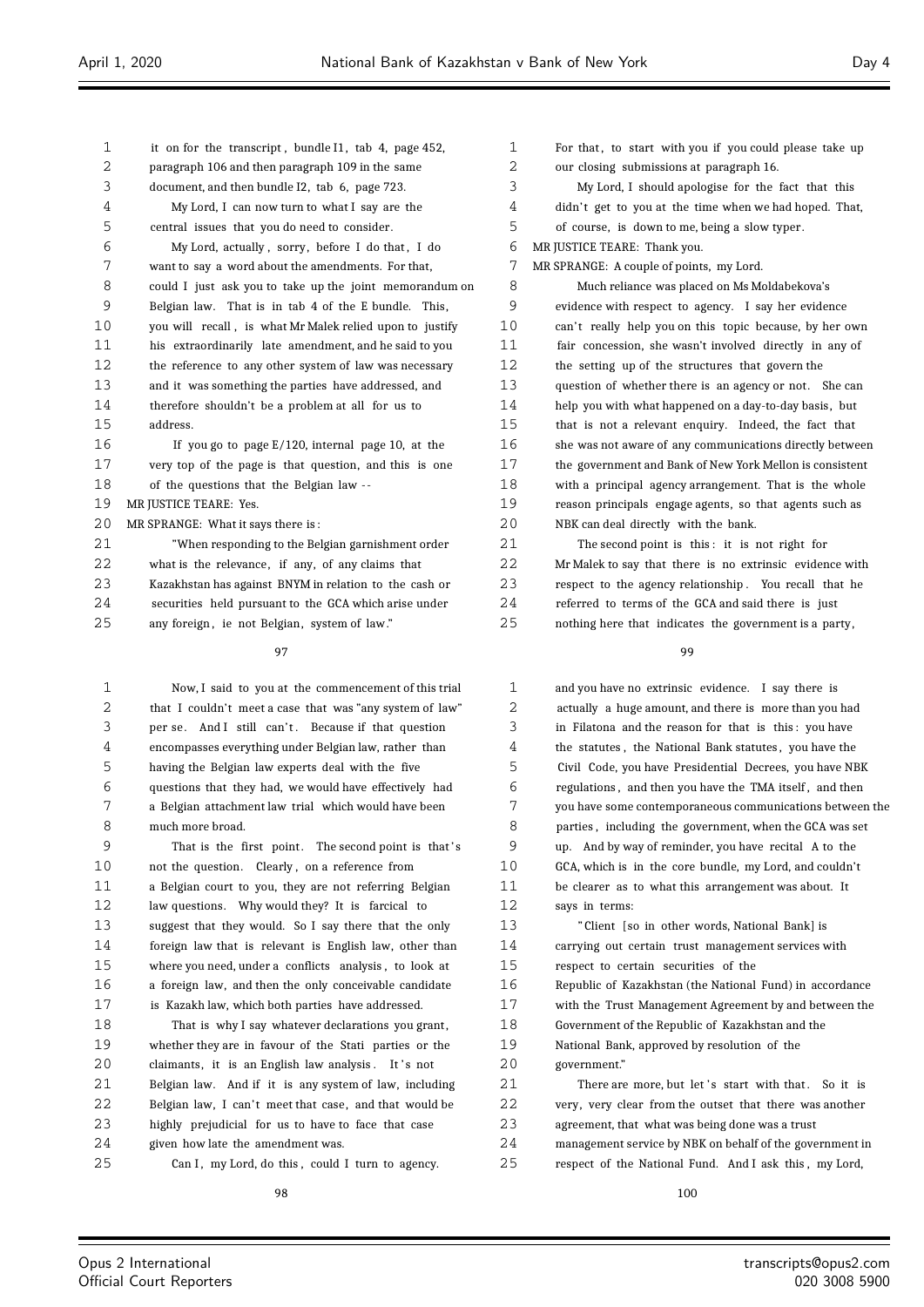- rhetorically : who on earth did ABN Amro at the time, and
- Bank of New York its successor, think the assets
- belonged to when they entered into the GCA? They
- plainly knew that they had a large sovereign as
- a client , that there was a trust management agreement in
- respect of the National Fund.
- My Lord, before I delve into the -
- MR JUSTICE TEARE: Is that one of disclosed or undisclosed
- principal ?
- MR SPRANGE: Both.
- MR JUSTICE TEARE: What is your primary case?
- MR SPRANGE: Disclosed, my Lord. Disclosed .
- MR JUSTICE TEARE: Why do you say it is disclosed? Where
- 14 was it disclosed that the Republic was the principal?
- MR SPRANGE: Starting with recital A of the GCA. Then, my Lord, I am going to show you, and I have the
- 17 references in the closing notes which I'll take you to,
- there were contemporaneous documents relating to the
- beneficial owner of the assets , National Fund assets, as
- the government. So I say those two things were
- a disclosure of who the principal was.
- MR JUSTICE TEARE: So you rely upon the recital and some other documents.
- MR SPRANGE: Yes.
- 25 MR JUSTICE TEARE: I see.

- MR SPRANGE: I will take you to those as I go through the 2 four key points. But, my Lord, while we are at it and while we are on your question as to disclosed or undisclosed, you have obviously seen the first instance decision in Filatona ; if I could just take you to the Court of Appeal decision briefly . That, my Lord, is in the authorities bundle at 59B. MR JUSTICE TEARE: I don't have a 59B. MR SPRANGE: What I will do, my Lord, is I will have it emailed to your clerk immediately, and what I will do is we will bring it up on Zoom. MR JUSTICE TEARE: It may have been emailed before. MR SPRANGE: It is certainly one of the updates. My Lord, Ms Wong will send it right now to your clerk by email so that you have a soft copy version . Could we take up paragraph 36 of the decision , 17 please. Can you see that on the videolink? 18 MR JUSTICE TEARE: Yes. MR SPRANGE: The simple point is made there, and that is just the legal principle overhanging the facts I just gave you: "... whether identified or unidentified , whose interest in the transaction is known to the counterparty 2.4 at the relevant time.' That is the basis of the recital on its own but also
	-
- the tax documents that I am going to show you that that was clearly the place . My Lord, paragraph 40 of the same page. MR JUSTICE TEARE: Yes. MR SPRANGE: Then, my Lord, probably paragraph 41 as well. I am instructed this has gone to you, my Lord, and 7 we are just going to send it again, this authority, but paragraph 41 is the further Bowstead commentary. (Pause) MR JUSTICE TEARE: Yes. MR SPRANGE: Then finally, my Lord, paragraph 48. (Pause) This is where the court discusses the approach to deciding whether an undisclosed principal is excluded from suing and being sued. It is the Court of Appeal decision in Teheran-Europe, and Diplock LJ , if I could 16 just kindly ask you to read that, "Where an agent ..." MR JUSTICE TEARE: I am familiar with that . MR SPRANGE: Thank you, my Lord. What I say then is there are four important indicia of agency that we need to satisfy you of for you to find 21 that NBK entered into this agreement as agent for its principal , the government. That analysis , we say,
	- starts under Kazakh law, because Kazakh law governs the
	- relationship between the government and NBK, but English
	- law is to be applied on the significance of those

# 

| $\mathbf{1}$ | arrangements under Kazakh law.                              |
|--------------|-------------------------------------------------------------|
| 2            | The authorities for those propositions, my Lord, are        |
| 3            | at paragraph 30 of our closing note.                        |
| 4            | MR JUSTICE TEARE: Yes.                                      |
| 5            | MR SPRANGE: Really, my Lord, this is about what, in         |
| 6            | substance, have the parties agreed, what is it that has     |
| 7            | really been reached as a modus operandi with respect to     |
| 8            | the National Fund? We say there is four things you need     |
| 9            | to look at: conferral of authority; control by the          |
| 10           | principal; remuneration. And obligations owed by the        |
| 11           | agent to the principal.                                     |
| 12           | My Lord, if you could please take up page 18 of our         |
| 13           | closing note, we have put a number of documents here by     |
| 14           | way of reference on the question of conferral of            |
| 15           | authority. I am happy to take your Lordship to any of       |
| 16           | them by way of further reminder, but given time and         |
| 17           | given that you have the references there, I won't unless    |
| 18           | you particularly require it.                                |
| 19           | MR JUSTICE TEARE: Can I just point out a difficulty I have, |
| 20           | or a weakness you may have in your case, which is that      |
| 21           | you say that the law applicable to whether NBK had          |
| 22           | actual authority to enter into the agreement(?) is          |
| 23           | Kazakh law. You then refer to these various articles,       |
| 24           | and so forth, but Professor Maggs, your expert on Kazakh    |
| 25           | law, said not a word about this. He had every               |
|              |                                                             |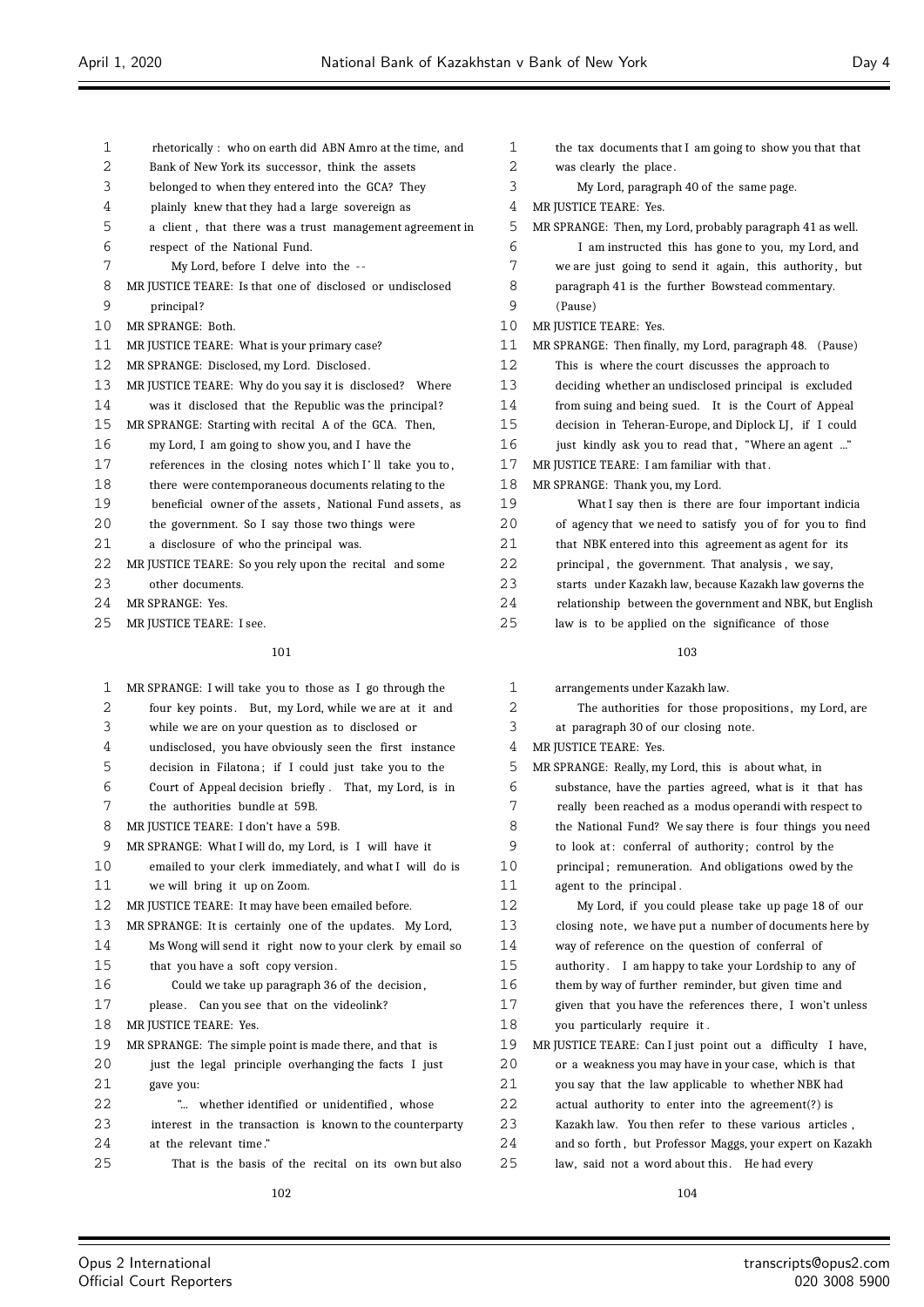- opportunity, when asked the question "Under what circumstances might, in Kazakh law, the Republic have a claim on the GCA?" He went on for page after page about abuse of law, sham trusts and all this sort of business, when there was a simple explanation, which he could have made in a few sentences: the Republic is the principal . My difficulty is that you are advancing a case and have not a single word from Professor Maggs to rely upon. I find that surprising . MR SPRANGE: My Lord, the obvious explanation is that it is not a matter of contention given Professor Suleimenov's position in AIG v Kazakhstan, and the various - - MR JUSTICE TEARE: With respect, it is a matter of contention, because Professor Suleimenov says that the Republic is not the principal . I quite accept that you say he said something different in AIG, but in his report in this case he, unlike Professor Maggs, dealt with the question of agency and gave reasons for it , and 20 those reasons were not challenged. MR SPRANGE: Well, my Lord, they were challenged, and successfully so, because during his oral evidence he rowed back from that position considerably. MR JUSTICE TEARE: I have read that passage in your closing submissions and obviously you will come to it , but I do not read that passage in the way you do, obviously.
- Of course the bank had permission or authority from the government, but it is quite a different thing , really , that in doing what it did it was acting as agent, whereas ... (audio interference ) ... You didn' t take that point up with him, you thought you'd done 7 enough. But I, unfortunately, have to decide whether you have done enough. MR SPRANGE: Understood, my Lord. I will address both those points as I go, bearing in mind that you have very fairly raised them as either problems that you have or weaknesses I have. 13 If I can address it this way, my Lord, if we are looking at the question of conferral of authority - - I don't know, did you receive a hard copy of the transcript or have you only got soft copies? MR JUSTICE TEARE: No, I have the hard copy, thank you. MR SPRANGE: Great. My Lord, could you please go to Day 3. MR JUSTICE TEARE: Yes. MR SPRANGE: It is pages 22 and 23. I am using the 21 minuscript version. 22 MR JUSTICE TEARE: Yes. MR SPRANGE: My Lord, some questions were asked about the formation of the TMA and the source of that authority , and if I could ask you to read page 23 and 24 down to

1 line 11. Mr Malek may want you to read the whole of page 24, so perhaps do that . MR JUSTICE TEARE: Where do you want me to begin on 23? MR SPRANGE: The bottom of page 22: "Professor , in relation to the last topic , is it not right that the law that you speak of with respect to the formation of the TMA ..." From there. (Pause) MR JUSTICE TEARE: Yes, I have read to the bottom of 24. MR SPRANGE: The point there, my Lord, is twofold. It is clear from that passage, and other passages that we have referred to in our closing which you have already read, that there is no other source for the entering into of the GCA other than the TMA and the statutes that underlie it . That means that the only authority that NBK had to enter into the GCA was that conferred upon it by the government, from the statutes all the way down to the decree that led to the TMA. MR JUSTICE TEARE: Without all of that activity by the government, the bank would have had no authority to do anything with regard to the National Fund. But the question is whether it had authority to bind the government when it entered the GCA. I don't see anything in that history which gives an affirmative answer to that question.

| 1  | MR SPRANGE: Yes, my Lord, that's -- but in terms of -- it |
|----|-----------------------------------------------------------|
| 2  | doesn't not arise implicitly, my Lord, because of this.   |
| 3  | If you give a national bank the authority to manage and   |
| 4  | dispose of national fund assets and you list a series of  |
| 5  | instruments in the agreed regulations by a joint          |
| 6  | council, and it is obvious from that that you will enter  |
| 7  | into -- you will need to enter into arrangements with     |
| 8  | third party banks, then is it not the case, and I say     |
| 9  | it is the case, that you, the government, have conferred  |
| 10 | authority upon the national bank to pursue investment     |
| 11 | activities with respect to the national fund assets,      |
| 12 | including with third parties, who will plainly require    |
| 13 | you to enter into agreements. And in that very            |
| 14 | agreement you, the government, and your asset, the        |
| 15 | national fund, are referred to.                           |
| 16 | MR JUSTICE TEARE: Presumably this is an argument which    |
| 17 | escaped the attention of everybody in the AIG case.       |
| 18 | MR SPRANGE: I'm sure that is the case, my Lord.           |
| 19 | My Lord, the other thing is the AIG case is               |
| 20 | interesting historically but we must remember that it     |
| 21 | poses a very different question. It is a very narrow      |
| 22 | question of a third party debt order and --               |
| 23 | MR JUSTICE TEARE: What is the difference between that and |
| 24 | the question I have to resolve? I thought a third party   |
| 25 | debt order was the modern equivalent of a garnishee       |
|    |                                                           |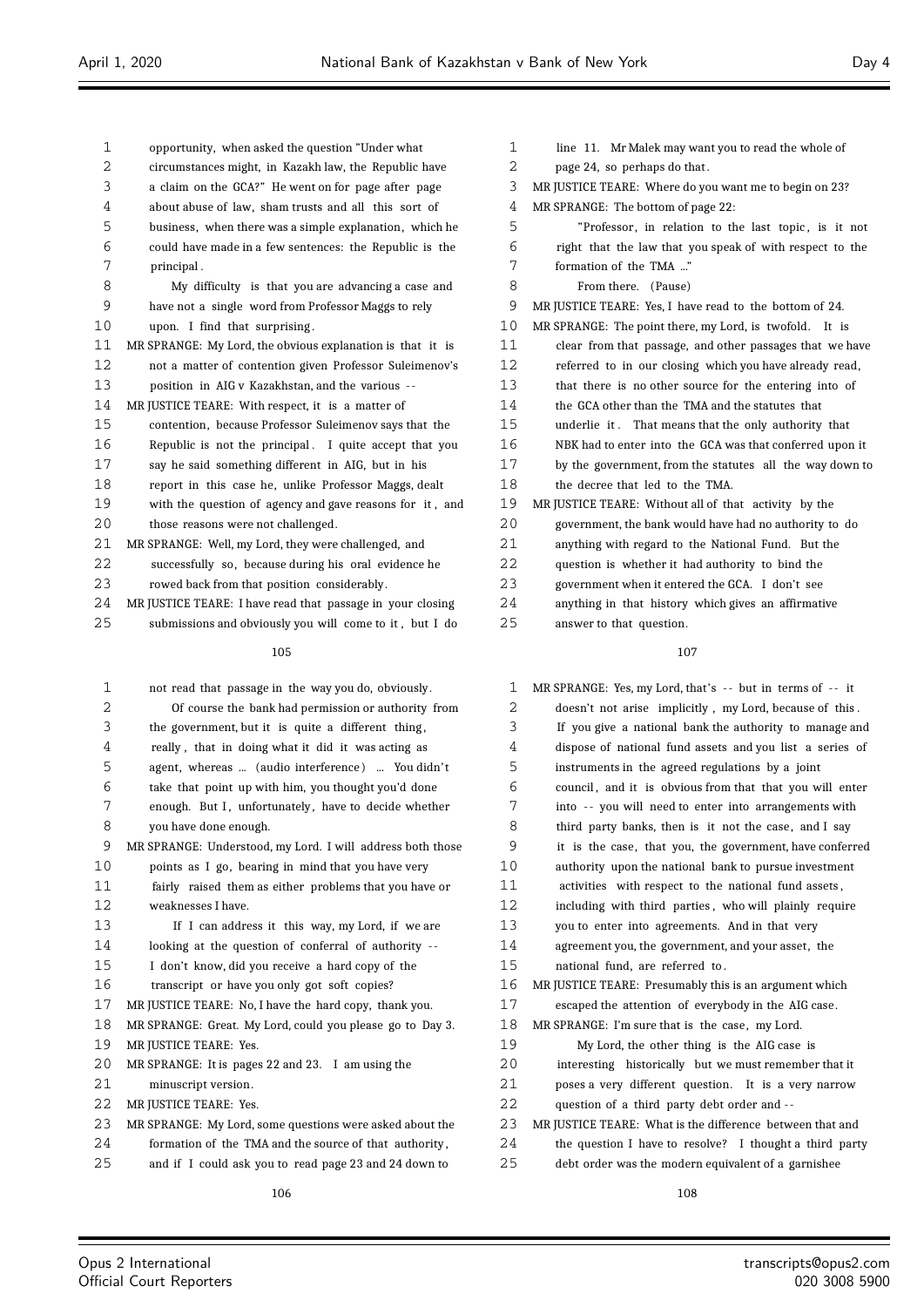| 1      | order.                                                                                                      |
|--------|-------------------------------------------------------------------------------------------------------------|
| 2      | MR SPRANGE: I think our continental friends would be very                                                   |
| 3      | offended by that suggestion, my Lord, because I think                                                       |
| 4      | they would say this, and indeed it is apparent from the                                                     |
| 5      | issues that have been referred to in this case: it is                                                       |
| 6      | not just -- the garnishee -- a third party debt order is                                                    |
| 7      | at the end of the case when you are actually trying to                                                      |
| 8      | get the money into your hands. The garnishee order is                                                       |
| 9      | seeing whether --                                                                                           |
| 10     | MR JUSTICE TEARE: Presumably it starts with some sort of                                                    |
| 11     | interim order, doesn't it?                                                                                  |
| 12     | MR SPRANGE: Yes, that is exactly how it starts.                                                             |
| 13     | MR JUSTICE TEARE: That is why I am saying it is similar.                                                    |
| 14     | Is it not the modern equivalent of what we used to have,                                                    |
| 15     | leaving aside continental friends, a garnishee order?                                                       |
| 16     | MR SPRANGE: Yes, my Lord, you are absolutely right. What                                                    |
| 17     | you get is an interim third party debt order. There is                                                      |
| 18     | then a period of 21 days, by which time the debtor                                                          |
| 19     | either hands the money over or the debtor and the owner                                                     |
| 20     | of the asset dispute it and then it becomes a final                                                         |
| 21     | third party debt order. So in that respect the analogy                                                      |
| 22     | is right.                                                                                                   |
| 23     | But here we have this concept of subject matter,                                                            |
| 24     | because it is to begin with a conservatory attachment                                                       |
| 25     | order, and the question is whether it has subject matter                                                    |
|        |                                                                                                             |
|        | 109                                                                                                         |
|        |                                                                                                             |
| 1      | and, by definition under Belgian garnishee law, having                                                      |
| 2      | a claim can be an actual claim, a contingent claim, a                                                       |
| 3<br>4 | future claim, and that, my Lord, I say is broader than<br>a debt owed.                                      |
|        |                                                                                                             |
| 5<br>6 | So the third party debt order enquiry is more narrow                                                        |
| 7      | than the conservative attachment enquiry.                                                                   |
| 8      | My Lord, we were talking about conferral of                                                                 |
| 9      | authority and your question as to whether there was<br>something express about the GCA. If I could ask you, |
| 10     | please, to look at paragraph 34.                                                                            |
| 11     | MR JUSTICE TEARE: Of what, sorry?                                                                           |
| 12     | MR SPRANGE: Of our closing note. And if you would prefer                                                    |
| 13     | the TMA itself --                                                                                           |
| 14     | MR JUSTICE TEARE: I have got it here.                                                                       |
| 15     | MR SPRANGE: You will see there in paragraph 34, my Lord, we                                                 |
| 16     | have set out the provisions of the TMA.                                                                     |
| 17     | MR JUSTICE TEARE: Would you accept that the TMA contains no                                                 |
| 18     | words which in terms state that when the NBK enters into                                                    |
| 19     | commercial contracts with the bank, it does so on behalf                                                    |
| 20     | of the government, with the result that the government                                                      |
| 21     | will be bound by those contracts as principal?<br>Do you                                                    |
| 22     | accept that there is nothing in the TMA which says that?                                                    |
| 23     | MR SPRANGE: I accept, my Lord, that there is no language                                                    |
| 24     | that says "When we, NBK, enter into commercial contracts                                                    |

| $\mathbf{1}$ | MR JUSTICE TEARE: Or are there other words which would     |
|--------------|------------------------------------------------------------|
| 2            | enable that to be implied?                                 |
| 3            | MR SPRANGE: Yes, there are. Also, I say that specific      |
| 4            | words aren't required because we are not looking at        |
| 5            | a specific instruction, because after all we are dealing   |
| 6            | with a legal concept under English law that by its         |
| 7            | nature is amorphous because it isn't in the contract.      |
| 8            | MR JUSTICE TEARE: So your case is implied authority in the |
| 9            | TMA. is it?                                                |
| 10           | MR SPRANGE: Not implied. I don't want to use the word      |
| 11           | "authority" pejoratively. All I would say is this: if      |
| 12           | you look at 34.1, for example, it says that:               |
| 13           | "The NBK has the right to possess, use and dispose         |
| 14           | of the funds under the conditions specified in the TMA     |
| 15           | and to carry out investments of the Fund, including the    |
| 16           | transfer of the part of the Fund under management by       |
| 17           | external managers."                                        |
| 18           | That couldn't be done, but they clearly had                |
| 19           | authority to do what they do with Bank of New York,        |
| 20           | because they were able to transfer it. The fact that it    |
| 21           | doesn't say "and you will do so as our agents" or "You     |
| 22           | can enter into things like a GCA", I say doesn't matter,   |

 because the enquiry is : what is the conferral of authority? And there that is a very specific conferral 25 of authority, "including the transfer of the part of the

| $\mathbf{1}$ | Fund under management by external managers."                |
|--------------|-------------------------------------------------------------|
| 2            | MR JUSTICE TEARE: It is certainly giving them permission to |
| 3            | do those things, but is it saying: when you do those        |
| 4            | things you will bind us, the government?                    |
| 5            | MR SPRANGE: On that, my Lord, they must. Because if they    |
| 6            | take the property -- if you take the property being the     |
| 7            | government's, and the government has said, "You may         |
| 8            | transfer this to be managed by an external manager", how    |
| 9            | could the government then turn around and say "Oh well,     |
| 10           | you didn't have permission to do that". The NBK would       |
| 11           | turn around very quickly, as would the bank, and say        |
| 12           | "Have a look at clause 2.1.2 of the TMA. That is            |
| 13           | exactly what you told us we could do, transfer a part of    |
| 14           | the funds under management by external managers."           |
| 15           | My Lord, when you accept the background that we have        |
| 16           | on the factual evidence, that the idea of this was to       |
| 17           | set up a fund not unlike the Norwegian model, and that      |
| 18           | a good portion would be managed by NBK itself but           |
| 19           | another significant portion would be sent to external       |
| 20           | managers and third parties, and that was part of the        |
| 21           | process in setting it up and part of the rules and          |
| 22           | regulations, and you look for example, my Lord, at 34.2,    |
| 23           | where there is a reference to clause 2.2.2, and "inform     |
| 24           | the government of choosing each external manager of the     |
| 25           | Fund and the custodian to hold the fund."                   |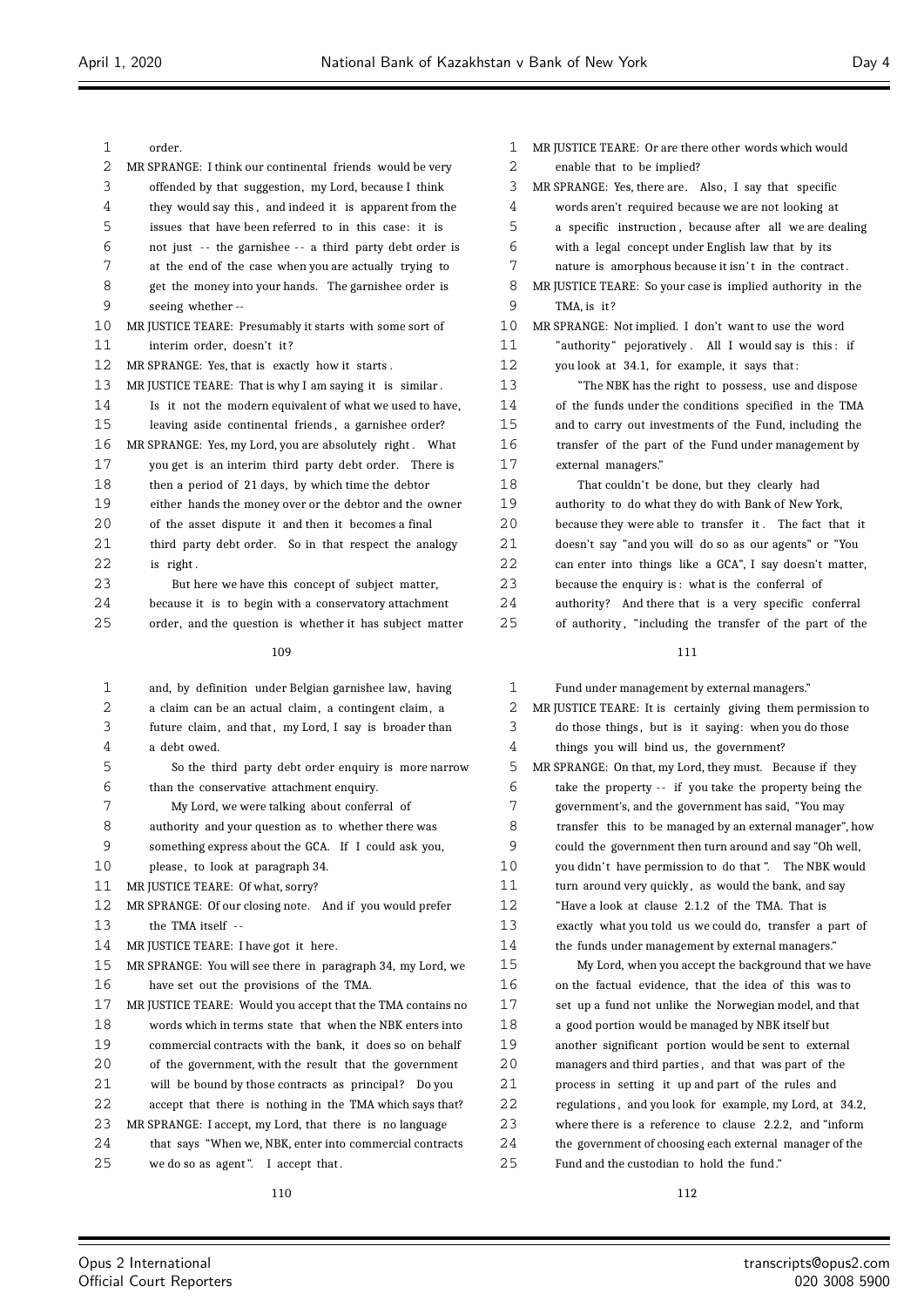| $\mathbf{1}$ | So again it would not be open, in my submission, for        |                |
|--------------|-------------------------------------------------------------|----------------|
| 2            | anybody, particularly the government but also the           |                |
| 3            | parties who sit behind the arrangements, to say, "Oh        |                |
| 4            | well, we didn't consent to this, we didn't give you         |                |
| 5            | authority".                                                 |                |
| 6            | MR JUSTICE TEARE: I quite agree. I don't suppose anybody    |                |
| 7            | would suggest that the government had not consented to      |                |
| 8            | the NBK doing all these things. But you are having to       |                |
| 9            | say that not only did they consent to the NBK doing         |                |
| 10           | these things, but it also said "and when you do so, you     | $\mathbf{1}$   |
| 11           | will behind us as a matter of contract to these             | $\mathbf{1}$   |
| 12           | contracts".                                                 | $\mathbf{1}$   |
| 13           | My difficulty $-$ - I have said this more than once and     | $\mathbf{1}$   |
| 14           | this, I promise, is the last time I say it -- my            | $\mathbf{1}$   |
| 15           | difficulty is that I cannot see any words in the TMA        | $\mathbf{1}$   |
| 16           | which have that effect. I agree, lots of it is              | $\mathbf{1}$   |
| 17           | consistent with there being that sort of relationship.      | $\mathbf{1}$   |
| 18           | If there was, it is consistent. But you haven't             | $\mathbf{1}$   |
| 19           | referred to the clause which says all of this is for the    | $\mathbf{1}$   |
| 20           | benefit of the government.                                  | $\overline{c}$ |
| 21           | MR SPRANGE: Yes.                                            | 2              |
| 22           | MR JUSTICE TEARE: I quite agree that that is not sufficient | $\overline{c}$ |
| 23           | by itself to create an agency, but it is consistent with    | 2              |
| 24           | an agency; but there is nothing in the TMA which creates    | 2              |
| 25           | that agency. Of course it creates permission(?), but        | 2              |
|              | 113                                                         |                |
|              |                                                             |                |

| not an agency. |  |
|----------------|--|
|----------------|--|

| $\overline{2}$ | MR SPRANGE: My Lord, this is where I slightly disagree on |
|----------------|-----------------------------------------------------------|
| 3              | the ingredients required. I say what you need is all of   |
| 4              | the indicia of a conferral of authority, that is the      |
| 5              | first thing. Once you have that conferral of authority,   |
| 6              | and that authority includes the task or the activity or   |
| 7              | the entering into the arrangement in question, you don't  |
| 8              | need a specific reference to "and you will bind us",      |
| 9              | because that naturally follows, and is consistent with    |
| 10             | everything else that has gone before it.                  |
| 11             | The only enquiry that you then need to undertake is       |
| 12             | this: is there anything in the GCA itself which suggests  |
| 13             | that any of the parties, including the Bank of New York,  |
| 14             | didn't agree with the notion that the government would    |
| 15             | be the principal?                                         |
| 16             | So I say it rather gets flipped round the other way       |
| 17             | and we have to ask ourselves: is there anything that      |
| 18             | says "No, NBK couldn't bind the government"? On that,     |
| 19             | my Lord, the four factors that the claimants come up      |
| 20             | with, I say, are not good enough because, as you found    |
| 21             | in Filatona, it requires very clear language. And that    |
| 22             | very clear language is the only very clear language       |
| 23             | requirement when we look at agents of this nature, and    |
| 24             | there is no such very clear words requirement with        |
| 25             | respect to the ability to bind.                           |
|                |                                                           |

| $\mathbf{1}$      | MR JUSTICE TEARE: I think with respect, Mr Sprange, you are |
|-------------------|-------------------------------------------------------------|
| 2                 | confusing a different question there.                       |
| 3                 | The very clear words to which I referred were words         |
| 4                 | in the agreement itself, in this case the GCA, which        |
| 5                 | would exclude the suggested principal being the             |
| 6                 | principal. That question only arises if you establish       |
| 7                 | the first question, or the first proposition, that NBK      |
| 8                 | is the agent of the government as principal.                |
| 9                 | MR SPRANGE: No, I agree with you, my Lord, and I may not    |
| 10                | have articulated my point very well but we are on the       |
| 11                | same page, I understand that distinction.                   |
| $12 \overline{ }$ | What I am saying is if that is the end enquiry that         |
| 13                | requires very clear words, I say there is nothing before    |
| 14                | that that requires very clear words. In fact, to the        |
| 15                | contrary. What you are doing is you are looking at four     |
| 16                | topics, conferral of authority, control, remuneration       |
| 17                | and obligations; and when it comes to conferral of          |
| 18                | authority, the conferral of authority doesn't have to go    |
| 19                | so broadly to include specific very clear words that        |
| 20                | says "and you will bind".                                   |
| 21                | My Lord, if I could ask you to take up our opening          |
| 22                | statement I just want to revisit one aspect in there --     |
| 23                | MR JUSTICE TEARE: Yes.                                      |
| 24                | MR SPRANGE: If you could look at 83.1.                      |
| $\sim$ $-$        |                                                             |

MR JUSTICE TEARE: Yes.

# 

| $\mathbf{1}$ | MR SPRANGE: Obviously there you say the question is express |
|--------------|-------------------------------------------------------------|
| 2            | conferring of authority by a principal on the agent to      |
| 3            | enter into a particular transaction or class of             |
| 4            | transactions.                                               |
| 5            | I say I have got that, just on the basis of the TMA         |
| 6            | language that we set out in paragraph 34 in the             |
| 7            | subparagraphs there. It is a class of --                    |
| 8            | MR JUSTICE TEARE: 83.1?                                     |
| 9            | MR SPRANGE: Sorry, 83.3.1 on page 40.                       |
| 10           | MR JUSTICE TEARE: Sorry, 83.3.1. "Express actual authority  |
| 11           | means "                                                     |
| 12           | MR SPRANGE: Yes.                                            |
| 13           | MR JUSTICE TEARE: Yes.                                      |
| 14           | MR SPRANGE: "Express conferring of authority by the         |
| 15           | principal on the agent to enter into a particular           |
| 16           | transaction or class of transactions."                      |
| 17           | I say we do have that from the TMA based on those           |
| 18           | provision that I have shown you. Transfer of funds for      |
| 19           | management by external managers, and then the language      |
| 20           | that follows "carry out the trust management with the       |
| 21           | rules", which includes with third parties, and then to      |
| 22           | inform the government of choosing each external manager     |
| 23           | of the Fund and the custodian to hold the Fund.             |
| 24           | So I say we do have something that is express.<br>But       |
| 25           | even if we don't, it is clearly implied, given              |

Ξ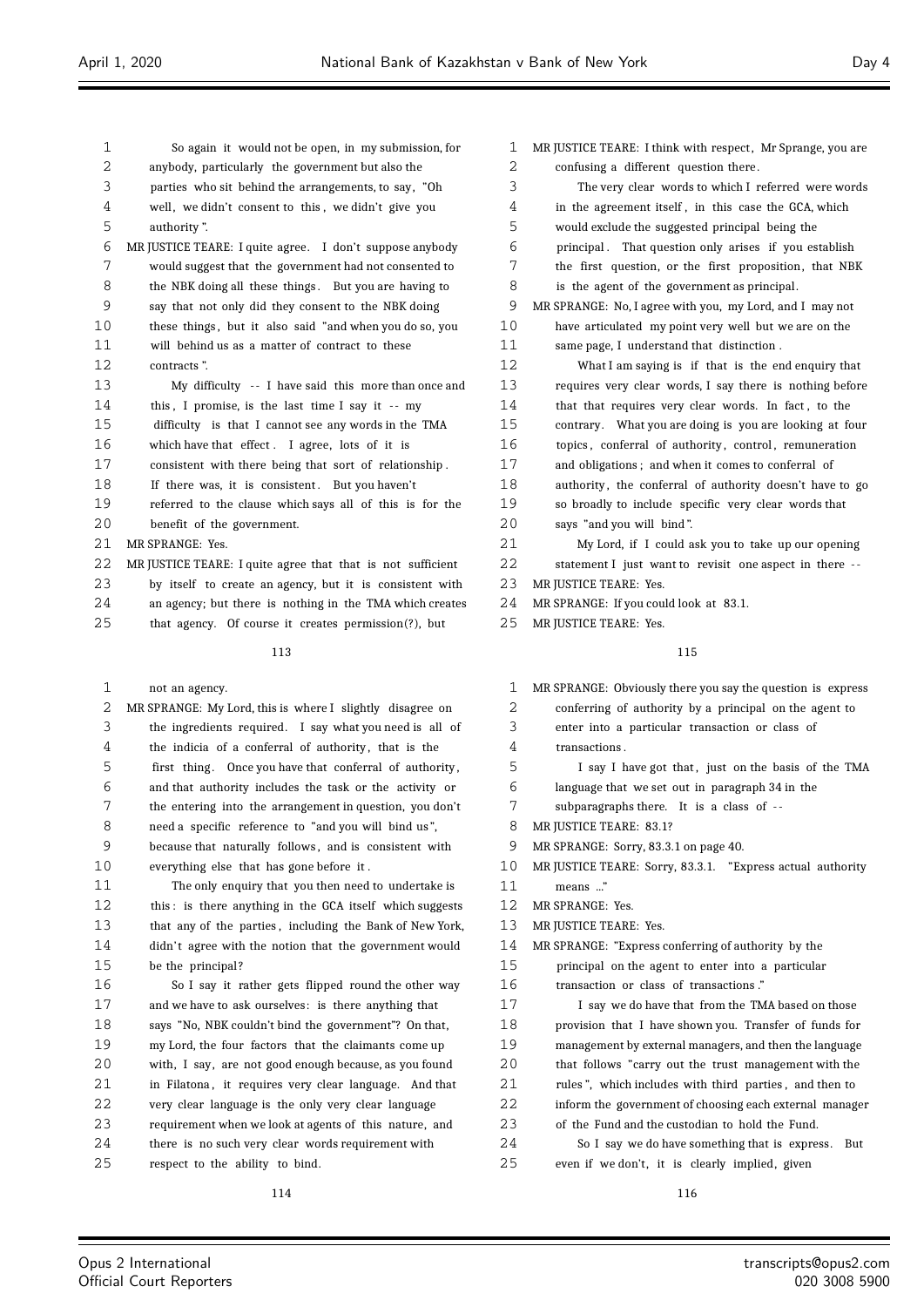| 1  | everything else. Do you see there at paragraph 83.3.2,     | 1  |
|----|------------------------------------------------------------|----|
| 2  | that is the Law Debenture Trust v Ukraine.                 | 2  |
| 3  | MR JUSTICE TEARE: Yes.                                     | 3  |
| 4  | MR SPRANGE: My Lord, to test how compelling that is and to | 4  |
| 5  | pick up on a thread that you laid down a moment ago, if    | 5  |
| 6  | we step back from this and asked, based on the             | 6  |
| 7  | legislation and the regulations, the Presidential Decree   | 7  |
| 8  | and the TMA, whether there had been a conferral of         | 8  |
| 9  | authority by the Government of Kazakhstan to NBK to        | 9  |
| 10 | enter into an agreement like the GCA, the answer would     | 10 |
| 11 | have plainly been yes.                                     | 11 |
| 12 | Then if you ask the follow-on question: could the          | 12 |
| 13 | government turn around and say, "Well I didn't authorise   | 13 |
| 14 | that and I am not bound by it", the answer would be        | 14 |
| 15 | plainly, "Well, bad luck, look at how this was set up.     | 15 |
| 16 | You required the TMA, look at the terms of the TMA."       | 16 |
| 17 | My Lord, in addition to those provisions in the TMA        | 17 |
| 18 | we have set out in paragraph 34, there is also             | 18 |
| 19 | Article 889, that is at paragraph 35. My Lord, you will    | 19 |
| 20 | recall that Article 889 is in chapter 44 of the Civil      | 20 |
| 21 | Code that deals directly with entrusted management, of     | 21 |
| 22 | which this is a species.                                   | 22 |
| 23 | MR JUSTICE TEARE: Yes.                                     | 23 |
| 24 | MR SPRANGE: My Lord, I would say that is further evidence  | 24 |
| 25 | of either express or implied authority to bind.<br>If you  | 25 |
|    | 117                                                        |    |
|    |                                                            |    |
| 1  | will, it augments what is already said.                    |    |
|    |                                                            | 1  |
| 2  | MR JUSTICE TEARE: Yes.                                     | 2  |
| 3  | MR SPRANGE: Authorised to do so by an act on the           | 3  |
| 4  | establishment of the entrusted management.                 | 4  |
| 5  | MR JUSTICE TEARE: Yes.                                     | 5  |
| 6  | MR SPRANGE: In terms of the evidence, my Lord, on agency,  | 6  |
| 7  | there is -- leave aside -- and frankly, my Lord, I say     | 7  |
| 8  | that based on what you have, the experts themselves        | 8  |
| 9  | might be helpful but really it is the documents that lie   | 9  |
| 10 | beneath, and the authority that is conferred by them,      | 10 |
| 11 | that is most important, including things like Articles     | 11 |
| 12 | 23 and 26, which clearly say "as agent".                   | 12 |
| 13 | MR JUSTICE TEARE: Perhaps you can't answer this, but I had | 13 |
| 14 | better just mention it because it is something which       | 14 |
| 15 | occurred to me. You quote what Professor Suleimenov        | 15 |
| 16 | said in the AIG case.                                      | 16 |
| 17 | MR SPRANGE: Yes.                                           | 17 |
| 18 | MR JUSTICE TEARE: Paragraph 36.                            | 18 |
| 19 | MR SPRANGE: Yes.                                           | 19 |
| 20 | MR JUSTICE TEARE: That was evidence which was before       | 20 |
| 21 | Mr Justice Aikens, and it was evidence which was before    | 21 |
| 22 | the claimants or creditors in that case.                   | 22 |
| 23 | MR SPRANGE: Yes. Yes.                                      | 23 |
| 24 | MR JUSTICE TEARE: Yet nobody suggested that the government | 24 |
| 25 | was bound by the GCA as principal.                         | 25 |

MR SPRANGE: From what I have read of that decision, no, my Lord. MR JUSTICE TEARE: Which suggests to me that Professor Suleimenov can't have been saying precisely that which you want him to have said. I agree he said those words, but if they had had the meaning, in the context of that case, which you say they have in the context of our case, surely someone would have mentioned it? MR SPRANGE: I don't know about that, my Lord. I don't think you should be guided by what parties to litigation 15 years ago did or didn't argue. MR JUSTICE TEARE: I'm only raising the point because you have raised what Professor Suleimenov said 15 years ago. MR SPRANGE: Fair enough, my Lord. That is why I was clear to put it to him and see whether he meant that in the context that we say it arises in, and my Lord you obviously have there the passage. My Lord, that is why I have showed you the earlier passage, because what he says now is being fairly put to him. Because it's not like I just asked him, "Are they an agent generally?" On that page 23/24, I asked him, "Does the conferral power for the TMA and the GCA come from those statutes?' My Lord, if you are looking at page 20 of our

| $\mathbf{1}$ | submission, you will see there in the question:             |
|--------------|-------------------------------------------------------------|
| 2            | "The TMA was entered into because of the authority"         |
| 3            | granted to NBK by the government under the statutes we      |
| 4            | referred to earlier."                                       |
| 5            | Read pages --                                               |
| 6            | MR JUSTICE TEARE: What I was looking at is paragraphs 84 to |
| 7            | 87 of Professor Suleimenov's opinion, in which he said      |
| 8            | in terms that NBK entered into the contract on its own      |
| 9            | behalf and not on behalf of the Republic, and he gave       |
| 10           | his reasons. And as I said to you when we first started     |
| 11           | discussing this, that opinion and those reasons were not    |
| 12           | challenged by you; he was not tested on them.               |
| 13           | What is worrying me is you asked me to read the             |
| 14           | passages which you have quoted at 37 --                     |
| 15           | MR SPRANGE: Yes.                                            |
| 16           | MR JUSTICE TEARE: -- and  (audio interference)  that        |
| 17           | what he says in his main report you can put to one side.    |
| 18           | If you had taken him to paragraphs 84 to 87 and said        |
| 19           | "Therefore, Professor Suleimenov, would you accept that     |
| 20           | what you have there said is wrong?" If you got an           |
| 21           | answer, "You're quite right", then I would accept it.       |
| 22           | But for good reasons, as an advocate, you didn't dare to    |
| 23           | go that far.                                                |
| 24           | MR SPRANGE: Well, my Lord --                                |
| 25           | MR JUSTICE TEARE: And I am left, as judges often are being  |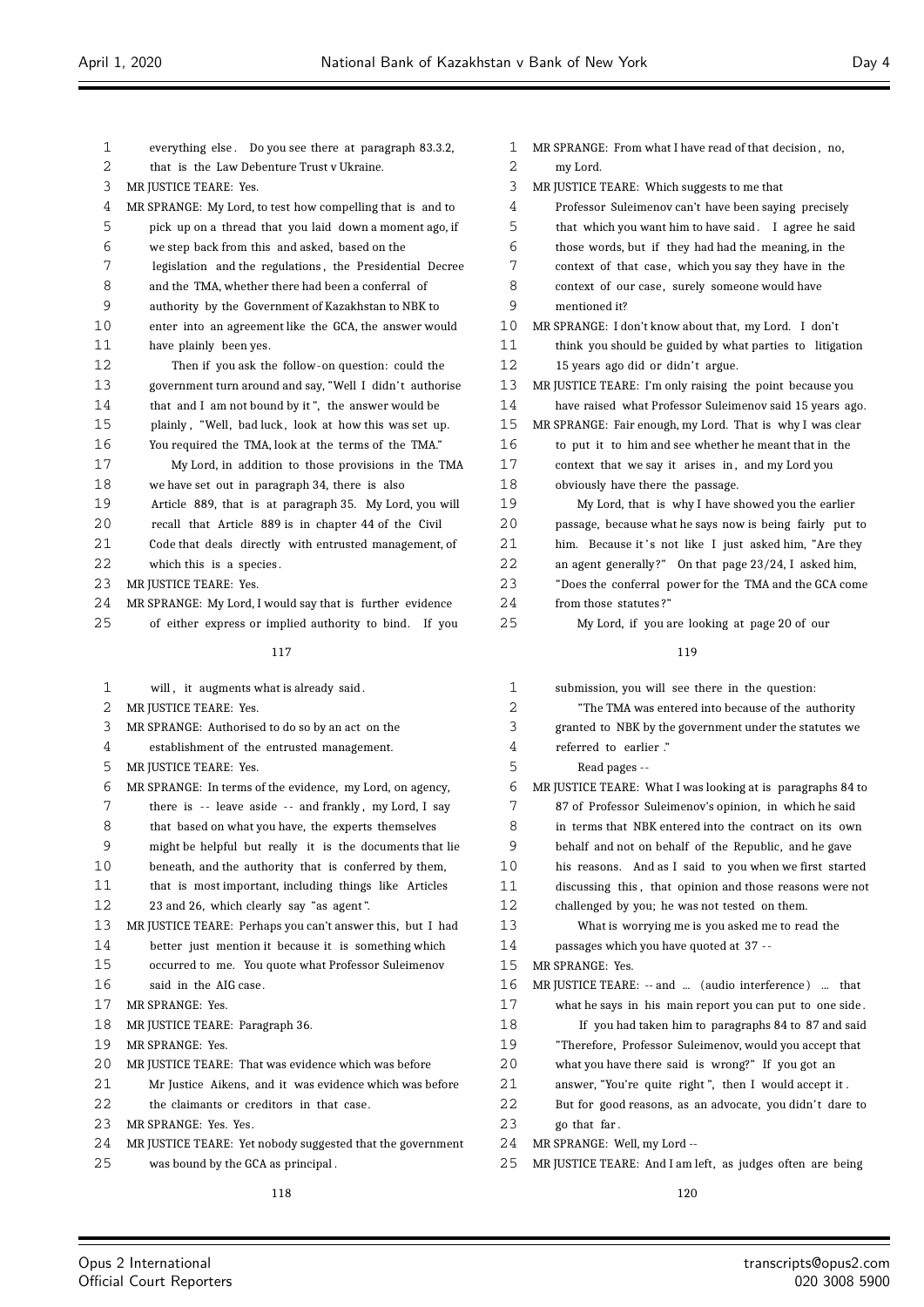| 1  | left, having to make do with a very carefully phrased       | 1      | N |
|----|-------------------------------------------------------------|--------|---|
| 2  | cross-examination which you then ask me to rely upon as     | 2      | Ν |
| 3  | going the whole hog, when you weren't brave enough to go    | 3      | Ν |
| 4  | the whole hog.                                              | 4      | Ν |
| 5  | MR SPRANGE: I think I was brave enough to go the whole hog  | 5      |   |
| 6  | in this sense, my Lord: that is not to be read in           | 6      |   |
| 7  | a vacuum, in the sense that I fairly asked him to           | 7      | N |
| 8  | pages 22, 23 and 24 what was the genesis of the             | 8      | N |
| 9  | authority.                                                  | 9      | Ν |
| 10 | MR JUSTICE TEARE: Yes.                                      | 10     |   |
| 11 | MR SPRANGE: Then you see, my Lord, the last question on     | 11     | Ν |
| 12 | page 20 of our closing, where he said the TMA was           | 12     |   |
| 13 | entered into, and we say:                                   | 13     | Ν |
| 14 | " under the statutes we referred to earlier;                | 14     |   |
| 15 | correct?"                                                   | 15     | Ν |
| 16 | That, my Lord, is a reference to pages 23 and 24.           | 16     |   |
| 17 | So when he says, "in exercising that authority NBK          | 17     |   |
| 18 | entered into the GCA that was the subject matter of this    | 18     |   |
| 19 | litigation ", no, your Lordship is right, he wasn't taken   | 19     |   |
| 20 | to the precise paragraph of his statement, but it is        | 20     |   |
| 21 | unsurprising that in the cold light of day before           | 21     | Ν |
| 22 | your Lordship he made that concession given everything      | 22     |   |
| 23 | that I have shown you.                                      | 23     | Ν |
| 24 | My Lord, there is an independent view on this and it        | 24     |   |
| 25 | has several advantages: (1) it's not from the claimants     | 25     |   |
|    | 121                                                         |        |   |
| 1  | and it's not from us, (2) it was prepared                   | 1      |   |
| 2  |                                                             | 2      |   |
| 3  | contemporaneously, so it wasn't prepared for the purpose    |        |   |
| 4  | of these proceedings; and that is the Linklaters memo.      | 3      | Ν |
| 5  | I don't know whether your Lordship has had an               | 4<br>5 | N |
| 6  | opportunity to read that. It is in the F bundle.<br>It is   | 6      |   |
|    | in the F bundle at page 1003, which is in F3.               |        |   |
| 7  | MR JUSTICE TEARE: Page?                                     | 7      | N |
| 8  | MR SPRANGE: 1003.                                           | 8      | N |
| 9  | MR JUSTICE TEARE: What makes you think I would have read    | 9      |   |
| 10 | this?                                                       | 10     | Ν |
| 11 | MR SPRANGE: Only, my Lord, it was one of the most           | 11     |   |
| 12 | interesting documents I found in the F bundle.              | 12     | N |
| 13 | MR JUSTICE TEARE: Where do you want me to read?             | 13     | Ν |
| 14 | MR SPRANGE: My Lord, if you could go to paragraph 15.       | 14     | N |
| 15 | MR JUSTICE TEARE: Yes. (Pause)                              | 15     |   |
| 16 | MR SPRANGE: What I might do, my Lord, is start with the --  | 16     |   |
| 17 | MR JUSTICE TEARE: This is the opinion of Linklaters, is it? | 17     |   |
| 18 | MR SPRANGE: That is right.                                  | 18     |   |
| 19 | MR JUSTICE TEARE: Is this by someone who is qualified to    | 19     |   |
| 20 | speak as to Russian law?                                    | 20     |   |
| 21 | MR SPRANGE: Yes, I am going to take you to that.<br>If you  | 21     |   |
| 22 | like, my Lord, we can start with that. If you could go      | 22     |   |
| 23 | to $845$ of the same bundle, $F/845$ .                      | 23     |   |
| 24 | MR JUSTICE TEARE: Yes.                                      | 24     |   |
| 25 | MR SPRANGE: This is the underlying Kazakh opinion.          | 25     |   |
|    |                                                             |        |   |

|   | MR JUSTICE TEARE: Yes. |
|---|------------------------|
| 2 | MR SPRANGE My Lord if  |

- MR SPRANGE: My Lord, if you take up F/849 ...
- MR JUSTICE TEARE: Yes.
- MR SPRANGE: There you will see reference to the fact that
- NBK does not make it capable of owning any assets which are not assets of the Republic.
- MR JUSTICE TEARE: Page 849, whereabouts?
- MR SPRANGE: Yes, it starts with "However, such status ..."
- MR JUSTICE TEARE: Right. Look at the opinion of Mr Burton,
- is it? Mr Barton?
- MR SPRANGE: No, my Lord. If you go to F/851, you get the two signatories, they are two Kazakh lawyers.
- MR JUSTICE TEARE: Right. What is the relevant bit of their opinion?
- AR SPRANGE: Go to F/850. After they have concluded that
- the assets can't be held by the National Bank in its own
- name and the Republic is the owner, they say there on
- page F/850, halfway down starting:
	- " Interaction of the status of the National Bank as
- agent of the State ..."
- MR JUSTICE TEARE: Yes? That relates to agency. It doesn't seem to be our sort of agency at all, does it?
- IR SPRANGE: My Lord, the question here is whether there can
- be a relationship of agency between Kazakhstan and NBK,
- and that is the starting point. But if you go to the

- updated opinion, which is at  $F i$ t starts in the same bundle at  $F/1115$ . MR JUSTICE TEARE: Yes. MR SPRANGE: Do you see, my Lord, if you turn to page F/1118, subparagraph 17(b) "Specific features of the
- National Bank as a legal entity ".
- MR JUSTICE TEARE: Page 1118. Which paragraph?
- MR SPRANGE: 17(b), which starts on the previous page,
- " Specific features ..."
- MR JUSTICE TEARE: Yes. (Pause)
- $Y_{PS}$
- MR SPRANGE: Then page F/1122, paragraph 55.
	- MR JUSTICE TEARE: Page 1122, yes. Paragraph 55. Yes.
	- MR SPRANGE: My Lord, if you take those statutes , so I start
	- with the National Bank statute, 23/26, the statute giving rise to the TMA, the regulations in the TMA itself, you clearly have a conferral of authority that is specific enough to allow NBK to authorise anybody to enter into exactly the class of transactions that NBK
		- entered into with the Bank of New York in the form of the GCA.
	- Once you had that conferral of authority, which after all is the relevant and pertinent enquiry, two questions really arise: was that conferral of authority specific enough; and did it permit the agent to enter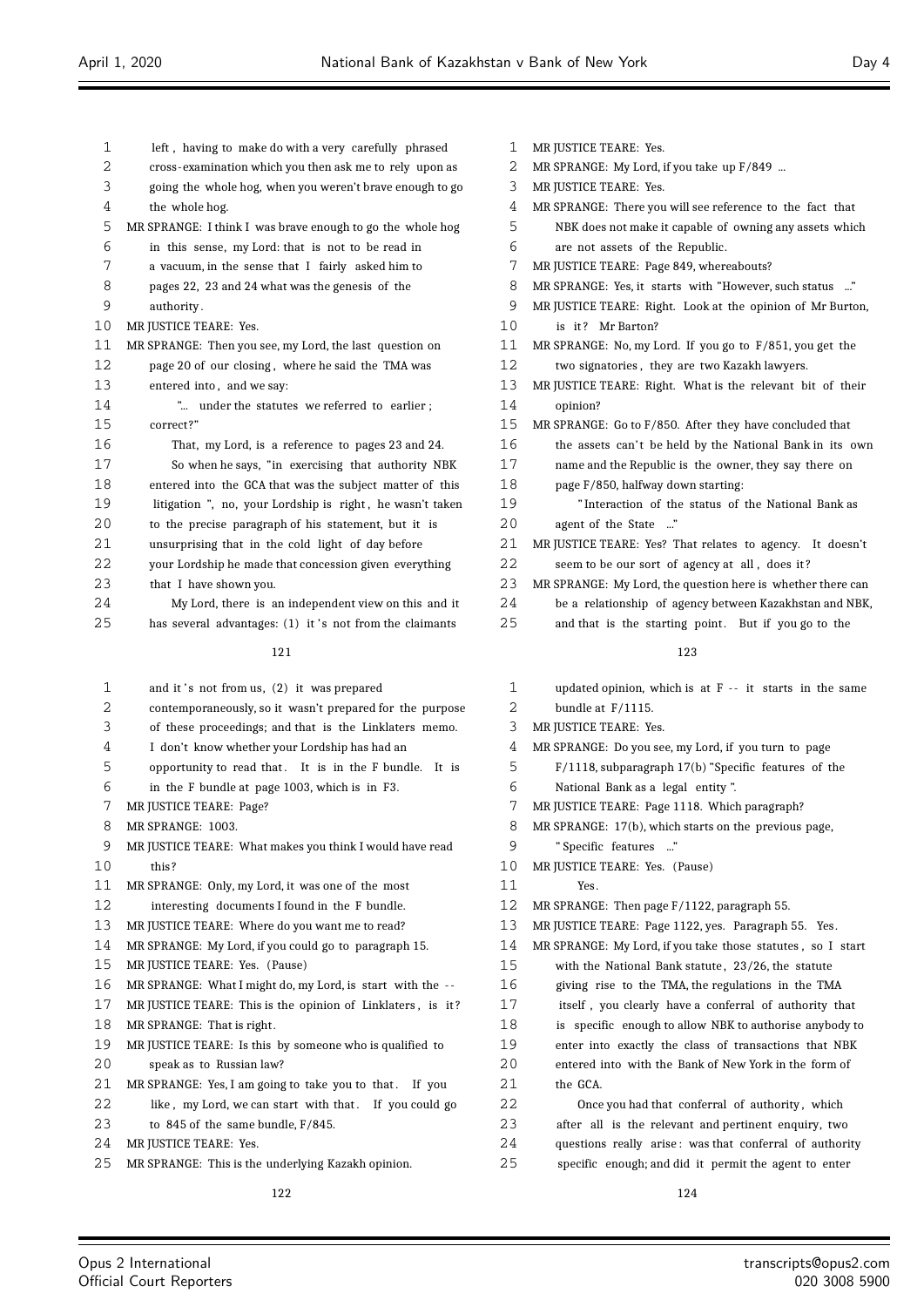| into the agreement in question? And here I say that is<br>The only other question that arises -- and I will<br>come on to the answer for that in a moment but just to<br>flag it -- is the one that you alluded to earlier in<br>Filatona, which is: is there very clear words in the<br>My Lord, I say again a tick for that enguiry, the |
|--------------------------------------------------------------------------------------------------------------------------------------------------------------------------------------------------------------------------------------------------------------------------------------------------------------------------------------------|
|                                                                                                                                                                                                                                                                                                                                            |
|                                                                                                                                                                                                                                                                                                                                            |
|                                                                                                                                                                                                                                                                                                                                            |
|                                                                                                                                                                                                                                                                                                                                            |
|                                                                                                                                                                                                                                                                                                                                            |
|                                                                                                                                                                                                                                                                                                                                            |
|                                                                                                                                                                                                                                                                                                                                            |
|                                                                                                                                                                                                                                                                                                                                            |
|                                                                                                                                                                                                                                                                                                                                            |
|                                                                                                                                                                                                                                                                                                                                            |
| There is then a slightly more simple question and                                                                                                                                                                                                                                                                                          |
|                                                                                                                                                                                                                                                                                                                                            |
| This, my Lord, doesn't have to be direct day-to-day                                                                                                                                                                                                                                                                                        |
| control but rather control as to the agency arrangement                                                                                                                                                                                                                                                                                    |
| that is in place. My Lord, on this I would say the                                                                                                                                                                                                                                                                                         |
|                                                                                                                                                                                                                                                                                                                                            |
|                                                                                                                                                                                                                                                                                                                                            |
|                                                                                                                                                                                                                                                                                                                                            |
|                                                                                                                                                                                                                                                                                                                                            |
|                                                                                                                                                                                                                                                                                                                                            |
| MR SPRANGE: It is not so much an inference that you draw,                                                                                                                                                                                                                                                                                  |
| it's are you satisfied that one of the key indicia of an                                                                                                                                                                                                                                                                                   |
| agency arrangement is in place? And I say that is an                                                                                                                                                                                                                                                                                       |
|                                                                                                                                                                                                                                                                                                                                            |
| a day-to-day basis the agent may do things like make                                                                                                                                                                                                                                                                                       |
|                                                                                                                                                                                                                                                                                                                                            |

| $\mathbf 1$ | trades and conduct day-to-day activities, if that         | $\mathbf{1}$ | 16                     |
|-------------|-----------------------------------------------------------|--------------|------------------------|
| 2           | arrangement, if that structure can either be brought to   | 2            | <b>MR<sub>IU</sub></b> |
| 3           | an end or the contents of it dictated to by the           | 3            | T                      |
| 4           | principal, then there you have another important indicial | 4            | y <sub>(</sub>         |
| 5           | of agency.                                                | 5            | W                      |
| 6           | My Lord, I don't know if it got enough air time, but      | 6            | p <sub>t</sub>         |
| 7           | I would respectfully draw your attention to paragraph 40  | 7            | a                      |
| 8           | of our closing, and in particular the bundle references   | 8            | p                      |
| 9           | at footnote 55. The reason for that, my Lord, is there    | 9            | $\mathbf{o}$           |
| 10          | you see, on a pretty regular basis given the importance   | 10           | th                     |
| 11          | of both the rules but also the TMA, the government        | 11           | a <sub>1</sub>         |
| 12          | effectively dictating TMA amendments by the mechanism we  | 12           | MR <sub>SI</sub>       |
| 13          | have described, including presidential decrees. That,     | 13           | to                     |
| 14          | together with the termination rights that we refer to in  | 14           | <b>MR JU</b>           |
| 15          | paragraph 41, is, I say, the most important aspects of    | 15           | MR <sub>SI</sub>       |
| 16          | control that you ought to consider.                       | 16           | MR JU                  |
| 17          | Finally on the control point, my Lord, it's not only      | 17           | W                      |
| 18          | what happens to the money when it gets put in by the      | 18           | MR <sub>SI</sub>       |
| 19          | government, it is also on the way out. In the sense       | 19           | S6                     |
| 20          | that the National Bank, once required by the government,  | 20           | fo                     |
| 21          | either by a specific request, known as a targeted         | 21           | 8                      |
| 22          | request, or in the general budget, can ask for the money  | 22           | MR JU                  |
| 23          | to come out, and that is the other key point of control.  | 23           | O                      |
| 24          | My Lord, I am going to now just move -- the only          | 24           | M                      |

25 other two, and these are very small points, we address

| 1  | in paragraph 46 and 47 the other two indicia: that is       |
|----|-------------------------------------------------------------|
| 2  | payments, that's common ground, that there was              |
| 3  | a commission arrangement consistent with agency; and the    |
| 4  | other point is obligations, holding this money, these       |
| 5  | assets for the benefit of the government, that is also      |
| 6  | common ground.                                              |
| 7  | Those are the final two indicia.                            |
| 8  | My Lord, I was then going to turn to ownership of           |
| 9  | the National Fund assets, which we say arises in several    |
| 10 | contexts.                                                   |
| 11 | I see the time is 20 past 3. If we could take the           |
| 12 | short break now                                             |
| 13 | MR JUSTICE TEARE: Just for my purposes, section G,          |
| 14 | "Ownership of the National Fund assets", do you rely        |
| 15 | upon this in the context of agency?                         |
| 16 | MR SPRANGE: I rely upon it in the context of agency only to |
| 17 | this degree: I don't say it is a necessary requirement      |
| 18 | of agency, but I say it is an important background to       |
| 19 | the agency argument. Because the things that I have         |
| 20 | submitted to you on why there was a conferral of            |
| 21 | authority and why it works the way I say, and why it is     |
| 22 | implicit that NBK was able to bind, is strengthened if      |
| 23 | it is indeed the case that the assets are ultimately        |
| 24 | owned by the government.                                    |
| 25 | But, my Lord, it is far more important in terms of          |

# 

| 1  | legal principles for the trust arguments.                  |
|----|------------------------------------------------------------|
| 2  | MR JUSTICE TEARE: So, as I understand it, you say that the |
| 3  | TMA confers authority either expressly or impliedly.<br>Ιf |
| 4  | you are wrong about that, do you have another argument,    |
| 5  | which is that when one looks at the authority or           |
| 6  | permission which the TMA plainly gives, coupled with the   |
| 7  | ability to give instructions and coupled with the          |
| 8  | payment of NBK for its performance of the TMA and the      |
| 9  | obligation owed by the NBK to RoK, looking at all of       |
| 10 | those matters collectively, the court should infer that    |
| 11 | authority was conferred by the government on the bank?     |
| 12 | MR SPRANGE: Yes, my Lord. I would go back to my reference  |
| 13 | to paragraph $83.3(2)$ of our opening $-$                  |
| 14 | MR JUSTICE TEARE: Yes.                                     |
| 15 | MR SPRANGE: -- and 83.5. Ostensible or apparent.           |
| 16 | MR JUSTICE TEARE: Well, ostensible or apparent authority.  |
| 17 | Where is the representation?                               |
| 18 | MR SPRANGE: Recital A of the GCA, my Lord. In all          |
| 19 | seriousness, if I have not persuaded you on the three      |
| 20 | formulations that we have just discussed, I accept that    |
| 21 | 83.5 becomes difficult.                                    |
| 22 | MR JUSTICE TEARE: Could I just say that on the second way  |
| 23 | of putting the case there is an authority of               |
| 24 | Mr Justice Leggatt, as he then was, I think, Magellan      |
| 25 | Spirit it's called, which says that where there is no      |
|    |                                                            |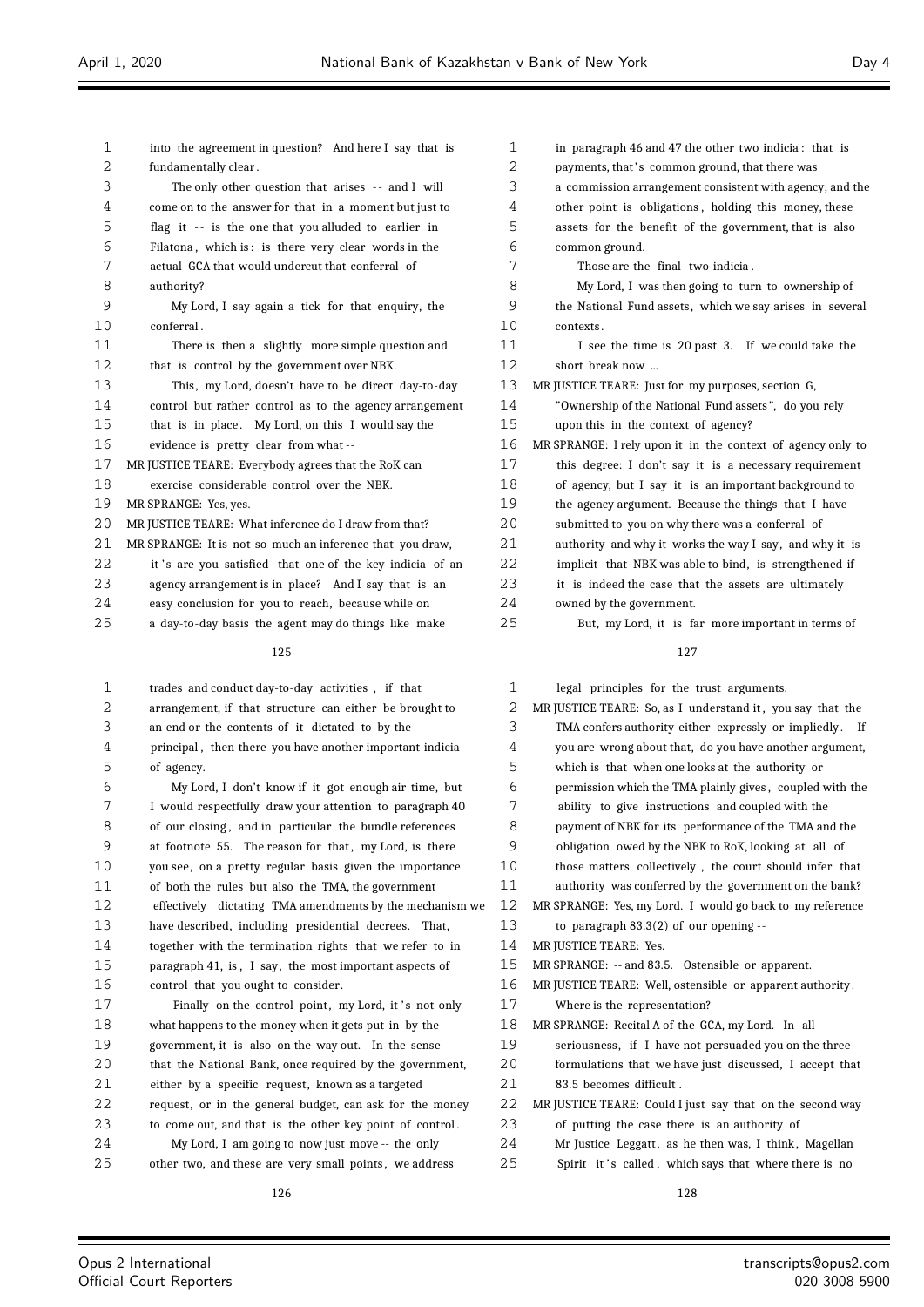| 1  | express authority but one is relying upon authority         | 1  |   |
|----|-------------------------------------------------------------|----|---|
| 2  | conferred by conduct, which seems to be analogous to        | 2  |   |
| 3  | your sort of argument, one has to find conduct which is     | 3  |   |
| 4  | only explicable by there being an agency relationship.      | 4  |   |
| 5  | If it is consistent with there not being an agency          | 5  |   |
| 6  | relationship then that is not enough.                       | 6  |   |
| 7  | I just thought I should mention that authority to           | 7  |   |
| 8  | you.                                                        | 8  |   |
| 9  | MR SPRANGE: Thank you very much, my Lord. Over the five     | 9  |   |
| 10 | minute break I will give that some quick thought.           | 10 |   |
| 11 | But, my Lord, that is exactly why I say the                 | 11 |   |
| 12 | ownership of the National Fund by the government is         | 12 | M |
| 13 | a factor that is relevant to agency. It is not              | 13 |   |
| 14 | a necessary ingredient but it is an important factor.       | 14 | M |
| 15 | Because if you then look at the question posed, is it       | 15 |   |
| 16 | all consistent with agency, then how else could NBK be      | 16 |   |
| 17 | out in the market putting National Fund assets into         | 17 |   |
| 18 | third party bank accounts? It could only be because         | 18 |   |
| 19 | it is an agent of the principal, the government, with       | 19 |   |
| 20 | its property, putting it there. It can't be doing this      | 20 |   |
| 21 | in its own right. It simply can't, if we are right on       | 21 |   |
| 22 | the property question.                                      | 22 |   |
| 23 | MR JUSTICE TEARE: When you say that ownership is part of    | 23 |   |
| 24 | the background and so is a relevant factor, you contrast    | 24 |   |
| 25 | that with I think what you have described as the            | 25 |   |
|    | 129                                                         |    |   |
| 1  | necessary indicia of an agency relationship.<br>I think in  | 1  |   |
| 2  | paragraph 28 and paragraph 29 you refer to the legal        | 2  |   |
| 3  | principles and you have given me references in Bowstead     | 3  |   |
| 4  | on Agency but I don't think they are within the bundle      | 4  |   |
| 5  | I have got. The extract from Bowstead on Agency in the      | 5  |   |
| 6  | bundle is just the very first page. So if there is          | 6  |   |
| 7  | anything more in Bowstead which you rely upon in this       | 7  |   |
| 8  | context, I would very much like it.                         | 8  |   |
| 9  | MR SPRANGE: Yes, my Lord, I will check that immediately.    | 9  |   |
| 10 | MR JUSTICE TEARE: Then we will break for five minutes.      | 10 |   |
| 11 | MR SPRANGE: Thank you, my Lord.                             | 11 |   |
| 12 | $(3.23 \text{ pm})$                                         | 12 |   |
| 13 | (Short break)                                               | 13 |   |
| 14 | $(3.28 \text{ pm})$                                         | 14 |   |
| 15 | MR JUSTICE TEARE: If you are ready, Mr Sprange, and if the  | 15 |   |
| 16 | others have come back -- are the others ready to            | 16 |   |
| 17 | continue?                                                   | 17 | M |
| 18 | MR HANDYSIDE: Yes.                                          | 18 | M |
| 19 | MR MALEK: Yes.                                              | 19 |   |
| 20 | MR JUSTICE TEARE: It looks as if they are, so why don't you | 20 |   |
| 21 | continue.                                                   | 21 |   |
| 22 | MR SPRANGE: Thank you, my Lord.                             | 22 |   |
| 23 | Just two quick tidy up points on agency. It is              | 23 |   |
| 24 | paragraph 29 of the Magellan that I think your Lordship     | 24 |   |
| 25 | was referring to, and it is:                                | 25 |   |
|    |                                                             |    |   |

| 1            | is necessary to identify conduct which was only            |
|--------------|------------------------------------------------------------|
| 2            | consistent with such an agreement or mutual intention      |
| 3            | and inconsistent with any other intended relationship.     |
| 4            | Put another way, it must be fatal to the implication of    |
| 5            | an agency relationship if the parties would have or        |
| 6            | might have acted as they did in the absence of such        |
| 7            | a relationship."                                           |
| 8            | My Lord, in terms of Bowstead, we will ensure that         |
| 9            | the full chapter is with your Lordship. I understand       |
| 10           | that a hard copy may have been delivered at 11.30 am       |
| 11           | today, which was obviously a little late.                  |
| 12           | MR JUSTICE TEARE: Something did arrive today but I haven't |
| 13           | opened it.                                                 |
| 14           | MR SPRANGE: My Lord, it may be just what you are looking   |
| 15           | for is in there, but we will send it by way of soft copy   |
| 16           | anyway.                                                    |
| 17           | I did also forget to address the point -- we have          |
| 18           | done it in our written document at paragraph 57,           |
| 19           | page 30 -- and this is Kazakhstan's case, or the           |
| 20           | claimants' case, pardon me, that there are very clear      |
| 21           | words in the GCA excluding an agency relationship. You     |
| 22           | will see we summarise what those are as follows:           |
| 23           | It is the contract itself says that the contract and       |
| 24           | parties are NBK and Bank of New York. On that one,         |
| 25           | my Lord, if that was a reason, we wouldn't have this       |
|              | 131                                                        |
|              |                                                            |
| 1            | disclosed/undisclosed principal theory, it would never     |
| 2            | They only ever exist when the contracts say<br>exist .     |
| 3            | that.                                                      |
| 4            | The second point, clause 24 excludes the right of          |
| 5            | any third party. Of course, if we are a principal and      |
| 6            | they are our agents, we are not a third party.             |
| $\mathbf{r}$ |                                                            |

My Lord, clause  $16(j)$ , which says the cash reflected in the cash account as a debt owed by Mellon to the client, doesn't say anything about -- it is certainly not very clear words that only the named party was to be the party with the right to perform the contract.

Fourth, I don't think you can rely on the existence of very clear words if you say there are provisions consistent with the bank owing an obligation only to NBK; it has to be very clear words rejecting the notion

of the agency relationship.

IR JUSTICE TEARE: Right.

IR SPRANGE: My Lord, I am going to turn now to ownership of

the funds. As lawyers often do, it has become a very interesting academic debate between both the experts and

counsel before you. I want to draw this to your

attention though, my Lord, it only arises for you at one

- particular level, and that is: is there to be
- a distinction drawn between property under Kazakh law
	- that is placed into entrusted management?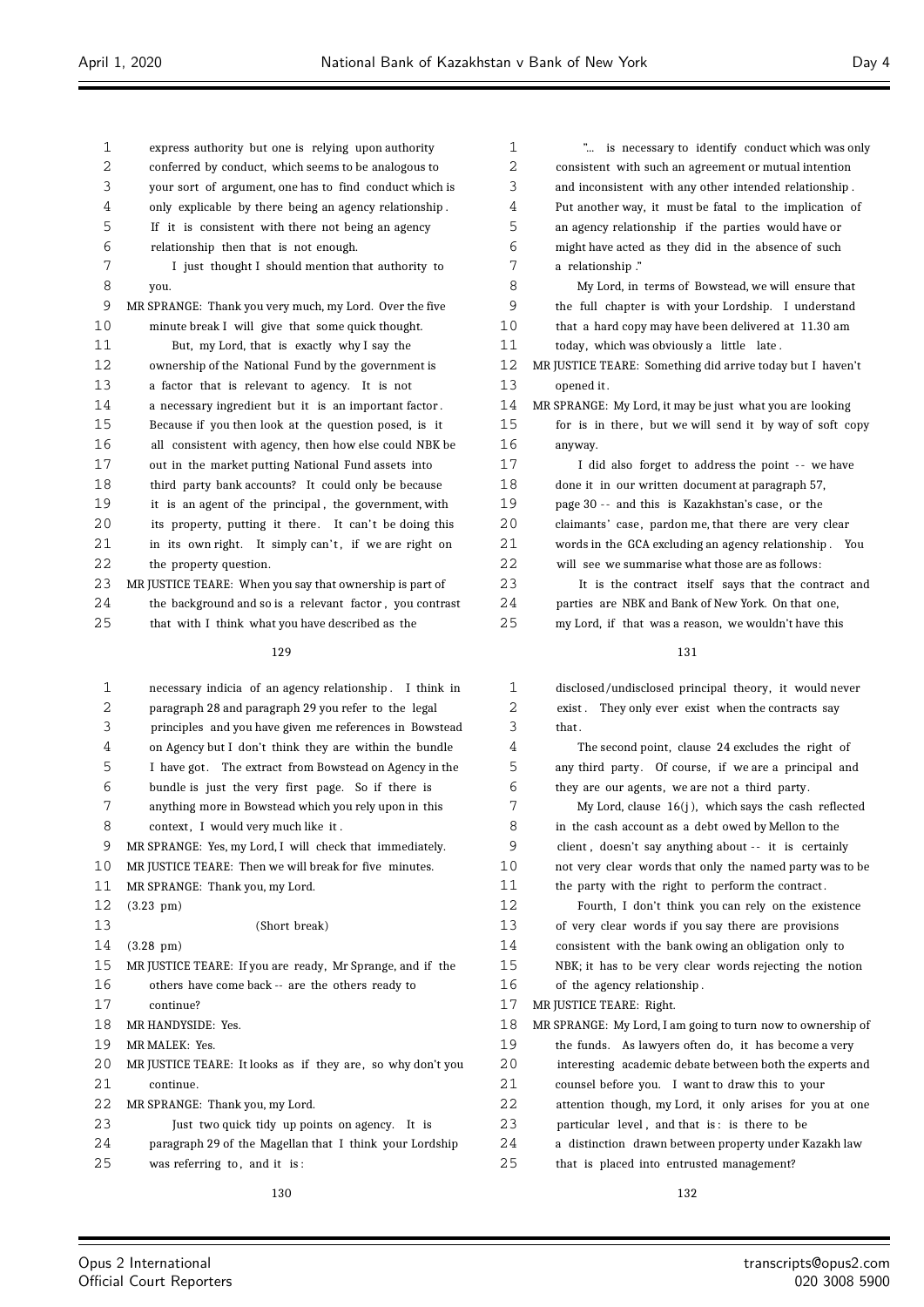| 1  | The battle lines for that are very simple.                  | 1  |
|----|-------------------------------------------------------------|----|
| 2  | Professor Maggs says that under Kazakh law                  | 2  |
| 3  | Article 115(2) of the Civil Code, there are various         | 3  |
| 4  | forms of property, including property with respect to --    | 4  |
| 5  | property in the form of money, non-cash money. That is      | 5  |
| 6  | described as a property right.                              | 6  |
| 7  | Professor Maggs says when you place that in                 | 7  |
| 8  | entrusted management, like other property, it doesn't       | 8  |
| 9  | transfer title, does not transfer to the entrusted          | 9  |
| 10 | manager.                                                    | 10 |
| 11 | Professor Suleimenov says it does, and I will come          | 11 |
| 12 | to why we say he is wrong in a moment.                      | 12 |
| 13 | If we are right on that, then the technically               | 13 |
| 14 | appealing argument that Mr Quest has presented to you       | 14 |
| 15 | simply doesn't arise, and it doesn't arise because NBK      | 15 |
| 16 | would never have received the property right in the         | 16 |
| 17 | first place.                                                | 17 |
| 18 | So the quick answer to all of this is to deal with          | 18 |
| 19 | that question of who is right or wrong between              | 19 |
| 20 | Professor Maggs and Professor Suleimenov on that point.     | 20 |
| 21 | My Lord, I think it is an easy debate to resolve for        | 21 |
| 22 | several reasons. The first, my Lord, is this, that what     | 22 |
| 23 | Professor Suleimenov says in these proceedings, both in     | 23 |
| 24 | his report and before you, is a complete outlier. It is     | 24 |
| 25 | not only an outlier in terms of himself, because he has     | 25 |
|    | 133                                                         |    |
|    |                                                             |    |
| 1  | expressed a view that is inconsistent with it in the        | 1  |
| 2  | past, it is inconsistent with, and we have set out all      | 2  |
| 3  | of the references in paragraphs 49 to 50, other leading     | 3  |
| 4  | commentators, including Professor Didenko, it is            | 4  |
| 5  | inconsistent with what I would say the neutral opinion      | 5  |
| 6  | of the Linklaters' experts provided contemporaneously at    | 6  |
| 7  | the time, and of course Professor Maggs.                    | 7  |
| 8  | That is alarm bell number 1. Alarm bell number 2 is         | 8  |
| 9  | Professor Suleimenov's change in view. Now a change in      | 9  |
| 10 | view by itself is not necessarily fatal, but when one       | 10 |
| 11 | changes a view, particularly an expert giving evidence      | 11 |
| 12 | in important cases, the real question is: what is the       | 12 |
| 13 | rationale for the change in view and is it a good one,      | 13 |
| 14 | does it make sense? And here I say that                     | 14 |
| 15 | Professor Suleimenov's explanation is poor indeed.<br>It    | 15 |
| 16 | really came down to this: well that AIG case was a quick    | 16 |
| 17 | look and we didn't look at it in as much detail as we       | 17 |
| 18 | have this time, and then there was an amendment to the      | 18 |
| 19 | Civil Code sometime later and that drew a distinction       | 19 |
| 20 | between these types of property.                            | 20 |
| 21 | You have heard and read what we say about those --          | 21 |
| 22 | MR JUSTICE TEARE: Well, Mr Sprange, if you are dealing with | 22 |
| 23 | this question of inconsistency, between AIG and what he     | 23 |

- is agreement that he didn't hold by what he said in the
- AIG case but he didn't actually tell me what it was he
- said in the AIG case.
- MR SPRANGE: Understood. If you can take up the D bundle
- again, my Lord, and if you could -- I will start from
- the back. If you go to D1, so the first bundle, tab 11.
- MR JUSTICE TEARE: Right.
- MR SPRANGE: There, my Lord, is his comments on
- 9 Professor Didenko.
- MR JUSTICE TEARE: Which is the relevant comment?
- MR SPRANGE: Paragraph 6.
- MR JUSTICE TEARE: Paragraph 6, right.
- MR SPRANGE: Over the next page:
	- "I disagree."
- (Pause)
- MR JUSTICE TEARE: Right.
- MR SPRANGE: Then, my Lord, also in that same bundle, if you
- could go to tab 9, page  $D/262$ .
- MR JUSTICE TEARE: Yes.
- MR SPRANGE: It is the end of paragraph 15 and paragraph 16.
- MR JUSTICE TEARE: Right. So what is the statement he is there making which is now inconsistent with what he says in this case?
- MR SPRANGE: What he is saying in those two passages is that
- that the government remains the owner of the assets in

the National Fund and it is not NBK, the entrusted manager. What he now says in these proceedings is summarised page 26, paragraph 51 of our closing. He splits out the difference, or splits out different assets, and 6 basically says that tangibles remain the property of the 7 government but intangibles, like non-cash assets , do transfer. My Lord, the best place to get his explanation other than his oral evidence on what is going on here is if you go back to the D1 bundle. D/228 at tab 6, this is his supplemental report. MR JUSTICE TEARE: Yes. MR SPRANGE: Paragraph 44. MR JUSTICE TEARE: Yes. MR SPRANGE: He is addressing the criticism that was made of him for not referring to his commentary. He basically says that was a general commentary, it was not discussing a proper analysis of where a right of claim is transferred into trust management. Well, that is fair enough, but then you would expect him to take you to something that describes how 23 property, under Kazakh law, is treated when it is 24 entrusted into trust management. 25 Then he referred to another publication he wrote

24 said in this case, you will just have to take me quickly 25 to what he said in the AIG case, because I think there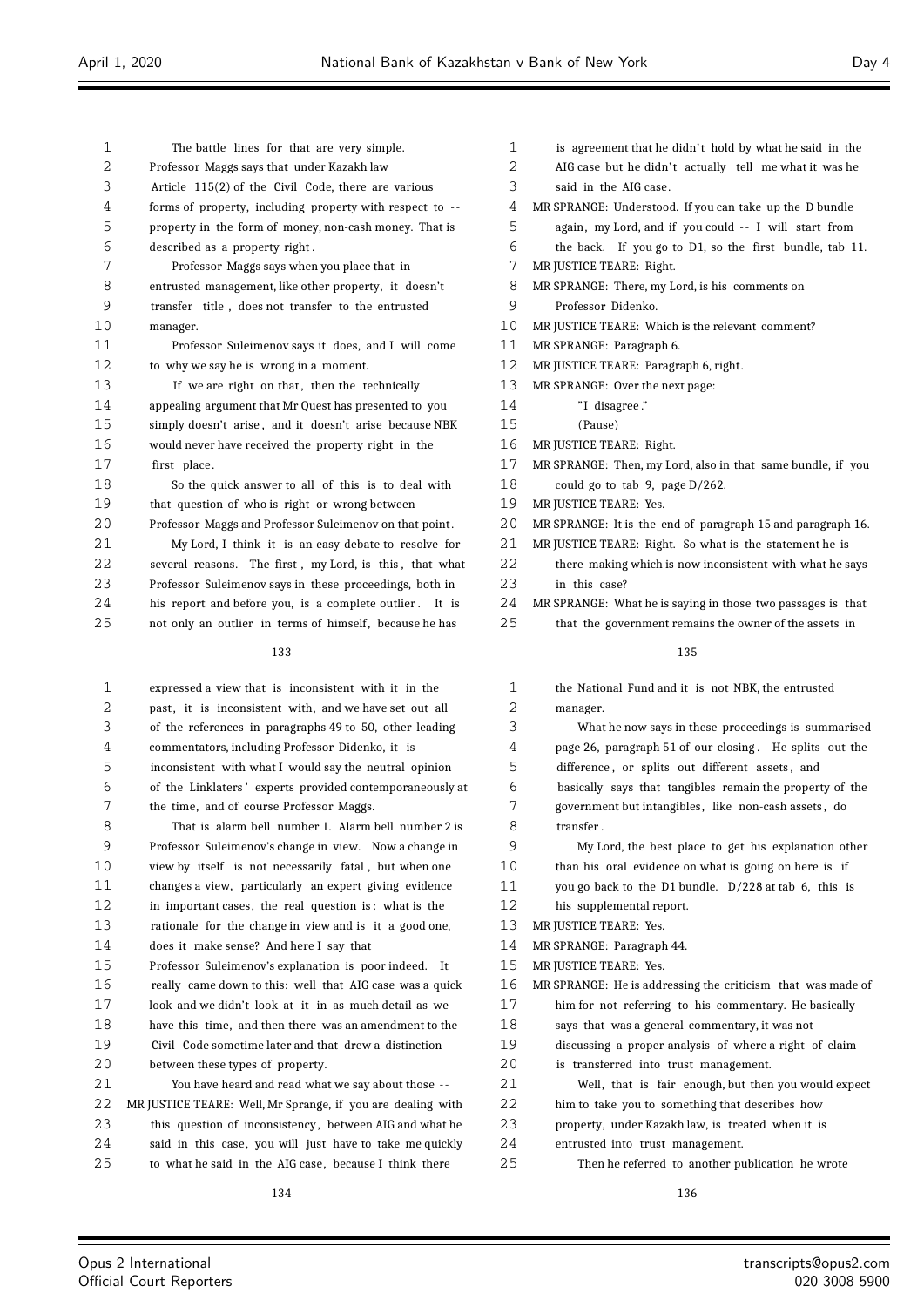| 1        |                                                                                                        | 1  | because I can't make head nor tail of this translation.  |
|----------|--------------------------------------------------------------------------------------------------------|----|----------------------------------------------------------|
| 2        | about Article 115.2, but all that tells us is what we<br>already know, that under Kazakh law there are | 2  | I just don't know what it is saying. I don't know how    |
| 3        | effectively two types of property; as he says there,                                                   | 3  | you understand it. It is not English, of course it is    |
| 4        | there is "things", that can give rise to ownership                                                     | 4  | plainly not English:                                     |
| 5        | rights, and then he says "or property rights (non-cash                                                 | 5  | "With respects to money and rights  under a              |
| 6        | money, uncertified securities )" in which case they give                                               | 6  | monetary obligation  are applied respectively the        |
| 7        | rise to rights of obligations.                                                                         | 7  | regime of things or of property rights "                 |
| 8        | We accept that. There is common ground between he                                                      | 8  | Does it mean that with respect to monetary rights        |
| 9        | and Professor Maggs on that point. But that doesn't                                                    | 9  | there can't be effectively the regime of things and of   |
|          |                                                                                                        |    |                                                          |
| 10<br>11 | answer the question. The question is: when either of                                                   | 10 | property rights? I just don't understand it.             |
|          | those forms of ownership, property rights or ownership                                                 | 11 | MR SPRANGE: My Lord, if it is helpful I can give you the |
| 12       | rights, go into entrusted management what happens to                                                   | 12 | other translation, which is at D2/27, and it is          |
| 13       | them? This, my Lord, is where we say analytically --                                                   | 13 | page 449.                                                |
| 14       | leave aside all of the other points -- analytically                                                    | 14 | My only concern is that was an update, so hopefully      |
| 15       | Professor Suleimenov is totally off beam, and the reason                                               | 15 | it has reached your Lordship.                            |
| 16       | is, my Lord, when you look there at the word "property                                                 | 16 | MR JUSTICE TEARE: D2/449.                                |
| 17       | rights", which is very clearly used in Article 115 --                                                  | 17 | MR SPRANGE: Which is in tab 27:                          |
| 18       | MR JUSTICE TEARE: We haven't got 115 there. This is just                                               | 18 | MR JUSTICE TEARE: Yes. This is what we had before. So    |
| 19       | his report.                                                                                            | 19 | this says:                                               |
| 20       | MR SPRANGE: I thought you might say that, my Lord, so if                                               | 20 | "Legal regime of objects or property rights shall be     |
| 21       | you could go to Professor Maggs' report, which is in the                                               | 21 | applied respectively to the money and the rights         |
| 22       | same bundle, D4, and if you could go to paragraph 43,                                                  | 22 | (claims) for money liability (rights of claim for        |
| 23       | which is on page 11. $D/117$ .                                                                         | 23 | payment of money)."                                      |
| 24       | MR JUSTICE TEARE: Yes.                                                                                 | 24 | MR SPRANGE: The critical question on that, my Lord, is   |
| 25       | MR SPRANGE: You will see there Professor Maggs has set out                                             | 25 | this: if you accept that that is the division of         |
|          | 137                                                                                                    |    | 139                                                      |
| 1        | in paragraph 43 the full language of Article 115, and he                                               | 1  | property ownership under Kazakh law. What happens when   |
| 2        | says in the summary:                                                                                   | 2  | it is put into entrusted management and is it treated    |
| 3        | " defines 'property rights' as including 'rights'                                                      | 3  | differently?                                             |
| 4        | of claim for payment of money".                                                                        | 4  | The answer, we say, to that is very simple. If you       |
| 5        | It is the third paragraph down.                                                                        | 5  | could go D/138 of tab 4 of D1, and this is where         |
| 6        | MR JUSTICE TEARE: That is what has been described as                                                   | 6  | Professor Maggs provided translations of chapter 44.     |
| 7        | paragraph 2.1, isn't it?                                                                               | 7  | MR JUSTICE TEARE: I'm sorry, D1                          |
| 8        | MR SPRANGE: Yes, exactly. Unfortunately in this                                                        | 8  | MR SPRANGE: Tab 4.                                       |
| 9        | translation there is a missing 2.1 in the sentence "With                                               | 9  | MR JUSTICE TEARE: Yes.                                   |
| 10       | respects". But the critical phrase there, my Lord, is                                                  | 10 | MR SPRANGE: It is page D/138, it is Professor Maggs'     |
| 11       | within:                                                                                                | 11 | opinion. It is just the appendix:                        |
| 12       | " the regime of things or of property rights                                                           | 12 | MR JUSTICE TEARE: Yes.                                   |
| 13       | $(clains)$ "                                                                                           | 13 |                                                          |
| 14       |                                                                                                        | 14 | MR SPRANGE: Here, my Lord, you have the provisions that  |
| 15       | If we accept that both experts are right that there                                                    | 15 | apply to the transfer into entrusted management. 884     |
|          | is these two types of label you may put on property, the                                               |    | talks about subjects and 885 talks about objects. In     |
| 16<br>17 | critical question is: when they get put in entrusted                                                   | 16 | both cases property rights are referred to.              |
|          | management do they get treated differently?                                                            | 17 | MR JUSTICE TEARE: Right.                                 |
| 18       | Now Professor Suleimenov had every opportunity after                                                   | 18 | MR SPRANGE: Paragraph 1 of 884 and paragraph 1 of 885.   |
| 19       | he was criticised, and he said in paragraph 44 it                                                      | 19 | If Professor Suleimenov was right, you would expect      |
| 20       | doesn't discuss the analysis where you put a right of                                                  | 20 | to see language in here that distinguished the treatment |
| 21       | claim or a property right into trust management, and the                                               | 21 | of property on the one hand, tangibles, and property     |
| 22       | reason that is so important, my Lord, because if you                                                   | 22 | rights, intangibles on the other; but there is no such   |
| 23       | take up $D/138$ when we get to $-$                                                                     | 23 | distinction. That is why Professor Maggs and all of the  |
| 24       | MR JUSTICE TEARE: On that translation of Article 115.2.1,                                              | 24 | other commentators make it very clear that               |
| 25       | I think Mr Quest referred us to another translation,                                                   | 25 | Professor Suleimenov is wrong, because there is no       |
|          | 138                                                                                                    |    | 140                                                      |

Ξ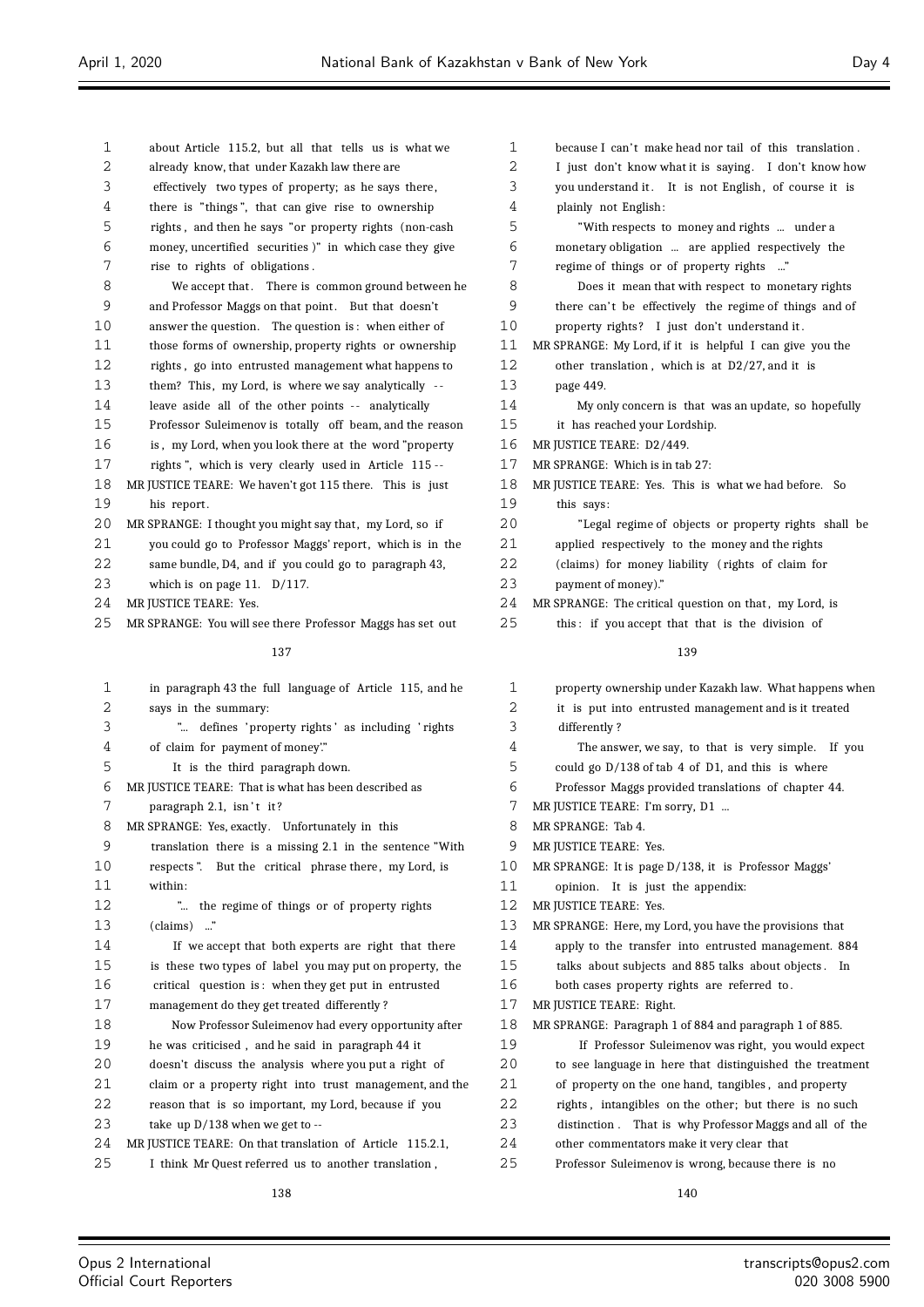| 1          | textual basis for what he concludes.                                                  | 1  |   |
|------------|---------------------------------------------------------------------------------------|----|---|
| 2          | MR JUSTICE TEARE: No.                                                                 | 2  | M |
| 3          | MR SPRANGE: Really, if it did exist, if there is any                                  | 3  | M |
| 4          | semblance of authority to back this up, he would have                                 | 4  |   |
| 5          | told us what it was in paragraph 44 of his supplemental                               | 5  | M |
| 6          | opinion.                                                                              | 6  |   |
| 7          | MR JUSTICE TEARE: Right.                                                              | 7  |   |
| 8          | MR SPRANGE: So my Lord, if you get down into the weeds of                             | 8  | M |
| 9          | that debate when we talk about the right of claim                                     | 9  | M |
| 10         | against Bank of New York, who owns it, we say in all the                              | 10 |   |
| 11         | circumstances it is Kazakhstan, and you should find for                               | 11 |   |
| 12         | us on that if required.                                                               | 12 |   |
| 13         | However, there is a simple answer to this.<br>Given                                   | 13 |   |
| 14         | all of the powers, that really can't be seriously                                     | 14 |   |
| 15         | disputed, that the president and the government have                                  | 15 |   |
| 16         | over NBK, the TMA and over the National Fund, it is                                   | 16 |   |
| 17         | a somewhat academic debate, because at the end of the                                 | 17 |   |
| 18         | day it would take two or three pieces of paper that                                   | 18 |   |
| 19         | could clearly be imposed by Presidential Decree and the                               | 19 |   |
| 20         | mechanism would follow, like in those examples I gave                                 | 20 |   |
| 21         | you, for all of the National Fund or a part of the                                    | 21 |   |
| 22         | National Fund to come straight back to the government.                                | 22 |   |
| 23         | So it is a debate, we say it should be decided in                                     | 23 |   |
| 24         | our favour; but in terms of it making a material                                      | 24 | M |
| 25         | difference either to the trust claims or the agency                                   | 25 |   |
|            | 141                                                                                   |    |   |
| 1          | claims, we say it does not.                                                           | 1  |   |
| $\sqrt{2}$ | MR JUSTICE TEARE: To what issue does this incredibly                                  | 2  |   |
| 3          | obscure point go?                                                                     | 3  |   |
| 4          | MR SPRANGE: My Lord, I say it would only arise if the only                            | 4  | M |
| 5          | question, the only question, was when you look at the                                 | 5  |   |
| 6          | relationship between NBK and the Bank of New York, and                                | 6  |   |
| 7          | you ask yourself who has the right to either write                                    | 7  |   |
| 8          | a letter or send an instrument to the Bank of New York                                | 8  |   |
| 9          | to say, "Give me the money", Mr Quest says, under his                                 | 9  |   |
| 10         | analysis, only NBK can do that.                                                       | 10 |   |
| 11         | MR JUSTICE TEARE: As a matter of contract he says that.                               | 11 |   |
| 12         | MR SPRANGE:  As a matter of contract.<br>And he says it is not                        | 12 |   |
| 13         | changed, as I understand his case, by the ownership                                   | 13 |   |
| 14         | position, because he says, per Professor Suleimenov, the                              | 14 | M |
| 15         | right of claim goes to NBK.                                                           | 15 |   |
| 16         | MR JUSTICE TEARE: But even if you are right and the                                   | 16 | M |
| 17         | ownership, whatever that means, remains with the                                      | 17 |   |
| 18         | Republic, does it follow that the Republic can demand                                 | 18 |   |
| 19         | the money from BNYM?                                                                  | 19 |   |
| 20         | MR SPRANGE: We say yes, but they can do an indirect --                                | 20 | M |
| 21         | MR JUSTICE TEARE: Why? Why?                                                           | 21 |   |
| 22         |                                                                                       | 22 |   |
| 23         | MR SPRANGE: For the trust reasons I am going to come to as<br>my last topic, my Lord. | 23 |   |

- 24 MR JUSTICE TEARE: If it is the trust reason, let's get on
- 25 to that. Because, as I said this morning, it is common

| 1                 | ground that the beneficial ownership remains with RoK.     |
|-------------------|------------------------------------------------------------|
| 2                 | MR SPRANGE: Yes, yes.                                      |
| 3                 | MR JUSTICE TEARE: Is that not a sufficient foundation for  |
| 4                 | your argument?                                             |
| 5                 | MR SPRANGE: Yes, my Lord, it absolutely is. I say I don't  |
| 6                 | need this obscure point to be decided in my favour to      |
| 7                 | launch the trust argument.                                 |
| 8                 | MR JUSTICE TEARE: Let's get on to the trust argument then. |
| 9                 | MR SPRANGE: We deal with it in our closing, my Lord. It is |
| 10                | at section H, page 29.                                     |
| 11                | Sorry, my Lord, I misspeak. It is section I on             |
| $12 \overline{ }$ | page 31.                                                   |
| 13                | My Lord, I just want to put the proper context here.       |
| 14                | I submit that you do not have to decide as a matter of     |
| 15                | finality these claims, whether these claims could be       |
| 16                | pursued. The question that you have been asked by the      |
| 17                | Belgian court on referral is: does Kazakhstan have         |
| 18                | a claim against Bank of New York under English law?        |
| 19                | Because this is the question of a garnishee order.         |
| 20                | So if you are satisfied that the principles that we        |
| 21                | have described in paragraph 61 onwards are, I say,         |
| 22                | arguable under English law, then we have a claim and       |
| 23                | that is sufficient --                                      |
| 24                | MR JUSTICE TEARE: How do you overcome the first problem    |
| 25                | which Mr Malek has identified, namely that legal and       |
|                   |                                                            |

| 1  | beneficial ownership in Kazakh law is unknown? Why           |
|----|--------------------------------------------------------------|
| 2  | should I simply assume that you can apply the English        |
| 3  | law of trusts to this relationship?                          |
| 4  | MR SPRANGE: My Lord, the question I say here is that if you  |
| 5  | accept that under Kazakh law we are the owner of the         |
| 6  | assets, which we say you must given the evidence, the        |
| 7  | question then becomes: do we have standing to pursue,        |
| 8  | under English law -- so it's a standing question: do we,     |
| 9  | under English law, have standing to pursue the bank          |
| 10 | and/or NBK at the same time to enforce rights under the      |
| 11 | GCA?                                                         |
| 12 | That is why I say this is a simple enquiry, because          |
| 13 | forget about the debate between --                           |
| 14 | MR JUSTICE TEARE: Let's assume you do have that right.<br>It |
| 15 | is a right in the name of NBK, is it not?                    |
| 16 | MR SPRANGE: No, because, as we say in paragraph 61.1 which   |
| 17 | is where we set out the authorities, it is a right that      |
| 18 | we would have standing to enforce ourselves. We would        |
| 19 | have to join NBK --                                          |
| 20 | MR JUSTICE TEARE: But the right that you are exercising is   |
| 21 | the right of NBK, which you say they should be               |
| 22 | exercising but they for some reason are refusing to do       |
| 23 | so, and you can then force them to do so.                    |
| 24 | MR SPRANGE: Yes, my Lord, and we would do that by making     |
| 25 | a claim, and that is the question that the Belgian court     |
|    |                                                              |

 $\equiv$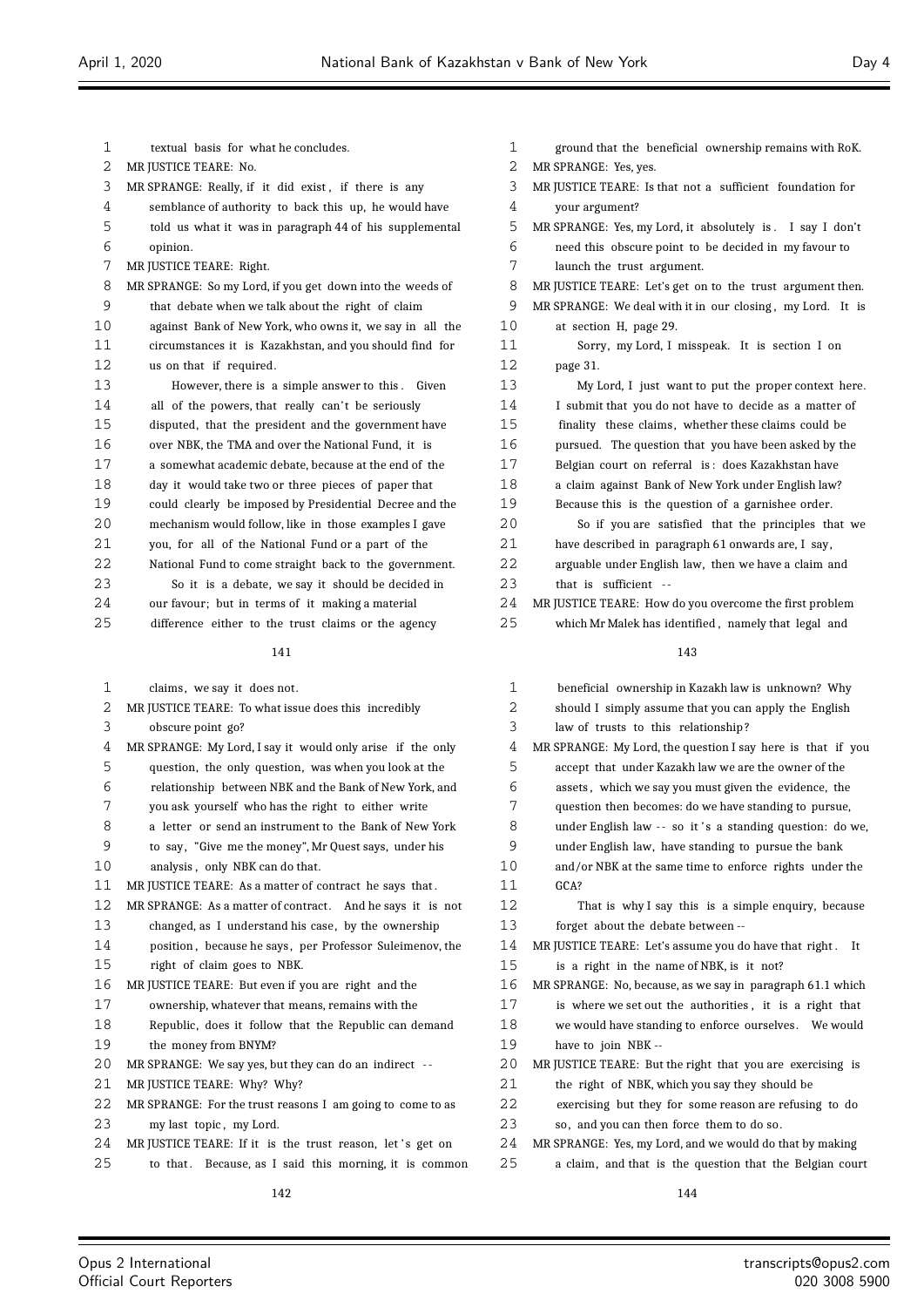is interested in . Under English law, is there a method or a basis or a standing or a cause of action whereby you can bring a claim against the bank to enforce that 4 right? It doesn't say " solely by yourself" or "without involving NBK" or it is a forcing of NBK to do something, it is just a claim. MR JUSTICE TEARE: This is another argument which escaped the attention of all those learned people in AIG. MR SPRANGE: I don't know if it escaped all of them, my Lord, in the sense that I don't necessarily see that because of the unusual nature of this enquiry, in other words, you are being asked by a Belgian judge to consider something which brings with it a broader scope of questions, I don't necessarily think this would have been relevant in AIG v Kazakhstan. MR JUSTICE TEARE: Well, it is 4.00 pm, so how much longer? MR SPRANGE: My Lord, I don't think I can advance orally with any more succinctness or persuasion what we have 19 said on the trust point. 20 MR JUSTICE TEARE: Yes. MR SPRANGE: The only point I would like to emphasise is 22 it is not who owns the right, it is: do we have a claim? And here I say it is unanswerable. MR JUSTICE TEARE: Right. MR SPRANGE: My Lord, if I could finish up then just with In terms of the declarations themselves, if you are MR JUSTICE TEARE: Yes. MR JUSTICE TEARE: Yes. 25 MR JUSTICE TEARE: Yes.

### 

- declarations and the relief that you ought to give . What we have attempted to do, my Lord, is in
- 
- paragraph 69 we have just put what we say the key
- principles are on declaratory relief .

MR JUSTICE TEARE: Yes, thank you.

- MR SPRANGE: The point of emphasis here is, this court ,
- despite its obvious gravitas and skill , and respect
- throughout the world as a leading Commercial Court,
- should only be answering questions of English law and,
- where that English law analysis requires consideration of foreign law, addressing those. This court should
- never, and I would say it would be unprecedented for it
- to also decide questions of Belgian law as part of
- addressing the points here. That would, in my
- respectful submission, clearly breach principles of
- comity if this court were to turn round to the Belgian
- 17 judge and say, "I decide that your subject matter should be determined as follows ... and that these arguments are no longer available to you ".
- What is obviously required here, and although we fought against it in the beginning we have accepted it very clearly ever since , is for you to decide, under the GCA, the interpretation issues and also whether the relationship between NBK and RoK changes that in any way, including by reference to agency and trust .
	-

| 2  | with me, the declarations themselves as articulated by     |
|----|------------------------------------------------------------|
| 3  | the claimants would fall away, and all you would be left   |
| 4  | with is what we suggest in paragraph 74.                   |
| 5  | Now, my Lord, you wouldn't necessarily need to             |
| 6  | make -- that is 74 of our closing.                         |
| 7  | MR JUSTICE TEARE: Yes.                                     |
| 8  | MR SPRANGE: You wouldn't necessarily need to make these    |
| 9  | declarations, because they would be apparent from your     |
| 10 | conclusions, but for the sake of clarity, which we agree   |
| 11 | is required, those could be made.                          |
| 12 | MR JUSTICE TEARE: Yes.                                     |
| 13 | MR SPRANGE: They would naturally follow, my Lord, from our |
| 14 | findings on either agency or trust.                        |
| 15 | My Lord, if you happen to be against us on agency or       |
| 16 | trust, and therefore were to make the declarations, I do   |
| 17 | say with some vigour that what we have suggested in        |
| 18 | paragraph 76 would be the extent of it.                    |
| 19 | MR JUSTICE TEARE: Yes, right.                              |
| 20 | MR SPRANGE: I am particularly concerned, my Lord, with     |
| 21 | paragraph 76.4. Not only can I not meet the case, it       |
| 22 | would be unbelievable for an English judge on a referral   |

- 23 to say to a Belgian court, "Under any system of law,
- including your own, there is no debt claims ".

## 

| $\mathbf{1}$ | MR SPRANGE: That is why we also suggested the words       |
|--------------|-----------------------------------------------------------|
| 2            | "constitute subject matter following within the scope of  |
| 3            | the Belgian garnishment order". That is for the Belgian   |
| 4            | court to decide once they have your decision. They may    |
| 5            | agree and say, "Yes, you are right, given the GCA         |
| 6            | dynamic there is no subject matter", but that is for      |
| 7            | them, based on your decision.                             |
| 8            | MR JUSTICE TEARE: Yes.                                    |
| 9            | MR SPRANGE: Unless there is anything else, my Lord, thank |
| 10           | you for the indulgence.                                   |
| 11           | MR JUSTICE TEARE: Mr Sprange, thank you very much indeed. |
| 12           | Right, who would like to reply?                           |
| 13           | $(4.06 \text{ pm})$                                       |
| 14           | Reply submissions by MR MALEK                             |
| 15           | MR MALEK: My Lord, I will start off. I think Mr Quest may |
| 16           | cover some points on Kazakh law.                          |
| 17           | If I can deal with this first question about what         |
| 18           |                                                           |
|              | are you being asked to decide, the subject matter issue.  |
| 19           | The fact of the matter is that the parties have adduced   |
| 20           | a substantial body of material on Belgian and Kazakh      |
| 21           | law, and that was so that the court could decide all the  |
| 22           | issues in dispute, the breadth of the issues before you   |
| 23           | is reflected in the list of issues, it is reflected in    |
| 24           | the pleadings and the level of detail in the rejoinder,   |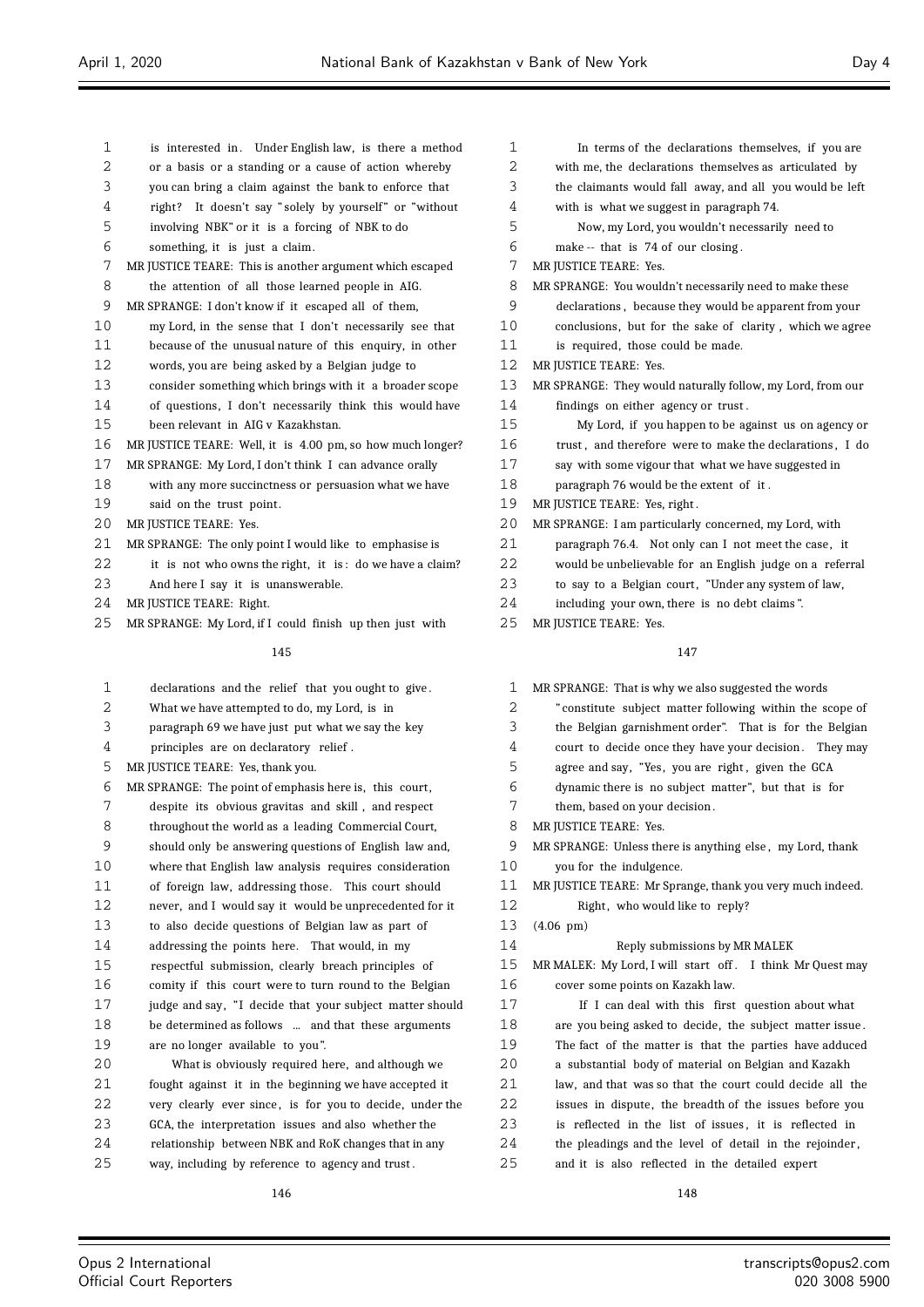| 1  | evidence, in particular the joint memoranda.             |
|----|----------------------------------------------------------|
| 2  | Now, the point here is that if your Lordship could       |
| 3  | turn to the 25 May.                                      |
| 4  | MR JUSTICE TEARE: Yet again?                             |
| 5  | MR MALEK: To look perhaps at a section that we haven't   |
| 6  | looked at.                                               |
| 7  | MR JUSTICE TEARE: Right, okay.                           |
| 8  | MR MALEK: A bit of variety. It's at page 8.              |
| 9  | MR JUSTICE TEARE: Yes.                                   |
| 10 | MR MALEK: The very top, where it says this:              |
| 11 | "At once the attachment judge remarks that he            |
| 12 | granted the Stati parties at their request an            |
| 13 | authorisation for attachment against Kazakhstan, they    |
| 14 | did not ask for attachment against the NBK. Such ultra   |
| 15 | petita authorisation was not granted."                   |
| 16 | So if your Lordship finds that the debt for the          |
| 17 | amount of 530 million is due solely to NBK, it follows   |
| 18 | from the existing judgment, Belgian judgment, that there |
| 19 | is nothing further to be decided in Belgium.             |
| 20 | In other words, if the English court confirms that       |
| 21 | the debt is owed to NBK, then it means that the          |
| 22 | garnishment order, although valid, is an empty shell     |
| 23 | because it has hit no target. The garnishment will have  |
| 24 | no subject matter by a judgment of the competent trial   |
| 25 | court, to use the expression of the Belgian court.       |
|    | 149                                                      |

| 1                 | There will be nothing further to be decided in Belgium,     |
|-------------------|-------------------------------------------------------------|
| 2                 | as all that will remain is a relationship between BNYM      |
| 3                 | and NBK, governed by the GCA under English law, under       |
| 4                 | which BNYM is obliged to pay back the money to NBK.         |
| 5                 | That is why we have brought the debt claim.                 |
| 6                 | The fundamental problem with Mr Sprange's arguments         |
| 7                 | is that he assumes that simulation, piercing, ownership,    |
| 8                 | sham trusts, are all arguments of Belgium enforcement       |
| 9                 | law, yet these are substantive law arguments that are       |
| 10                | governed by the relevant conflicts rule. This is the        |
| 11                | reason why the attachment judge did not rule on these       |
| $12 \overline{ }$ | arguments in her judgment of 25 May.                        |
| 13                | It should be remembered that all of these arguments         |
| 14                | were before the attachment judge before her judgment of     |
| 15                | 25 May and yet she did not rule these arguments because     |
| 16                | they are part of the issue referred to England.             |
| 17                | MR JUSTICE TEARE: Mr Malek, can you show me where they were |
| 18                | before her? I know I was referred to that in the            |
| 19                | jurisdiction hearing, but I don't think I have been         |
| 20                | referred it at this hearing. Can you show me where          |
| 21                | those points were taken before the attachment judge?        |
| 22                | MR MALEK: Yes, I will get somebody to look for the          |
| 23                | cross-reference.                                            |
| 24                | MR JUSTICE TEARE: Thank you.                                |
| 25                | MR MALEK: But your Lordship is right on the judgment,       |
|                   | 150                                                         |

| $\mathbf{1}$   | because at paragraph 33 your Lordship made a reference     |
|----------------|------------------------------------------------------------|
| 2              | to that. Because what your Lordship said at 33, you        |
| 3              | say:                                                       |
| 4              | "At the trial the Stati parties ought to be able to        |
| 5              | make submissions based on a relationship between RoK and   |
| 6              | NBK which go beyond the narrow question of who is the      |
| 7              | counterparty to the GCA, and which shall enable issues     |
| 8              | analogous to the issues of piercing personality, sham      |
| 9              | trust and abuse of law, which the Stati parties have       |
| 1 <sub>0</sub> | raised in their written submissions in Belgium to be       |
| 11             | addressed."                                                |
| 12             | MR JUSTICE TEARE: Quite, but I don't know where those      |
| 13             | written submissions are.                                   |
| 14             | MRMALEK: I will see if we can get a reference to them and  |
| 15             | give it to your Lordship.                                  |
| 16             | That is why we submit that your Lordship should deal       |
| 17             | with all these issues. The reality is that it is not       |
| 18             | going to be very difficult or arduous, because although    |
| 19             | a lot of work has been done by the experts, the reality    |
| 20             | is that the Statis have actually not made out a case       |
| 2.1            | based on the facts.                                        |
| 22             | MR JUSTICE TEARE: Quite. They haven't made a single        |
| 23             | submission on the facts as to sham trusts.                 |
| 2.4            | MR MALEK: Exactly, which it is going to be quite simple do |
| 25             | But to say that is going to be dealt with in<br>SO.        |
|                | 151                                                        |

| $\mathbf{1}$ | Belgium on another occasion, in our respectful           |
|--------------|----------------------------------------------------------|
| 2            | submission that is simply contrary to the referral,      |
| 3            | which has basically said that the English court is the   |
| 4            | competent court to determine the question of whether or  |
| 5            | not there is subject matter or not.                      |
| 6            | Of course, the question of subject matter is whether     |
| 7            | or not RoK has a claim against BNYM, and the answer is   |
| 8            | that it either does or it does not, and in our           |
| 9            | submission it does not. If the Stati parties want to     |
| 10           | argue that there are doctrines which give rise to claim, |
| 11           | then they have to do so, they have to then advance the   |
| 12           | arguments before you and you can then decide it.         |
| 13           | MR JUSTICE TEARE: Right.                                 |
| 14           | MR MALEK: That is the question of the scope point.       |
| 15           | So your Lordship is right when he says that the          |
| 16           | court needs to decide foreign law issues to the extent   |
| 17           | to the extent that English conflict of law rules point   |
| 18           | to the foreign law, and that is clearly right. But with  |
| 19           | respect, when your Lordship says you need not decide     |
| 20           | certain points because they are not pursued any more by  |
| 21           | the Statis, and therefore it may be open to the Statis   |
| 22           | to raise them in other fora such as the Belgian          |
| 23           | proceedings, we say that that is not right, because the  |
| 24           | Statis have raised various theories in support of their  |
| 25           | contention that the debt to BNYM is due to RoK, and in   |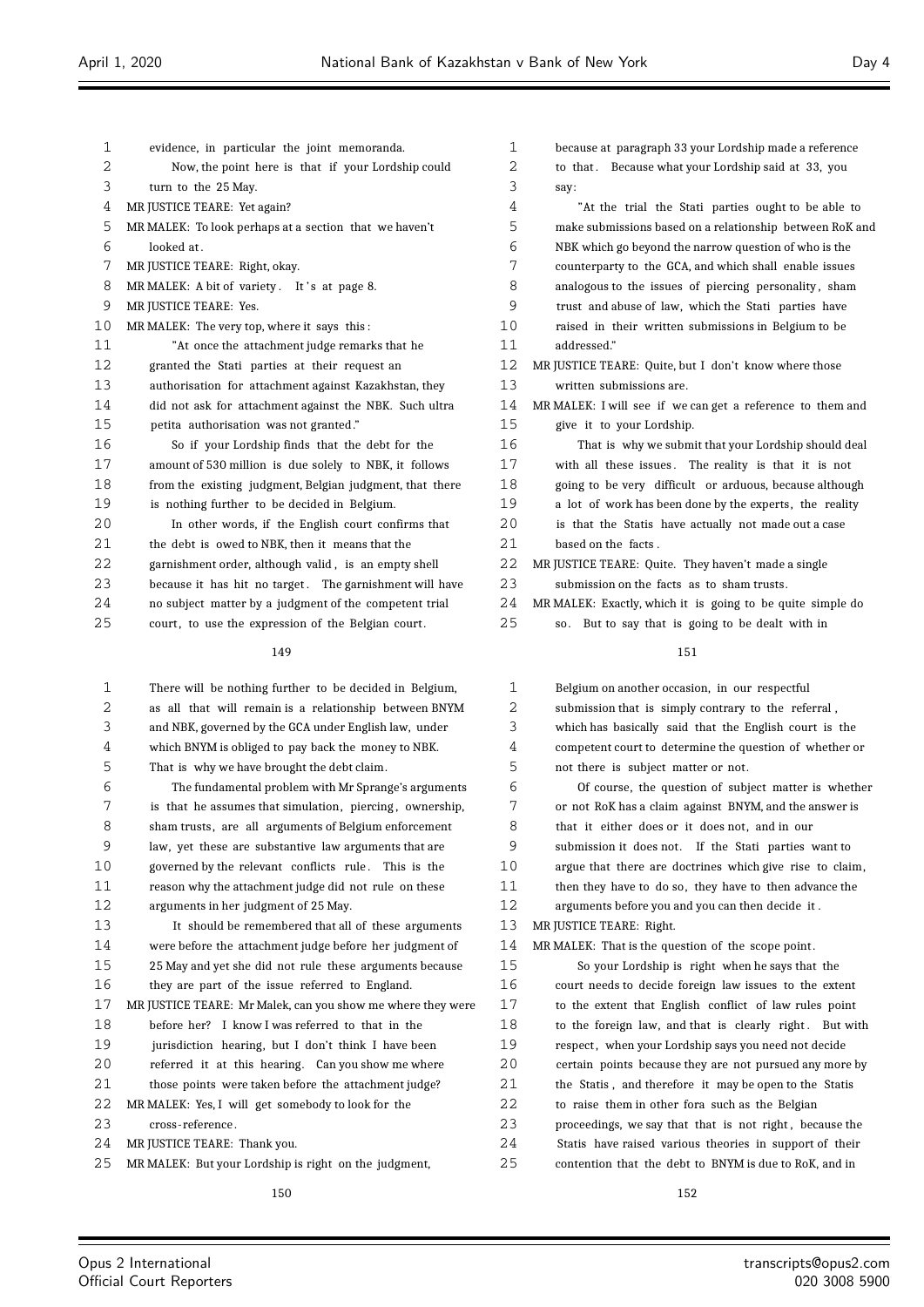| 1  | our respectful submission it must be for the English        | 1  | As to the other evidence, Professor Suleimenov's           |
|----|-------------------------------------------------------------|----|------------------------------------------------------------|
| 2  | court to resolve those questions now. As I say, they        | 2  | evidence was unchallenged, where he said that NBK          |
| 3  | have been raised, but the fact of the matter is that by     | 3  | entered into the GCA on its own behalf, and we             |
| 4  | dropping them now, because they have not got the            | 4  | respectfully submit that there is no reason for going      |
| 5  | evidence or the case that they want to support it, in       | 5  | behind what Professor Suleimenov found.                    |
| 6  | our respectful submission that is not the right way         | 6  | As far as the Magellan case is concerned, the              |
| 7  | forward, and in our submission all the issues that have     | 7  | decision of Mr Justice Leggatt at first instance, we do    |
| 8  | been identified as issues remain as issues, and we          | 8  | say it is relevant. If I can just find it, I don't know    |
| 9  | invite your Lordship to decide them.                        | 9  | if we can get it on the screen but it is reported, it is   |
| 10 | MR JUSTICE TEARE: Thank you.                                | 10 | in 2016, the Magellan Spirit v Vitol, and there the        |
| 11 | MR MALEK: As far as the fraud is concerned, the judgment of | 11 | issues were similar, in the sense that there was an        |
| 12 | 20 December 2019 is from the first instance court of        | 12 | issue about whether or not there was a party who was an    |
| 13 | Brussels, in other words, a lower court. It rejects the     | 13 | undisclosed principal could sue.                           |
| 14 | application of RoK to set aside the exequatur, in other     | 14 | MR JUSTICE TEARE: I am familiar with the case because      |
| 15 | words, the enforcement of the award, but it does not        | 15 | I mentioned it, but                                        |
| 16 | address the new evidence, for the simple reason that the    | 16 | MR MALEK: Absolutely, but it is paragraph 28. I will just  |
| 17 | Statis had objected to the introduction of this evidence    | 17 | read it, your Lordship is familiar with it, but where      |
| 18 | and only lifted their objection at the end of the           | 18 | Mr Justice Leggatt said this:                              |
| 19 | hearing. So there is not a word about the new KPMG          | 19 | "Where a contract is made by or on behalf of a legal       |
| 20 | evidence in the judgment of 20 December.                    | 20 | person and there is nothing in the terms of the contract   |
| 21 | The order of 3 December is from a higher court, the         | 21 | or surrounding circumstances to indicate to the other      |
| 22 | Court of Appeal of Brussels, and it is that court that      | 22 | contracting party that the named person is making the      |
| 23 | finds that the KPMG correspondence is new and is            | 23 | contract as an agent, then the presumption must be that    |
| 24 | relevant, and the court orders new submissions.             | 24 | the named person is contracting as a principal. That       |
| 25 | It is entirely incorrect for Mr Sprange to say that         | 25 | presumption is capable of being displaced, but in order    |
|    | 153                                                         |    | 155                                                        |
| 1  | the judgment of 20 December takes precedence over the       | 1  | to displace it convincing proof is needed that the named   |
| 2  | order of 3 December; this order that is from a higher       | 2  | party was, contrary to appearances, contracting on         |
| 3  | court, the court has specifically directed that the         | 3  | behalf of an undisclosed principal."                       |
| 4  | parties should file submissions about the new fraud         | 4  | I don't think we need it on the screen any more,           |
| 5  | evidence, and the hearing is fixed for late September,      | 5  | thank you.                                                 |
| 6  | the beginning of October 2020.                              | 6  | MR JUSTICE TEARE: Thank you.                               |
| 7  | RoK has appealed the judgment of 20 December;               | 7  | MR MALEK: As far as the trust argument, I have nothing     |
| 8  | a notice of appeal was filed on 17 February and the case    | 8  | further to say on that. There is nothing to indicate       |
| 9  | has been listed before the same judge, sitting in the       | 9  | how an English law of trust doctrine can apply here and    |
| 10 | same chamber of the Court of Appeal who made the order      | 10 | in our submission whether one wants to look at this in     |
| 11 | of 3 December 2019. The notice of appeal is based on        | 11 | terms of agency, trust or ownership, there is no basis     |
| 12 | the very same new KPMG fraud evidence that the judge in     | 12 | to say that RoK has any claim against Bank of New York     |
| 13 | the Court of Appeal has found is new and relevant and       | 13 | Mellon.                                                    |
| 14 | because it relates to the quality of the title.             | 14 | The reality is that the contracting parties are Bank       |
| 15 | The other points I want to deal with in terms of            | 15 | of New York Mellon and NBK, the money is owed to NBK,      |
| 16 | agency, Professor Maggs did not give evidence that          | 16 | and there is absolutely no reason why NBK should be kept   |
| 17 | supported the Statis' position. The TMA does not state      | 17 | out of its money. And it is for that reason that we ask    |
| 18 | that in all contracts NBK acts as an agent for RoK. And     | 18 | the court to grant the declarations that we seek as well   |
| 19 | it is right that in AIG the point was not run, and in       | 19 | to grant the debt claim which will bring everything to     |
| 20 | the present case it was not even pleaded.                   | 20 | a head.                                                    |
| 21 | So in our respectful submission, the correct                | 21 | So if I can pass over to Mr Quest to deal with the         |
| 22 | analysis is that the contracting parties were BNYM and      | 22 | one point on Article 26.                                   |
| 23 | NBK; RoK was not a party; and Mr Quest will deal with       | 23 | MR JUSTICE TEARE: Thank you, yes.                          |
| 24 | the Kazakh law point dealing with Articles 23 and 26 in     | 24 | Further reply submissions by MR QUEST                      |
| 25 | a moment.                                                   | 25 | MR QUEST: If I can sweep up just Oa small number of Kazakh |

154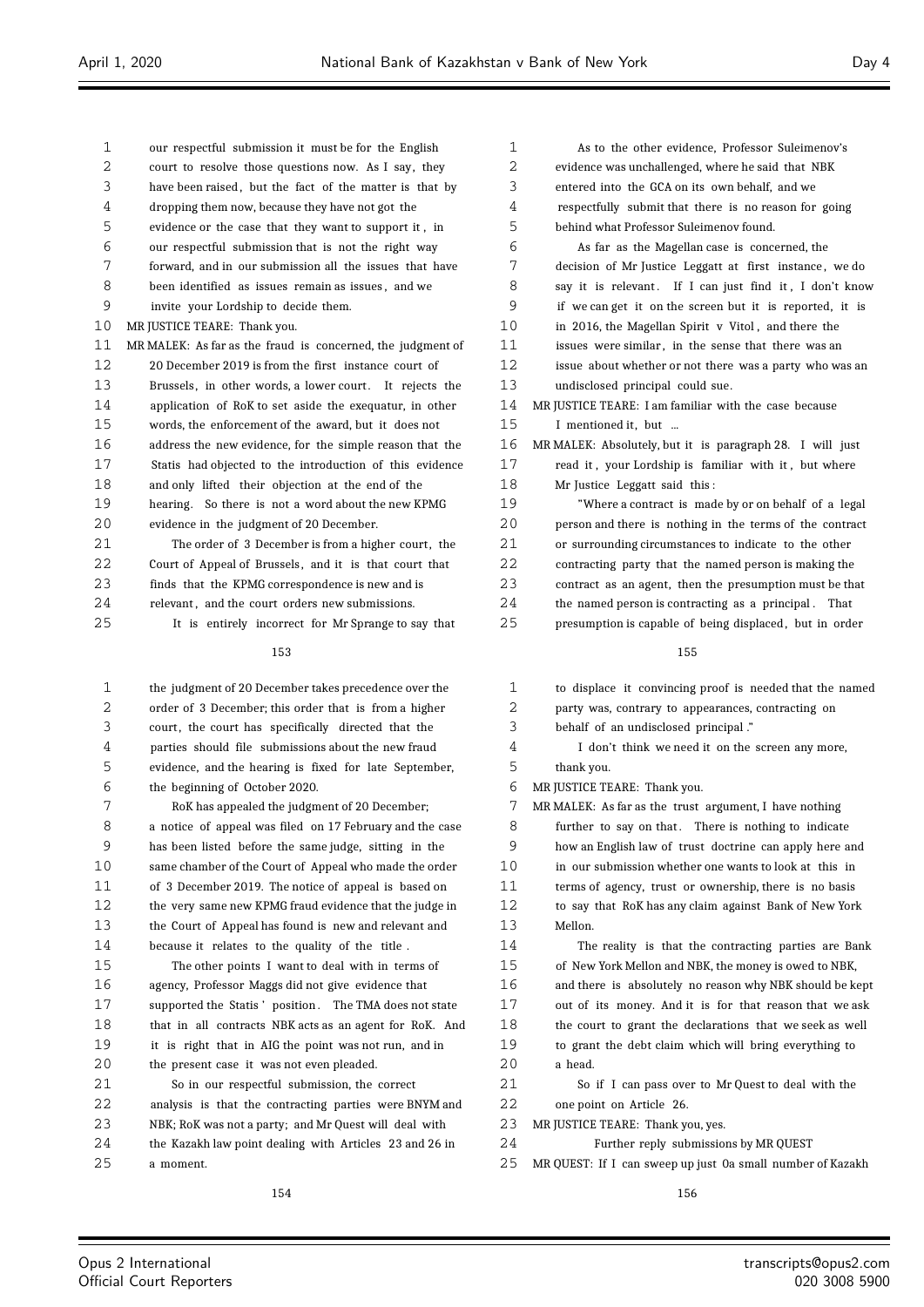| 1        | law points. The first is about agency and Article 26 on                                                        | 1        | to do so with the government as principal, because the                                                         |
|----------|----------------------------------------------------------------------------------------------------------------|----------|----------------------------------------------------------------------------------------------------------------|
| 2        | the law of the National Bank mentioned a couple of                                                             | 2        | law itself provides that in general the government is                                                          |
| 3        | times.                                                                                                         | 3        | not liable for obligations that the National Bank of                                                           |
| 4        | Can I ask your Lordship to look at the law, which is                                                           | 4        | Kazakhstan has undertaken.                                                                                     |
| 5        | in D2-tab 28. Do you have that. That is a complete                                                             | 5        | So what we say follows from the law is no more than                                                            |
| 6        | copy of the law on National Bank.                                                                              | 6        | that NBK can act as an agent if that has been agreed                                                           |
| 7        | MR JUSTICE TEARE: I am not sure I have 28.                                                                     | 7        | between NBK and the government, and therefore in this                                                          |
| 8        | MR QUEST: It is a late addition.                                                                               | 8        | case where your Lordship is considering the particular                                                         |
| 9        | MR JUSTICE TEARE: It was sent to me electronically.                                                            | 9        | question of in what capacity NBK entered into the GCA,                                                         |
| 10       | MR QUEST: Let me see if I can find it. If you bear with me                                                     | 10       | that is a question which has to be considered by                                                               |
| 11       | for a moment. It should be on the screen if you                                                                | 11       | reference to the specific terms of the TMA, and indeed                                                         |
| 12       | MR JUSTICE TEARE: Yes.                                                                                         | 12       | the specific terms of the GCA.                                                                                 |
| 13       | MR QUEST: So there are several relevant provisions, or                                                         | 13       | Your Lordship already has our submissions that there                                                           |
| 14       | a few relevant provisions that one needs to look at                                                            | 14       | is neither in either of those contracts which suggests                                                         |
| 15       | before one gets to Article 26.                                                                                 | 15       | that NBK is acting as agent for the government as                                                              |
| 16       | The first is that if your Lordship sees one has to                                                             | 16       | disclosed or undisclosed principal.                                                                            |
| 17       | start with Article 23, which says:                                                                             | 17       | That is the first point that I wanted to make. The                                                             |
| 18       | "National Bank of Kazakhstan, a bank, a financial                                                              | 18       | second point is a very short point just about                                                                  |
| 19       | adviser and agent "                                                                                            | 19       | Professor Suleimenov's evidence. Your Lordship was                                                             |
| 20       | Article 23 says:                                                                                               | 20       | shown in file D1, at page 267, the reports or, sorry,                                                          |
| 21       | "The National Bank of Kazakhstan may act as a bank,                                                            | 21       | the comments of Professor Suleimenov in the AIG case.                                                          |
| 22       | financial adviser and agent of the State bodies in                                                             | 22       | MR JUSTICE TEARE: Yes.                                                                                         |
| 23       | agreement with them."                                                                                          | 23       | MR QUEST: It was those comments, particularly number 4,                                                        |
| 24       | So what the Act is doing is setting out the roles                                                              | 24       | which were relied on by the Statis as a concession by                                                          |
| 25       | that the National Bank of Kazakhstan may play.                                                                 | 25       | him about the agency point. The only point I make on                                                           |
|          | 157                                                                                                            |          | 159                                                                                                            |
|          |                                                                                                                |          |                                                                                                                |
| 1        | Then it deals in 24 with its role as a bank and in                                                             | 1        | this is that your Lordship will see that these are                                                             |
| 2        | 25 as an adviser and ultimately where says "an agent of                                                        | 2        | comments on an expert report by Professor Didenko.                                                             |
| 3        | the government."                                                                                               | 3        | MR JUSTICE TEARE: Yes.                                                                                         |
| 4        | What it actually says is:                                                                                      | 4        | MR QUEST: As far as I'm aware the report on which he is                                                        |
| 5        | "The National Bank of Kazakhstan acts as an agent of                                                           | 5        | commenting is not in the bundle. I am not sure what                                                            |
| 6        | the government on the terms that have been agreed                                                              | 6        | it is. There is a report of Professor Didenko in the                                                           |
| 7        | between the National Bank of Kazakhstan and the                                                                | 7        | bundle at tab -- I have lost it now. But as far as I am                                                        |
| 8        | government of the Republic."                                                                                   | 8        | aware this report on which Professor Suleimenov is                                                             |
| 9        | So the law is not saying that NBK must act or can                                                              | 9        | commenting we haven't seen and it wasn't put to                                                                |
| 10       | only act as agent for the government; only that it can                                                         | 10       | Professor Suleimenov. So it is not entirely clear                                                              |
| 11       | act in that capacity if that is what has been agreed.                                                          | 11       | exactly what it is that he is commenting on when he                                                            |
| 12       | There is one other relevant Article which is                                                                   | 12       | makes that point.                                                                                              |
| 13       | relevant to the question of agency in connection with                                                          | 13       | The third and final point on Kazakh law is just                                                                |
| 14       | contracts with third parties. I can just go back. Does                                                         | 14       | about ownership. Mr Sprange made the point that, as he                                                         |
| 15       | your Lordship see Article 22 on the screen.                                                                    | 15       | put it, or the point he relies upon, is that the                                                               |
| 16       | MR JUSTICE TEARE: No, not yet. Yes.                                                                            | 16       | Republic of Kazakhstan never, he said, transferred                                                             |
| 17       | MR QUEST: Article 22. There is a provision that the                                                            | 17       | ownership of the National Fund assets to NBK, so title                                                         |
| 18       | government shall not be liable for the obligations of                                                          | 18       | or ownership of those assets remained with RoK at all                                                          |
| 19       | the National Bank of Kazakhstan as well as the National                                                        | 19       | times.                                                                                                         |
| 20       | Bank of Kazakhstan shall not be liable for the                                                                 | 20       | But of course in so far as the cash deposits are                                                               |
| 21       | obligations of government, except when it takes on that                                                        | 21       | concerned, those were never transferred at all from the                                                        |
| 22       | responsibility.                                                                                                | 22       | Republic of Kazakhstan. The cash deposits we are                                                               |
| 23       | So it can't be the case that under this law,                                                                   | 23       | concerned with are dollar deposits which only ever came                                                        |
| 24<br>25 | whenever the National Bank of Kazakhstan enters into<br>a commercial contract with a third party, it is deemed | 24<br>25 | into existence in the first place as a credit on an<br>account in the name of NBK with BNYM. And your Lordship |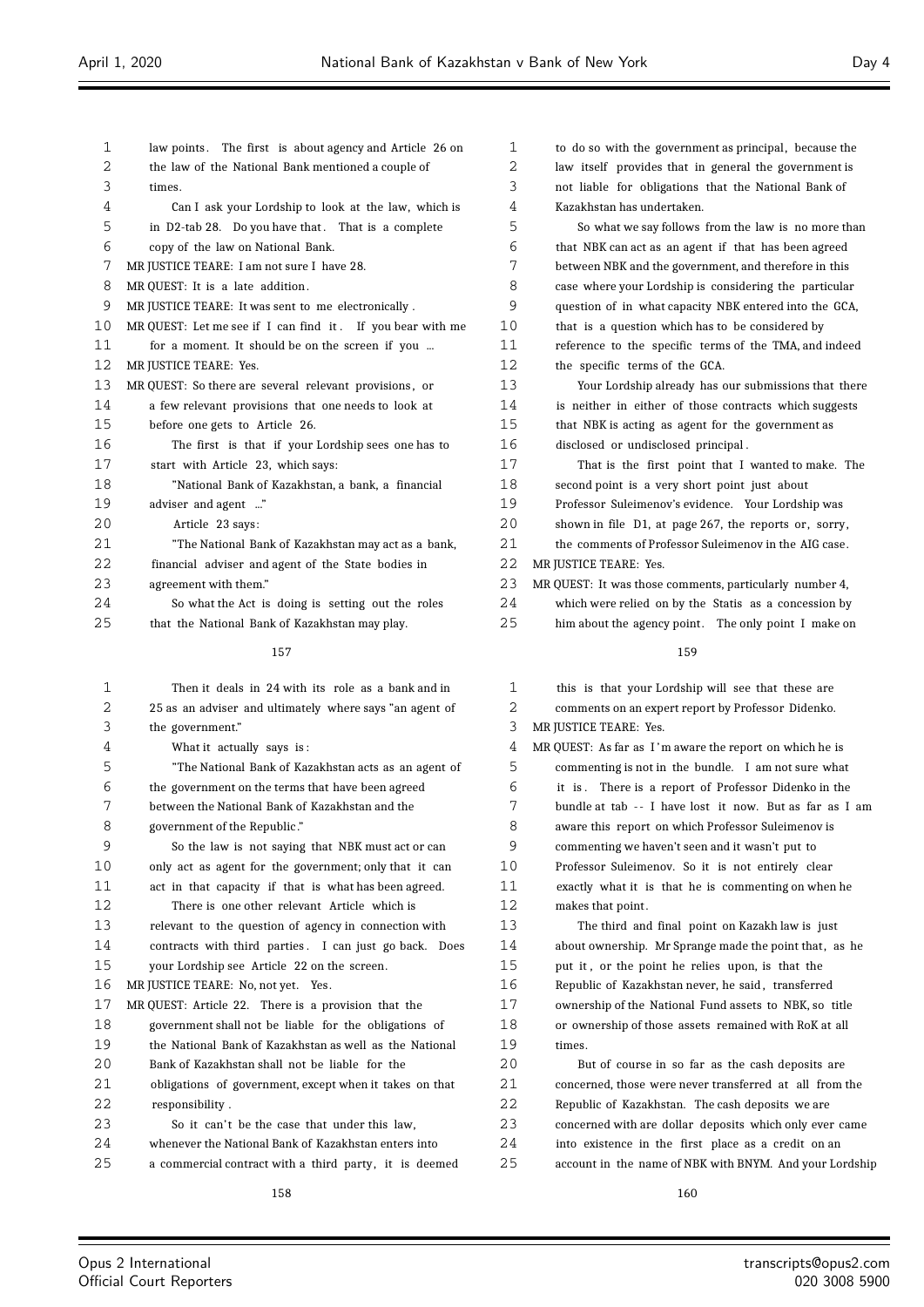| 1  | will recall that Ms Moldabekova explained that the          | $\mathbf{1}$   |
|----|-------------------------------------------------------------|----------------|
| 2  | government actually wasn't in a position to hold dollar     | $\overline{2}$ |
| 3  | deposits itself. So these cash deposits were not an         | $\mathsf 3$    |
| 4  | asset that were transferred to the National Bank from       | 4              |
| 5  | the Republic. They are an asset that came into              | 5              |
| 6  | existence pursuant to a contract and custody arrangement    | 6              |
| 7  | between NBK and BNYM, to which the Republic was not         | 7              |
| 8  | a party.                                                    | 8              |
| 9  | My Lord, those are the points that I wanted to              | 9              |
| 10 | raise.                                                      | 10             |
| 11 | MR JUSTICE TEARE: Thank you very much, Mr Quest.            | 11             |
| 12 | MR MALEK: My Lord, just the reference that your Lordship    | 12             |
| 13 | wants. I don't think the document referred to in            | 13             |
| 14 | paragraph 33 is in the bundle so what we will do is we      | 14             |
| 15 | will get a copy and get it sent to you, so that you can     | 15             |
| 16 | see what we were referring to.                              | 16             |
| 17 | MR JUSTICE TEARE: Thank you.                                | 17             |
| 18 | MR MALEK: That completes our submissions.                   | 18             |
| 19 | MR JUSTICE TEARE: Thank you very much.                      | 19             |
| 20 | MR HANDYSIDE: My Lord, there is one point that Mr Sprange   | 20             |
| 21 | mentioned that was new. May I just have one minute          | 21             |
| 22 | literally to deal with it?                                  | 22             |
| 23 | MR JUSTICE TEARE: Yes.                                      | 23             |
| 24 | Further reply submissions by MR HANDYSIDE                   | 24             |
| 25 | MR HANDYSIDE: He submitted that BNYM's position in Belgium, | 25             |
|    |                                                             |                |

| 1                 | to freeze the money until the executory proceedings      |
|-------------------|----------------------------------------------------------|
| 2                 | there are concluded, and the reference he gave was I1    |
| 3                 | tab 4, page 452, paragraphs 106 and 109, those           |
| 4                 | paragraphs have been taken out of context. The document  |
| 5                 | was filed at a time when BNYM was concerned that the     |
| 6                 | executory proceedings might be determined before these   |
| 7                 | English proceedings.                                     |
| 8                 | Your Lordship has BNYM's most recent submissions in      |
| 9                 | Belgium. They are dated 27 March 2020. They are at       |
| 10                | I2-tab 9. The relevant passages for your Lordship's      |
| 11                | note are paragraphs 35 to 37, 81 to 84, and the prayer.  |
| $12 \overline{ }$ | In short, BNYM's position there is that the question     |
| 13                | before this court is whether the Republic has a claim    |
| 14                | against BNYM under any system of law. In other words,    |
| 15                | BNYM's position there is entirely consistent with this   |
| 16                | position before your Lordship. This court's judgment     |
| 17                | provides certainty, one way or the other; then the funds |
| 18                | will be capable of being released.                       |
| 19                | I am grateful, my Lord.                                  |
| 20                | MR JUSTICE TEARE: Thank you. Thank you all very much     |
| 21                | indeed.                                                  |
| 22                | May I pass on my thanks to the instructing               |
| 23                | solicitors and the technicians who have enabled this     |
| 24                | hearing to take place. It really has been most           |
| 25                | remarkable and I am very grateful for the co-operation   |
|                   |                                                          |

3 I shall of course reserve my judgment. I can't tell you when it will emerge but I will obviously do it as soon as I can.

 I think that is it . Presumably people will liaise with my clerk about, perhaps not removing the bundles 8 yet, but they may want to remove the computer and the screen and so forth , but no doubt that can be arranged.

 Thank you all very much indeed. (4.30 pm)

(The hearing concluded)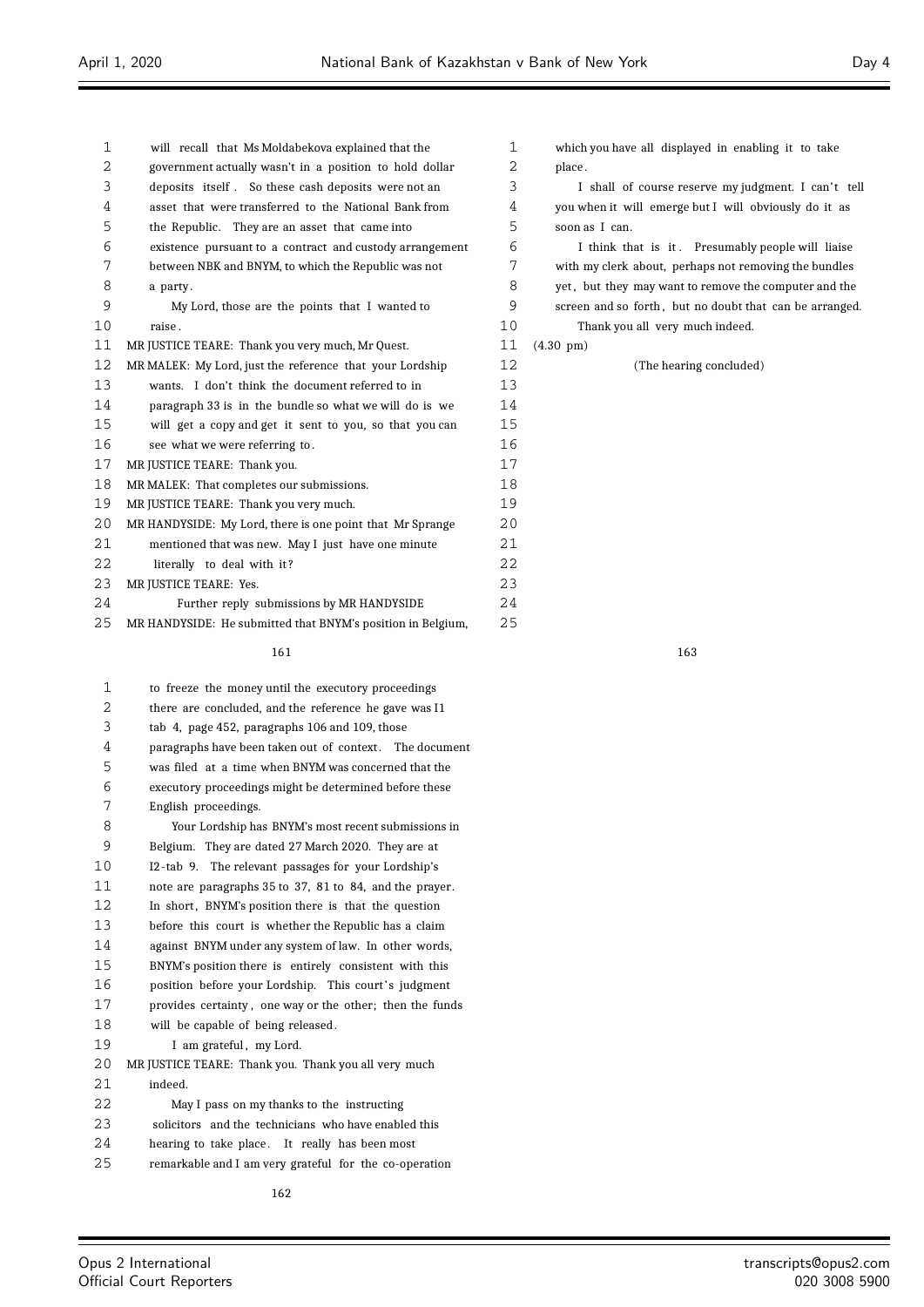| $\mathbf{1}$    |                                                    |  |
|-----------------|----------------------------------------------------|--|
| 2               | <b>INDEX</b>                                       |  |
| 3               |                                                    |  |
| 4               |                                                    |  |
|                 |                                                    |  |
| 5               |                                                    |  |
|                 | Closing submissions by MR QUEST 30                 |  |
| 6               |                                                    |  |
|                 | Further closing submissions by MR 52               |  |
| 7               | <b>MALEK</b>                                       |  |
| 8               | Closing submissions by MR HANDYSIDE 55             |  |
| 9               |                                                    |  |
| 10 <sub>1</sub> | Reply submissions by MR MALEK <b>CONFIDENT</b> 248 |  |
| 11              |                                                    |  |
|                 | <b>OUEST</b>                                       |  |
| 12              |                                                    |  |
|                 |                                                    |  |
| 13              | <b>HANDYSIDE</b>                                   |  |
| 14              |                                                    |  |
| 15              |                                                    |  |
| 16              |                                                    |  |
| 17              |                                                    |  |
| 18              |                                                    |  |
| 19              |                                                    |  |
| 20              |                                                    |  |
| 21              |                                                    |  |
| 22              |                                                    |  |
| 23              |                                                    |  |
| 24              |                                                    |  |
| 25              |                                                    |  |
|                 |                                                    |  |

 $\equiv$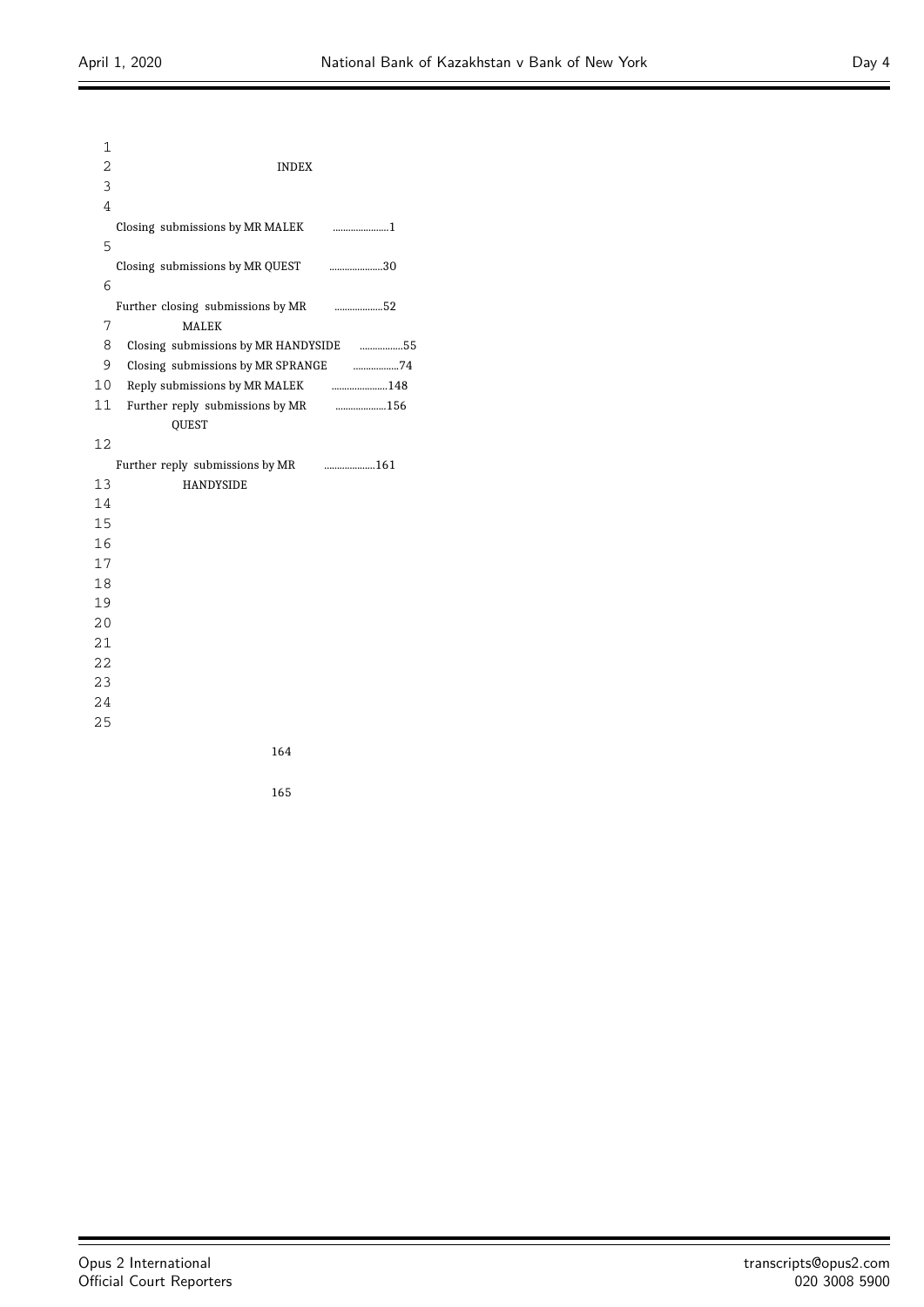**A**

37:25 39:3,8,17

**a76 (1)** 91:24 **a80 (1)** 92:10 **a83 (1)** 92:14 **a88 (1)** 92:24 **a90 (1)** 16:21 **a92 (1)** 15:22 **a94 (3)** 93:22 94:1,3 **a96 (1)** 94:5 **a97 (1)** 94:19 **abandoned (1)** 12:2 **abided (1)** 80:9 **ability (2)** 114:25 128:7 **able (7)** 8:8 18:15 34:4 39:8 111:20 127:22 151:4 **abn (1)** 101:1 **above (4)** 61:24 82:7 84:3,11 **absence (3)** 22:25 59:5 131:6 **absent (1)** 51:20 **absolutely (12)** 4:16 12:13 16:1 57:8 70:3 87:3,3,5 109:16 143:5 155:16 156:16 **absurd (3)** 83:2,3,4 **abuse (25)** 3:25 43:25 44:9,11 45:17,22 46:9,20 47:1,16 50:25 51:3,8,14 52:1 75:20 86:15 88:22 90:4 93:23 94:2 95:16 96:17 105:4 151:9 **abusive (2)** 48:9 78:13 **academic (2)** 132:20 141:17 **accept (19)** 12:4 27:14 29:12 40:10 65:19 87:6 105:16 110:17,22,23,25 112:15 120:19,21 128:20 137:8 138:14 139:25 144:5 **accepted (12)** 3:16 27:13 36:24 37:5 40:18 51:17 55:25 64:16 67:15 80:8 90:15 146:21 **accepts (4)** 13:3 25:18 39:1 53:17 **accordance (2)** 13:24 100:16 **according (2)** 10:23 80:20 **accordingly (1)** 56:11 **account (9)** 6:10 13:6 14:10,11,18 29:2,4 132:8 160:25 **accounts (8)** 9:18 13:15 35:20,23,24 36:7 37:2 129:18 **accurate (1)** 25:18 **acted (3)** 17:8,13 131:6 **acting (7)** 8:17 19:18,20 21:13 24:1 106:4 159:15 **action (6)** 10:5 26:16 27:10,11 28:7 145:2 **activities (2)** 108:11 126:1 **activity (2)** 107:19 114:6

**acts (3)** 28:5 154:18 158:5 **actual (5)** 61:20 104:22 110:2 116:10 125:7 **actually (13)** 7:16 17:6 32:15 59:1 70:18 73:7 97:6 100:2 109:7 135:2 151:20 158:4 161:2 **added (1)** 69:25 **addition (4)** 30:7 87:23 117:17 157:8 **additional (1)** 6:12 **address (10)** 8:6 38:10 73:12 91:4 97:15 106:9,13 126:25 131:17 153:16 **addressed (11)** 78:18 80:2,26:2,23,87:1,2,5 92:9 97:13 98:17 151:11 **addresses (2)** 17:8 55:2 **addressing (5)** 32:4 83:18 136:16 146:11,14 **adduced (1)** 148:19 **adducing (1)** 21:3 **adjournment (1)** 81:11 **adjustments (1)** 71:5 **admissible (1)** 11:10 **admitted (1)** 94:23 **adopt (2)** 7:17 73:17 **advance (4)** 14:20 58:2 145:17 152:11 **advanced (3)** 48:7 66:12,24 **advancing (1)** 105:8 **advantages (1)** 121:25 **advised (1)** 69:2 **adviser (3)** 157:19,22 158:2 **advocate (1)** 120:22 **affect (1)** 11:2 **affects (2)** 9:24 18:10 **affirmative (1)** 107:24 **afraid (3)** 31:20 52:18  $90.2$ **after (13)** 1:17 6:20 11:4 33:1 52:10 60:18 78:23 82:13 105:3 111:5 123:15 124:23 138:18 **again (24)** 5:1 14:23 16:20 29:16 30:4,6 36:1 38:1 39:15 44:1,3 49:9 50:1,9 51:16 76:2 86:23 92:20 94:6 103:7 113:1 125:9 135:5 149:4 **against (43)** 2:16 6:11 22:10 27:12,16,21 28:7 29:4 36:23 37:3,16,20 38:4,6 40:2 44:5 45:19 52:21 56:2,7 58:5 60:14 61:17 62:6,15 63:2,8 68:13 70:24 72:7,13 73:9 97:23 141:10 143:18 145:3 146:21 147:15 149:13,14 152:7 156:12 162:14 **agency (49)** 16:16,17 17:4 24:24 29:24 87:8

98:25 99:9,13,18,23 103:20 105:19 113:23,24,25 114:1 118:6 123:21,22,24 125:14,23 126:5 127:3,15,16,18,19 129:4,5,13,16 130:1,4,5,23 131:5,21 132:16 141:25 146:25 147:14,15 154:16 156:11 157:1 158:13 159:25 **agent (32)** 16:19 17:1,9 19:18 21:1,13,17 24:2 31:10 103:16,21 104:11 106:5 110:25 115:8 116:2,15 118:12 119:22 123:20 124:25 125:25 129:19 154:18 155:23 157:19,22 158:2,5,10 159:6,15 **agents (5)** 99:19,19 111:21 114:23 132:6 **ago (4)** 67:12 117:5 119:12,14 **agree (16)** 8:15 37:13 47:5 67:16 74:19 80:13 89:16,18 113:6,16,22 114:14 115:9 119:5 147:10 148:5 **agreed (10)** 21:5 33:16 35:21 44:18 47:9 104:6 108:5 158:6,11 159:6 **agreeing (1)** 89:20 **agreement (27)** 1:4 12:19 13:2,19 15:11 22:7 23:2 24:9 33:10 34:21,24 35:25 36:4 37:9 94:13 100:17,23 101:5 103:21 104:22 108:14 115:4 117:10 125:1 131:2 135:1 157:23 **agreements (1)** 108:13 **agrees (1)** 125:17 **ahead (2)** 7:19,22 **aig (17)** 39:15,19 40:14 105:13,17 108:17,19 118:16 134:16,23,25 135:2,3 145:8,15 154:19 159:21 **aikens (2)** 40:14 118:21 **aim (1)** 58:1 **air (1)** 126:6 **alarm (2)** 134:8,8 **alice (1)** 96:6 **allegation (5)** 17:17 48:3 49:8,11 76:21 **allegations (2)** 80:2 86:14 **alleged (2)** 31:7 94:6 **allemeersch (2)** 29:7,13 **allemeerschs (2)** 28:23 51:3 **allencompassing (1)** 82:24 **allow (3)** 7:3 72:23 124:18 **allowed (4)** 11:5 14:21 23:10 52:16 **allowing (1)** 42:22

**alluded (2)** 49:20 125:5 **almost (1)** 96:5 **along (1)** 15:15 **alongside (1)** 1:25 **already (7)** 13:14 21:11 63:21 107:12 118:1 137:2 159:13 **also (46)** 1:12 3:13,20 4:21 5:11,20 6:1,13,18 11:13 13:15 17:7 24:6 25:21 34:9,11,17 35:1 44:21 46:11,16 47:2 49:3,4 58:21 61:3 62:4 64:23 76:11 84:17 87:24 91:13 102:25 111:3 113:2,10 117:18 126:11,19 127:5 131:17 135:17 146:13,23 148:1,25 **alternatively (1)** 94:8 **although (8)** 14:5 19:6 41:2 50:4 71:10 146:20 149:22 151:18 **always (4)** 15:14 62:24 81:4 90:18 **amend (2)** 55:21 73:5 **amended (3)** 69:24 70:13,25 **amendment (3)** 97:11 98:24 134:18 **amendments (3)** 61:12 97:7 126:12 **amorphous (1)** 111:7 **amount (6)** 22:15 29:5 53:5,6 100:2 149:17 **amro (1)** 101:1 **analogies (1)** 51:15 **analogous (2)** 129:2 151:8 **analogue (1)** 25:14 **analogy (1)** 109:21 **analyse (1)** 38:10 **analysis (16)** 17:11 27:2 38:9 41:2 42:24 43:8 68:22 93:19 98:15,20 103:22 136:19 138:20 142:10 146:10 154:22 **analytically (2)** 137:13,14 **andor (4)** 62:22 94:8,8 144:10 **another (13)** 32:6 67:1,2 80:12 100:22 112:19 126:4 128:4 131:4 136:25 138:25 145:7 152:1 **answer (17)** 8:18 31:15 41:11 76:21 79:20 82:24 107:25 117:10,14 118:13 120:21 125:4 133:18 137:10 140:4 141:13 152:7 **answering (1)** 146:9 **anybody (6)** 15:18 66:16 81:7 113:2,6 124:18 **anything (13)** 3:5 30:6 31:25 38:7 43:19 79:20 107:21,24 114:12,17 130:7 132:9 148:9 **anyway (5)** 18:20 35:14

47:6 52:17 131:16 **anywhere (1)** 85:15 **apart (1)** 66:21 **apologies (1)** 74:25 **apologise (2)** 18:11 99:3 **apparent (6)** 58:1 89:3 109:4 128:15,16 147:9 **appeal (20)** 9:21 11:8,17 73:8 75:24 77:8 78:1,9 79:8 83:12 84:4 86:10,21 102:6 103:14 153:22 154:8,10,11,13 **appealed (2)** 83:23 154:7 **appealing (1)** 133:14 **appear (5)** 30:4 32:10 61:1 63:15 71:16 **appearances (1)** 156:2 **appears (4)** 6:1 12:9 30:7 44:18 **appendix (1)** 140:11 **applicable (7)** 8:16 45:3 56:8,9 57:3 65:3 104:21 **applicant (1)** 11:5 **applicants (1)** 5:6 **application (11)** 5:8 6:10 11:9 26:4 44:8 45:5 78:20,25 79:3 81:23 153:14 **applied (7)** 46:23 55:21 61:16 83:8 103:25 139:6,21 **apply (7)** 3:1 57:2 73:1 96:2 140:14 144:2 156:9 **applying (3)** 50:24 65:2,9 **appointed (1)** 50:13 **appointment (1)** 13:3 **appoints (1)** 12:25 **approach (5)** 3:13 7:17  $69.1972.2103.12$ **appropriate (3)** 6:17 72:12,19 **appropriately (1)** 80:19 **approval (1)** 34:19 **approved (2)** 7:12 100:19 **april (1)** 1:1 **arbitral (4)** 8:5 9:19 58:4 76:17 **arduous (1)** 151:18 **arent (1)** 111:4 **arguable (2)** 74:20 143:22 **argue (6)** 5:11 47:10 64:8 94:12 119:12 152:10 **argument (33)** 2:1 4:14 8:21 12:4 19:24 25:1,4 26:7,18,23,25 27:13 28:8 29:15,19 31:16 37:9 53:2 57:23 66:12,16 87:9,9 108:16 127:19 128:4 129:3 133:14 143:4,7,8 145:7 156:7 **arguments (36)** 4:13,20 7:22 9:11 16:15 26:2 29:24 44:4 45:21 46:19,21 47:18 51:25

58:3,25 64:15 66:1 75:9,19 76:19 79:17 87:24 88:12,18,18 92:19 94:22 128:1 146:18 150:6,8,9,12,13,15 152:12 **arise (14)** 7:20 26:8,22 27:6 28:6 63:4 80:15 92:6 97:24 108:2 124:24 133:15,15 142:4 **arises (10)** 15:17 32:1 39:24 67:9 76:4 115:6 119:17 125:3 127:9 132:22 **arising (4)** 10:16 56:3 61:2,18 **arose (1)** 39:21 **around (3)** 112:9,11 117:13 **arranged (1)** 163:9 **arrangement (10)** 48:2 51:25 99:18 100:11 114:7 125:14,23 126:2 127:3 161:6 **arrangements (3)** 104:1 108:7 113:3 **arrive (2)** 70:20 131:12 **article (21)** 2:15 16:14 23:17 51:8 92:13 93:14 117:19,20 133:3 137:1,17 138:1,24 156:22 157:1,15,17,20 158:12,15,17 **articles (3)** 104:23 118:11 154:24 **articulated (2)** 115:10 147:2 **ascertaining (1)** 32:8 **aside (6)** 6:11 53:10 109:15 118:7 137:14 153:14 **ask (26)** 20:17 30:20 41:16 60:11 74:13,23 75:4,13 82:5 83:14 87:13 91:7 97:8 100:25 103:16 106:25 110:9 114:17 115:21 117:12 121:2 126:22 142:7 149:14 156:17 157:4 **asked (17)** 8:4 31:13 57:18 71:11 78:19 82:23 86:3 105:1 106:23 117:6 119:21,22 120:13 121:7 143:16 145:12 148:18 **asking (7)** 41:13 44:2 66:17 69:3 80:7,7,23 **aspect (2)** 22:8 115:22 **aspects (2)** 68:23 126:15 **assert (1)** 67:25 **asserted (1)** 62:8 **assertion (1)** 11:1 **asserts (1)** 58:18 **asset (6)** 28:14 56:4 108:14 109:20 161:4,5 **assets (56)** 3:19 15:4,25 21:20 24:10 31:8 32:7 33:17 34:3,6,16,23,23

40:19,21,25 41:15,19 42:22,25 47:24 49:9,15 59:13,19,24 60:9 61:18 64:21 85:13,14 94:25 96:8 101:2,19,19 108:4,11 123:5,6,16 127:5,9,14,23 129:17 135:25 136:5,7 144:6 160:17,18 **assist (2)** 27:14 40:15 **associate (1)** 23:8 **associated (1)** 40:7 **assume (3)** 32:11 144:2,14 **assumes (1)** 150:7 **assuming (1)** 1:17 **assured (2)** 85:12,17 **attach (1)** 42:10 **attachable (1)** 16:14 **attachment (21)** 10:2,17,25 71:21 82:2,3 83:7 87:18,25 95:1,2 96:16 98:7 109:24 110:6 149:11,13,14 150:11,14,21 **attacking (1)** 79:21 **attempt (1)** 38:10 **attempted (1)** 146:2 **attempting (1)** 51:18 **attention (5)** 82:12 108:17 126:7 132:22 145:8 **attracting (1)** 25:7 **audio (2)** 106:5 120:16 **audited (1)** 9:18 **audits (1)** 9:20 **augments (1)** 118:1 **august (1)** 85:25 **authorisation (2)** 149:13,15 **authorise (3)** 82:2 117:13 124:18 **authorised (1)** 118:3 **authorises (1)** 11:10 **authorising (1)** 10:18 **authorities (8)** 17:20 18:23 74:13,24,24 102:7 104:2 144:17 **authority (50)** 17:12 19:4 103:7 104:9,15,22  $106.2, 14.24$ 107:15,20,22 108:3,10 110:8 111:8,11,19,24,25 113:5 114:4,5,6 115:16,18,18 116:2,10,14 117:9,25 118:10 120:2 121:9,17 124:17,22,24 125:8 127:21 128:3,5,11,16,23 129:1,1,7 141:4 **available (3)** 34:17 76:11 146:19 **avoid (2)** 9:7 51:18 **avoidance (1)** 61:19 **award (31)** 8:1,3,17,22,24,25 9:9,11,14,25 10:1 12:4

Opus 2 International Official Court Reporters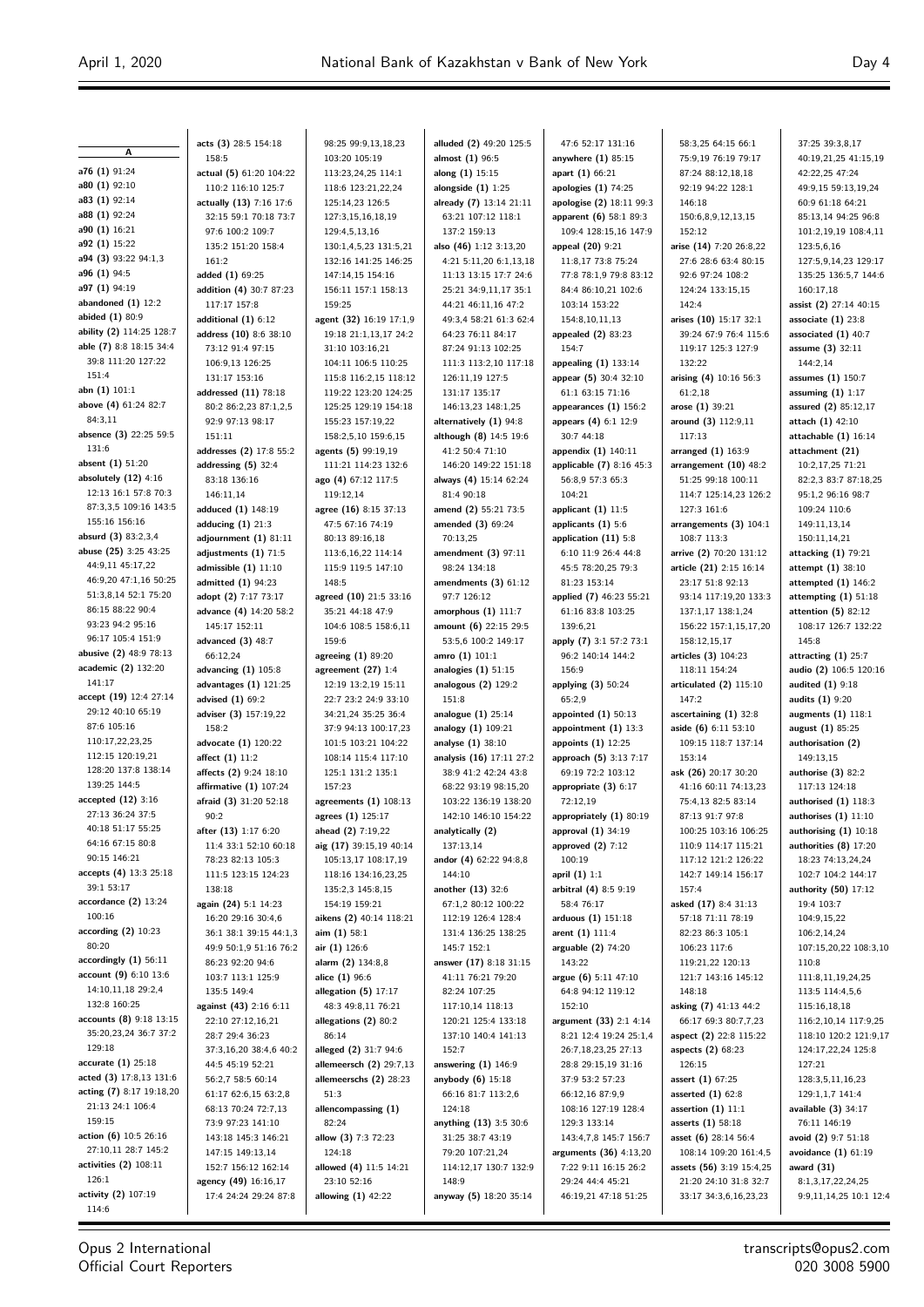| 46:9 58:4 72:21                                  | basically (3) 136:6,17                         | 96:1,2,13,15,16,17,25                          | 45:19 46:10 49:25                                        | burden (3) 19:11 20:23                       | 49:17 50:9 51:4 76:2                            | 116:25 118:12 124:17                             |
|--------------------------------------------------|------------------------------------------------|------------------------------------------------|----------------------------------------------------------|----------------------------------------------|-------------------------------------------------|--------------------------------------------------|
| 74:10,17,22<br>76:1,18,23 77:3,11,18             | 152:3<br>basis (28) 2:18 4:18                  | 97:9,18,21,25<br>98:4,5,7,11,11,21,22          | 50:8 55:20,23 56:2,7<br>58:6                             | 21:3<br>burton $(1)$ 123:9                   | 105:20,21 120:12<br>challenges $(2)$ 5:21       | 137:17 141:19<br>146:15,22 152:18                |
| 78:5,9,13 79:15,19,21                            | 7:7,16 9:23 12:4 25:15                         | 110:1 143:17 144:25                            | 59:9,11,12,13,18,19,20,2 <sup>8</sup> business (1) 105:5 |                                              | 75:25                                           | clerk (3) 102:10,14                              |
| 153:15                                           | 32:9,10 47:23 50:7,23                          | 145:12 146:13,16                               | 60:9,9,14 61:4,14,17                                     |                                              | chamber (1) 154:10                              | 163:7                                            |
| aware (7) 16:5 49:13                             | 51:10 54:11,20,21                              | 147:23 148:3,3,20                              | 62:3,6,15,21 63:2,8,15                                   | $\overline{\mathsf{c}}$                      | change (3) 134:9,9,13                           | client (13) 12:21,23,25                          |
| 50:7 78:10 99:16                                 | 64:13 66:14 72:24                              | 149:18,25 152:22                               | 64:12 68:13 97:23                                        |                                              | changed (1) 142:13                              | 13:1,6,10,19,22                                  |
| 160:4,8                                          | 95:1 99:14 102:25                              | belgium (33) 3:10 4:14                         | 142:19 150:2,4                                           |                                              | changes (2) 134:11                              | 14:7,20 100:13 101:5                             |
| away (2) 52:1 147:3                              | 116:5 125:25 126:10<br>141:1 145:2 156:11      | 9:16 44:5 46:20 53:8                           | 152:7,25 154:22                                          | c (5) $12:18$ 16:3 48:15<br>61:1 93:9        | 146:24                                          | 132:9                                            |
|                                                  | battle (1) 133:1                               | 54:9,15 56:11 62:16<br>76:4,8,24 77:11,19      | 160:25 161:7 162:5,14<br>bnyms (11) 4:3 32:20            | c1 $(1)$ 21:10                               | chapter (3) 117:20<br>131:9 140:6               | clients (3) 14:18 72:23<br>73:14                 |
| в                                                | beam (1) 137:15                                | 78:4,24 79:16,19                               | 56:3 60:8 61:9 63:11                                     | calendar $(1)$ 5:8                           | check (4) 18:5 79:25                            | closing (51) 1:21,23                             |
|                                                  | bear (4) 8:23 32:16                            | 80:16 83:14 85:10                              | 69:12 161:25                                             | call (3) 12:8 28:9 77:16                     | 80:4 130:9                                      | 17:11,18 18:8 21:10                              |
| b(4)60:961:163:17                                | 60:11 157:10                                   | 87:12 90:5 91:13 96:7                          | 162:8,12,15                                              | called (5) 8:5 11:17                         | chernukhin (7) 20:22,23                         | 25:1 27:9 28:3,11                                |
| 93:9                                             | bearing $(1)$ 106:10                           | 149:19 150:1,8 151:10                          | bodies (1) 157:22                                        | 30:17 48:23 128:25                           | 22:17,20,21,24 23:11                            | 30:13,22,25 31:7                                 |
| back (32) 2:9 10:9<br>16:21 18:25 32:23          | become (3) 68:16 89:3                          | 152:1 161:25 162:9                             | body (1) 148:20                                          | calls (1) 22:24<br>came (4) 91:10 134:16     | chernukhins (1) 23:9                            | 33:22 35:6 38:11                                 |
| 53:8 54:14 57:22                                 | 132:19<br>becomes (3) 109:20                   | <b>belief</b> (1) 96:12<br>believe $(1)$ 65:15 | boston (5) 12:20 13:7<br>14:19 19:19 21:24               | 160:23 161:5                                 | choice (1) 57:5<br>choose (1) 29:9              | 41:25 44:1 45:24<br>46:3,13 51:2 52:12,14        |
| 58:13 62:9 63:17                                 | 128:21 144:7                                   | <b>bell</b> (2) 134:8,8                        | both (12) 20:7 23:8                                      | candidate $(1)$ 98:16                        | choosing (2) 112:24                             | 55:13 57:23,24                                   |
| 69:20,23 72:25 73:21                             | before (41) 1:18 5:20                          | belong (3) 39:3,11                             | 51:16 96:24 98:17                                        | cannot (4) 59:11 68:11                       | 116:22                                          | 69:11,15 70:9,14,16                              |
| 81:1,5,16 83:9 86:4                              | 6:4,6,14 7:18 22:13                            | 40:19                                          | 101:10 106:9 126:11                                      | 76:1 113:15                                  | chose (2) 65:16 67:5                            | 74:1 99:2 101:17                                 |
| 95:25 96:1 105:23                                | 55:2 57:10 58:3,10                             | belonged $(1)$ 101:3                           | 132:20 133:23 138:14                                     | cant (24) 12:3 23:14                         | chosen $(1)$ 69:2                               | 104:3,13 105:24                                  |
| 117:6 128:12 130:16                              | 63:11 64:4,8 65:1                              | belonging $(1)$ 14:7                           | 140:16                                                   | 29:20 42:12 48:3                             | chronology $(1)$ 84:24                          | 107:12 110:12 121:12                             |
| 135:6 136:11 141:4,22<br>150:4 158:14            | 66:12 77:23 80:5<br>83:18 97:6 101:7           | below (2) 59:3,20<br>beneath (1) 118:10        | <b>bother (1) 88:2</b><br>bottom (5) 10:14 28:22         | 50:15 53:7 65:15<br>78:20 80:2 89:21         | cipher (1) 50:17<br>circumstances (9) 6:8       | 126:8 136:4 143:9<br>147:6 164:4,5,6,8,9         |
| background (5) 89:5                              | 102:12 114:10 115:13                           | beneficial $(10)$ 25:22                        | 79:2 107:4,9                                             | 98:3,22 99:10 118:13                         | 11:6 29:17 37:17                                | closings $(1)$ 31:21                             |
| 93:16 112:15 127:18                              | 118:20,21 121:21                               | 31:16 39:16 40:11,15                           | bound (3) 110:21                                         | 119:4 123:16                                 | 45:18,20 105:2 141:11                           | code $(6)$ 2:15 92:12                            |
| 129:24                                           | 132:21 133:24 139:18                           | 41:6,10 101:19 143:1                           | 117:14 118:25                                            | 129:20,21 139:1,9                            | 155:21                                          | 100:5 117:21 133:3                               |
| bad (8) 8:17 11:22,24                            | 148:22                                         | 144:1                                          | bowstead $(5)$ 103:8                                     | 141:14 158:23 163:3                          | civil (5) 92:12 100:5                           | 134:19                                           |
| 71:15,17 78:13 89:23                             | 150:14,14,18,21                                | beneficially $(3)$ 39:3,11                     | 130:3,5,7 131:8                                          | capable (6) 40:2 45:11                       | 117:20 133:3 134:19                             | cold (1) 121:21                                  |
| 117:15<br>baker (1) 75:3                         | 152:12 154:9 157:15                            | 40:19                                          | <b>branch <math>(1)</math></b> 32:21                     | 68:18 123:5 155:25<br>162:18                 | claimant (1) 19:11                              | collectively $(1)$ 128:10                        |
| balance (5)                                      | 162:6,13,16<br>beggars $(1)$ 96:12             | beneficiary (5) 20:25<br>27:11 39:17 40:25     | brave (2) 121:3,5<br>breach (1) 146:15                   | capacity $(3)$ 19:21                         | claimants (28) 17:19<br>18:22 40:16 55:19,24    | combining $(1)$ 13:14<br>come (23) 2:9 4:12 14:2 |
| 14:9,11,12,18 29:5                               | begin (3) 12:17 107:3                          | 43:1                                           | breadth $(1)$ 148:22                                     | 158:11 159:9                                 | 58:11 60:19 61:24                               | 45:7 56:14 57:7,22                               |
| bank (100) 12:12,22                              | 109:24                                         | benefit (6) 39:18 41:20                        | break (12) 52:5,10                                       | capital (1) 76:8                             | 62:2 64:18 66:3 68:4                            | 62:9 72:25 73:21                                 |
| 13:11 15:9 19:19                                 | beginning $(6)$ 13:16                          | 42:21 43:4 113:20                              | 54:25 55:3,5 78:23                                       | care (1) 69:19                               | 71:4,8,9 72:11,21,25                            | 81:1,5 90:8 91:12                                |
| 21:22 22:10 23:18                                | 21:4 30:16 58:24                               | 127:5                                          | 80:4,6 127:12 129:10                                     | careful (1) 39:13                            | 86:18 92:1 95:6 96:20                           | 105:25 114:19 119:23                             |
| 24:7,17 27:16,21<br>28:1,7 29:2,5 33:16          | 146:21 154:6                                   | best $(1)$ 136:9                               | 130:10,13                                                | carefully (3) 22:7 24:9<br>121:1             | 98:20 114:19 118:22                             | 125:4 126:23 130:16                              |
| 34:16,25                                         | behalf (12) 12:21 17:13<br>22:1,2 87:18 100:24 | better (2) 81:4 118:14<br>between (54) 13:19   | brief $(1)$ 46:2<br>briefed $(1)$ 86:2                   | carried (1) 5:13                             | 121:25 131:20 147:3<br>claiming $(1)$ 19:10     | 133:11 141:22 142:22<br>comes (7) 11:24 27:14    |
| 35:18,20,23,24 36:7                              | 110:19 120:9,9                                 | 15:8 16:23 21:21,21                            | briefly (7) 10:7,13 42:2                                 | carry (2) 111:15 116:20                      | claims (33) 38:14 44:5                          | 29:18 31:6 56:19 81:3                            |
| 37:2 38:4,6,25 39:7                              | 155:3,19 156:3                                 | 22:24 23:1 24:4                                | 47:20 58:13 63:17                                        | carrying (2) 13:22                           | 57:10,12,15 59:12,18                            | 115:17                                           |
| 40:13,21 42:16 43:16                             | <b>behind (4) 93:5</b>                         | 25:5,12,22 33:16                               | 102:6                                                    | 100:14                                       | 60:8 61:7 62:2,6,8                              | comity (2) 7:5 146:16                            |
| 49:4,6,23 50:11,14,16<br>51:24 52:21 53:17,22    | 113:3,11 155:5                                 | 36:2,20 41:9,21,22                             | bring (5) 47:17 87:25                                    | cases (6) 45:25                              | 63:10 65:25                                     | commenced $(1)$ 60:19                            |
| 54:6 56:16 66:4,23                               | being (29) 3:9 11:22<br>25:5 40:3 41:15 48:9   | 42:4 48:2 51:23 52:20<br>53:22 56:16           | 102:11 145:3 156:19                                      | 51:15,16 93:4 134:12<br>140:16               | 66:4,6,13,15 67:4,24<br>68:25 69:3,5 70:7       | commencement (1)<br>98:1                         |
| 72:7 82:13                                       | 49:16 57:18 68:18                              | 58:9,11,19 59:16                               | bringing $(1)$ 27:4<br>brings (2) 18:25 145:13           | cash (37) 2:18 4:4,7                         | 88:19 97:22 138:13                              | comment (1) 135:10                               |
| 85:12,16,23 96:21                                | 71:11,17 78:16 79:16                           | 60:15 62:1,18 63:3                             | broad (3) 3:22,24 98:8                                   | 12:18,21 13:5,5,8                            | 139:22 141:25 142:1                             | commentary $(3)$ 103:8                           |
| 99:17,20 100:4,13,19                             | 88:15,20 99:5 100:23                           | 65:22 66:22 90:17                              | broader (3) 64:11 110:3                                  | 14:10,11 28:18 29:2                          | 143:15,15 147:24                                | 136:17,18                                        |
| 101:2 106:2 107:20                               | 103:14 112:6 113:17                            | 99:16 100:7,17 103:24                          | 145:13                                                   | 30:18 31:1 32:12,17                          | clarify (1) 31:22                               | commentators (2)                                 |
| 108:3,10 110:19                                  | 115:5 119:20 120:25                            | 108:23 123:24                                  | broadly (1) 115:19                                       | 33:20 37:14,22 38:19                         | clarity (1) 147:10                              | 134:4 140:24                                     |
| 111:19 112:11 114:13<br>123:16,19 124:6,15,20    | 129:4,5 145:12 148:18<br>155:25 162:18         | 132:20,24 133:19<br>134:20,23 137:8 142:6      | brought $(5)$ 6:11 9:3<br>63:14 126:2 150:5              | 39:22 42:16 43:13<br>46:9 53:4,6 54:1,12     | class (4) 116:3,7,16<br>124:19                  | commenting (3)<br>160:5,9,11                     |
| 126:20 128:11 129:18                             | belgian (119)                                  | 144:13 146:24 150:2                            | brussels (5) 9:21 76:16                                  | 61:8 62:3 85:9 97:23                         | clause (14) 14:2,9,14                           | comments (5) 96:10                               |
| 131:24 132:14 141:10                             | 2:15,21,25 3:2,10 5:4                          | 151:5 158:7 159:7                              | 77:1 153:13,22                                           | 132:7,8 160:20,22                            | 33:13 34:6 35:3,6,7,9                           | 135:8 159:21,23 160:2                            |
| 142:6,8 143:18 144:9                             | 6:5,7,22,25 7:2 11:16                          | 161:7                                          | <b>budget</b> (3) 34:8,18                                | 161:3                                        | 112:12,23 113:19                                | commercial (4)                                   |
| 145:3 156:12,14                                  | 28:15 40:24 41:3 43:5                          | beyond (4) 55:22 63:10                         | 126:22                                                   | caught (1) 94:25                             | 132:4,7                                         | 110:19,24 146:8                                  |
| 157:2,6,18,18,21,21,25                           | 44:10 47:3 51:2 53:14                          | 67:6 151:6                                     | <b>bullet (1) 85:11</b>                                  | causative $(1)$ 4:9                          | clauses $(1)$ 15:3                              | 158:25                                           |
| 158:1,5,7,19,20,24<br>159:3 161:4                | 56:4 57:5,20,25                                | big (3) 65:24 71:15,17                         | bundle (55) 4:23,24 5:7<br>7:10 10:6,8 12:15             | cause (5) 10:4 27:11<br>28:6 73:14 145:2     | clear (43) 3:11 5:20 8:7<br>11:25 12:11 16:2,12 | commission $(1)$ 127:3                           |
| banker (1) 13:1                                  | 58:3,10,14<br>60:12,12,15,18 61:15             | billion $(1)$ 72:13<br>billions $(1)$ 24:11    | 15:22 16:3,20 17:20                                      | caution $(1)$ 81:5                           | 20:15 23:11,15 32:4                             | common (17)<br>25:9,14,21 33:8 36:1              |
| bankercustomer (1)                               | 62:7,13,25 64:6,9                              | bind (9) 18:15 107:22                          | 18:23 33:14,15 60:21                                     | cautiously $(1)$ 90:10                       | 47:13 57:9 60:6                                 | 39:15 53:16,20,22                                |
| 23:25                                            | 65:7,9,13,15,20                                | 112:4 114:8,18,25                              | 63:17 64:22 69:21                                        | central (5) 7:6 15:9                         | 62:23,24 64:7 67:7                              | 54:6 58:9 60:14 63:3                             |
| banking (3) 23:25 29:3                           | 66:2,10 67:9                                   | 115:20 117:25 127:22                           | 74:14,24,25 75:2                                         | 49:4 50:14 97:5                              | 68:16 80:6 83:4 84:14                           | 127:2,6 137:8 142:25                             |
| 42:18                                            | 68:1,3,8,11,17 75:20                           | bit (3) 82:16 123:13                           | 76:5,7,8,9 81:18                                         | certain (8) 10:20 12:20                      | 90:12 100:22 107:11                             | communicate $(1)$ 11:12                          |
| banks (2) 34:5 108:8<br><b>barton (1)</b> 123:10 | 77:14,14 78:7 79:14                            | 149:8                                          | 83:10,10 88:7                                            | 13:22,23 27:5<br>100:14,15 152:20            | 114:21,22,22,24                                 | communications (2)                               |
| based (21) 9:13 10:25                            | 80:15,20 82:2,21,25<br>83:7,8,18 84:18,21      | bjc $(1)$ 16:14<br>bnym (65)                   | 90:20,22 91:8,8<br>97:1,3,9 100:10 102:7                 | certainty $(1)$ 162:17                       | 115:3,13,14,19 119:15<br>125:2,6,16 131:20      | 99:16 100:7<br>companies $(1)$ 9:19              |
| 11:17 26:16 27:1,4                               | 87:10,25 88:11,13                              | 2:16,18,20,23 3:17                             | 122:5,6,12,23 124:2                                      | cetera (1) 87:21                             | 132:10,13,15 140:24                             | compare (1) 76:12                                |
| 29:19 48:8 50:25                                 | 89:5 90:18 91:2,4,9                            | 4:10 5:11,22 6:2                               | 126:8 130:4,6                                            | chairman (1) 50:11                           | 160:10                                          | compelling $(1)$ 117:4                           |
| 51:15 74:9,16 80:20                              | 92:1,18,20,21 93:4,14                          | 15:9,23 16:6 22:12                             | 135:4,6,17 136:11                                        | challenge (6) 60:2,3,7                       | clearer (1) 100:11                              | competent $(4)$ 54:10                            |
| 89:12 116:17 117:6                               | 94:8,12,16,21,25                               | 28:14 32:3,19 36:23                            | 137:22 160:5,7 161:14                                    | 63:14,15 67:23                               | clearly (13) 13:10 25:8                         | 82:17 149:24 152:4                               |
| 118:8 148:7 151:5,21<br>154:11                   | 95:3,13,25                                     | 37:16,20,20 40:2 44:5                          | bundles (1) 163:7                                        | challenged (12) 21:19<br>28:12 29:11,17 30:5 | 98:10 103:2 111:18                              | competing $(2)$ 61:7                             |
|                                                  |                                                |                                                |                                                          |                                              |                                                 |                                                  |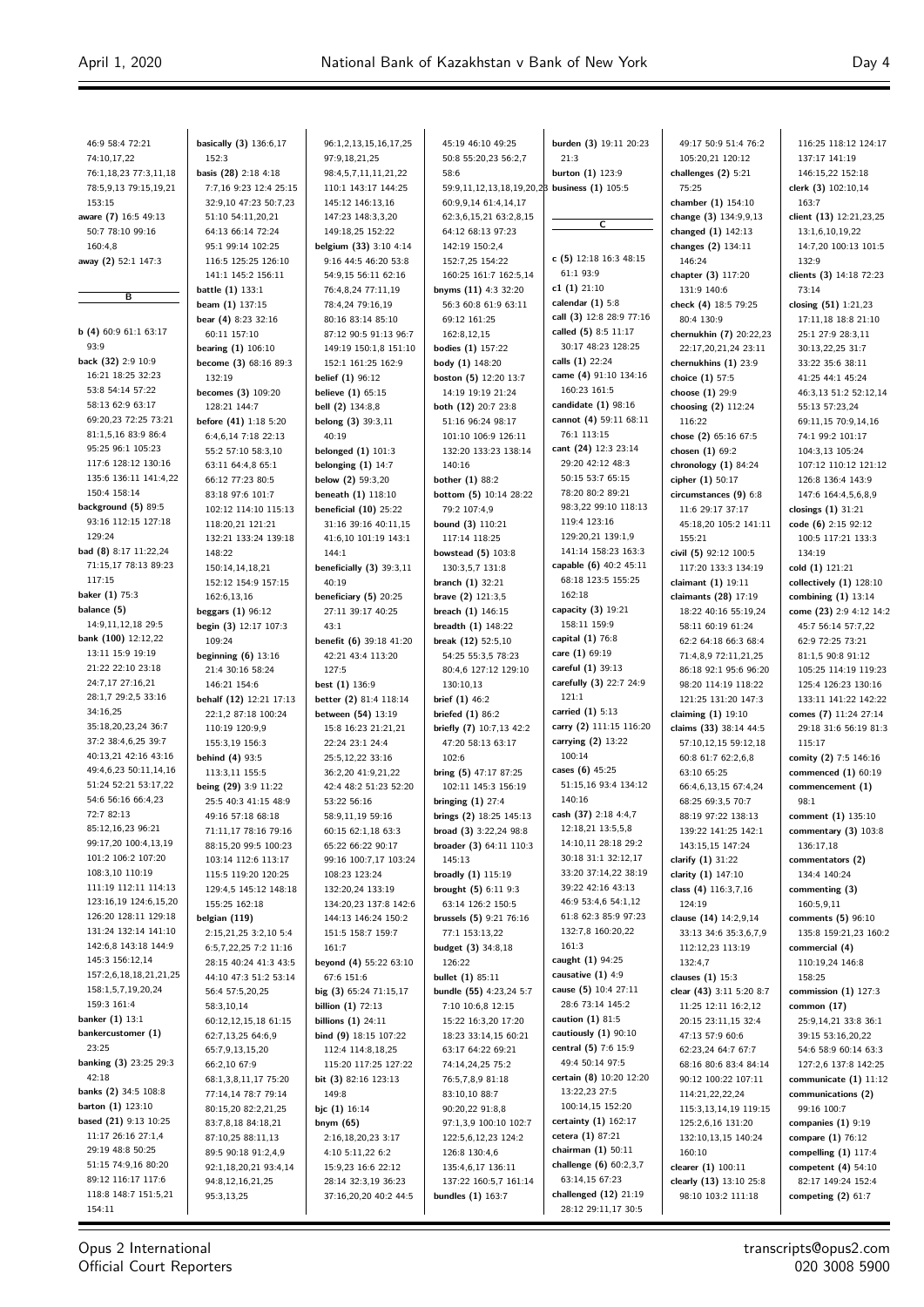| 62:2                                     | 66:24 76:20 77:2                                | 39:22 59:14 64:9                        | 49:5,17 51:6 121:2                    | 40:13 52:17,18,22                          | define (1) 96:15                              | 140:3                                           |
|------------------------------------------|-------------------------------------------------|-----------------------------------------|---------------------------------------|--------------------------------------------|-----------------------------------------------|-------------------------------------------------|
| complete (2) 133:24                      | 84:25 85:2 88:25 97:5                           | contradict $(1)$ 23:15                  | crossexamine $(1)$ 68:4               | 53:11 54:22 59:5 60:3                      | defined $(1)$ 56:21                           | difficult (7) 37:7,17                           |
| 157:5                                    | 126:16 145:13                                   | contrary (6) 20:24                      | crossexamined (1)                     | 62:20 64:12 72:5,22                        | defines (1) 138:3                             | 41:11 45:24 89:23                               |
| completeness $(1)$ 51:1                  | considerable (3) 69:19                          | 21:14 40:16 115:15                      | 34:12                                 | 83:5 92:3,3 96:14                          | definition $(1)$ 110:1                        | 128:21 151:18                                   |
| completes $(1)$ 161:18                   | 96:3 125:18                                     | 152:2 156:2                             | crossreference (1)                    | 108:22,25 109:6,17,21                      | defrauding $(1)$ 51:22                        | difficulties (1) 38:8                           |
| computer (1) 163:8                       | considerably (1) 105:23                         | contrast (2) 22:14                      | 150:23                                | 110:4,5 132:8 147:24                       | degree (1) 127:17                             | difficulty $(6)$ 38:24                          |
| concealment $(1)$ 51:5                   | consideration (2) 90:16                         | 129:24                                  | crucial (2) 20:13 26:13               | 149:16,21 150:5                            | delayed (2) 7:2 63:13                         | 40:17 104:19 105:8                              |
| conceded $(1)$ 78:12                     | 146:10                                          | contributions (1) 23:4                  | cumulative $(1)$ 19:16                | 152:25 156:19                              | deliberate $(3)$ 51:5                         | 113:13,15                                       |
| conceivable $(1)$ 98:16                  | considered $(2)$ 90:14                          | control (12) 43:13                      | currency $(5)$ 33:9                   | debtor (6) 59:6 82:14                      | 67:20,21                                      | diplock (1) 103:15                              |
| concept (4) 29:2 42:9                    | 159:10                                          | 46:19 50:18 104:9                       | 34:15,16,21 40:7                      | 92:4,22 109:18,19                          | deliberately (1) 51:18                        | direct (7) 27:11,15,19                          |
| 109:23 111:6                             | considering $(3)$ 32:1                          | 115:16                                  | current (2) 6:19 81:19                | debts (1) 42:11                            | deliberations (1) 76:20                       | 28:6 49:24 50:6                                 |
| concepts (2) 45:1 46:22                  | 80:11 159:8                                     | 125:12,14,14,18                         | currently (2) 5:12,19                 | december (12) 9:22                         | delivered (1) 131:10                          | 125:13                                          |
| concern (2) 71:11                        | considers $(5)$ 6:8,17                          | 126:16,17,23                            | custodian $(3)$ 12:22                 | 76:15,25 77:23 85:22                       | delve (1) 101:7                               | directed (2) 32:13 154:3                        |
| 139:14                                   | 11:1,3 77:5                                     | controversial (1) 96:11                 | 112:25 116:23                         | 153:12,20,21                               | demand $(2)$ 26:21                            | directly (7) 14:6 15:24                         |
| concerned (19) 2:11,14                   | consistent $(14)$ 3:4                           | convention $(3)$ 9:5                    | custody $(1)$ 161:6                   | 154:1,2,7,11                               | 142:18                                        | 93:18 99:11,16,20                               |
| 8:23 9:12,13 11:23,24                    | 24:19 96:24 99:17                               | 77:20 79:17                             |                                       | decide (43) 2:3 3:1,5                      | denied (1) 92:25                              | 117:21                                          |
| 15:3 18:21 26:5 30:19                    | 113:17,18,23 114:9                              | convincing $(1)$ 156:1                  | D                                     | 7:3,21 32:11 35:13                         | depending $(1)$ 53:10                         | directs $(1)$ 9:6                               |
| 35:20 78:7 147:20                        | 127:3 129:5,16 131:2                            | convoluted $(1)$ 26:2                   |                                       | 38:12,13,13 46:6                           | depends $(1)$ 4:6                             | disagree (4) 8:10 41:4                          |
| 153:11 155:6                             | 132:14 162:15                                   | cooperation $(1)$ 162:25                | d $(1)$ 135:4                         | 53:23 56:6,12,20,23                        | deposit (2) 37:23 42:16                       | 114:2 135:14                                    |
| 160:21,23 162:5                          | consistently $(1)$ 20:20                        | copies (1) 106:16                       | d1 (7) 25:17,20 135:6                 | 57:4,14,18,19,25                           | deposits $(17)$ 4:4,7                         | discharge $(1)$ 21:2                            |
| concerns (2) 10:16 29:4                  | consolidated $(1)$ 11:12                        | copy (7) 102:15                         | 136:11 140:5,7 159:20                 | 65:14 68:7,14 70:5                         | 28:18 30:18 31:1                              | disciplines (1) 68:5                            |
| concession $(3)$ 99:11                   | constitute $(1)$ 148:2                          | 106:15,17 131:10,15                     | d117 (1) 137:23                       | 77:18 80:7,8,10,23                         | 32:12,17 33:20 37:14                          | disclosed (25) 17:15,24                         |
| 121:22 159:24                            | contact (4) 16:6 21:21                          | 157:6 161:15                            | d138 (3) 138:23                       | 93:19 106:7 143:14                         | 38:20 43:13 46:10                             | 18:6,8,12,13,16,18                              |
| conclude $(1)$ 46:8                      | 50:6.8                                          | core (6) 12:15 33:14,15                 | 140:5,10                              | 146:13,17,22                               | 160:20,22,23 161:3,3                          | 19:10,23 20:2,8                                 |
| concluded $(5)$ 23:5                     | contains (3) 17:11                              | 58:14 81:17 100:10                      | d1tab $(1)$ 25:25                     | 148:4,18,21                                | deripaska (6) 21:2                            | 22:3,5,17 23:12,16                              |
| 68:19 123:15 162:2                       | 92:17 110:17                                    | correct (7) 1:10 27:13                  | d227 (1) 139:12                       | 152:12,16,19 153:9                         | 22:20,25 23:1,3,7                             | 37:10                                           |
| 163:12                                   | contemplates (2)                                | 33:3 52:24 86:22                        | d228 (1) 136:11                       | decided $(14)$ 3:9 4:1                     | derivative $(2)$ 26:15                        | 101:8,12,12,13,14                               |
| concludes $(1)$ 141:1                    | 14:9,11                                         | 121:15 154:21                           | d2449 (1) 139:16                      | 45:23 54:9,15 58:10                        | 27:10                                         | 102:3 159:16                                    |
| conclusion $(8)$ 22:16                   | contemporaneous (4)                             | correspondence (1)                      | d262 (1) 135:18                       | 67:11 88:3 96:14,19                        | describe (2) 20:21,22                         | disclosedundisclosed                            |
| 23:11 36:19 59:6 64:1                    | 22:19,23 100:7 101:18                           | 153:23                                  | d2tab (1) 157:5                       | 141:23 143:6 149:19                        | described $(6)$ 85:16                         | $(1)$ 132:1                                     |
| 65:1 94:18 125:24                        | contemporaneously (2)                           | corrumpit $(1)$ 46:20                   | $d4(1)$ 137:22                        | 150:1                                      | 126:13 129:25 133:6                           | disclosure $(1)$ 101:21                         |
| conclusions $(4)$ 46:18                  | 122:2 134:6                                     | cost(1) 75:6                            | danger $(1)$ 42:22                    | decides (2) 54:3 68:15                     | 138:6 143:21                                  | discontinue (1) 9:8                             |
| 83:25 87:7 147:10                        | contend (2) 2:20 3:25                           | costs (1) 75:10                         | danilina (5) 20:21,25                 | deciding $(3)$ 4:1 56:13                   | describes (1) 136:22                          | discontinued (1) 75:6                           |
| conclusive $(1)$ 76:1                    | contention $(4)$ 59:1                           | couldnt (6) 74:6 94:22                  | 22:21,22 23:1                         | 103:13                                     | description $(2)$ 13:15                       | discuss (1) 138:20                              |
| condition (5) 20:11,14                   | 105:12,15 152:25                                | 98:2 100:10 111:18                      | danilinas $(1)$ 23:4                  | decision (43) 3:8,14                       | 69:12                                         | discussed (2) 33:25                             |
| 21:11,23 22:6                            | contents $(1)$ 126:3                            | 114:18                                  | dare (1) 120:22                       | 11:25 17:19 19:6                           | designed $(1)$ 22:7                           | 128:20                                          |
| conditions $(10)$ 13:2                   | context (14) 8:12 11:22                         | council (1) 108:6                       | dated (2) 10:17 162:9                 | 20:14,18 35:11 53:17                       | despite $(1)$ 146:7                           | discusses $(1)$ 103:12                          |
| 19:17,23                                 | 41:6 81:19 82:9 94:17                           | counsel (2) 6:16 132:21                 | day (12) 1:5 8:13 11:5                | 54:7,18 56:3 60:18                         | detail (6) 21:9 48:20                         | discussing $(2)$ 120:11                         |
| 20:8,12,15,16 21:7                       | 119:7,8,17 127:15,16                            | counterparty $(2)$ 102:23               | 36:11,24 55:20 67:2                   | 67:10,18 74:14 75:5                        | 76:21 80:25 134:17                            | 136:19                                          |
| 22:5 111:14                              | 130:8 143:13 162:4                              | 151:7                                   | 68:25 73:9 106:18                     | 76:6,15,22                                 | 148:24                                        | discussions $(1)$ 1:6                           |
| conduct (5) 48:9 126:1                   | contexts (1) 127:10                             | couple (2) 99:7 157:2                   | 121:21 141:18                         | 77:8,22,23,24 78:8                         | detailed (2) 14:1 148:25                      | dismissed $(1)$ 50:13                           |
| 129:2,3 131:1                            | continental (2)                                 | coupled (2) 128:6,7                     | days (3) 73:4,5 109:18                | 80:9 81:17 83:17,23                        | determination (2) 62:20                       | displace (1) 156:1                              |
| conferral (19) 104:9,14                  | 109:2,15                                        | course (35) 4:20                        | daytoday (6) 21:19 50:6               | 84:5 86:1,22 87:11                         | 63:7                                          | displaced (1) 155:25                            |
| 106:14 110:7                             | contingent $(2)$ 61:20                          | 12:1,23 15:13 17:22                     | 99:14 125:13,25 126:1                 | 90:15 96:13                                | determinations (1)                            | displayed $(1)$ 163:1                           |
| 111:23,24 114:4,5                        | 110:2                                           | 27:13,18 32:16 33:19                    | deal (27) 2:8 7:25 16:16              | 102:5,6,16 103:15                          | 87:24                                         | disposal (7) 34:22,24                           |
| 115:16,17,18 117:8                       | continue (3) 81:14                              | 39:22 40:23 41:8                        | 17:4 20:14 21:5,8<br>24:25 28:4 29:17 | 119:1 148:4,7 155:7                        | determine $(5)$ 7:20                          | 35:17,19 36:3,16 40:8                           |
| 119:23 124:17,22,24                      | 130:17,21                                       | 63:16 64:18 65:7,10                     | 30:10,14 39:8 46:25                   | decisions $(1)$ 77:10                      | 80:16 95:9 96:2 152:4                         | dispose (12) 33:11,18                           |
| 125:7,10 127:20                          | continues $(2)$ 36:6                            | 66:21 68:20 71:20                       | 52:15 90:18 94:5 98:5                 | decisive $(3)$ 53:18                       | determined $(13)$ 3:17                        | 34:3,6 36:7,8 37:14                             |
| conferred (5) 107:16                     | 37:16                                           | 72:19 73:14 76:19,25                    | 99:20 133:18 143:9                    | 54:8,19                                    | 4:2 7:8 46:8,14 54:8                          | 41:15 43:14,18 108:4                            |
| 108:9 118:10 128:11                      | contract (49) 3:18                              | 83:8 86:19 90:25 99:5                   | 148:17 151:16                         | declaration (12) 5:22                      | 62:5 65:2 88:13                               | 111:13                                          |
| 129:2                                    | 12:14 13:16,17 14:4                             | 106:2 113:25 132:5<br>134:7 139:3 152:6 | 154:15,23 156:21                      | 59:8,17,21,22 60:2,8<br>61:3,24 64:18 71:3 | 95:2,14 146:18 162:6<br>determines $(1)$ 65:3 | disposed (1) 79:18<br>dispositive (1) 87:6      |
| conferring (2) 116:2,14                  | 15:2,7,8,12,15,15,19                            |                                         | 161:22                                | 82:13                                      |                                               |                                                 |
| confers (1) 128:3<br>confined (2) 20:6,9 | 16:11,23 18:17 20:5,5<br>23:25,25               | 160:20 163:3<br>courts (8) 5:20,24 56:1 | dealing (10) 14:6                     | declarations (22) 2:11                     | determining (2) 33:3<br>65:5                  | dispute (19) 6:4 10:16<br>11:1 25:12 33:7 36:20 |
| confirm $(1)$ 54:7                       | 24:1,3,5,8,9,12,14,14,18,20,258:3,14 75:23 95:3 |                                         | 24:10,10 28:16 42:16                  | 52:14 55:22 60:23,24                       | device (1) 47:24                              | 39:2 42:2 52:19 57:16                           |
| confirms (1) 149:20                      | 37:19 42:18 51:12,23                            | 162:16                                  | 45:9 47:1 111:5                       | 61:1,5,6 64:17                             | devoted (1) 57:24                             | 58:11 62:1,18 63:6                              |
| conflict (4) 66:15 81:24                 | 64:20 65:18 111:7                               | cover (2) 2:7 148:16                    | 134:22 154:24                         | 70:13,25 71:8 72:21                        | dictated $(1)$ 126:3                          | 64:5 66:9 68:19                                 |
| 82:3 152:17                              | 113:11 120:8                                    | create (2) 49:14 113:23                 | deals (7) 4:16 23:23                  | 80:21 88:20 98:18                          | dictating $(1)$ 126:12                        | 109:20 148:22                                   |
| conflicts (12) 45:6                      | 131:23,23 132:11                                | created $(1)$ 26:6                      | 42:6 49:9 50:1 117:21                 | 146:1 147:1,2,9,16                         | didenko (4) 134:4 135:9                       | disputed (3) 5:18 61:21                         |
| 46:23 56:15,24 57:2                      | 142:11,12                                       | creates (2) 113:24,25                   | 158:1                                 | 156:18                                     | 160:2,6                                       | 141:15                                          |
| 65:10 66:21 68:22                        | 155:19,20,23 158:25                             | credit (2) 29:5 160:24                  | dealt (5) 12:9 22:18                  | declaratory $(1)$ 146:4                    | didnt (19) 15:15 40:15                        | distinction $(6)$ 41:22                         |
| 89:7 93:19 98:15                         | 161:6                                           | creditor $(1)$ 29:9                     | 71:25 105:18 151:25                   | declares $(1)$ 11:9                        | 41:5 51:24 63:15                              | 42:4 115:11 132:24                              |
| 150:10                                   | contracted $(1)$ 21:15                          | creditors (7) 49:15                     | debate (10) 41:21 64:3                | declined (1) 39:19                         | 73:12 74:19 99:4                              | 134:19 140:23                                   |
| confusing $(2)$ 17:11                    | contracting $(8)$ 12:12                         | 51:19,22 87:20                          | 84:18 85:9 132:20                     | decree (3) 107:18 117:7                    | 106:5 112:10 113:4,4                          | distinguished (1) 140:20                        |
| 115:2                                    | 21:25 22:9 154:22                               | 95:11,12 118:22                         | 133:21 141:9,17,23                    | 141:19                                     | 114:14 117:13 119:12                          | divide $(1)$ 1:4                                |
| connection $(1)$ 158:13                  | 155:22,24 156:2,14                              | critical $(4)$ 4:16                     | 144:13                                | decrees (2) 100:5                          | 120:22 134:17 135:1,2                         | division (2) 41:9 139:25                        |
| consent (2) 113:4,9                      | contracts (8)                                   | 138:10,16 139:24                        | debates (1) 88:11                     | 126:13                                     | difference (5) 65:22,24                       | divorced (1) 8:12                               |
| consented $(1)$ 113:7                    | 110:19,21,24 113:12                             | criticised $(1)$ 138:19                 | debenture $(1)$ 117:2                 | deemed (2) 14:20                           | 108:23 136:5 141:25                           | doctrine (1) 156:9                              |
| conservative (1) 110:6                   | 132:2 154:18 158:14                             | criticism (3) 55:20,23                  | debit (5)                             | 158:25                                     | different (10) 17:3                           | doctrines $(2)$ 3:23                            |
| conservatory (8)                         | 159:14                                          | 136:16                                  | 14:9,11,12,18,20                      | defend (1) 88:19                           | 56:17 57:6 70:10 72:5                         | 152:10                                          |
| 10:2,18,19 77:4,9,25                     | contractual (11) 3:6                            | crossed $(1)$ 90:11                     | debt (45) 2:11,20 4:2,3               | defendant $(1)$ 19:12                      | 105:17 106:3 108:21                           | document (9) 15:8 79:4                          |
| 83:20 109:24                             | 16:12 20:20 25:15                               | crossexamination (7)                    | 7:24 10:21 13:6,11                    | defendants (1) 18:3                        | 115:2 136:5                                   | 81:18 83:13 85:1 97:3                           |
| consider (10) 54:15                      | 26:6 27:20,25 38:16                             | 21:18 34:1 35:22                        | 14:12,16 29:25                        | deferred (2) 62:13,25                      | differently $(2)$ 138:17                      | 131:18 161:13 162:4                             |
|                                          |                                                 |                                         | 32:18,19,22 39:20                     |                                            |                                               |                                                 |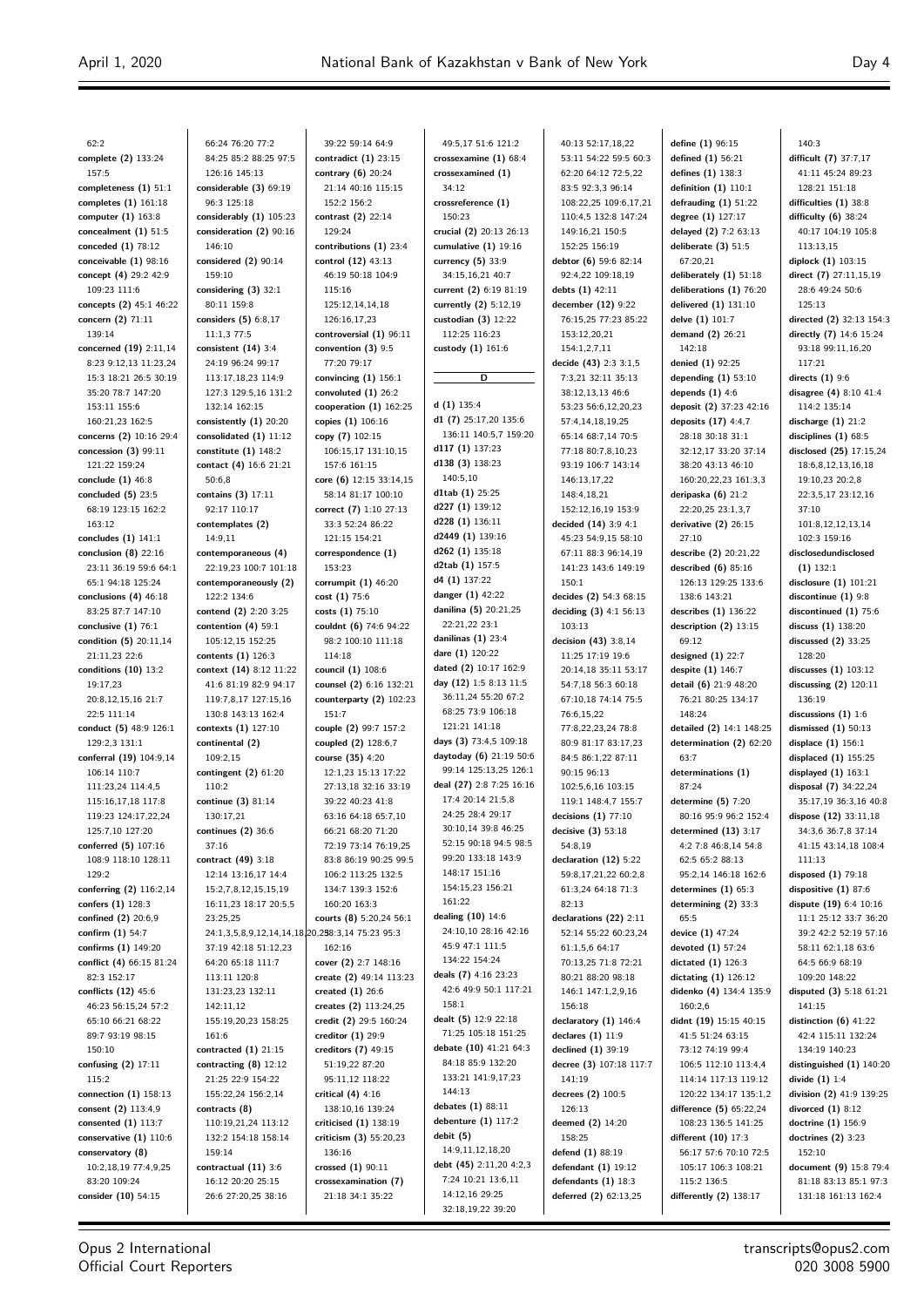**documents (12)** 10:22 11:4,18 20:20 79:9 80:3 101:18,23 103:1 104:13 118:9 122:12 **does (36)** 4:22 14:15 19:1 21:20 24:1 27:6,17 36:8,20,22 40:1 48:1 58:21 67:3 76:18 85:1 94:11 96:1 110:19 119:23 123:5,22 133:9,11 134:14 139:8 142:1,2,18 143:17 152:8,8,9 153:15 154:17 158:14 **doesnt (36)** 2:21 23:23,24 24:5,7,12,22 26:8,22 27:14,15 30:4 35:7 37:13,15 38:2,3,5 43:10,21 87:10 90:25 108:2 109:11 111:21,22 115:18 123:21 125:13 132:9 133:8,15,15 137:9 138:20 145:4 **doing (9)** 27:18 68:15 90:3 106:4 113:8,9 115:15 129:20 157:24 **dollar (2)** 160:23 161:2 **dollars (1)** 72:13 **done (8)** 21:5 48:24 100:23 106:6,8 111:18 131:18 151:19 **dont (51)** 1:6 3:4 13:9 18:10 27:14 30:6 45:23 46:1 47:10 52:18 53:19 70:18 71:17 72:25 73:23 74:12 78:5 80:15,21 81:8 84:9 95:14 96:9 102:8 106:15 107:23 111:10 113:6 114:7 116:25 119:10,10 122:4 126:6 127:17 130:4,20 132:12 139:2,2,10 143:5 145:9,10,14,17 150:19 151:12 155:8 156:4 161:13 **doubt (6)** 18:25 47:21 55:23 61:19 67:2 163:9 **down (17)** 6:20 11:8 20:19 29:18 58:8 67:7 84:3,11 86:9 99:5 106:25 107:17 117:5 123:18 134:16 138:5 141:8 **draft (2)** 15:15 95:24 **drafted (2)** 22:7 24:9 **draw (4)** 125:20,21 126:7 132:21 **drawing (2)** 46:17 82:11 **drawn (1)** 132:24 **drew (2)** 51:14 134:19 **dropping (1)** 153:4 **due (7)** 2:20,22 10:21 14:12 83:8 149:17 152:25 **during (10)** 8:2 33:9 34:21,23 36:5,16,21 40:6 76:19 105:22 **dutch (1)** 56:5

**duties (1)** 82:22 **dynamic (1)** 148:6 **E e (2)** 64:18 97:9 **e1 (1)** 60:17 **e120 (1)** 97:16 **earlier (9)** 73:21 81:1,6 82:20 96:10 119:19 120:4 121:14 125:5 **earth (1)** 101:1 **easy (2)** 125:24 133:21 **economically (1)** 39:18 **ect (1)** 8:16 **effect (10)** 4:9 34:14 49:11 52:23 56:1 58:3 93:13 95:21 96:20 113:16 **effectively (7)** 11:16 82:21 83:24 98:6 126:12 137:3 139:9 **either (22)** 9:16 19:22 44:8 47:23 49:17 66:6 67:25 71:3 80:14 89:24 106:11 109:19 117:25 126:2,21 128:3 137:10 141:25 142:7 147:14 152:8 159:14 **electronically (1)** 157:9 **else (5)** 93:14 114:10 117:1 129:16 148:9 **elsewhere (1)** 8:9 **email (1)** 102:14 **emailed (2)** 102:10,12 **embodied (1)** 55:25 **emerge (1)** 163:4 **emphasis (1)** 146:6 **emphasise (1)** 145:21 **empty (1)** 149:22 **enable (2)** 111:2 151:7 **enabled (1)** 162:23 **enabling (1)** 163:1 **encompasses (1)** 98:4 **end (23)** 1:9 19:23 35:10,12 46:5,7 50:3 53:25 54:3 56:22 57:16 66:9 67:14 68:24 69:7 70:14 72:6 109:7 115:12 126:3 135:20 141:17 153:18 **enforce (8)** 9:4,9 20:5 42:19 58:4 144:10,18 145:3 **enforceable (1)** 79:19 **enforcement (13)** 29:9 47:25 75:6 76:17,23 77:2,3,14,16 78:4 87:21 150:8 153:15 **engage (1)** 99:19 **engaged (1)** 56:24 **england (5)** 32:20 56:10 90:5 91:13 150:16 **english (78)** 2:25 3:2,5,6,12 5:20,24 6:14,21 11:24 18:16 25:6,11 26:3,19 32:20,21 40:5 41:7 42:15 43:5,20 45:6 46:23 56:13,24 57:2 60:5 62:13,22 63:9 64:10 65:4,8,10,17 66:14,20 71:1 80:11,12 81:24

82:4,23,23 87:8 88:2,13 89:7 90:3 92:4 93:18 94:9,12 95:9,18 98:14,20 103:24 111:6 139:3,4 143:18,22 144:2,8,9 145:1 146:9,10 147:22 149:20 150:3 152:3,17 153:1 156:9 162:7 **enormous (1)** 68:16 **enough (14)** 38:18 61:7 95:13 106:7,8 114:20 119:15 121:3,5 124:18,25 126:6 129:6 136:21 **enquiry (12)** 75:18,19 99:15 110:5,6 111:23 114:11 115:12 124:23 125:9 144:12 145:11 **ensure (1)** 131:8 **enter (14)** 72:7,12 104:22 107:16 108:6,7,13 110:24 111:22 116:3,15 117:10 124:19,25 **entered (15)** 16:18 19:18 21:17 24:14 31:10 101:3 103:21 107:23 120:2,8 121:13,18 124:20 155:3 159:9 **entering (6)** 17:9,13 22:1 23:24 107:13 114:7 **enters (2)** 110:18 158:24 **entertain (1)** 70:13 **entire (1)** 25:4 **entirely (5)** 8:12 26:16 153:25 160:10 162:15 **entitled (12)** 10:2 20:4 30:2 40:12 42:18 53:3 54:1,13 60:2 72:17 92:18 93:5 **entity (2)** 16:23 124:6 **entrusted (11)** 117:21 118:4 132:25 133:8,9 136:1,24 137:12 138:16 140:2,14 **equal (2)** 14:21 29:5 **equally (1)** 20:21 **equivalent (3)** 25:6 108:25 109:14 **err (1)** 81:4 **escaped (3)** 108:17 145.7.9 **essence (1)** 4:12 **essential (1)** 9:19 **essentially (3)** 27:20 72:11 78:17 **establish (2)** 20:23 115:6 **established (2)** 48:20 51:21 **establishes (1)** 20:2 **establishment (3)** 48:5 49:14 118:4 **estimates (1)** 81:3 **et (1)** 87:21 **even (12)** 20:7 22:4 26:11 27:12 31:3 38:5 41:10 43:9 44:5 116:25 142:16 154:20

**events (2)** 21:4 27:5 **ever (6)** 16:5 50:7 72:15 132:2 146:22 160:23 **every (5)** 22:7 67:4 76:21 104:25 138:18 **everybody (7)** 1:3 39:8 40:20 68:15 83:24 108:17 125:17 **everything (9)** 15:7 46:15 87:11 91:13 98:4 114:10 117:1 121:22 156:19 **evidence (56)** 3:24 9:17,20,23 12:13 15:17 16:1,8,9 21:3,19,23 22:16 23:3,7,10,15 28:23 29:11 32:13 34:10,10 36:13 51:4,5,10,11,17,20 68:2,7 99:9,9,22 100:1 105:22 112:16 117:24 118:6,20,21 125:16 134:11 136:10 144:6 149:1 153:5,16,17,20 154:5,12,16 155:1,2 159:19 **evidential (4)** 19:11 22:14 47:23 48:10 **exactly (8)** 4:11 109:12 112:13 124:19 129:11 138:8 151:24 160:11 **examine (1)** 93:6 **example (8)** 8:3,13 22:19 39:15 44:16 86:13 111:12 112:22 **examples (1)** 141:20 **except (2)** 46:16 158:21 **exception (1)** 67:16 **exchange (2)** 6:9 85:21 **exclude (3)** 59:11 89:23 115:5 **excluded (1)** 103:13 **excludes (1)** 132:4 **excluding (1)** 131:21 **exclusion (1)** 36:5 **exclusive (2)** 36:16 87:19 **exclusively (1)** 34:24 **excused (1)** 4:4 **executionary (1)** 91:3 **executory (7)** 5:9 6:5 84:4,23 85:8 162:1,6 **exequatur (2)** 6:11 153:14 **exercise (1)** 125:18 **exercising (4)** 50:18 121:17 144:20,22 **exhaustive (1)** 87:11 **exhibit (2)** 10:23,23 **exhibits (3)** 11:2,4,13 **exist (5)** 62:8 96:9 132:2,2 141:3 **existence (6)** 5:12 39:7 91:10 132:12 160:24 161:6 **existing (3)** 48:22 59:16 149:18 **exists (2)** 14:18 58:18 **expansion (1)** 75:11 **expect (2)** 136:21 140:19 **experience (1)** 71:23

**expert (7)** 3:24 66:3 68:2 104:24 134:11 148:25 160:2 **expertise (1)** 49:6 **experts (14)** 17:8 25:12 36:21 37:12 60:15 63:4 68:4 84:18 98:5 118:8 132:20 134:6 138:14 151:19 **explain (4)** 27:9 41:5 43:4 57:7 **explained (8)** 31:12,24 32:15 41:4 71:10,13 72:1 161:1 **explains (6)** 17:12 29:7 34:12 48:19,23 50:3 **explanation (6)** 23:6 25:15 105:5,11 134:15 136:9 **explicable (1)** 129:4 **express (7)** 110:9 116:1,10,14,24 117:25 129:1 **expressed (1)** 134:1 **expression (1)** 149:25 **expressly (7)** 20:5,9 33:12 49:9 50:1 94:20 128:3 **extend (1)** 73:9 **extensive (1)** 85:21 **extent (8)** 34:20 40:1,3,5 69:1 147:18 152:16,17 **external (8)** 111:17 112:1,8,14,19,24 116:19,22 **extract (2)** 31:20 130:5 **extraordinarily (1)** 97:11 **extraordinary (1)** 7:4 **extrinsic (5)** 22:16 23:10,14 99:22 100:1 **extrinsically (1)** 87:20 **F f (6)** 30:15 74:3 122:5,6,12 124:1 **f1115 (1)** 124:2 **f1118 (1)** 124:5 **f1122 (1)** 124:12 **f3 (1)** 122:6 **f845 (1)** 122:23 **f849 (1)** 123:2 **f850 (2)** 123:15,18 **f851 (1)** 123:11 **face (8)** 8:15 12:11,17 15:7 29:25 44:6,6 98:23 **faced (1)** 16:12 **facie (3)** 9:1,6 12:1 **facilities (1)** 49:7 **factor (5)** 32:7 41:3 129:13,14,24 **factors (1)** 114:19 **factual (7)** 21:16 46:17 47:23 49:19 50:23 51:9 112:16 **fail (4)** 19:22 23:16 48:7 69:3 **failed (2)** 26:20 69:4 **fails (2)** 20:8 22:5 **failure (3)** 4:5 26:17 46:8

**fair (5)** 78:11 89:2 99:11 119:15 136:21 **fairly (4)** 80:1 106:11 119:20 121:7 **faith (4)** 8:17 11:22,24 78:13 **fall (5)** 2:21 38:20 52:1 62:6 147:3 **falling (2)** 62:15 63:2 **falls (1)** 5:22 **false (2)** 23:2,7 **familiar (5)** 63:21 82:15 103:17 155:14,17 **far (22)** 2:1 8:23 9:12,13 11:23 15:3 18:20 49:13 61:6 70:18 75:16,25 78:6,10 120:23 127:25 153:11 155:6 156:7 160:4,7,20 **farcical (1)** 98:12 **fatal (4)** 22:2 25:3 131:4 134:10 **fault (1)** 14:19 **favour (3)** 98:19 141:24 143:6 **features (2)** 124:5,9 **february (1)** 154:8 **few (3)** 63:22 105:6 157:14 **fictitious (1)** 86:15 **fifth (3)** 18:3 43:25 61:5 **filatona (9)** 17:18 18:22 20:18 22:15,15 100:3 102:5 114:21 125:6 **file (5)** 11:6,12 48:15 154:4 159:20 **filed (3)** 92:23 154:8 162:5 **filing (3)** 9:22 83:12 85:24 **filings (1)** 6:18 **final (11)** 6:18 49:1,11 59:21 72:4 73:11 76:1 78:8 109:20 127:7 160:13 **finality (1)** 143:15 **finally (5)** 62:11 94:5 95:2 103:11 126:17 **finance (1)** 16:24 **financial (4)** 23:4 72:14 157:18,22 **find (14)** 2:5 32:6 47:8,17 66:6 73:7 81:17 88:8 103:20 105:10 129:3 141:11 155:8 157:10 **finding (4)** 8:24 9:13 50:19 90:4 **findings (7)** 71:12 74:9,16,21 80:20 96:16 147:14 **finds (4)** 9:5 66:8 149:16 153:23 **fine (2)** 1:8 52:7 **finish (1)** 145:25 **first (54)** 2:7 6:23 7:3 8:20 16:16 19:8,17 20:7,15,16 21:11 22:4 25:4,23 26:7 30:9,20,24 33:15 36:14 37:8 42:7 55:16,19,20 56:19

61:1 69:10 71:15 75:24 76:16 77:13 78:9 81:21 95:7,17 98:9 102:4 114:5 115:7,7 120:10 130:6 133:17,22 135:6 143:24 148:17 153:12 155:7 157:1,16 159:17 160:24 **five (6)** 2:6 55:3 60:24 98:5 129:9 130:10 **fix (1)** 5:8 **fixed (2)** 10:21 154:5 **flag (1)** 125:5 **flipped (1)** 114:16 **focus (1)** 61:2 **follow (6)** 2:4 66:9 91:1 141:20 142:18 147:13 **following (7)** 26:17 55:18 60:1 69:25 91:14 93:9 148:2 **followon (1)** 117:12 **follows (12)** 11:7,10 53:3,9,25 70:12 114:9 116:20 131:22 146:18 149:17 159:5 **fond (1)** 18:25 **foot (1)** 26:13 **footnote (1)** 126:9 **fora (1)** 152:22 **force (5)** 35:16,16 43:12,16 144:23 **forcing (1)** 145:5 **foreign (12)** 45:2,2 56:14 66:20 71:12,20 97:25 98:14,16 146:11 152:16,18 **forget (2)** 131:17 144:13 **form (9)** 8:7 47:9 70:13,25 71:4,8 95:1 124:20 133:5 **formal (1)** 41:17 **formation (2)** 106:24 107:7 **forming (1)** 45:11 **forms (3)** 25:22 133:4 137:11 **formulated (1)** 64:19 **formulation (1)** 48:12 **formulations (1)** 128:20 **forth (3)** 88:22 104:24 163:9 **forward (14)** 4:13 47:18 50:24 57:10,12,13 65:25 66:14 68:25 69:1 71:6 78:18 82:1 153:7 **fought (1)** 146:21 **found (7)** 8:25 12:1 33:23 114:20 122:12 154:13 155:5 **foundation (1)** 143:3 **four (8)** 59:9 61:4,6 102:2 103:19 104:8 114:19 115:15 **fourth (3)** 30:17 61:3 132:12 **framework (1)** 16:12 **frankly (2)** 65:7 118:7 **fraud (22)** 8:1 9:1,6,15,17 10:25 11:17 12:1 51:5

Opus 2 International Official Court Reporters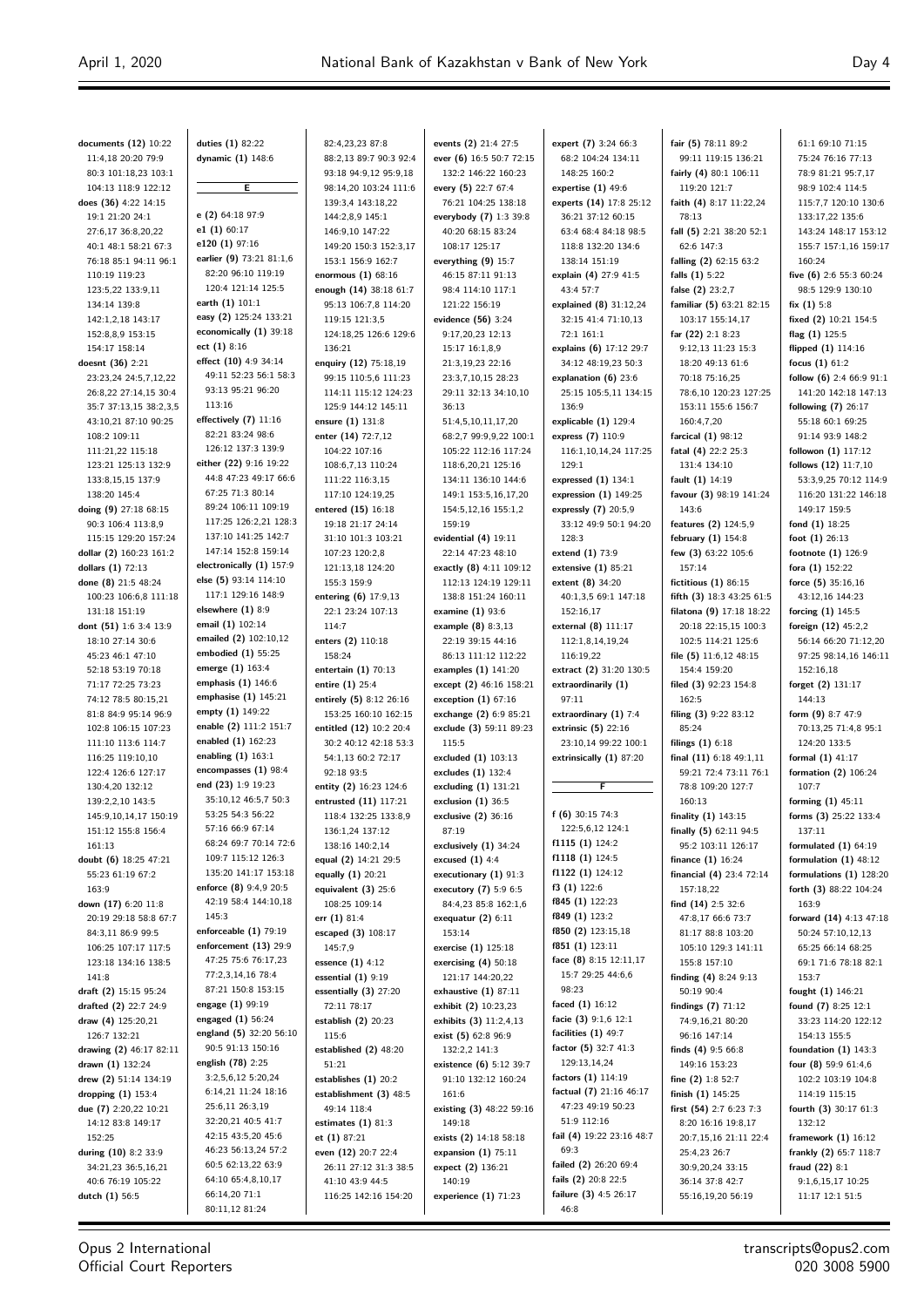| 74:6,10,18,21                                 | 92:2 97:21 148:3                              | 66:19,24 67:10 74:3                          | 63:25 64:2 65:12,19                                | 135:1 161:2                                 | includes (3) 3:18 114:6                            | intent $(1)$ 46:18                            |
|-----------------------------------------------|-----------------------------------------------|----------------------------------------------|----------------------------------------------------|---------------------------------------------|----------------------------------------------------|-----------------------------------------------|
| 76:4,19,22 78:3 79:17                         | 149:22,23                                     | 78:18 80:16,17,24                            | 67:6,19,22                                         | holder $(1)$ 29:4                           | 116:21                                             | intention $(2)$ 15:16                         |
| 80:2 153:11 154:4,12                          | gave (7) 26:19 34:9                           | 83:14 84:5 85:4                              | 69:15,18,23                                        | holding $(1)$ 127:4                         | including $(17)$ 11:14                             | 131:2                                         |
| fraus (1) 46:20                               | 102:21 105:19 120:9                           | 88:23,25 96:12 101:16                        | 70:3,20,23                                         | holds $(1)$ 59:13                           | 61:19 82:25 84:17                                  | interaction $(1)$ 123:19                      |
| freeze (2) 56:3 162:1                         | 141:20 162:2                                  | 103:1,7 121:3 122:21                         | 71:18,20,23 72:3,4,10                              | home $(1)$ 96:18                            | 98:21 100:8 108:12                                 | interest (3) 25:22 40:15                      |
| freezing $(3)$ 10:4                           | gca (82) 2:19 4:5                             | 126:24 127:8 132:18                          | 73:4 82:20 130:18                                  | hope (3) 71:10,13,25<br>hoped (2) 74:3 99:4 | 111:15,25 114:13                                   | 102:23                                        |
| 54:11,20<br>frenchspeaking (1)                | 12:8,11,16 16:19<br>17:9,14 19:18,20 20:9     | 136:10 142:22<br>151:18,24,25 155:4          | 161:20,24,25 164:8,13<br>handysides $(1)$ 52:16    | hopefully (1) 139:14                        | 118:11 126:13 133:4<br>134:4 138:3 146:25          | interested $(2)$ 82:11<br>145:1               |
| 76:15                                         | 21:12,14,17,25 22:1,6                         | gone (3) 53:8 103:6                          | happen (4) 27:1,5 87:12                            | hopeless $(1)$ 17:16                        | 147:24                                             | interesting $(3)$ 108:20                      |
| friends (3) 4:19                              | 23:15 24:2,3,18                               | 114:10                                       | 147:15                                             | hoping (1) 70:21                            | incomplete $(2)$ 93:1,12                           | 122:12 132:20                                 |
| 109:2,15                                      | 27:20,21 29:25                                | good (9) 1:3 38:17 48:3                      | happened (5) 6:25 9:3                              | host $(1)$ 80:14                            | inconsistency (1)                                  | interference (3) 51:10                        |
| frozen (3) 58:5 59:23                         | 31:4,10 32:3,19 36:23                         | 89:2,22 112:18 114:20                        | 26:22 27:3 99:14                                   | hours (2) 1:7,14                            | 134:23                                             | 106:5 120:16                                  |
| 85:12                                         | 37:11 39:22 40:2 44:6                         | 120:22 134:13                                | happens (3) 126:18                                 | however (6) 6:15 48:6                       | inconsistent (10)                                  | interim (2) 109:11,17                         |
| full (2) 131:9 138:1                          | 45:11 56:4 61:2,18                            | govern (1) 99:12                             | 137:12 140:1                                       | 62:18 94:18 123:8                           | 3:8,13,20 7:5 24:15                                | internal $(1)$ 97:16                          |
| fully (6) 59:11 61:7                          | 62:4,22 63:8 64:13                            | governed (4) 18:16                           | happy (3) 17:4 29:15                               | 141:13                                      | 131:3 134:1,2,5                                    | interpret (2) 95:18                           |
| 62:1,19 63:7 68:21                            | 83:5,6 86:25 87:5,7,24                        | 32:19 150:3,10                               | 104:15                                             | huge (1) 100:2                              | 135:22                                             | 96:10                                         |
| fund (50) 12:21 13:24                         | 90:14 94:25 95:8,18                           | governing $(1)$ 65:17                        | hard $(4)$ 47:22                                   | hurdles $(1)$ 33:5                          | incorrect $(2)$ 86:22                              | interpretation (4) 35:12                      |
| 21:20 31:8 33:11,19                           | 96:14 97:24 99:24                             | government (80) 16:5                         | 106:15,17 131:10<br>hasnt (2) 66:23 73:13          | hypothetical (1) 65:5                       | 153:25                                             | 83:5 90:14 146:23                             |
| 34:8,13 37:2 39:3<br>40:18,20                 | 100:8,10 101:3,15<br>105:3 107:14,16,23       | 17:2 21:21,22 31:11<br>33:17                 | havent (10) 41:4 46:21                             |                                             | incredibly $(1)$ 142:2<br>incumbent $(4)$ 57:9     | interpreted $(1)$ 87:8<br>into (57) 6:10 13:9 |
| 48:5,13,20,22,23                              | 110:9 111:22 114:12                           | 34:7,13,18,21,25                             | 56:22 95:20 113:18                                 | $\mathbf{I}$                                | 67:24 88:17,19                                     | 16:18 17:9,13 19:18                           |
| 49:2,3,14,23 51:21                            | 115:4 117:10 118:25                           | 36:5,8 39:16,19 42:25                        | 131:12 137:18 149:5                                |                                             | indemnity $(1)$ 75:10                              | 21:17 22:1 23:24                              |
| 90:17 94:24 100:16,25                         | 119:23 121:18 124:21                          | 49:22,24 50:5,6,7,17                         | 151:22 160:9                                       | i1 (3) 76:14 97:1 162:2                     | independence $(1)$ 94:3                            | 24:10,14 27:14 31:10                          |
| 101:6,19 104:8 107:21                         | 125:7 128:18 131:21                           | 51:11,23 99:17,25                            | having (11) 16:6 41:18                             | $i2(7)$ 5:2 10:6,10,11                      | independent (3)                                    | 34:8,18 41:20 59:9                            |
| 108:4,11,15 111:15,16                         | 144:11 146:23 148:5                           | 100:8,18,20,24 101:20                        | 46:23 50:8 63:12                                   | 76:11 77:6 97:3                             | 50:18,18 121:24                                    | 87:25 91:10 101:3,7                           |
| 112:1,17,25,25                                | 150:3 151:7 155:3                             | 103:22,24 106:3                              | 68:10 80:1 98:5 110:1                              | i211(1)88:7                                 | index $(2)$ 86:5 164:2                             | 103:21 104:22                                 |
| 116:23,23 127:9,14                            | 159:9,12                                      | 107:17,20,23 108:9,14                        | 113:8 121:1                                        | i2tab (1) 162:10                            | indicate (5) 15:18 23:24                           | 107:13,16 108:7,7,13                          |
| 129:12,17 136:1                               | general (4) 93:13                             | 110:20,20                                    | head (3) 88:15 139:1                               | i49 (1) 83:15                               | 24:7 155:21 156:8                                  | 109:8 110:18,24                               |
| 141:16,21,22 160:17                           | 126:22 136:18 159:2                           | 112:4,7,9,24                                 | 156:20                                             | idea (4) 10:4 25:21 65:4                    | indicated (1) 57:19                                | 111:22 114:7 116:3,15                         |
| fundamental (3) 2:13                          | generally (2) 37:3                            | 113:2,7,20 114:14,18                         | heading $(5)$ 82:7                                 | 112:16<br>identified $(6)$ 21:16            | indicates (3) 15:8 29:25                           | 117:10 120:2,8                                |
| 42:4 150:6                                    | 119:22                                        | 115:8 116:22 117:9,13                        | 84:3,10 92:4 94:1                                  | 56:10 72:18 102:22                          | 99:25                                              | 121:13,18 124:19,20                           |
| fundamentally (1)<br>125:2                    | genesis (1) 121:8<br>get (21) 10:4 33:5       | 118:24 120:3 125:12<br>126:11,19,20 127:5,24 | headline (2) 21:8 80:2<br>hear (2) 66:18 81:8      | 143:25 153:8                                | indicating $(1)$ 21:16<br>indicia (7) 103:19 114:4 | 125:1 129:17 132:25<br>136:20,24 137:12       |
| funds (9) 35:24                               | 53:18 76:11 90:3 99:4                         | 128:11 129:12,19                             | heard (4) 8:2 68:8,10                              | identify (6) 2:2 40:25                      | 125:22 126:4 127:1,7                               | 138:21 140:2,14 141:8                         |
| 43:18,18,19 111:14                            | 109:8,17 123:11 136:9                         | 135:25 136:7                                 | 134:21                                             | 42:13 57:3 68:12                            | 130:1                                              | 155:3 158:24 159:9                            |
| 112:14 116:18 132:19                          | 138:16,17,23 141:8                            | 141:15,22                                    | hearing (11) 6:2 44:22                             | 131:1                                       | indirect (1) 142:20                                | 160:24 161:5                                  |
| 162:17                                        | 142:24 143:8 150:22                           | 158:3,6,8,10,18,21                           | 73:2 85:22 90:13                                   | ie (2) 40:8 97:25                           | indulgence $(1)$ 148:10                            | introduced $(1)$ 92:1                         |
| further (21) 9:16,22                          | 151:14 155:9                                  | 159:1,2,7,15 161:2                           | 150:19,20 153:19                                   | ignore (3) 20:15 61:12                      | infer (3) 50:15 52:20                              | introduction $(3)$ 12:7                       |
| 11:3,8 20:10 41:16                            | 161:15,15                                     | governments (2) 50:4                         | 154:5 162:24 163:12                                | 66:13                                       | 128:10                                             | 90:25 153:17                                  |
| 43:11,21 52:12 58:2                           | gets (6) 15:20 16:19                          | 112:7                                        | hearings (5) 6:12,19                               | ignored $(1)$ 67:17                         | inference (2) 125:20,21                            | introductory $(1)$ 13:18                      |
| 103:8 104:16 117:24                           | 41:20 114:16 126:18                           | governor (1) 50:14                           | 80:18 84:5,15                                      | ill (1) 101:17                              | inferred (1) 10:24                                 | invalidating $(1)$ 9:20                       |
| 149:19 150:1 156:8,24                         | 157:15                                        | governs (1) 103:23                           | heavy (1) 20:23                                    | im (14) 1:17 7:10 18:14<br>31:20 47:5 52:18 | inform (2) 112:23                                  | investment $(2)$ 21:6                         |
| 161:24 164:6,11,12<br>future (1) 110:3        | give (32) 17:21 24:5<br>25:17 26:10 27:15,17  | grant (8) 39:19 70:25<br>71:7 72:21 94:15    | held (9) 39:18 40:14<br>59:19 61:18 62:3           | 66:19 67:19,21 72:2                         | 116:22<br>ingredient (1) 129:14                    | 108:10<br>investments $(1)$ 111:15            |
|                                               | 28:6 31:2 35:22 40:1                          | 98:18 156:18,19                              | 74:20 94:25 97:24                                  | 108:18 119:13 140:7                         | ingredients $(1)$ 114:3                            | invite (10) 7:6 29:12                         |
| G                                             | 44:11,14 45:17,19                             | granted (4) 11:7 120:3                       | 123:16                                             | 160:4                                       | inheritances $(1)$ 51:15                           | 56:19 58:15 61:10                             |
|                                               | 53:7,13 54:21 78:23                           | 149:12.15                                    | help (3) 96:3 99:10,14                             | immediately (5) 59:25                       | injunction $(1)$ 10:4                              | 63:22 64:23 71:4                              |
| g (5) 7:10,11 30:15 44:1                      | 82:24 87:9 108:3                              | grateful (2) 162:19,25                       | helpful (4) 55:16 83:13                            | 61:20 65:1 102:10                           | insert $(1)$ 4:23                                  | 73:16 153:9                                   |
| 127:13                                        | 113:4 128:7 129:10                            | gravitas (1) 146:7                           | 118:9 139:11                                       | 130:9                                       | inserted $(1)$ 10:22                               | involve $(1)$ 21:20                           |
| gain (1) 80:22                                | 137:4,6 139:11 142:9                          | great (2) 46:25 106:18                       | here (30) 13:10 27:18                              | implication $(1)$ 131:4                     | instance (6) 75:24                                 | involved (1) 99:11                            |
| game (2) 54:16,16                             | 146:1 151:15 152:10                           | ground (20) 10:20                            | 39:13 42:22 44:4                                   | implicit $(2)$ 22:11                        | 76:16 78:9 102:4                                   | involving $(2)$ 22:20                         |
| gap (2) 57:1,5                                | 154:16                                        | 25:9,21 29:8 33:8 36:1                       | 81:10 83:16 85:16                                  | 127:22                                      | 153:12 155:7                                       | 145:5                                         |
| garnished (4) 28:14<br>38:7 40:3 41:16        | given (18) 9:8 23:3 25:8                      | 39:16 43:2                                   | 88:18 94:22 96:14,16                               | implicitly $(1)$ 108:2                      | instead $(1)$ 8:8                                  | irrelevant (7)                                |
| garnishee (22) 5:22                           | 26:12 29:14 38:17                             | 53:16,20,22 54:6 58:9<br>60:15 63:3 79:4     | 99:25 104:13 109:23                                | implied (5) 111:2,8,10<br>116:25 117:25     | institution $(4)$ 17:1                             | 29:3,21,23 35:14                              |
| 53:10 58:19,21 59:5                           | 59:23 98:24 104:16,17<br>105:12 116:25 121:22 | 127:2,6 137:8 143:1                          | 110:14 123:23 125:1<br>134:14 136:10               | impliedly $(3)$ 20:6,9                      | 25:13 72:14,16<br>instruct $(1)$ 34:7              | 40:12 66:16 74:5<br>isnt $(4)$ 38:6 71:22     |
| 60:3 77:4,5,9,25                              | 126:10 130:3 141:13                           | grounds (2) 31:9 37:23                       | 140:13,20 143:13                                   | 128:3                                       | instructed $(2)$ 15:24                             | 111:7 138:7                                   |
| 79:9,11 82:22,25                              | 144:6 148:5                                   | guided (1) 119:11                            | 144:4 145:23                                       | importance (1) 126:10                       | 103:6                                              | issued $(3)$ 10:17 11:4                       |
| 83:20 92:19 108:25                            | gives (7) 24:4 34:10                          |                                              | 146:6,14,20 149:2                                  | important (19) 11:21                        | instructing $(1)$ 162:22                           | 60:25                                         |
| 109:6,8,15 110:1                              | 49:24 68:1 79:5                               | н                                            | 156:9                                              | 17:5 33:22 67:17                            | instruction $(2)$ 26:16                            | issues (60) 3:6,9,21,25                       |
| 143:19                                        | 107:24 128:6                                  |                                              | hereby (2) 12:25 13:3                              | 71:13 72:1 81:19                            | 111:5                                              | 4:17                                          |
| garnishing (1) 37:23                          | giving (9) 7:23,23 14:1                       | $h(1)$ 143:10                                | hide $(1)$ 23:8                                    | 82:16 83:4 84:16                            | instructions $(9)$ 14:2                            | 7:6,8,11,12,13,15,20                          |
| garnishment (55)                              | 16:5 23:6 50:7 112:2                          | half (2) 72:13 82:6                          | high (3) 6:14,21 94:14                             | 103:19 118:11                               | 16:6 26:10,12,20                                   | 8:6 27:25 30:9                                |
| 2:14,22 3:12 4:6,7,8                          | 124:16 134:11                                 | halfway $(5)$ 20:19                          | higher (2) 153:21 154:2                            | 126:4,15 127:18,25                          | 35:23 49:24 50:8                                   | 38:12,16,18 44:18                             |
| 5:4,9,13 6:5 10:18,19                         | goes (8) 54:14 61:9                           | 84:3,11 86:9 123:18                          | highly (1) 98:23                                   | 129:14 134:12 138:22                        | 128:7                                              | 45:16 47:10 52:2 64:5                         |
| 28:19 30:2 31:2,5 32:2<br>38:1,21 40:24 42:23 | 67:6 75:16 76:1 79:21                         | hand (5) 16:25 17:1<br>30:9 71:25 140:21     | himself $(1)$ 133:25                               | imposed (1) 141:19<br>improper (1) 51:19    | instrument $(1)$ 142:8                             | 77:18,25 79:9 80:14                           |
| 43:2,6 44:12                                  | 95:25 142:15                                  | handed $(1)$ 67:7                            | hint $(1)$ 22:8                                    | impropriety $(1)$ 48:4                      | instruments $(1)$ 108:5                            | 81:22 84:17                                   |
| 45:10,12,17 46:10                             | going (49) 4:13<br>7:8,10,22 9:7 15:14        | handing $(1)$ 6:20                           | historically (1) 108:20<br>history (2) 57:8 107:24 | inaccurate $(1)$ 93:16                      | intangible $(1)$ 42:11<br>intangibles $(2)$ 136:7  | 86:4,13,18,23<br>89:10,11,12,19,20,24         |
| 53:24 56:5 57:21,25                           | 24:10 29:22 30:9,14                           | hands (5) 28:14 58:5                         | hit $(1)$ 149:23                                   | incapable $(1)$ 50:17                       | 140:22                                             | 90:19 91:10 93:18                             |
| 59:2,7 60:12 61:16                            | 38:22 43:22 47:15                             | 73:20 109:8,19                               | hog $(3)$ 121:3,4,5                                | include (3) 33:19 35:21                     | intended (2) 25:13                                 | 94:6 95:6 96:3,4 97:5                         |
| 62:7,16 63:3 65:21                            | 52:2,7,9,13 53:20                             | handyside (37)                               | hold (7) 12:20 60:9                                | 115:19                                      | 131:3                                              | 109:5 146:23                                  |
| 66:10 67:9 68:2,8,17                          | 54:24 57:2 64:21                              | 1:12,16,17 54:7                              | 74:19 112:25 116:23                                | included $(4)$ 22:19                        | intending $(1)$ 94:12                              | 148:22,22,23                                  |
| 70:6 84:4,23 85:8 91:3                        |                                               | 55:2,8,12,13,14 56:17                        |                                                    | 64:18,20 90:15                              |                                                    |                                               |

Opus 2 International Official Court Reporters

 $\overline{a}$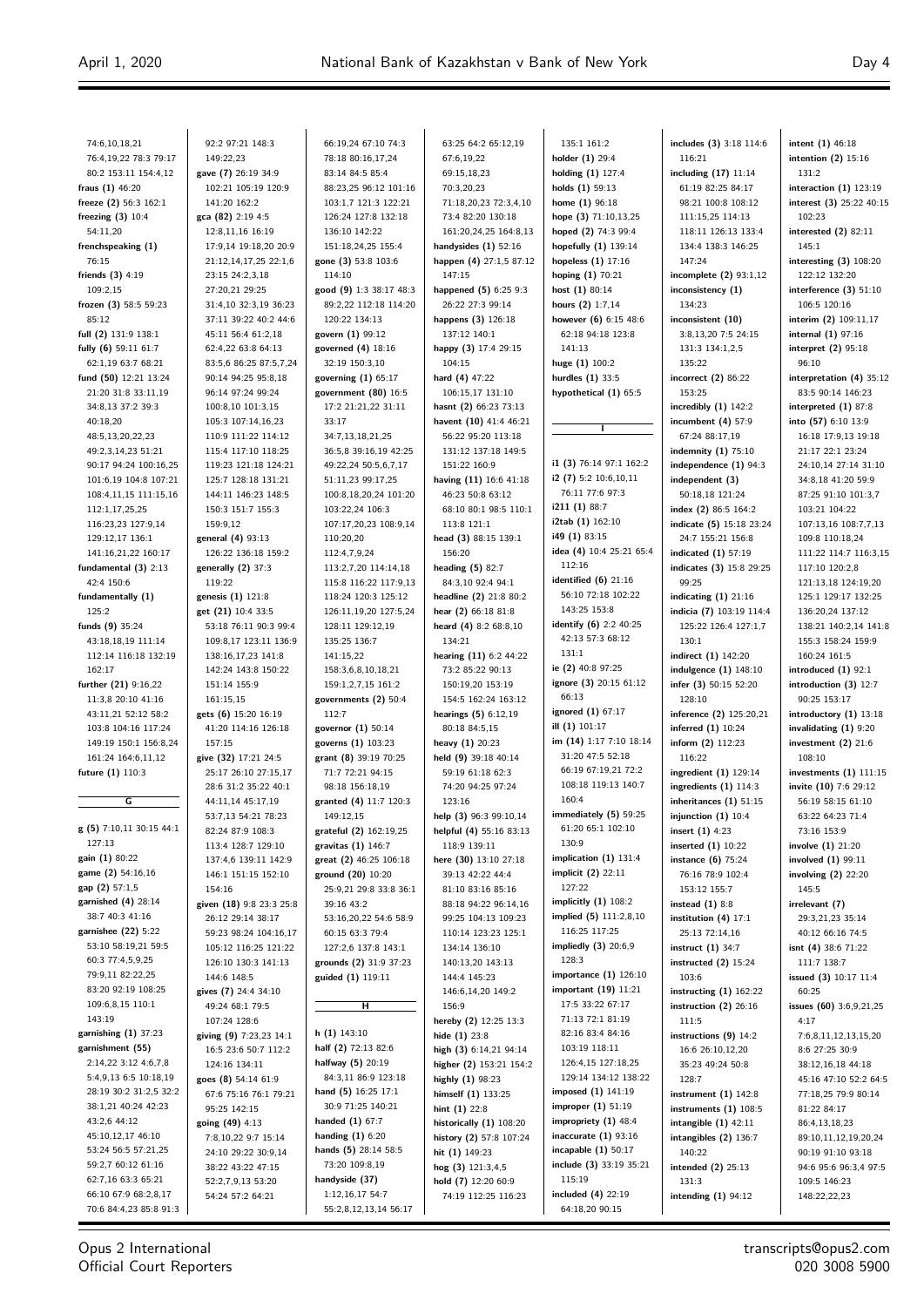| 151:7,8,17 152:16         | 36:19,21,22,25          | 92:15 107:5 113:14        | linked $(1)$ 87:21                            | 152:15,19 153:9         | many (1) 91:1           | 36:19 44:7,11           |
|---------------------------|-------------------------|---------------------------|-----------------------------------------------|-------------------------|-------------------------|-------------------------|
| 153:7,8,8 155:11          | 37:12,13,15,18,24       | 121:11 142:23             | linklaters (3) 122:3,17                       | 155:17 157:4,16         | march (3) 6:3 7:13      | 45:17,19 60:8,9 61:3,6  |
| its (52) 4:5 5:1 6:23 7:2 | 38:3,4,6 40:3,6,22      | late (6) 85:25 97:11      | 134:6                                         | 158:15 159:8,13,19      | 162:9                   | 71:15 81:2 87:1 105:2   |
| 8:12 9:11,20 11:6         | 41:9,17,17,18,24        | 98:24 131:11 154:5        | list (15) 3:21 7:10,12                        | 160:1,25 161:12         | market (1) 129:17       | 118:9 122:16 131:6      |
| 12:11,17 14:6 17:5        | 42:3,8,12,15            | 157:8                     | 44:18 47:9                                    | 162:8,16                | material (3) 87:19      | 137:20 162:6            |
| 22:2 24:3,18 26:25        | 43:8,14,19 44:10 47:2   | later (4) 6:7 70:20       | 89:9,11,12,15,16,18,20,24 lordships (12) 3:14 |                         | 141:24 148:20           | million (2) 53:4 149:17 |
| 29:25 40:4 59:14          | 59:21 61:20 65:6,9,16   | 79:23 134:19              | 108:4 148:23                                  | 36:10 60:16 63:16,19    | matter (78)             | mind (10) 8:23 31:19    |
| 61:14 71:19,22 72:11      | 66:1,2,23 68:3,11       | latest (1) 11:15          | listed $(1)$ 154:9                            | 67:22 68:21 71:11,24    | 2:16,17,21,24 3:11      | 32:17 39:6 52:18,19     |
| 82:3,18,22 87:14          | 80:15 88:1 92:9,11      | launch (1) 143:7          | literal (1) 82:19                             | 80:19 82:12 162:10      | 5:13 6:6,24 7:1 9:7     | 60:11 64:1 71:17        |
| 88:15 92:17 94:23         | 93:21,22,23             | lawyer (2) 40:22 41:7     | literally (2) 52:7 161:22                     | lost $(1)$ 160:7        | 15:23 30:1 31:3 32:1,8  | 106:10                  |
| 98:20 101:2 102:25        | 94:2,3,6,12 98:17       | lawyers (4) 42:8 81:3     | litigation (2) 119:11                         | lot $(3)$ 42:23 48:23   | 38:20 44:12,25          | ministry (1) 16:24      |
| 103:21 111:6 119:21       | 103:23,23 104:1,23,24   | 123:12 132:19             | 121:19                                        | 151:19                  | 45:8,10,12,18           | minor $(1)$ 71:6        |
| 120:8 121:25 122:1        | 105:2 122:25 123:12     | leading (3) 21:3 134:3    | little (8) 39:13 73:21                        | lots $(1)$ 113:16       | 47:9,11,17 53:2,3,8,24  | minuscript $(1)$ 106:21 |
| 123:16 125:22 126:17      | 132:24 133:2 136:23     | 146:8                     | 81:1,2,6 87:10 88:15                          | lower $(1)$ 153:13      | 54:3,10,11,17,19        | minute (2) 129:10       |
| 128:8,25 129:20,21        | 137:2 140:1 144:1,5     | leads (2) 27:8 59:6       | 131:11                                        | luck $(1)$ 117:15       | 57:21 58:1 59:2,7       | 161:21                  |
| 144:8 146:7 149:8         | 148:16,20 154:24        | learned (2) 4:19 145:8    | live $(1)$ 8:6                                | lunch (1) 80:6          | 60:12,13 61:15,23       | minutes (7) 1:12 52:8,9 |
| 155:3 156:17 158:1        | 156:25 160:13           | least (5) 50:21 58:10     | $1j(1)$ 103:15                                |                         | 62:7,22 63:9 65:8,21    | 55:3 73:13 80:25        |
| itself (18) 19:4 22:2     | kazakhstan (52) 2:23    | 61:4 80:17 96:1           | local $(2)$ 34:14,16                          | М                       | 66:11,23 67:2,9         | 130:10                  |
| 24:7 31:2 33:24 43:1      | 5:11,22 6:1,11 13:24    | leave (4) 80:5 96:22      | london (7) 3:10 9:4 12:2                      |                         | 68:1,9,18,24 69:7 70:6  | misleading $(1)$ 74:11  |
| 58:19 100:6 110:13        | 16:25 17:2 30:18 32:3   | 118:7 137:14              | 15:23 16:6 32:21 50:8                         | magellan (4) 128:24     | 95:1 96:15 105:12,14    | misreading $(1)$ 35:6   |
| 112:18 113:23 114:12      | 35:2 36:22 37:10,25     | leaving (3) 22:13 46:9    | long (7) 35:16 36:6                           | 130:24 155:6.10         | 109:23,25 111:22        | missing $(1)$ 138:9     |
| 115:4 124:17 131:23       | 38:3 43:16,17 49:5      | 109:15                    | 37:15 39:7 43:12 45:1                         | maggs (25) 25:18 34:1   | 113:11 121:18           | misspeak (1) 143:11     |
| 134:10 159:2 161:3        | 51:8 56:11 58:18        | led (3) 22:16 76:23       | 73:3                                          | 35:21 36:2,11,24        | 142:11,12 143:14        | misstated $(1)$ 18:11   |
| iv $(1)$ 29:1             | 59:12,14 61:17 76:22    | 107:18                    | longer (2) 145:16                             | 41:21 46:25 50:10       | 146:17 148:2,6,18,19    | misunderstood (1) 90:2  |
|                           | 78:9 79:20 82:1 83:24   | left (4) 4:14 120:25      | 146:19                                        | 51:7,14 104:24          | 149:24 152:5,6 153:3    | mock $(1)$ 94:13        |
| J                         | 90:17 92:12 97:23       | 121:1 147:3               | look (51) 7:13 10:6,13                        | 105:9,18 133:2,7,20     | matters (10) 4:1 21:16  | model (1) 112:17        |
|                           | 100:16,18 105:13        | legal (26) 11:14 18:21    | 12:16 13:18,21 16:9                           | 134:7 137:9,21,25       | 43:11,21 58:11          | modern (2) 108:25       |
| j(1) 74:10                | 117:9 123:24 141:11     | 19:5,11 25:22 27:4        | 19:2 33:5 38:15 53:9                          | 140:6,10,23 154:16      | 65:2,16 79:18 88:21     | 109:14                  |
| join (1) 144:19           | 143:17 145:15 149:13    | 29:8 32:22,23 36:19       | 61:11 63:23 73:6                              | main (2) 15:6 120:17    | 128:10                  | modus (1) 104:7         |
| joint (11) 21:5 23:9      | 157:18,21,25            | 39:21 41:9,18             | 80:12 84:10 85:7                              | makes (9) 14:3,25 15:11 | maybe (1) 31:22         | moldabekova (8) 16:2    |
| 25:19,25 36:15 60:16      | 158:5,7,19,20,24        | 58:18,20 59:15 64:13      | 86:7,13,24 87:4,14                            | 34:17 37:5 41:10        | mean (11) 14:25 35:7    | 21:18 34:9 48:11 49:4   |
| 74:13,24 97:8 108:5       | 159:4 160:16,22         | 86:15 102:20 111:6        | 90:21 91:15,18                                | 42:21 122:9 160:12      | 39:14 41:5,6,8 45:7     | 50:1,22 161:1           |
| 149:1                     | kazakhstans (5) 37:1    | 124:6 128:1 130:2         | 93:5,15,22 94:11                              | making (8) 8:7 38:15    | 46:2 50:10 87:11        | moldabekovas (1) 99:8   |
| judge (22) 5:23 10:17     | 59:1 75:25 76:19        | 139:20 143:25 155:19      | 95:22 98:15 104:9                             | 55:23 70:13 135:22      | 139:8                   | moment (11) 17:21       |
| 58:17,25 65:4 79:5        | 131:19                  | leggatt (3) 128:24        | 110:10 111:12                                 | 141:24 144:24 155:22    | meaning (2) 93:13       | 57:7,20,22 61:6 67:12   |
| 82:2,9,17 87:10,18        | keep (1) 1:14           | 155:7,18                  | 112:12,22 114:23                              | malek (79)              | 119:6                   | 117:5 125:4 133:12      |
| 88:11 95:25 145:12        | kept (2) 31:19 156:16   | legislation (1) 117:7     | 115:24 117:15,16                              | 1:6,8,10,18,20,21,22,25 | means (9) 27:11 28:18   | 154:25 157:11           |
| 146:17 147:22 149:11      | key (8) 19:8,25 28:21   | less $(1)$ 46:15          | 123:9 129:15                                  | 4:25 5:2,4 10:9,11,13   | 29:10 35:8 36:18        | moments $(1)$ 63:22     |
| 150:11,14,21 154:9,12     | 59:9 102:2 125:22       | let (8) 16:12,16 18:1,5   | 134:17,17 137:16                              | 14:17,23 17:22          | 107:15 116:11 142:17    | monetary (2) 139:6,8    |
| judges (4) 83:8,19 96:2   | 126:23 146:3            | 24:24 52:10 81:8          | 142:5 149:5 150:22                            | 18:1,5,10,14,20,25      | 149:21                  | money (22) 34:14 58:5   |
| 120:25                    | kick (1) 58:8           | 157:10                    | 156:10 157:4,14                               | 19:2 23:19,21,23        | meant (2) 89:4 119:16   | 72:17 109:8,19          |
| judgment (52) 3:15        | kind (7) 41:16 48:4,9   | lets (5) 2:12 100:21      | looked (3) 21:11 26:11                        | 26:25 31:12,23 38:17    | mechanism $(4)$ 29:10   | 126:18,22 127:4         |
| 5:15,21 6:20 22:18        | 49:7 50:16 51:7 88:15   | 142:24 143:8 144:14       | 149:6                                         | 49:20 52:6,7,12,13,24   | 49:15 126:12 141:20     | 133:5,5 137:6 138:4     |
| 44:21 50:18 52:23         | kindly (2) 82:6 103:16  | letter (1) 142:8          | looking (17) 2:12 12:17                       | 53:1,12,16,22 54:24     | meet (3) 98:2,22 147:21 | 139:5,21,22,23          |
| 53:5,7,9,13 54:13         | kinds $(1)$ 41:23       | level (3) 46:18 132:23    | 18:3,14 19:4 27:18                            | 55:9 67:3 73:12 74:6    | meeting (1) 22:20       | 142:9,19 150:4          |
| 55:17 58:14,16            | knew (6) 19:15,20 20:4  | 148:24                    | 32:9 44:3 61:10 78:20                         | 75:9 76:3 77:6 78:15    | meetings $(1)$ 23:1     | 156:15,17 162:1         |
| 63:16,19 67:8,23          | 21:2,25 101:4           | levied (3) 10:18,20 92:2  | 106:14 111:4 115:15                           | 82:20 90:1,2 95:23      | mellon (30) 12:12,19    | monies (2) 54:20 68:18  |
| 69:25 72:7,13,22 73:8     | know (17) 17:5 37:8     | liability $(5)$ 3:17,18   | 119:25 120:6 128:9                            | 96:4 97:10 99:22        | 13:1,3,6,7,11 19:19     | more (18) 41:10 46:15   |
| 75:3,22 76:17 77:13       | 53:19 66:19 79:24       | 64:19,20 139:22           | 131:14                                        | 107:1 130:19 143:25     | 21:22,24 22:11          | 54:8 72:13 80:17 81:2   |
| 78:15 79:12,23 80:19      | 81:18 106:15 119:10     | liable $(4)$ 13:7         | looks (3) 26:18 128:5                         | 148:14,15 149:5,8,10    | 24:7,17 27:16,22        | 98:8 100:2,21 110:5     |
| 84:15 87:2,6 89:13        | 122:4 126:6 137:2       | 158:18,20 159:3           | 130:20                                        | 150:17,22,25            | 28:1,7 38:5,6 40:13     | 113:13 125:11 127:25    |
| 91:14 92:3,22             | 139:2,2 145:9 150:18    | liaise $(1)$ 163:6        | loom $(1)$ 84:16                              | 151:14,24 152:14        | 52:22 53:17,23 54:6     | 130:7 145:18 152:20     |
| 149:18,18,24              | 151:12 155:8            | lie $(1)$ 118:9           | lordship (98) 2:5 4:22                        | 153:11 155:16 156:7     | 66:5 72:8 99:17 132:8   | 156:4 159:5             |
| 150:12,14,25              | knowles (6) 8:25 9:5,14 | life (1) 36:21            | 5:15 7:9 10:5 18:21                           | 161:12,18 164:4,7,10    | 156:13,15               | moreover $(1)$ 36:1     |
| 153:11,20 154:1,7         | 11:25 74:10,17          | lifted $(1)$ 153:18       | 19:5 20:17,19 24:22                           | maleks (4) 64:16,25     | memo (1) 122:3          | morning $(5)$ 1:3 2:2   |
| 162:16 163:3              | known (2) 102:23        | light (4) 61:23 68:7      | 28:10 31:21 32:5,16                           | 67:13.14                | memoranda $(1)$ 149:1   | 73:6 88:16 142:25       |
| judicial $(1)$ 2:15       | 126:21                  | 87:2 121:21               | 33:1,12,14,25 35:5,13                         | manage (2) 49:7 108:3   | memorandum (4)          | most $(8)$ 67:17 82:16  |
| june (1) 5:21             | knows (2) 39:8 40:20    | like (24) 2:2,3 8:19 10:3 | 38:23 41:12 42:21                             | managed $(3)$ 49:3      | 25:19,25 60:16 97:8     | 83:13 118:11 122:11     |
| jurisdiction (17) 3:14    | kpmg (5) 9:18 79:21     | 23:13 42:11 43:4 49:2     | 43:23 44:14,20                                | 112:8,18                | memories $(1)$ 18:25    | 126:15 162:8,24         |
| 5:23 9:10 44:22 56:3      | 153:19,23 154:12        | 73:5 81:1,16 84:19        | 46:3,24 48:11 49:1                            | management (26)         | mention $(3)$ 4:22      | mostly $(1)$ 17:11      |
| 63:14 67:8,23 69:25       |                         | 111:22 117:10 118:11      | 51:6 52:3 55:17 56:19                         | 13:22 21:20 25:9,13     | 118:14 129:7            | move (1) 126:24         |
| 75:22 77:2,10,17 80:9     |                         | 119:21 122:22 125:25      | 57:1,8,13,17,18                               | 33:9 37:9               | mentioned (4) 119:9     | moved $(1)$ 85:10       |
| 83:17 87:19 150:19        | L                       | 130:8 133:8 136:7         | 58:7,13 61:9 63:21                            | 100:14,17,24 101:5      | 155:15 157:2 161:21     | ms (10) 16:2 21:18 34:9 |
| jurisdictional (2) 89:13  |                         | 141:20 145:21 148:12      | 64:8,16 65:23,24                              | 111:16 112:1,14         | merely (3) 29:4 74:20   | 48:11 49:4 50:1,22      |
| 90:13                     | label (1) 138:15        | likely (2) 87:6,9         | 66:6,8,12,17 67:12,15                         | 116:19,20 117:21        | 89:22                   | 99:8 102:14 161:1       |
| justify (4) 38:1,19 43:6  | laid (1) 117:5          | limit $(1)$ 4:18          | 68:6,10,13,14,24                              | 118:4 132:25 133:8      | merit (1) 86:19         | much (17) 52:4 55:12    |
| 97:10                     | language (8) 110:23     | limited (2) 3:17 64:19    | 69:4,6 70:16 71:7,14                          | 136:20,24 137:12        | merits (7) 60:5 70:24   | 57:23 72:3 89:12 98:8   |
|                           | 114:21,22,22 116:6,19   | limits (3) 6:18 33:22     | 72:1,20 73:17                                 | 138:17,21 140:2,14      | 71:9 77:4 82:17         | 99:8 125:21 129:9       |
| κ                         | 138:1 140:20            | 34:2                      | 75:19,21 91:7 104:15                          | manager (5) 112:8,24    | 86:10,16                | 130:8 134:17 145:16     |
|                           | large (3) 8:18 84:16    | line (5) 36:11,24 64:21   | 121:19,22 122:4                               | 116:22 133:10 136:2     | method $(1)$ 145:1      | 148:11 161:11,19        |
| kazakh (85) 3:3 17:7      | 101:4                   | 74:8 107:1                | 130:24 131:9 139:15                           | managers (5) 111:17     | microphone $(1)$ 75:15  | 162:20 163:10           |
| 25:10,12,23 26:5,5        | last (13) 11:5 16:4     | lines (3) 15:16 59:9      | 149:2,16 150:25                               | 112:1,14,20 116:19      | middle (1) 58:24        | must (21) 6:10 10:24    |
| 32:13,15 33:3,6,8         | 64:21 69:20 73:13       | 133:1                     | 151:1,2,15,16                                 | manages (1) 49:23       | might (20) 12:8 30:20   | 19:16 23:16 31:10       |
| 34:14,15                  | 82:6 84:12 85:11        |                           |                                               | managing $(1)$ 40:21    |                         |                         |

Opus 2 International Official Court Reporters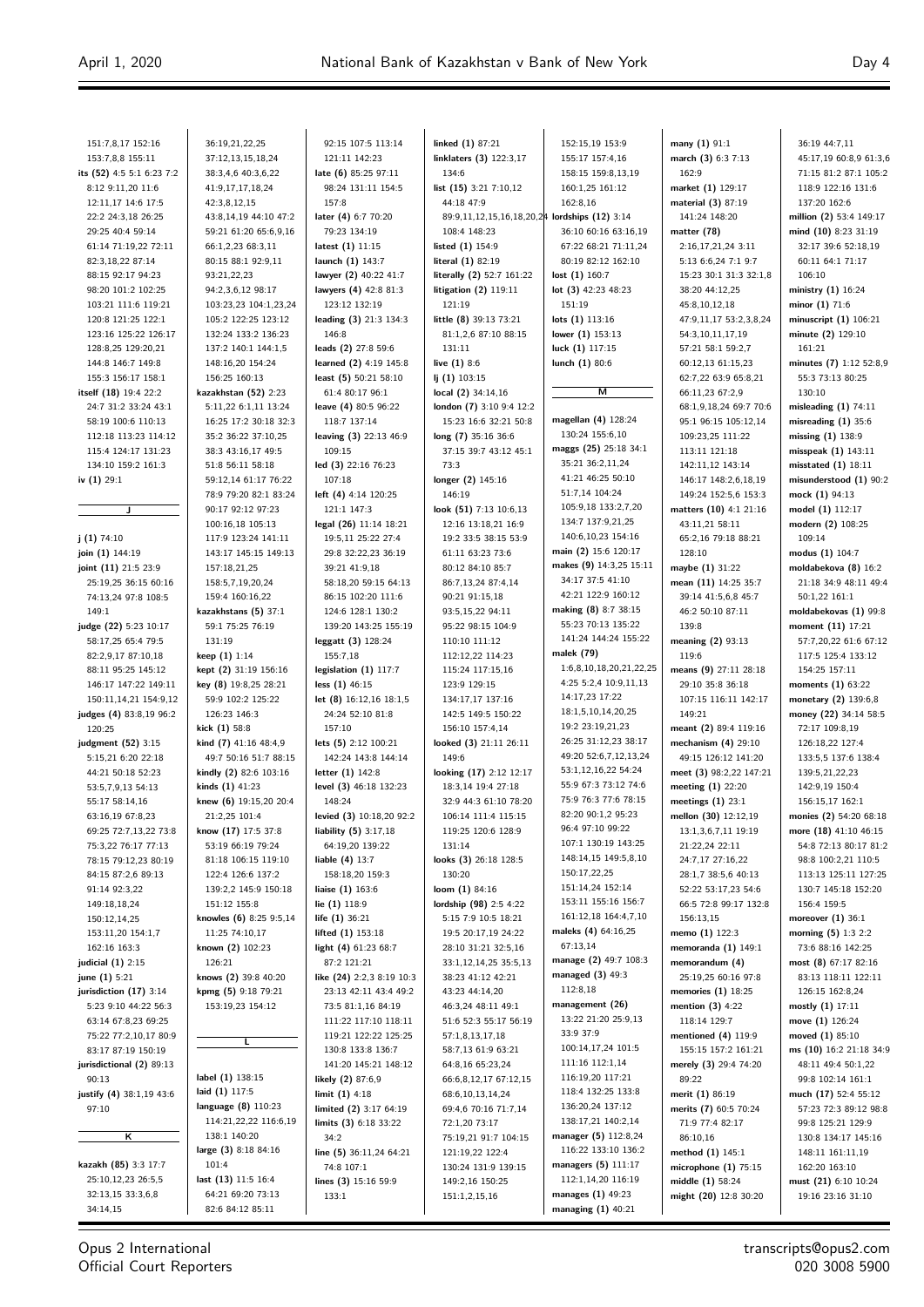| 35:10 48:7 53:10,11                          | 145:5,5 146:24                                | notwithstanding (2)                             | opinion (11) 8:20                          | 40:20 127:24                               | 120:6,18 134:3                                 | 138:4 139:23                                  |
|----------------------------------------------|-----------------------------------------------|-------------------------------------------------|--------------------------------------------|--------------------------------------------|------------------------------------------------|-----------------------------------------------|
| 57:14 60:4 82:17                             | 149:14,17,21 150:3,4                          | 13:5 19:13                                      | 120:7,11 122:17,25                         | owner (8) 31:17 32:22                      | 162:3,4,11<br>pardon (1) 131:20                | payments (1) 127:2<br>pejoratively (1) 111:11 |
| 92:21 95:9 108:20<br>112:5 131:4 144:6       | 151:6 154:18,23 155:2<br>156:15,15,16 158:9   | november $(1)$ 6:13<br>nowhere (2) 9:12 79:22   | 123:9,14 124:1 134:5<br>140:11 141:6       | 38:25 101:19 109:19<br>123:17 135:25 144:5 | parliamentary (1) 34:19                        | pending (2) 5:20 6:14                         |
| 153:1 155:23 158:9                           | 159:6,7,9,15                                  | number (11) 3:23 28:24                          | opportunity (6) 58:2                       | ownership $(60)$ 16:16                     | part (18) 9:17 19:25                           | people (2) 145:8 163:6                        |
| muted (1) 38:23                              | 160:17,25 161:7                               | 84:10 86:12 88:6 96:4                           | 67:4 68:3 105:1 122:5                      | 29:3,13,21,22,24                           | 25:22 26:3 44:24                               | per (3) 80:11 98:3                            |
| mutual (1) 131:2                             | nbks (1) 21:19                                | 104:13 134:8,8 156:25                           | 138:18                                     | 30:21,22                                   | 47:9,20 49:13 67:17                            | 142:14                                        |
| myself (1) 73:7                              | nearest (2) 15:20 16:19                       | 159:23                                          | opposed (2) 17:24 40:1                     | 31:1,4,8,14,24                             | 111:16,25                                      | perform (1) 132:11                            |
|                                              | necessarily $(8)$ 62:1,19                     | numbered (1) 58:16                              | opposite (1) 86:20                         | 32:4,7,9,12 33:1,6                         | 112:13,20,21 129:23                            | performance (1) 128:8                         |
| Ν                                            | 63:6 134:10 145:10.14                         |                                                 | oral (3) 19:7 105:22                       | 37:6,22 38:13,14                           | 141:21 146:13 150:16                           | perhaps (7) 4:22 8:9                          |
|                                              | 147:5.8                                       |                                                 | 136:10                                     | 39:9,14,25 40:8,11,11                      | particular (14) 3:15                           | 91:7 107:2 118:13                             |
| name (3) 123:17 144:15                       | necessary $(8)$ 34:15                         | $\overline{\mathbf{o}}$                         | orally (1) 145:17                          | 41:2,6,7,10 42:9,12                        | 19:2 25:10 28:25 78:1                          | 149:5 163:7                                   |
| 160:25                                       | 45:2 62:5 97:12                               |                                                 | order (52) 2:4,22 5:4                      | 43:7,8,21 84:20 85:1,2                     | 80:3 88:12 94:23                               | period (5) 11:5 36:5                          |
| named (9) 19:13,14                           | 127:17 129:14 130:1                           | object (1) 81:7                                 | 6:12 10:5,13,17 34:16                      | 95:13 127:8,14                             | 116:3,15 126:8 132:23                          | 40:9 72:23 109:18                             |
| 20:3,6,10 132:10                             | 131:1                                         | objected (1) 153:17                             | 38:19 39:20 47:16                          | 129:12,23 132:18                           | 149:1 159:8                                    | permission (6) 79:5                           |
| 155:22,24 156:1                              | need (29) 10:4 13:9                           | objection (3) 26:7 81:8                         | 53:24 56:1 57:21,25                        | 137:4,11,11 140:1                          | particularly (6) 82:11                         | 106:2 112:2,10 113:25                         |
| namely (6) 5:23 11:23                        | 15:2 40:25 43:4 47:17                         | 153:18                                          | 60:12 61:7,16 62:7,16                      | 142:13,17 143:1 144:1                      | 104:18 113:2 134:11                            | 128:6                                         |
| 15:1 16:24 60:5                              | 56:12,23 69:18 76:12                          | objections $(1)$ 25:3                           | 63:3 65:21 66:10 67:9                      | 150:7 156:11                               | 147:20 159:23                                  | permit (1) 124:25                             |
| 143:25                                       | 79:25 80:12 81:2                              | objects (3) 42:5 139:20                         | 68:2,8,17 70:6 77:9                        | 160:14,17,18                               | particulars (2) 60:22                          | permitted $(1)$ 58:4                          |
| narrow (7) 3:6 7:17<br>64:9 91:12 108:21     | 88:2,11 90:18 97:5                            | 140:15<br>obligation $(9)$ 8:16                 | 79:11,12 92:19 97:21                       | owning (1) 123:5                           | 64:10                                          | person (12) 19:10 20:2                        |
| 110:5 151:6                                  | 98:15 103:20 104:8                            | 32:2,24 58:22 62:21                             | 108:22,25                                  | owns (3) 30:18 141:10                      | parties (62) 3:21 5:18                         | 32:22 42:13,17,17                             |
| national (72) 12:21                          | 108:7 114:3,8,11                              | 92:21 128:9 132:14                              | 109:1,6,8,11,15,17,21,25                   | 145:22                                     | 10:14 11:11,15 12:12                           | 51:18 72:17,18<br>155:20,22,24                |
| 13:24 21:20 23:18                            | 143:6 147:5,8 152:19<br>156:4                 | 139:6                                           | 110:5 143:19 148:3<br>149:22 153:21        | $\overline{P}$                             | 13:16,17 15:15 16:10<br>19:14,20 20:6,6,10     | personality (4) 86:15                         |
| 31:8 33:11,19                                | needed (3) 89:8 90:14                         | obligations (14) 2:22,24                        | 154:2,2,10 155:25                          |                                            | 21:25 22:9 24:5,16                             | 93:23 94:3 151:8                              |
| 34:8,8,13,15,25 35:17                        | 156:1                                         | 24:4 27:24 86:24 87:4                           | ordering $(1)$ 9:22                        | pack (1) 96:18                             | 46:19,22 52:20 56:10                           | personam $(1)$ 42:6                           |
| 37:2 38:25 39:3 40:18                        | neednt (1) 44:15                              | 95:8 104:10 115:17                              | orders (2) 56:5 153:24                     | pages (7) 8:13 82:10                       | 57:9 58:9,12 61:13                             | perspective (6) 32:21                         |
| 43:15 48:5,13,20                             | needs (10) 8:22                               | 127:4 137:7 158:18,21                           | organ (1) 17:1                             | 91:1 106:20 120:5                          | 62:2,3,8,19 69:11                              | 36:25 37:19 42:8                              |
| 49:2,3,6,14,23                               | 39:10,13 41:16                                | 159:3                                           | original (3) 19:19 21:24                   | 121:8,16                                   | 85:4,23,24 86:19                               | 53:21 95:5                                    |
| 50:11,16 51:21 82:18                         | 51:4,9,10,11 152:16                           | obliged (1) 150:4                               | 61:11                                      | paid (5) 30:3 53:3,11,18                   | 87:18,23 88:17 95:8                            | persuade (4) 33:2 57:24                       |
| 90:17 94:24                                  | 157:14                                        | obscure (2) 142:3 143:6                         | originally (3) 60:25                       | 54:1                                       | 97:13 98:17,19 100:8                           | 78:3 95:17                                    |
| 100:4,13,16,19,25                            | neither (5) 13:6 17:7                         | observe (1) 75:22                               | 61:13 63:6                                 | paper (2) 73:1 141:18                      | 104:6 108:12 112:20                            | persuaded $(1)$ 128:19                        |
| 101:6,19 104:8 107:21                        | 26:21 27:10 159:14                            | obtained (4) 9:14 10:25                         | ostensible (2) 128:15,16                   | paragraph (138) 2:5                        | 113:3 114:13 116:21                            | persuading $(1)$ 33:1                         |
| 108:3,4,10,11,15                             | neutral (1) 134:5                             | 74:10,17                                        | others (2) 130:16,16                       | 3:11,15 14:5 15:22                         | 119:11 131:5,24                                | persuasion $(1)$ 145:18                       |
| 123:16,19 124:6,15                           | never (9) 9:9 10:2 72:16                      | obvious (3) 105:11                              | otherwise $(6)$ 44:12                      | 17:9 18:2 19:9,25                          | 148:19 149:12 151:4,9                          | pertinent (1) 124:23                          |
| 126:20 127:9,14                              | 95:14 132:1 133:16                            | 108:6 146:7                                     | 45:18,20 56:25                             | 20:18 22:23                                | 152:9 154:4,22 156:14                          | petita (1) 149:15                             |
| 129:12,17 136:1                              | 146:12 160:16,21                              | obviously $(18)$ 41:3                           | 72:10,20                                   | 23:5,11,20 25:19 26:1                      | 158:14                                         | phrase (1) 138:10                             |
| 141:16,21,22                                 | nevertheless (2) 20:4                         | 47:10 64:3 77:5 78:6                            | ought (7) 69:7 71:14                       | 27:9 28:3,21 30:24                         | partner (2) 22:22 23:9                         | phrased (1) 121:1                             |
| 157:2,6,18,21,25<br>158:5,7,19,19,24         | 44:7                                          | 84:16 86:25 90:11,13<br>91:14 102:4 105:25      | 75:10 90:21 126:16                         | 34:11 36:13 39:2<br>44:16,17,17,21 46:17   | parts (1) 19:8                                 | pick (6) 12:15 15:21                          |
| 159:3 160:17 161:4                           | next (6) 58:23 59:3,25                        | 106:1 116:1 119:18                              | 146:1 151:4                                | 48:17 49:10,21 50:2                        | party (48) 2:14 8:15                           | 16:3 28:11 58:23                              |
| naturally (2) 114:9                          | 61:9 84:22 135:13                             | 131:11 146:20 163:4                             | ourselves (4) 30:20<br>81:20 114:17 144:18 | 51:1 58:17,24                              | 10:24 12:14 13:18,21                           | 117:5                                         |
| 147:13                                       | nobody (2) 66:12<br>118:24                    | occasion (2) 64:4 152:1                         | outlier (2) 133:24,25                      | 59:3,22,25                                 | 14:4 15:1,11,18 16:10<br>19:13,15 20:3,3,21,22 | picked (1) 93:12<br>picking (1) 64:13         |
| nature (4) 90:16 111:7                       | nominee $(1)$ 21:1                            | occurred (1) 118:15                             | outset (1) 100:22                          | 61:14,22,23 62:11                          | 21:14                                          | picture (1) 39:6                              |
| 114:23 145:11                                | noncash (3) 133:5                             | october $(6)$ 5:14                              | outside (1) 64:13                          | 64:2,3,14,16 67:13                         | 24:6,8,11,17,19,23                             | pieces (1) 141:18                             |
| navigator (1) 20:25                          | 136:7 137:5                                   | 10:17,19 84:6 86:1                              | outstanding (1) 53:5                       | 69:11,14,16,19,23,24                       | 27:12,25 39:20 43:12                           | piercing (15) 3:25 43:25                      |
| nbk (135) 2:18,20 5:11                       | none (10) 14:3,25 16:11                       | 154:6                                           | over (25) 4:14 7:14                        | 70:9,15,19 71:5 73:4                       | 89:24 99:25                                    | 44:8,11,24 45:17,21                           |
| 6:2 12:12,23,25                              | 17:12 21:7 27:2                               | odd (1) 71:19                                   | 9:16 13:12 28:17 29:1                      | 75:11,13,14,21                             | 108:8,22,24                                    | 50:25 86:15 88:17                             |
| 13:10,11,17,19                               | 29:16,24 44:13 51:20                          | offended (1) 109:3                              | 30:9 33:5 42:23                            | 83:19,22 84:7,9,12                         | 109:6,17,21 110:5                              | 95:16,19 96:17 150:7                          |
| 14:2,8,13,23 15:5,9,11                       | nonfulfilment (1) 82:7                        | offered (1) 55:24                               | 54:16,16 64:22 72:22                       | 85:19 87:5 88:4,6,8                        | 129:18 132:5,6,10,11                           | 151:8                                         |
| 16:18 17:1,8,13,16                           | nonissues (2) 89:15,17                        | often (2) 120:25 132:19                         | 80:4,6 93:9 109:19                         | 90:24 91:19,24                             | 154:23 155:12,22                               | place (12) 27:2,5 83:1                        |
| 18:15 19:17,20                               | nor (4) 13:7 27:10                            | oh (3) 84:13 112:9                              | 125:12,18 129:9                            | 92:6,10,12,25,25                           | 156:2 158:25 161:8                             | 103:2 125:15,23                               |
| 21:13,15,16,21,25                            | 49:15 139:1                                   | 113:3                                           | 135:13 141:16,16                           | 93:7,8,25 94:10,20                         | pass (2) 156:21 162:22                         | 133:7,17 136:9 160:24                         |
| 22:9,11 23:24                                | norway (1) 48:22                              | oil $(1)$ 48:23                                 | 154:1 156:21                               | 95:6 97:2,2 99:2                           | passage (9) 19:5                               | 162:24 163:2                                  |
| 24:17,19 25:5                                | norwegian (3) 49:3,3                          | okay (6) 1:11 18:10                             | overcome (1) 143:24                        | 102:16 103:3,5,8,11                        | 63:19,21 82:11 105:24                          | placed (2) 99:8 132:25                        |
| 26:10,17,20,21 28:1<br>30:1,2 31:10 33:10,17 | 112:17                                        | 52:25 85:6 90:9 149:7                           | overhanging (1) 102:20                     | 104:3 110:10,15 116:6                      | 106:1 107:11                                   | plain (1) 55:19                               |
| 34:2 35:25 36:4,4,7,17                       | norwegians (1) 48:24                          | <b>omnia (1)</b> 46:20<br>once (7) 72:17 113:13 | override (1) 29:20                         | 117:1,18,19 118:18<br>121:20 122:14        | 119:18,20                                      | plainly (9) 95:20 96:1,9                      |
| 37:3,11 40:1,9 48:2                          | note (12) 4:10 36:10<br>60:16 69:10 71:6 72:6 | 114:5 124:22 126:20                             | overtaken (1) 79:12<br>overview (1) 78:23  | 124:7,12,13 126:7,15                       | passages (7) 59:9 81:20<br>84:15 107:11 120:14 | 101:4 108:12                                  |
| 50:4 53:3,4 54:1,13                          | 73:4 83:21 104:3,13                           | 148:4 149:11                                    | owed (18) 13:6,11                          | 127:1 128:13                               | 135:24 162:10                                  | 117:11,15 128:6 139:4<br>plan (2) 78:22,22    |
| 59:15,16 62:3,18                             | 110:12 162:11                                 | onwards $(1)$ 143:21                            | 27:24 28:19 30:1                           | 130:2,2,24 131:18                          | past (2) 127:11 134:2                          | play (8) 3:2,23 4:17                          |
| 83:12 85:23 90:17                            | notes (3) 22:19,23                            | open (5) 26:14 44:23                            | 32:2,18 40:13 62:21                        | 135:11,12,20,20                            | pause (10) 63:25 70:1                          | 27:14 45:15 56:22                             |
| 99:20 100:5,24                               | 101:17                                        | 72:25 113:1 152:21                              | 64:12 92:3,21 104:10                       | 136:4,14 137:22                            | 75:14 82:7 103:9,11                            | 87:25 157:25                                  |
| 103:21,24 104:21                             | nothing (16) 3:9 4:14                         | opened (1) 131:13                               | 110:4 128:9 132:8                          | 138:1,5,7,19                               | 107:8 122:15 124:10                            | plea (3) 58:7 92:18                           |
| 107:16 110:18,24                             | 15:9 21:12 23:13 54:8                         | opening (10) 1:25 2:5                           | 149:21 156:15                              | 140:18,18 141:5                            | 135:15                                         | 94:21                                         |
| 111:13 112:10,18                             | 90:5 99:25 110:22                             | 17:10 18:3 19:7 31:13                           | owes (1) 27:23                             | 143:21 144:16 146:3                        | pausing $(1)$ 62:9                             | plead (5) 61:22 67:24                         |
| 113:8,9 114:18 115:7                         | 113:24 115:13 149:19                          | 39:2 95:7 115:21                                | owing (2) 2:18 132:14                      | 147:4,18,21 151:1                          | pay (7) 2:18 4:5 8:17                          | 88:21 93:22 94:6                              |
| 117:9 120:3,8 121:17                         | 150:1 155:20 156:7,8                          | 128:13                                          | own (13) 6:23 7:2 22:2                     | 155:16 161:14                              | 46:9 72:17 78:13                               | pleaded (16) 3:22 16:18                       |
| 123:5,24 124:18,19                           | notice (2) 154:8,11                           | operandi (1) 104:7                              | 24:3 44:21 82:18                           | paragraphs (25)                            | 150:4                                          | 17:6 45:15 47:7,8                             |
| 125:12,18 127:22                             | noting (2) 17:7 22:13                         | operated (2) 24:16                              | 99:10 102:25 120:8                         | 17:10,17 19:3,8 20:13                      | payable (2) 10:21 61:21                        | 49:10 50:20 61:14                             |
| 128:8,9 129:16 131:24                        | notion $(6)$ 24:11,19                         | 51:12                                           | 123:16 129:21 147:24                       | 22:18 25:2,24 30:5                         | paying (1) 51:18                               | 62:12 69:12 70:4                              |
| 132:15 133:15 136:1                          | 80:22 92:1 114:14                             | operates (2) 12:16 24:3                         | 155:3                                      | 58:23 59:20 61:25                          | payment (6) 26:21                              | 83:16 89:4 94:20                              |
| 141:16 142:6,10,15                           | 132:15                                        | operating $(1)$ 9:18                            | owned (4) 28:15 37:25                      | 63:20 64:7,24 79:3                         | 35:23 72:24 128:8                              | 154:20                                        |

82:6 83:17 93:9

 $\overline{\phantom{a}}$ 

Opus 2 International Official Court Reporters **operation (1)** 48:5

144:10,15,19,21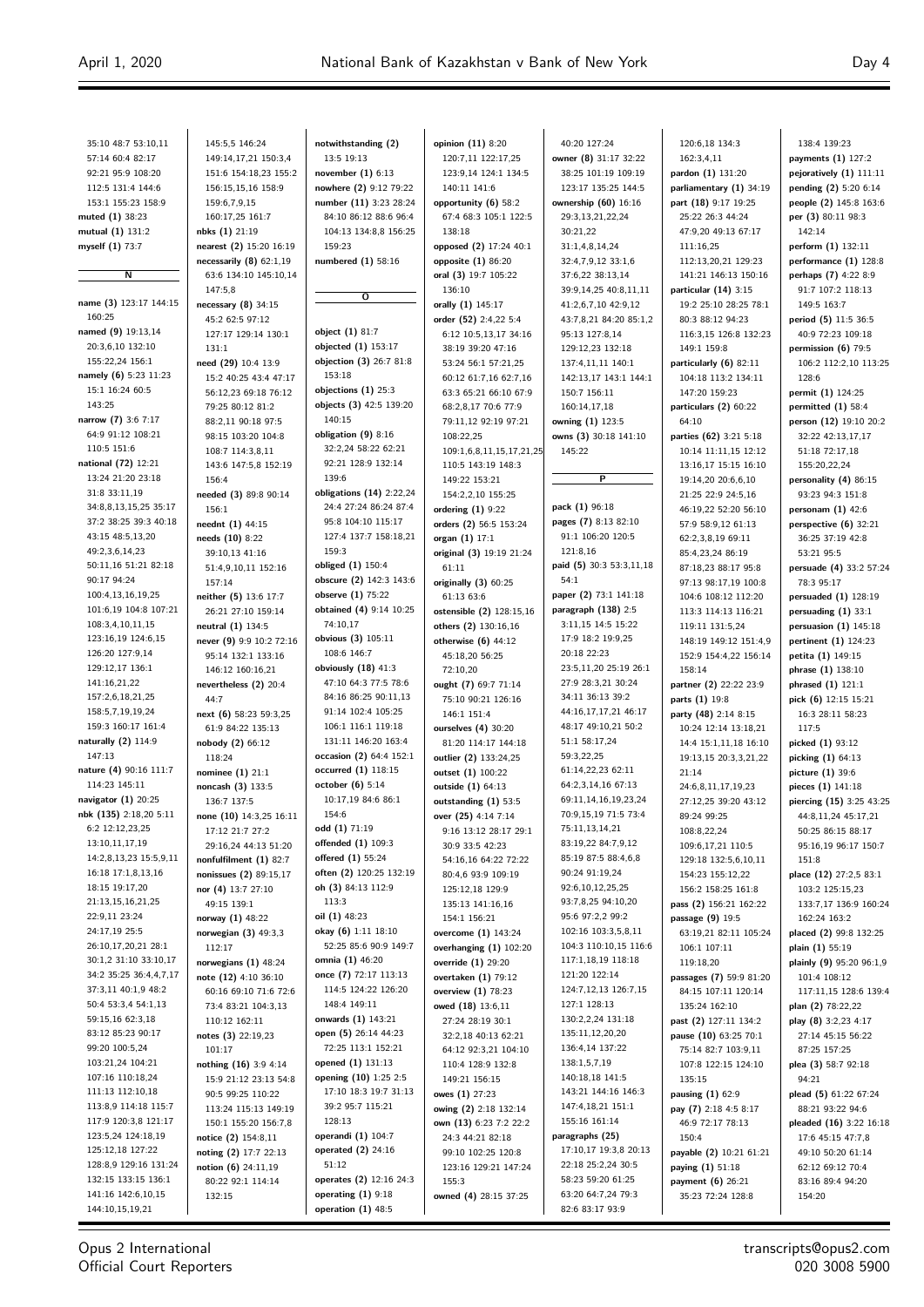| pleading (8) 17:4 86:18                           | prejudicial (1) 98:23                      | process $(1)$ 112:21                           | puzzlement $(1)$ 68:22                      |                                                 | recognised (4) 77:11,19                        | 60:3 72:5 123:21                           |
|---------------------------------------------------|--------------------------------------------|------------------------------------------------|---------------------------------------------|-------------------------------------------------|------------------------------------------------|--------------------------------------------|
| 89:6 91:8 92:5                                    | premise $(1)$ 25:8                         | professor (71) 8:4,11                          | puzzling (1) 68:24                          | R                                               | 79:16.19                                       | 154:14                                     |
| 93:16,17 94:15                                    | premised $(3)$ 25:4                        | 25:16,18,23 28:23                              |                                             |                                                 | recognition $(2)$ 77:2,16                      | relating (5) 3:19 64:21                    |
| pleadings (10) 15:20                              | 26:24,25                                   | 29:7,7,13,19 34:1                              | Q                                           | raise (10) 64:11 67:1,4                         | record (1) 55:17                               | 77:18,24 101:18                            |
| 16:20 44:20 60:20                                 | prepared (4) 3:21 7:7                      | 35:21 36:2,2,11,13,24                          |                                             | 74:6 79:21 87:24                                | recorded (2) 13:10                             | relation (11) 12:17                        |
| 69:18,21 80:18 86:17                              | 122:1,2                                    | 41:5,21,22 42:1,2                              | qualified (1) 122:19                        | 89:2.25 152:22 161:10<br>raised (18) 5:22 15:13 | 58:17                                          | 15:24 23:3 24:2 35:20                      |
| 91:10 148:24                                      | present (6) 10:16,21                       | 46:25 47:2 50:10                               | quality (3) 9:24 11:2<br>154:14             | 38:18,21 44:4,16,19                             | recourse (4) 29:6,10,20                        | 48:4 49:8 61:17 67:12                      |
| please (27) 8:19 12:15<br>15:21,22 16:3           | 19:12 27:23 61:16<br>154:20                | 51:3,7,14 78:12<br>104:24 105:9,12,15,18       | quest (44) 2:8                              | 47:12 59:17 74:4                                | 84:19<br>recovery $(1)$ 95:12                  | 97:23 107:5<br>relationship (31) 22:8      |
| 28:10,13 58:13,15                                 | presented $(1)$ 133:14                     | 107:5 118:15 119:4,14                          | 30:10,13,14                                 | 81:22 86:13 88:24                               | refer (10) 3:14 5:15                           | 25:5,10 26:6 29:3 50:5                     |
| 60:22 63:17,25 69:23                              | presently $(1)$ 58:5                       | 120:7,19                                       | 31:13,18,20                                 | 106:11 119:14 151:10                            | 45:2 69:12 71:21                               | 51:22 56:15 58:19,20                       |
| 73:5 74:13 83:9 87:14                             | preserve $(1)$ 58:1                        | 133:2,7,11,20,20,23                            | 39:5,10,13 40:22                            | 152:24 153:3                                    | 78:21 84:23 104:23                             | 59:15,16 66:22 90:16                       |
| 90:21 91:8 92:14,24                               | president (6) 35:2,8,11                    | 134:4,7,9,15 135:9                             | 45:4,7 46:2,5,13,15,24                      | raising (1) 119:13                              | 126:14 130:2                                   | 99:23 103:24 113:17                        |
| 93:20 99:1 102:17                                 | 50:12,13 141:15                            | 137:9,15,21,25 138:18                          | 47:7,15,20                                  | range (1) 84:17                                 | reference (30) 5:1 7:1                         | 123:24 129:4,6 130:1                       |
| 104:12 106:18 110:10                              | presidential (4) 100:5                     | 140:6,10,19,23,25                              | 48:15,17,19 49:1                            | rather (10) 22:1 31:20                          | 18:18 25:17,19                                 | 131:3,5,7,21 132:16                        |
| pleasure (1) 50:11                                | 117:7 126:13 141:19                        | 142:14 154:16 155:1,5                          | 55:9,10 133:14 138:25                       | 41:20 42:4 70:10,20                             | 36:12,12 46:3,17                               | 142:6 144:3 146:24                         |
| pm (11) 52:11 55:4,6                              | presumably $(6)$ 1:4,7                     | 159:19,21                                      | 142:9 148:15 154:23                         | 72:22 98:4 114:16                               | 59:21 78:2 83:21                               | 150:2 151:5                                |
| 73:24 81:10,12                                    | 87:2 108:16 109:10                         | 160:2,6,8,10                                   | 156:21,24,25                                | 125:14<br>rationale (1) 134:13                  | 90:12 92:11 94:7                               | relative $(1)$ 4:8                         |
| 130:12,14 145:16                                  | 163:6                                      | promise (1) 113:14                             | 157:8,10,13 158:17<br>159:23 160:4 161:11   | reach (4) 23:10 36:19                           | 96:25 97:12 98:10                              | release (2) 85:12,17                       |
| 148:13 163:11                                     | presumption (2)<br>155:23,25               | proof (1) 156:1<br>proper (5) 77:1 92:17       | 164:5,11                                    | 87:7 125:24                                     | 104:14 112:23 114:8<br>121:16 123:4 128:12     | released (2) 68:18<br>162:18               |
| points (33) 8:1,12 20:16<br>21:8 28:21 30:14 37:7 | pretence (2) 93:4,6                        | 94:21 136:19 143:13                            | question (122) 2:9,9,10                     | reached (4) 83:25,25                            | 146:25 151:1,14                                | relevance (6) 11:19,20                     |
| 41:12 44:19 45:14                                 | pretty (3) 29:18 125:16                    | properly (2) 26:17 73:15                       | 8:1,14,19 15:13,17,25                       | 104:7 139:15                                    | 159:11 161:12 162:2                            | 31:14 38:14 39:24                          |
| 46:6 47:12 48:6,8                                 | 126:10                                     | property (31) 42:3 86:3                        | 16:13 27:23 28:10                           | read (24) 1:25 18:20                            | references $(9)$ 14:23                         | 97:22                                      |
| 49:18 56:18 66:2 69:8                             | previous $(1)$ 124:8                       | 112:6,6 129:20,22                              | 29:14 30:4,16,17,20                         | 48:19 69:24 70:9                                | 44:15 90:21 96:23                              | relevant (52) 10:22                        |
| 92:5 93:21 99:7 102:2                             | prima (3) 9:1,6 12:1                       | 132:24                                         | 31:24 32:1,11,12,24                         | 75:13 80:1 82:6                                 | 101:17 104:17 126:8                            | 11:2 12:3 14:6 23:2                        |
| 106:10 126:25 130:23                              | primary (3) 31:23 45:22                    | 133:4,4,5,6,8,16                               | 33:4 35:12 38:13                            | 103:16 105:24                                   | 130:3 134:3                                    | 29:14 30:21,23                             |
| 137:14 146:14 148:16                              | 101:11                                     | 134:20 136:6,23                                | 39:20,23,24                                 | 106:1,25 107:1,9,12                             | referral (7) 64:5 80:11                        | 31:15,25 32:7,16 33:2                      |
| 150:21 152:20 154:15                              | principal $(49)$ 14:21                     | 137:3,5,11,16                                  | 40:4,5,6,10,11,12                           | 119:1 120:5,13 121:6                            | 82:10 84:1 143:17                              | 34:2 40:4,6,16,17                          |
| 157:1 161:9                                       | 15:14 17:16,24,25                          | 138:3,12,15,21                                 | 41:10,13,14,17,19                           | 122:5,9,13 134:21                               | 147:22 152:2                                   | 41:3,14 43:9,10 44:2,3                     |
| poor (1) 134:15                                   | 18:6,17,18                                 | 139:7,10,20                                    | 43:22,25 44:2 45:9,9                        | 155:17                                          | referred (39) 2:24 13:20                       | 46:19,22 47:6 51:17                        |
| portfolio (1) 49:7                                | 19:10,14,23 20:3,8                         | 140:1,16,21,21                                 | 52:3 54:9,12,18<br>57:4,17,20 62:14,20      | ready (3) 55:7<br>130:15,16                     | 18:2 19:6 20:13 22:21                          | 57:11 63:9 66:20                           |
| portion (2) 112:18,19<br>posed (1) 129:15         | 21:15 22:3,5,17<br>23:12,16 24:13          | proposed $(1)$ 6:16<br>proposing (2) 2:7 30:8  | 63:1 64:11 66:22 67:8                       | real (2) 47:20 134:12                           | 24:22 45:8 54:2 58:12<br>60:4,10 62:25 64:9    | 75:18,18 79:4 98:14<br>99:15 102:24 123:13 |
| poses (1) 108:21                                  | 37:10,19 99:18                             | proposition (4) 18:7                           | 70:5 78:19 80:3 83:6                        | realise (1) 34:16                               | 65:13,16,20 78:16                              | 124:23 129:13,24                           |
| position (44) 3:4 4:11                            | 101:9,14,21 103:13,22                      | 28:25 37:5 115:7                               | 85:15 86:3,21 89:2                          | realistic $(1)$ 23:6                            | 79:13,24,24 80:10,24                           | 135:10 145:15 150:10                       |
| 18:10 21:9 22:14                                  | 104:10,11 105:7,16                         | propositions (2) 28:24                         | 94:24 95:11,17 97:17                        | reality (6) 48:2 49:22                          | 96:7 99:24 107:12                              | 153:24 154:13 155:8                        |
| 23:15 26:18 30:22                                 | 110:21 114:15                              | 104:2                                          | 98:3,10 99:13 102:3                         | 88:15 151:17,19                                 | 108:15 109:5 113:19                            | 157:13,14 158:12,13                        |
| 31:23 35:5 38:2,11,19                             | 115:5,6,8 116:2,15                         | proprietary (1) 42:9                           | 104:14 105:1,19                             | 156:14                                          | 115:3 120:4 121:14                             | 162:10                                     |
| 42:3 45:23 47:13                                  | 118:25 126:4 129:19                        | protect (1) 73:15                              | 106:14 107:22,25                            | really (26) 15:16 28:12                         | 136:25 138:25 140:16                           | reliance (1) 99:8                          |
| 48:10 50:15 51:2,7                                | 132:1,5 155:13,24                          | prove $(1)$ 67:24                              | 108:21,22,24 109:25                         | 33:7 37:6 38:9                                  | 150:16,18,20 161:13                            | relied (4) 11:14 29:6                      |
| 52:13 63:5 65:23                                  | 156:3 159:1,16                             | provided $(3)$ 33:13                           | 110:8 114:7 115:2,6,7                       | 41:4,5,12,14                                    | referring (6) 18:7 84:7                        | 97:10 159:24                               |
| 68:23 69:12 70:4,4,10                             | principals $(1)$ 99:19                     | 134:6 140:6                                    | 116:1 117:12 120:1<br>121:11 123:23         | 43:10,20,21 49:6<br>50:23 51:24 92:5            | 98:11 130:25 136:17                            | relief (10) 2:10 7:23                      |
| 73:15,16 79:15                                    | principle (2) 44:9                         | provides (4) 14:10,12                          | 125:1,3,11 129:15,22                        | 99:10 104:5,7 106:4                             | 161:16                                         | 52:14,17,19 54:22<br>72:23 94:15 146:1,4   |
| 91:6,14 95:7 96:23<br>105:13,23 142:14            | 102:20<br>principles $(10)$ 56:24          | 159:2 162:17<br>provision $(6)$ 13:13          | 133:19 134:12,23                            | 118:9 124:24 134:16                             | refers (3) 18:6 47:3 49:2<br>reflect (1) 51:25 | relies (1) 160:15                          |
| 154:17 161:2,25                                   | 57:3 66:2 84:21 95:18                      | 24:22 34:4,7 116:18                            | 137:10,10 138:16                            | 141:3,14 162:24                                 | reflected (5) 13:5 132:7                       | rely (13) 8:8 26:3 31:9                    |
| 162:12,15,16                                      | 128:1 130:3 143:20                         | 158:17                                         | 139:24 142:5,5                              | reason (26) 31:6                                | 148:23,23,25                                   | 35:3 37:8,21 101:22                        |
| possess (4) 33:11,18                              | 146:4,15                                   | provisions $(12)$ 14:1                         | 143:16,19                                   | 45:7,14,15 47:8,16,21                           | refusing (2) 2:18 144:22                       | 105:9 121:2 127:14,16                      |
| 37:14 111:13                                      | prior (1) 20:16                            | 15:6 24:18 51:9 77:20                          | 144:4,7,8,25 148:17                         | 48:20,21 56:25 78:19                            | regard (1) 107:21                              | 130:7 132:12                               |
| possession $(3)$ 35:19                            | pro $(1)$ 40:21                            | 79:17 110:16 117:17                            | 151:6 152:4,6,14                            | 82:3 83:3 99:19 100:3                           | regarded (1) 50:16                             | relying (2) 66:1 129:1                     |
| 36:3 40:8                                         | probably (2) 19:4 103:5                    | 132:13 140:13                                  | 158:13 159:9,10                             | 126:9 131:25 137:15                             | regarding $(2)$ 5:12                           | rem (1) 42:4                               |
| possibilities (1) 59:18                           | problem (5) 8:21 47:20                     | 157:13,14                                      | 162:12                                      | 138:22 142:24 144:22                            | 86:14                                          | remain (10) 34:23 35:17                    |
| possible (2) 1:15 78:11                           | 97:14 143:24 150:6                         | public (1) 62:21                               | questions (27) 2:4,6,8                      | 150:11 153:16 155:4                             | regards $(1)$ 51:3                             | 39:9 78:4,6 83:1 96:8                      |
| possibly (2) 45:22 73:1                           | problems $(2)$ 41:1                        | publication $(1)$ 136:25                       | 8:4 30:10 43:23 47:1,3                      | 156:16,17                                       | regime (4) 138:12                              | 136:6 150:2 153:8                          |
| postpone $(1)$ 6:17                               | 106:11                                     | pure (4) 80:15,15 84:21                        | 56:14 65:5 66:1 77:5<br>78:3 79:14 80:10,12 | reasons (13) 7:21 29:14<br>30:23 38:17 48:12    | 139:7,9,20                                     | remained $(1)$ 160:18                      |
| postponed $(1)$ 6:23<br>potentially (4) 56:9      | procedural (5) 5:8 6:9<br>28:4 77:24 78:17 | 95:13<br>purpose (11) 7:10 8:7                 | 81:22 83:7 97:18                            | 85:10 105:19,20                                 | regular (1) 126:10<br>regulate $(1)$ 22:7      | remains $(6)$ 26:13<br>35:15,16 135:25     |
| 57:1,5 63:9                                       | procedure (4) 8:5 26:15                    | 28:10 37:11 46:18                              | 98:6,12 106:23 124:24                       | 120:10,11,22 133:22                             | regulations $(5)$ 100:6                        | 142:17 143:1                               |
| power (1) 119:23                                  | 27:10,17                                   | 49:13,16 51:21 62:4                            | 145:14 146:9,13 153:2                       | 142:22                                          | 108:5 112:22 117:7                             | remarkable (1) 162:25                      |
| powers (1) 141:14                                 | procedures (2) 7:2 26:2                    | 91:8 122:2                                     | quick (6) 73:6 90:20                        | recall (15) 9:3 33:12,25                        | 124:16                                         | remarks (1) 149:11                         |
| practical $(1)$ 96:20                             | proceed $(1)$ 12:3                         | purposes (1) 127:13                            | 129:10 130:23 133:18                        | 34:9 44:20 46:24 51:6                           | reject (1) 58:7                                | remedies (2) 2:10 25:7                     |
| practice $(1)$ 65:25                              | proceedings (43)                           | pursuant $(8)$ 61:18                           | 134:16                                      | 75:21 81:21 91:11                               | rejected $(3)$ 64:15                           | remember $(3)$ 70:17                       |
| prayer (2) 61:25 162:11                           | 5:5,9,19 6:5,14,20 9:4                     | 62:4,21 65:10 77:19                            | quickly (4) 18:3 60:20                      | 94:19 97:10 99:23                               | 75:25 76:22                                    | 95:5 108:20                                |
| precedence $(1)$ 154:1                            | 12:2 56:2 57:10                            | 79:16 97:24 161:6                              | 112:11 134:24                               | 117:20 161:1                                    | rejecting $(1)$ 132:15                         | remembered $(1)$ 150:13                    |
| precise (1) 121:20                                | 60:5,19,25 67:10,11                        | pursue (3) 108:10                              | quite (11) 16:2 40:10                       | receive (1) 106:15                              | rejects (2) 76:18 153:13                       | remind (6) 7:9 10:5                        |
| precisely $(2)$ 45:24                             | 74:4 75:7 76:9 77:25                       | 144:7,9                                        | 67:3 105:16 106:3                           | received $(2)$ 46:21                            | rejoinder (9) 3:22 16:21                       | 48:10 57:8 64:23                           |
| 119:4                                             | 78:18,24 83:18,20                          | pursued (3) 88:20                              | 113:6,22 120:21                             | 133:16                                          | 44:17 49:21 88:22                              | 81:19                                      |
| predicate $(1)$ 26:14                             | 84:19,22,23                                | 143:16 152:20                                  | 151:12,22,24<br>quotation (3) 59:10,22      | recent (1) 162:8<br>recently $(1)$ 80:1         | 89:4 90:8 92:24                                | reminded $(1)$ 73:7                        |
| predicated $(1)$ 8:22<br>preface $(1)$ 44:2       | 85:5,8,15,20 87:23<br>89:6 91:2,3 96:6,25  | pursuing $(1)$ 47:22<br>putting (5) 61:5 65:24 | 60:1                                        | recital (7) 12:18 13:21                         | 148:24<br>relate (1) 79:7                      | reminder (2) 100:9<br>104:16               |
| prefer (1) 110:12                                 | 122:3 133:23 136:3                         | 128:23 129:17,20                               | quote (4) 33:10 69:18                       | 100:9 101:15,22                                 | related $(1)$ 69:8                             | remove (1) 163:8                           |
| prejudice (1) 73:15                               | 152:23 162:1,6,7                           | puzzled $(1)$ 47:6                             | 82:13 118:15                                | 102:25 128:18                                   | relates (6) 2:22 9:23                          | removing (1) 163:7                         |

**quoted (2)** 19:3 120:14 **recites (1)** 59:8

Opus 2 International Official Court Reporters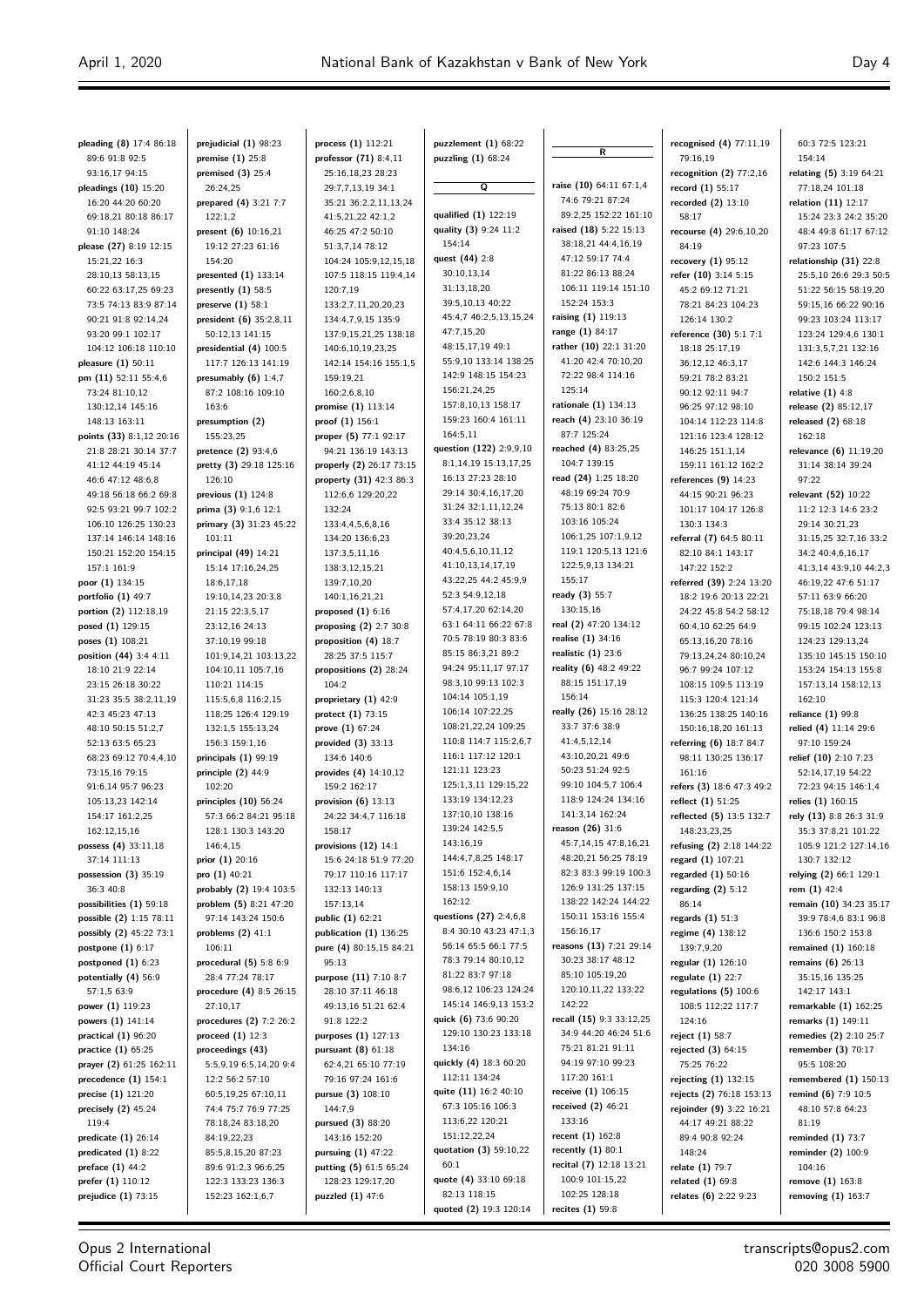| remuneration (2)                               | 65:12 146:15 152:1                              | 112:21 116:21 126:11                          | seeing (1) 109:9                           | shield (1) 49:8                            | slow (1) 99:5                            | 118:3,6,17,19,23                                |
|------------------------------------------------|-------------------------------------------------|-----------------------------------------------|--------------------------------------------|--------------------------------------------|------------------------------------------|-------------------------------------------------|
| 104:10 115:16                                  | 153:1,6 154:21                                  | 152:17                                        | seek (7) 7:23 9:4,9 53:4                   | shielding (2) 47:24                        | small (2) 126:25 156:25                  | 119:1,10,15 120:15,24                           |
| reopened (1) 11:16                             | respectfully $(4)$ 69:3                         | ruling $(1)$ 7:23                             | 55:22 71:8 156:18                          | 49:15                                      | soft (3) 102:15 106:16                   | 121:5,11                                        |
| reorder (1) 56:18<br>repayment (2) 4:4 13:8    | 71:2 126:7 155:4<br>respectively $(3)$ 12:22    | run (3) 7:21 88:17<br>154:19                  | seeking (9) 4:18,19<br>7:17 52:19,22 54:22 | short (11) 23:13 55:5<br>73:2 76:21 78:23  | 131:15<br>solely (2) 145:4 149:17        | 122:8,11,14,16,18,21,25<br>123:2,4,8,11,15,23   |
| repeated (1) 14:23                             | 139:6,21                                        | russian (1) 122:20                            | 57:24 73:8 90:3                            | 79:15 81:11 127:12                         | solicitors $(1)$ 162:23                  | 124:4,8,12,14                                   |
| reply (10) 1:9 91:15,21                        | respects (2) 138:10                             |                                               | seeks (1) 21:2                             | 130:13 159:18 162:12                       | somebody (2) 54:14                       | 125:19,21 127:16                                |
| 148:12,14 156:24                               | 139:5                                           | s                                             | seem (5) 16:15 36:20                       | shortcuts $(1)$ 28:4                       | 150:22                                   | 128:12,15,18 129:9                              |
| 161:24 164:10,11,12                            | respond (1) 93:21                               |                                               | 37:12 46:1 123:22                          | shortly (2) 29:18 60:18                    | someone (2) 119:8                        | 130:9,11,15,22 131:14                           |
| report (18) 25:16,23                           | responded $(1)$ 36:14                           | safe (5) 12:20 13:7                           | seemed (2) 47:11 61:4                      | should (68) 1:15,22,25                     | 122:19                                   | 132:18 134:22                                   |
| 36:14 42:1,7,7 47:1,2                          | responding $(1)$ 97:21                          | 14:19 19:19 21:24                             | seems (4) 1:19 33:8                        | 2:3 3:1,1 4:1,22,25                        | something $(12)$ 8:3                     | 135:4,8,11,13,17,20,24                          |
| 105:18 120:17 133:24                           | response (3) 49:10 56:4                         | sake (1) 147:10                               | 46:15 129:2                                | 7:19 18:21 32:5,6                          | 44:9 89:21 97:13                         | 136:14,16 137:20,25                             |
| 136:12 137:19,21                               | 92:23                                           | same (17) 4:11 25:7,11                        | seen (5) 13:14 35:5                        | 38:15 47:8,13,17                           | 105:17 110:9 116:24                      | 138:8 139:11,17,24                              |
| 160:2,4,6,8                                    | responsibility (1) 158:22                       | 37:12 61:3 75:2 97:2                          | 72:6 102:4 160:9                           | 50:16,20,21 54:21                          | 118:14 131:12 136:22                     | 140:8,10,13,18                                  |
| reported (1) 155:9                             | rest (1) 13:9                                   | 103:3 115:11 122:23<br>124:1 135:17 137:22    | sees (5) 59:17,20 60:24                    | 56:6 58:4,12 65:5                          | 145:6,13                                 | 141:3,8                                         |
| reporting (1) 50:5                             | restitution $(1)$ 58:22                         | 144:10 154:9,10,12                            | 64:22 157:16                               | 66:13 68:14,25                             | sometime (1) 134:19                      | 142:4,12,20,22                                  |
| reports (1) 159:20<br>represent (1) 48:1       | restricted (2) 34:5 71:1<br>result (3) 4:6 45:5 | satisfied (5) 20:7 21:8                       | seized (4) 45:13 59:6<br>77:17 82:14       | 70:5,12,24 71:3,7<br>72:10 74:11,15 75:1,1 | somewhat (2) 10:3<br>141:17              | 143:2,5,9 144:4,16,24<br>145:9,17,21,25 146:6   |
| representation (1)                             | 110:20                                          | 68:12 125:22 143:20                           | semblance $(1)$ 141:4                      | 77:11,19 79:10,10                          | soon $(1)$ 163:5                         | 147:8,13,20                                     |
| 128:17                                         | resulted (2) 9:17,21                            | satisfy (4) 19:16,22                          | send (4) 102:14 103:7                      | 83:1 84:1 87:8 88:8,12                     | sort (8) 12:6 15:6 42:23                 | 148:1,9,11 153:25                               |
| republic (53) 13:24                            | return (1) 57:20                                | 22:4 103:20                                   | 131:15 142:8                               | 91:12,13 94:15 95:14                       | 105:4 109:10 113:17                      | 160:14 161:20 164:9                             |
| 16:25 26:24 30:18                              | returned (2) 15:4,5                             | saying (13) 31:9                              | sense (20) 11:20                           | 96:15 99:3 119:11                          | 123:22 129:3                             | spranges $(1)$ 150:6                            |
| 32:3 36:22 37:1,10,25                          | revised (1) 91:14                               | 47:23,25 75:1 82:21                           | 14:3,25 15:11 24:13                        | 128:10 129:7                               | sought (5) 60:25 61:24                   | stage (4) 52:17 54:14                           |
| 38:3,25 39:4,9,12                              | revisit (1) 115:22                              | 86:18 109:13 112:3                            | 38:2 39:17 41:7 48:1                       | 141:11,23 144:2,21                         | 64:8,17 66:14                            | 61:11 95:25                                     |
| 40:19,21 43:17                                 | rhetorically (1) 101:1                          | 115:12 119:4 135:24                           | 50:12 51:24 78:8 81:5                      | 146:9,11,17 150:13                         | sound (1) 71:23                          | stand (3) 26:12 43:11                           |
| 56:7,16 57:11                                  | ridiculous $(1)$ 65:7                           | 139:2 158:9                                   | 89:7 121:6,7 126:19                        | 151:16 154:4 156:16                        | source (2) 106:24                        | 72:22                                           |
| 59:12,14,16 60:10,13                           | rights (56) 13:12 15:10                         | scene (1) 83:16                               | 134:14 145:10 155:11                       | 157:11                                     | 107:13                                   | standalone $(1)$ 29:8                           |
| 61:17 62:5,14 63:1,8                           | 22:10,12 24:4 25:7                              | schedule $(1)$ 6:23                           | sensible (2) 1:19 52:5                     | shouldnt (9) 7:22                          | sovereign $(2)$ 48:22                    | standing (5)                                    |
| 64:12,20 66:4 67:25                            | 34:20,22 35:17,19,24                            | scheduled (2) 6:2,13<br>scheduling $(1)$ 6:19 | sent (4) 83:6 112:19                       | 38:12,12,13 46:6                           | 101:4                                    | 144:7,8,9,18 145:2                              |
| 68:13 81:23 100:16,18                          | 36:3,16 37:1,3,15,20                            | scope (9) 62:6 63:2                           | 157:9 161:15                               | 52:16 71:2 83:24                           | speak (2) 107:6 122:20                   | stark (1) 22:14                                 |
| 101:14 105:2,6,16<br>120:9 123:6,17            | 40:7 41:23<br>42:5,6,10,11 46:20                | 64:4,5 90:12 92:19                            | sentence (4) 16:4<br>49:1,12 138:9         | 97:14<br>show (14) 37:24 61:12             | species (1) 117:22<br>specific (13) 29:9 | start (15) 2:12 27:4<br>61:14 73:21,23 74:3     |
| 142:18,18 158:8                                | 51:9 61:2 67:25 84:19                           | 145:13 148:2 152:14                           | sentences (1) 105:6                        | 78:25 80:17,25 84:14                       | 111:3,5,24 114:8                         | 83:19 99:1 100:21                               |
| 160:16,22 161:5,7                              | 87:20 88:22 90:4                                | screen (5) 155:9 156:4                        | separate (2) 93:23 94:2                    | 89:3 90:8,21 91:9                          | 115:19 124:5,9,18,25                     | 122:16,22 124:14                                |
| 162:13                                         | 93:23 94:2 95:2,11,12                           | 157:11 158:15 163:9                           | september $(2)$ 84:6                       | 101:16 103:1                               | 126:21 159:11,12                         | 135:5 148:15 157:17                             |
| republics (3) 31:1 37:22                       | 126:14                                          | se (1) 98:3                                   | 154:5                                      | 150:17,20                                  | specifically (3) 17:8                    | started (2) 81:16                               |
| 60:7                                           | 137:5,5,7,11,12,17                              | seat (1) 78:14                                | series (5) 8:4 14:24                       | showed $(6)$ 31:16                         | 48:11 154:3                              | 120:10                                          |
| reputable (1) 72:14                            | 138:3,3,12                                      | second $(22)$ 5:5                             | 80:18 90:19 108:4                          | 77:6,13,22,24 119:19                       | specified $(1)$ 111:14                   | starting (7) 30:16 65:13                        |
| request (4) 11:7                               | 139:5,7,8,10,20,21,22                           | 19:19,25 20:15,16                             | seriously $(1)$ 141:14                     | showing (2) 19:12 31:10                    | speculate $(1)$ 7:18                     | 81:7 82:12 101:15                               |
| 126:21,22 149:12                               | 140:16,22 144:10                                | 21:23 22:5 24:25 26:9                         | seriousness $(1)$ 128:19                   | shown (4) 60:7 116:18                      | spelled $(1)$ 81:10                      | 123:18,25                                       |
| requested $(1)$ 82:3                           | rise (8) 24:4 27:15,17                          | 28:9 31:6 32:25 37:21                         | served (2) 63:11 68:2                      | 121:23 159:20                              | spent (1) 46:25                          | starts (7) 81:25 103:23                         |
| require (4) 9:2 96:8                           | 28:6 124:16 137:4,7                             | 42:7 56:6 70:11 85:11<br>98:9 99:21 128:22    | serves (1) 50:11                           | shows $(1)$ 6:22                           | spirit (2) 128:25 155:10                 | 109:10,12 123:8                                 |
| 104:18 108:12                                  | 152:10                                          | 132:4 159:18                                  | service (3) 63:13 68:16                    | side (4) 39:1 61:5 81:4                    | split (1) 25:21                          | 124:1,8                                         |
| required (8) 4:12 111:4<br>114:3 117:16 126:20 | road (1) 58:8<br>robin (6) 8:25 9:5,14          | secondly $(1)$ 55:24                          | 100:24<br>services (2) 13:23               | 120:17<br>sight (2) 63:12 71:15            | splits (2) 136:4,5<br>sprange (203) 1:17 | stated (2) 20:24 29:13<br>statement $(15)$ 16:3 |
| 141:12 146:20 147:11                           | 11:25 74:9,17                                   | section (12) 21:10                            | 100:14                                     | signatories $(1)$ 123:12                   | 31:14,22 53:19,20                        | 34:11,17 36:15 50:2                             |
| requirement (3)                                | rok (70) 2:16 3:18,18                           | 25:16 28:16 30:15,15                          | set (28) 6:11 17:17 21:9                   | signed (2) 21:1 23:2                       | 66:19 73:19,20                           | 74:8,11,15,16                                   |
| 114:23,24 127:17                               | 12:13 13:11,18,21                               | 44:1 86:7 92:11                               | 28:17,21,24 41:25                          | significance $(1)$ 103:25                  | 74:1,2,16,21                             | 93:1,13,17 115:22                               |
| requires (5) 34:19                             | 14:4,13                                         | 127:13 143:10,11                              | 42:1 51:1 52:14 53:10                      | significant $(1)$ 112:19                   | 75:4,9,13,16                             | 121:20 135:21                                   |
| 114:21 115:13,14                               | 15:1,5,10,14,18,24                              | 149:5                                         | 61:23 70:14,25 83:16                       | signing $(1)$ 21:3                         | 76:8,11,14 77:8,16,22                    | statements (2) 11:21                            |
| 146:10                                         | 16:10,13,19                                     | securities $(6)$ 12:20                        | 84:22 85:20,22 100:8                       | similar (4) 44:9 51:7                      | 78:8,17,22 79:9,14,25                    | 15:21                                           |
| reserve (1) 163:3                              | 17:9,13,15 18:15                                | 13:23 14:6 97:24                              | 110:16 112:17 116:6                        | 109:13 155:11                              | 81:3,9,13,15 82:9,16                     | states (1) 15:23                                |
| resist (1) 74:6                                | 19:18 21:13,13,17                               | 100:15 137:6                                  | 117:15,18 134:2                            | similarly $(1)$ 3:24                       | 83:12 84:9,14                            | stati (23) 3:22 46:19,22                        |
| resolution $(1)$ $100:19$                      | 22:1,9                                          | see (74) 5:5,7,10,16                          | 137:25 144:17 153:14                       | simple (12) 2:13 43:4                      | 85:4,7,19 86:7,9,12                      | 52:20 57:9 58:12                                |
| resolve (9) 61:7 62:1,14                       | 24:2,6,8,11,13,15,20,23                         | 7:10,14 8:10 10:14,15<br>11:8 12:16,18,24     | sets (3) 12:19 14:14                       | 80:8 102:19 105:5                          | 87:3,17 88:6,10,23                       | 62:2,3,8,18 69:11                               |
| 63:1 88:11 96:4                                | 25:5 26:9,15,19<br>27:16,21 28:7,15,20          | 14:2,24 16:9 18:4                             | 19:5<br>setting (3) 99:12                  | 125:11 133:1 140:4<br>141:13 144:12 151:24 | 89:2,11,16,20<br>90:7,10,24              | 85:4,24 86:14,19<br>87:18,22 88:17 98:19        |
| 108:24 133:21 153:2<br>resolved (4) 62:19 63:7 | 31:3 37:13,18 40:1                              | 25:15 27:18 28:22                             | 112:21 157:24                              | 153:16                                     | 91:6,18,21,24                            | 149:12 151:4,9 152:9                            |
| 65:9 85:16                                     | 44:5 48:2 56:7                                  | 37:17 39:1 40:23                              | several (6) 77:23 88:16                    | simulation $(6)$ 47:3                      | 92:1,9,17 93:3,8,12                      | statis (84) 3:4 4:12                            |
| respect (35) 13:23 23:4                        | 59:18,19 60:1,8 66:22                           | 45:24 46:5 49:1 58:25                         | 121:25 127:9 133:22                        | 86:14 93:4,5 95:12                         | 94:1,5,14 95:5,11                        | 5:6,7,14 6:16                                   |
| 29:2 34:22 35:1,4                              | 125:17 128:9 143:1                              | 70:3 76:14 78:20 79:2                         | 157:13                                     | 150:7                                      | 97:20 99:7                               | 7:6,17,20 8:2                                   |
| 37:1,2 39:21 53:5                              | 146:24 151:5 152:7,25                           | 81:24 82:10 83:22                             | sha (3) 20:24 21:1,4                       | since $(4)$ 21:9 47:12                     | 101:10,12,15,24                          | 9:3,7,17,19 10:1 11:1                           |
| 65:22 68:20 74:22                              | 153:14 154:7,18,23                              | 84:2,9,11                                     | shall (7) 13:7 14:20                       | 67:22 146:22                               | 102:1,9,13,19                            | 14:25 17:15                                     |
| 75:6,17 77:9 83:14,19                          | 156:12 160:18                                   | 85:8,19,21,23                                 | 139:20 151:7                               | single (2) 105:9 151:22                    | 103:5,11,18 104:5                        | 19:6,16,22 20:7,13                              |
| 92:2 99:9,23                                   | roks (1) 46:8                                   | 86:5,12,23 87:4,17                            | 158:18,20 163:3                            | $s$ it $(1)$ 113:3                         | 105:11,21                                | 21:15 22:4 23:14                                |
| 100:15,25 101:6 104:7                          | role (5) 23:9 50:4 53:14                        | 88:10 91:15,21                                | sham (25) 3:25 43:25                       | sited $(1)$ 32:20                          | 106:9,18,20,23                           | 26:3,9,14 27:15 28:12                           |
| 105:14 107:6 108:11                            | 72:14 158:1                                     | 92:6,11 94:18 101:25                          | 44:8,11,24                                 | sitting (1) 154:9                          | 107:4,10 108:1,18                        | 30:22,25 32:10,25                               |
| 109:21 114:25 115:1                            | roles (1) 157:24                                | 102:17 107:23 110:15                          | 47:1,3,15,25 50:25                         | situation $(1)$ 28:4                       | 109:2,12,16                              | 33:21 35:1 37:6,8,21                            |
| 133:4 139:8 146:7                              | round (3) 95:22 114:16                          | 113:15 117:1 119:16<br>120:1 121:11 123:4     | 51:3,24 52:1 88:18,21                      | situations $(1)$ 51:16                     | 110:12,15,23 111:3,10                    | 38:8,9,18 41:1 42:23                            |
| 152:19<br>respectful (17) 4:15                 | 146:16<br>rowed (1) 105:23                      | 124:4 126:10 127:11                           | 90:4 94:6,13 95:16,19<br>96:17 105:4 150:8 | skill (1) 146:7<br>skip (2) 42:23 58:23    | 112:5 113:21 114:2<br>115:1,9,24         | 44:4,10,16,20,23<br>45:14,16,22                 |
| 16:8 24:12,21 27:3,6                           | rules (10) 44:11 56:15                          | 131:22 137:25 140:20                          | 151:8,23                                   | slightly (3) 56:17 114:2                   | 116:1,9,12,14                            | 47:7,10,21 48:3 49:20                           |
| 28:2,5 54:5,12 57:14                           | 57:5 66:15,21 73:6                              | 145:10 151:14 157:10                          | shell (1) 149:22                           | 125:11                                     | 117:4,24                                 | 50:19,24 53:11 56:20                            |
|                                                |                                                 | 158:15 160:1 161:16                           |                                            |                                            |                                          |                                                 |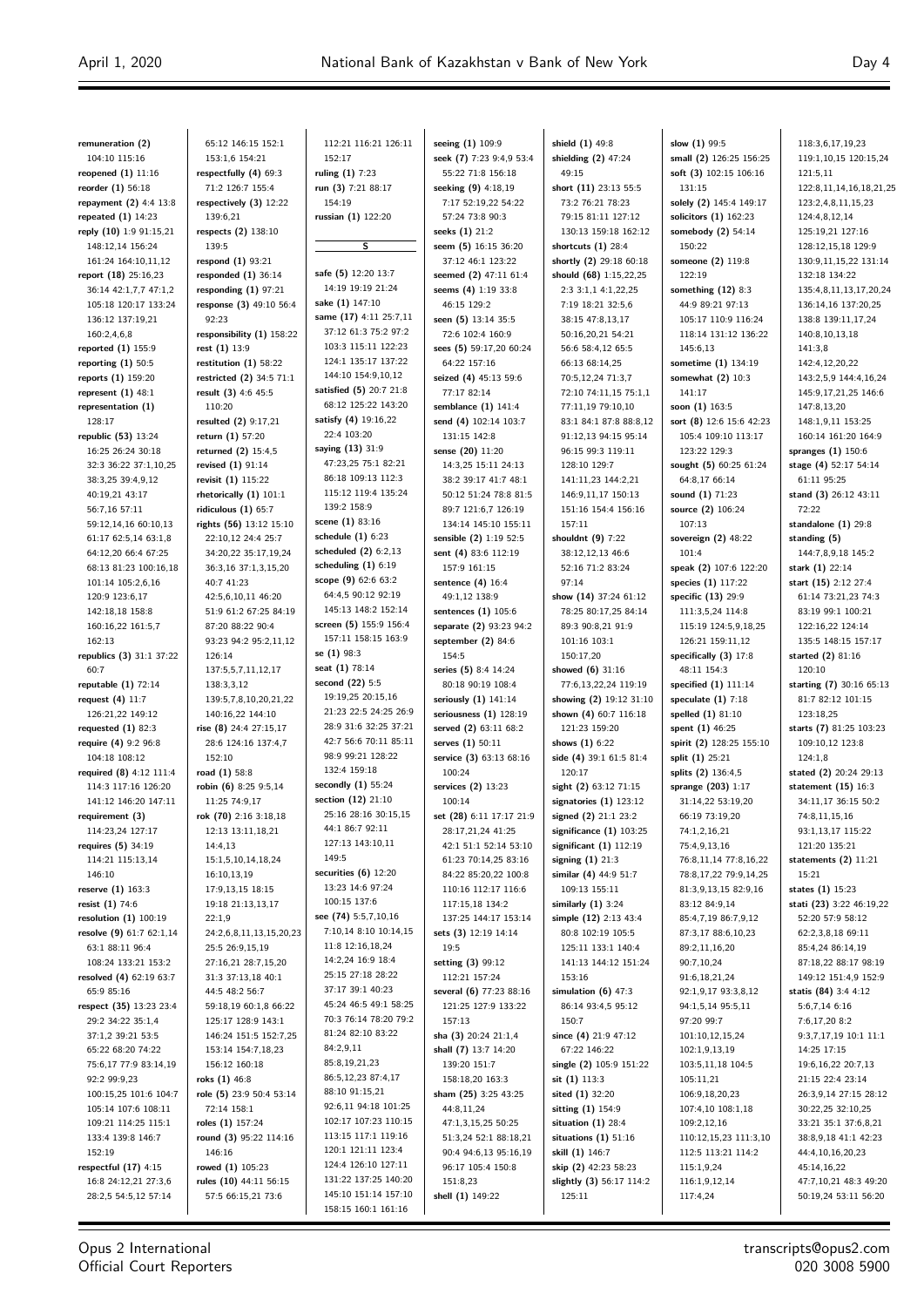58:7 63:12,13 64:8 65:25 67:24 68:23 69:1,15 70:9,14,16 73:8 79:18 87:14 151:20 152:21,21,24 153:17 154:17 159:24 **status (6)** 12:5 78:24 83:5 84:3 123:8,19 **statute (2)** 124:15,15 **statutes (8)** 100:4,4 107:14,17 119:24 120:3 121:14 124:14 **step (2)** 69:6 117:6 **steps (2)** 26:14 27:1 **still (6)** 5:12 47:5 76:4 92:10 93:8 98:3 **stockholm (1)** 75:23 **stop (1)** 7:22 **storme (3)** 29:7 41:5  $47.2$ **stormes (1)** 29:19 **story (1)** 54:16 **straight (3)** 60:23 74:7 141:22 **strategic (1)** 7:21 **strengthened (1)** 127:22 **stress (1)** 41:12 **stressing (1)** 4:10 **strictly (1)** 1:14 **structure (2)** 2:1 126:2 **structured (1)** 48:21 **structures (1)** 99:12 **sub1 (1)** 36:13 **subcontracted (1)** 82:22 **subject (60)** 2:16,17,21 3:11 4:7 5:13,19 6:6,24 7:1 28:19 30:1 31:2 32:1,8 38:20 42:12 44:12,25 45:8,10,12,17 46:10 47:9,16 53:2,2,24 54:3,10,11,17,19 56:14 57:21 58:1 59:2,7 60:13 65:21 66:10 67:9 68:1,8,17 70:6 71:7 95:1 96:15 109:23,25 121:18 146:17 148:2,6,18 149:24 152:5,6 **subjects (1)** 140:15 **submit (10)** 4:21 11:13,21 12:11 17:16 72:19 79:3 143:14 151:16 155:4 **submitted (3)** 87:17 127:20 161:25 **subparagraph (4)** 25:24 93:3,8 124:5 **subparagraphs (2)** 92:7 116:7 **subsequently (1)** 82:1 **substance (2)** 91:1 104:6 **substantial (1)** 148:20 **substantive (3)** 77:3 82:18 150:9 **successfully (2)** 55:21 105:22 **successor (1)** 101:2 **succinctness (1)** 145:18 **sue (5)** 18:17 20:10

27:24 28:1 155:13 **sued (1)** 103:14 **sufficient (15)** 9:1 10:3 31:2,4 37:24 38:1  $42.24$   $43.1$  5  $84.20$ 85:1,3 113:22 143:3,23 **suggest (10)** 3:9 13:21 15:10 24:1 26:14 47:15 96:21 98:13 113:7 147:4 **suggested (10)** 21:14 65:8 71:5 72:16 73:14 82:20 115:5 118:24 147:17 148:1 **suggestion (5)** 24:6 38:24 49:22 52:16 109:3 **suggests (5)** 21:12 86:1 114:12 119:3 159:14 **suing (2)** 37:11 103:14 **suleimenov (22)** 8:4,11 36:2 41:22 78:12 105:15 118:15 119:4,14 120:19 133:11,20,23 137:15 138:18 140:19,25 142:14 155:5 159:21 160:8,10 **suleimenovs (11)** 25:16,23 36:13 42:1,2 105:12 120:7 134:9,15 155:1 159:19 **summarise (3)** 42:2 43:7 131:22 **summarised (2)** 75:9 136:3 **summary (2)** 95:6 138:2 **supervisory (1)** 75:23 **supplemental (3)** 18:23 136:12 141:5 **supplementary (1)** 17:20 **supply (1)** 82:18 **support (5)** 16:1 37:9 66:3 152:24 153:5 **supported (2)** 35:10 154:17 **suppose (1)** 113:6 **supreme (1)** 75:24 **sure (6)** 18:12 28:11 67:21 108:18 157:7 160:5 **surely (3)** 40:20 53:7 119:8 **surprising (1)** 105:10 **surrounding (1)** 155:21 **sweep (1)** 156:25 **swords (1)** 90:11 **system (15)** 48:6 56:8,21,23 57:12 60:14 61:19 63:5 80:22 97:12,25 98:2,21 147:23 162:14 **systems (4)** 56:9,12 66:15 69:5 **T tab (36)** 4:23 5:2 7:11 10:6,8 17:19 18:22 25:17,20 58:14 60:17,23 61:10,10

77:6 83:10,12 87:13 91:15,19,22 97:1,3,9 135:6,18 136:11 139:17 140:5,8 160:7 162:3 **tactical (1)** 7:21 **tail (1)** 139:1 **taken (6)** 17:18 27:2 120:18 121:19 150:21 162:4 **takes (4)** 32:23 72:2 154:1 158:21 **taking (1)** 17:3 **talk (2)** 32:17 141:9 **talking (3)** 32:18,18 110:7 **talks (3)** 14:7 140:15,15 **tangible (2)** 42:5,10 **tangibles (2)** 136:6 140:21 **target (1)** 149:23 **targeted (1)** 126:21 **task (3)** 71:15,15 114:6 **tax (1)** 103:1 **teare (290)** 1:3,7,9,11,14,19,24 4:24 5:1,3 10:8,10,12 14:15,22 17:21,23 18:2,6,12,19,24 19:1 23:17,20,22 26:23 30:11 31:13,19 38:24 39:6,11 40:10 45:1,5 46:1,4,12,14,21 47:5,14,19 48:14,16,18,25 52:4,9,18,25 53:7,13 54:23 55:1,7,9,11 56:13 63:24 64:1,25 65:15 66:18 67:16,21 69:14,17,22 70:2,18,22 71:17,19,22 72:3,9 73:3,18,23 74:15,19 75:3,8,12,15 76:7,10,13 77:7,13,21 78:6,15,19 79:2,12,23 81:2,7,13 82:8,15 83:11 84:7,13,25 85:6,18 86:6,8,11 87:1,16 88:5,9,21,25 89:9,14,18 90:1,9,23 91:5,17,20,23,25 92:8,16 93:2,7,11,25 94:4,11 95:4,10 97:19 99:6 101:8,11,13,22,25 102:8,12,18 103:4,10,17 104:4,19 105:14,24 106:17,19,22 107:3,9,19 108:16,23 109:10,13 110:11,14,17 111:1,8 112:2 113:6,22 115:1,23,25 116:8,10,13 117:3,23 118:2,5,13,18,20,24 119:3,13 120:6,16,25 121:10 122:7,9,13,15,17,19,24 123:1,3,7,9,13,21 124:3,7,10,13 125:17,20 127:13

128:2,14,16,22 129:23 130:10,15,20 131:12 132:17 134:22 135:7,10,12,16,19,21 136:13,15 137:18,24 138:6,24 139:16,18 140:7,9,12,17 141:2,7 142:2,11,16,21,24 143:3,8,24 144:14,20 145:7,16,20,24 146:5 147:7,12,19,25 148:8,11 149:4,7,9 150:17,24 151:12,22 152:13 153:10 155:14 156:6,23 157:7,9,12 158:16 159:22 160:3 161:11,17,19,23 162:20 **technical (2)** 41:21 83:3 **technically (1)** 133:13 **technicians (1)** 162:23 **teheraneurope (1)** 103:15 **telephone (1)** 22:24 **telling (1)** 89:14 **tells (1)** 137:1 **tem (1)** 40:21 **tenge (1)** 34:15 **term (1)** 35:10 **terminate (3)** 26:10 35:2,8 **terminated (2)** 26:19 35:15 **terminating (1)** 26:24 **termination (5)** 15:3 26:16 35:9,10 126:14 **terms (34)** 12:19 13:1 18:16 24:4 33:17,23 37:3 40:23 45:21 53:1,4 75:17,19 80:8 82:19 95:8 99:24 100:12 108:1 110:18 117:16 118:6 120:8 127:25 131:8 133:25 141:24 147:1 154:15 155:20 156:11 158:6 159:11,12 **test (3)** 18:21 19:5 117:4 **tested (1)** 120:12 **text (3)** 13:18 61:12 69:24 **texts (1)** 62:10 **textual (1)** 141:1 **tgm (1)** 21:6 **thank (34)** 1:16 14:22 30:11 52:4 54:23,25 55:1,12 72:3 73:18 74:2 81:9,15 84:13 99:6 103:18 106:17 129:9 130:11,22 146:5 148:9,11 150:24 153:10 156:5,6,23 161:11,17,19 162:20,20 163:10 **thanks (1)** 162:22 **thats (12)** 1:8,10 17:3 18:20 46:2 47:11 54:16 83:5 90:4 98:9 108:1 127:2 **themselves (4)** 58:2 118:8 147:1,2 **theories (2)** 16:15

152:24 **theory (2)** 27:4 132:1 **therefore (23)** 4:15 6:17 20:22 23:16 26:22 27:4 29:12,21:30:1,2 42:13 53:4,18,25 54:12 61:4 66:24 72:19 97:14 120:19 147:16 152:21 159:7 **theyre (1)** 47:6 **thing (5)** 32:25 72:15 106:3 108:19 114:5 **third (24)** 2:14 20:14 22:6 27:8,12 30:4 39:20 108:8,12,22,24 109:6,17,21 110:5 112:20 116:21 129:18 132:5,6 138:5 158:14,25 160:13 **thoroughly (1)** 74:11 **though (2)** 96:5 132:22 **thought (8)** 15:18 16:10 24:8 106:6 108:24 129:7,10 137:20 **thread (1)** 117:5 **three (17)** 2:8 6:12 16:15,15 20:12 21:7 25:2 30:9 55:14 56:22 58:23 61:1 79:3 82:6 84:5 128:19 141:18 **through (8)** 12:9 14:19 29:15 56:15 63:20 64:2 91:9 102:1 **throughout (1)** 146:8 **thus (1)** 20:20 **tick (1)** 125:9 **tidy (1)** 130:23 **time (25)** 1:9 6:17 14:19 31:15 35:8 37:12 46:25 67:7 69:20,23 72:23 81:2,3 99:4 101:1 102:24 104:16 109:18 113:14 126:6 127:11 134:7,18 144:10 162:5 **times (3)** 88:16 157:3 160:19 **timetable (3)** 6:9,16 85:20 **timetables (2)** 78:25 96:8 **title (9)** 9:24 10:3,24 11:3 36:19 41:18 133:9 154:14 160:17 **tma (65)** 13:20,25 16:23 25:5 26:6,10,13,19,24 33:13,24 34:3,4 35:3,7,15 36:6,6,17,21 37:4,16 39:7 40:7 43:12,16 44:6 47:24,25 49:16 51:23 94:13 100:6 106:24 107:7,14,18 110:13,16,17,22 111:9,14 112:12 113:15,24 116:5,17 117:8,16,16,17 119:23 120:2 121:12 124:16,16 126:11,12 128:3,6,8 141:16 154:17 159:11 **today (5)** 82:20 95:24

96:10 131:11,12 **together (3)** 11:13 69:24 126:14 **told (2)** 112:13 141:5 **took (3)** 27:5 67:16 76:4 **topic (4)** 72:5 99:10 107:5 142:23 **topics (1)** 115:16 **totally (1)** 137:15 **towards (3)** 58:22 59:5 92:3 **trades (1)** 126:1 **transaction (4)** 95:19 102:23 116:3,16 **transactions (4)** 86:16 116:4,16 124:19 **transcribers (1)** 52:6 **transcript (4)** 74:9 95:24 97:1 106:16 **transfer (11)** 34:14 111:16,20,25 112:8,13 116:18 133:9,9 136:8 140:14 **transferred (4)** 136:20 160:16,21 161:4 **transfers (1)** 34:7 **translation (5)** 138:9,24,25 139:1,12 **translations (1)** 140:6 **traversed (1)** 81:18 **treat (1)** 80:19 **treated (6)** 25:6 37:19 41:18 136:23 138:17 140:2 **treatment (1)** 140:20 **treaty (1)** 8:16 **trespass (1)** 79:14 **trial (14)** 3:21 4:24 5:23 8:2 9:2,6,7 44:24 55:21 60:4 98:1,7 149:24 151:4 **true (2)** 23:9 51:25 **trumpet (1)** 8:11 **trust (43)** 13:22 16:16 25:1,7,9,11,13,14 26:4,7 28:8 29:24 31:16 33:9 37:9 41:7 43:25 87:9 88:21 90:4 100:14,17,23 101:5 116:20 117:2 128:1 136:20,24 138:21 141:25 142:22,24 143:7,8 145:19 146:25 147:14,16 151:9 156:7,9,11 **trustee (1)** 28:5 **trusts (4)** 105:4 144:3 150:8 151:23 **truth (1)** 34:1 **try (3)** 31:20 72:15 78:3 **trying (3)** 23:8 80:22 109:7 **turn (21)** 12:8 16:13,20 20:17 28:9,13 33:14 44:15 58:15 60:22 75:4 97:4 98:25 112:9,11 117:13 124:4 127:8 132:18 146:16 149:3 **turned (1)** 88:15 **turns (1)** 43:10 **tv (1)** 53:19

**tweaks (1)** 71:6 **twofold (1)** 107:10 **typer (1)** 99:5 **types (4)** 86:22 134:20 137:3 138:15

**U**

**ukraine (1)** 117:2 **ultimate (6)** 39:17 41:20 43:1 57:17 70:5 94:24 **ultimately (4)** 35:14 56:19 127:23 158:2 **ultra (1)** 149:14 **unanswerable (1)** 145:23 **unbelievable (1)** 147:22 **uncertainties (2)** 59:15,23 **uncertainty (2)** 5:12,19 **uncertified (1)** 137:6 **unchallenged (3)** 28:23,25 155:2 **undercut (1)** 125:7 **underlie (1)** 107:15 **underlying (3)** 34:23,23 122:25 **understand (14)** 29:16 30:21 37:7 39:1 41:8 42:20 68:21 71:11 115:11 128:2 131:9 139:3,10 142:13 **understanding (2)** 20:12 61:15 **understood (3)** 37:18 106:9 135:4 **undertake (1)** 114:11 **undertaken (1)** 159:4 **undertaking (2)** 9:8 55:24 **undisclosed (8)** 17:24 18:9 101:8 102:4 103:13 155:13 156:3 159:16 **unfair (1)** 80:24 **unfortunately (2)** 106:7 138:8 **unidentified (1)** 102:22 **unknown (1)** 144:1 **unless (5)** 43:23 52:3 80:25 104:17 148:9 **unlike (2)** 105:18 112:17 **unprecedented (2)** 71:22 146:12 **unsurprising (1)** 121:21 **until (7)** 6:20 23:1 53:8 73:9 85:15 86:1 162:1 **unusual (2)** 71:20 145:11 **update (1)** 139:14 **updated (1)** 124:1 **updates (2)** 4:24 102:13 **upheld (1)** 78:14 **upholding (1)** 76:17 **upon (23)** 12:19 13:1 26:3 29:6 38:22 57:9 61:2 67:24 68:21 72:2 88:17,19 97:10 101:22 105:10 107:16 108:10 121:2 127:15,16 129:1 130:7 160:15 **urge (3)** 56:17 58:7

63:18 74:25 76:5,14

68:21